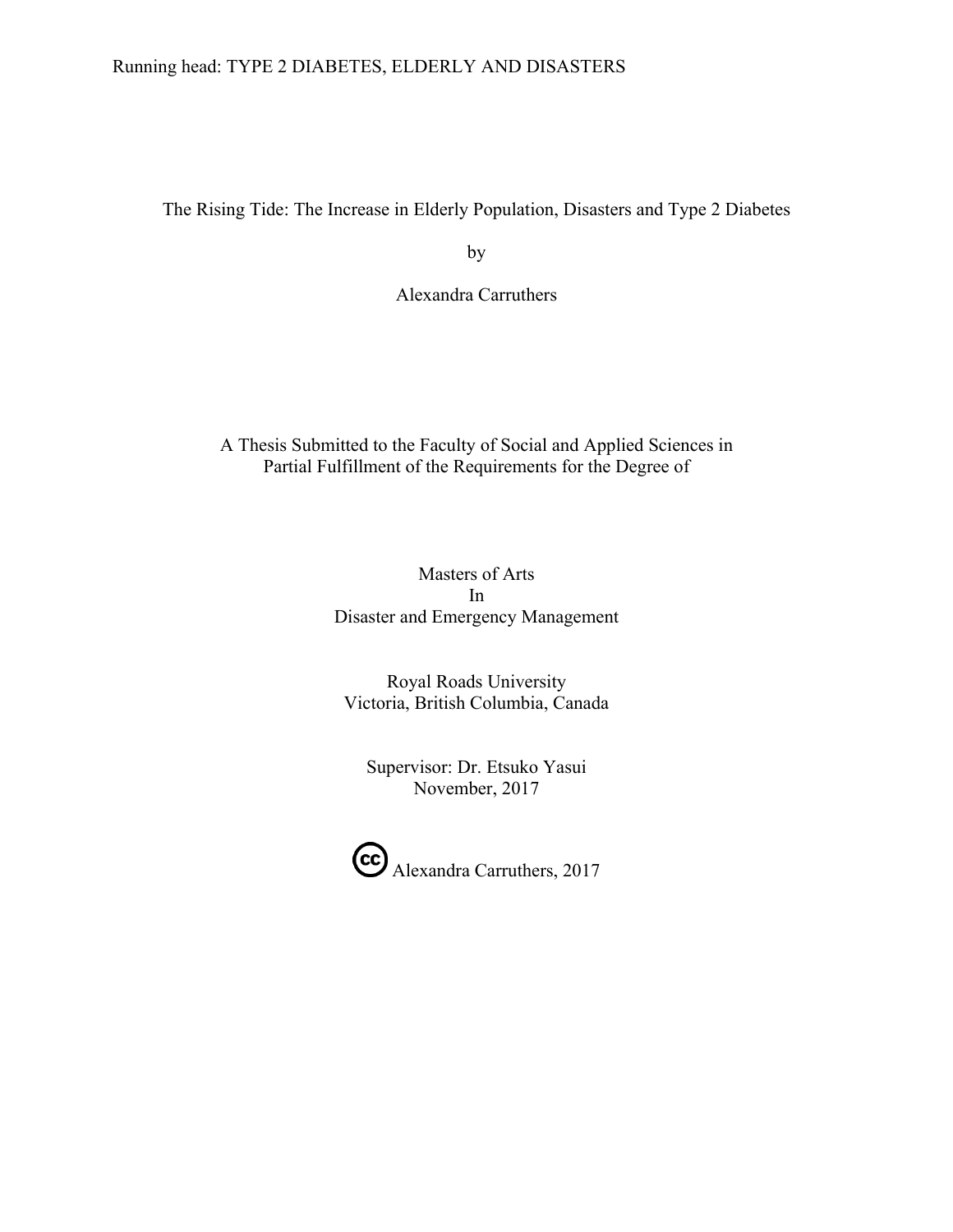#### COMMITTEE APPROVAL

The members of Alexandra Carruthers Thesis Committee certify that they have read the thesis titled The Rising Tide: The Increase in Elderly Population, Disasters and Type 2 Diabetes and recommend that it be accepted as fulfilling the thesis requirements for the Degree of Masters of Disaster and Emergency Management:

| Dr. Jean Slick | [signature on file] |
|----------------|---------------------|
| Lisa Maks      | [signature on file] |

Final approval and acceptance of this thesis is contingent upon submission of the final copy of the thesis to Royal Roads University. The thesis supervisor confirms to have read this thesis and recommends that it be accepted as fulfilling the thesis requirements:

Dr. Etsuko Yasui [signature on file]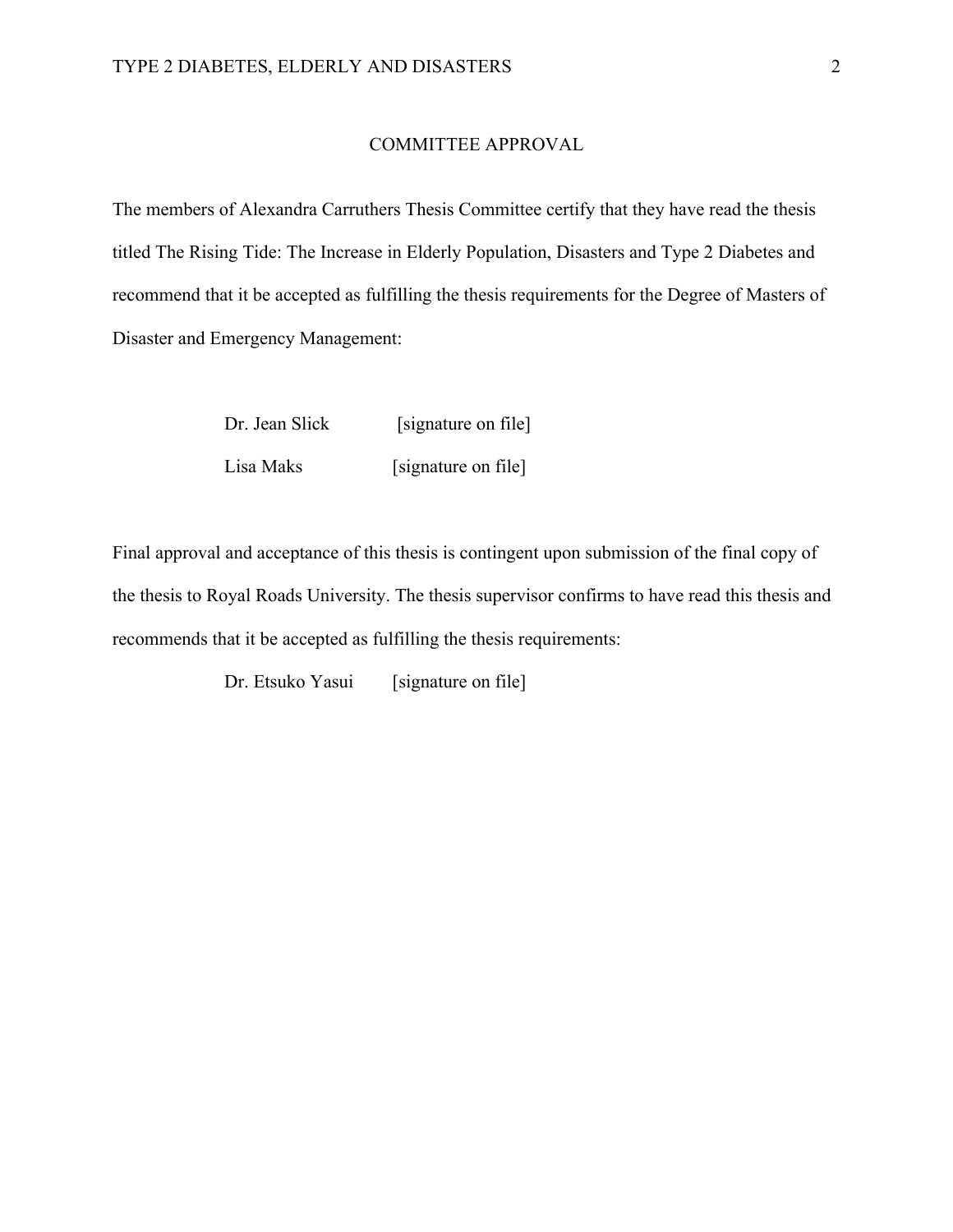# **Creative Commons Statement**

# $cc$

This work is licensed under the Creative Commons Attribution-NonCommercial-

ShareAlike 2.5 Canada License. To view a copy of this license, visit

http://creativecommons.org/licenses/by-nc-sa/2.5/ca/.

Some material in this work is not being made available under the terms of this license:

- Third-Party material that is being used under fair dealing or with permission.
- Any photographs where individuals are easily identifiable.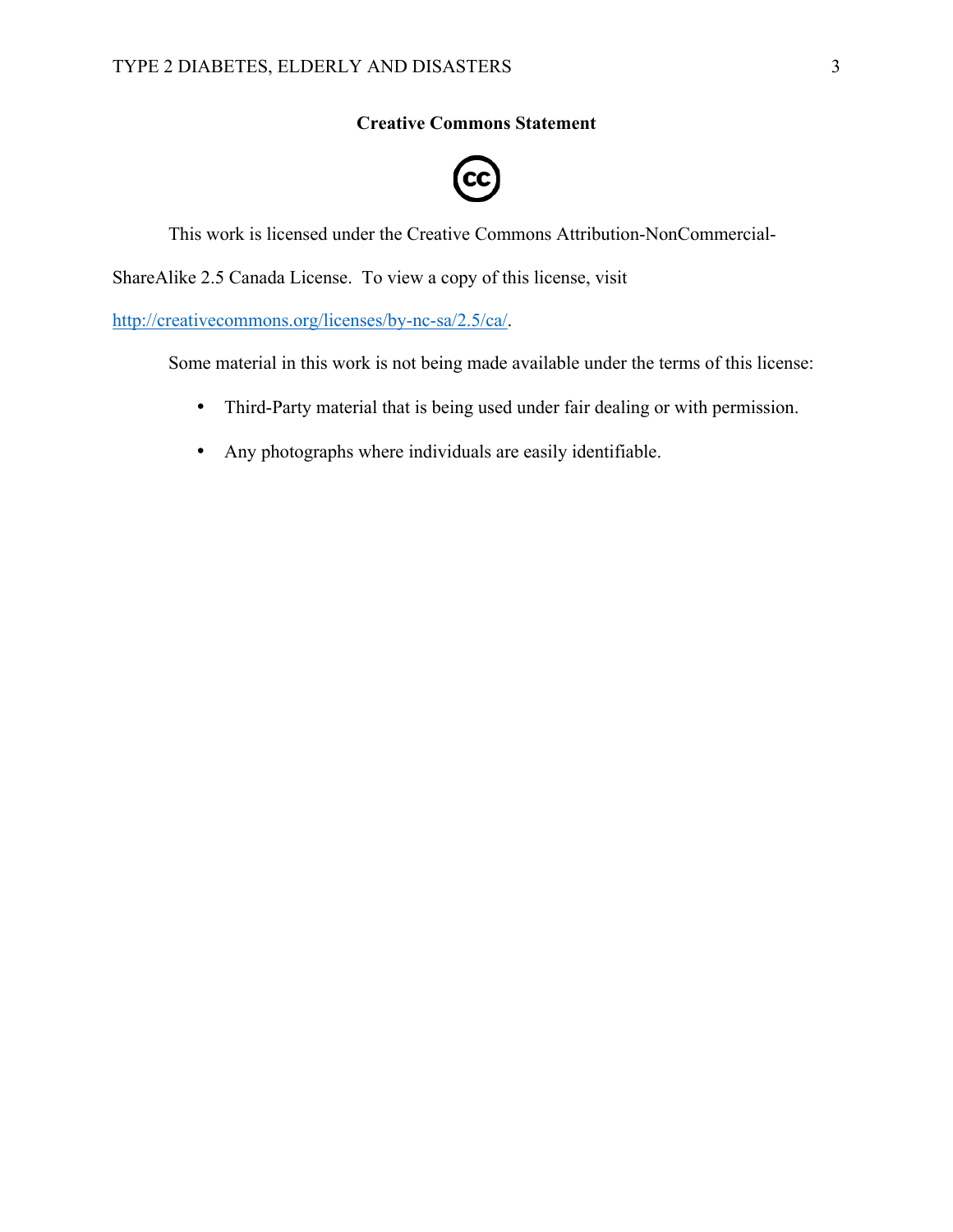# **Abstract**

The recent statistical data reveal that there are considerable changes in the growing elderly population, the rise in natural disasters, and the increased prevalence of Type 2 diabetes (T2DM). These trends are occurring globally that draw attention to the importance of recognizing this population's specific needs in the event of a disaster. Although Canada has suffered relatively few natural disasters, the occurrence of natural disaster worldwide is on the rise. Using a qualitative general research methodology, interviews were conducted with individuals over the age of 60 living with T2DM. The aim was to explore the participant's knowledge of chronic disease management and assess their ability to manage their disease during a disaster. A literature review identified gaps in knowledge in the management of chronic diseases during a disaster. The theory of vulnerability is used to explain that elderly people living with T2DM are at an increased risk of harm if a disaster was to occur. This study found that identifying and understanding the specific needs of this population is important in the development of disaster planning for emergency managers and first responders.

*Keywords*: elderly, disasters, chronic disease, Type 2 diabetes, vulnerability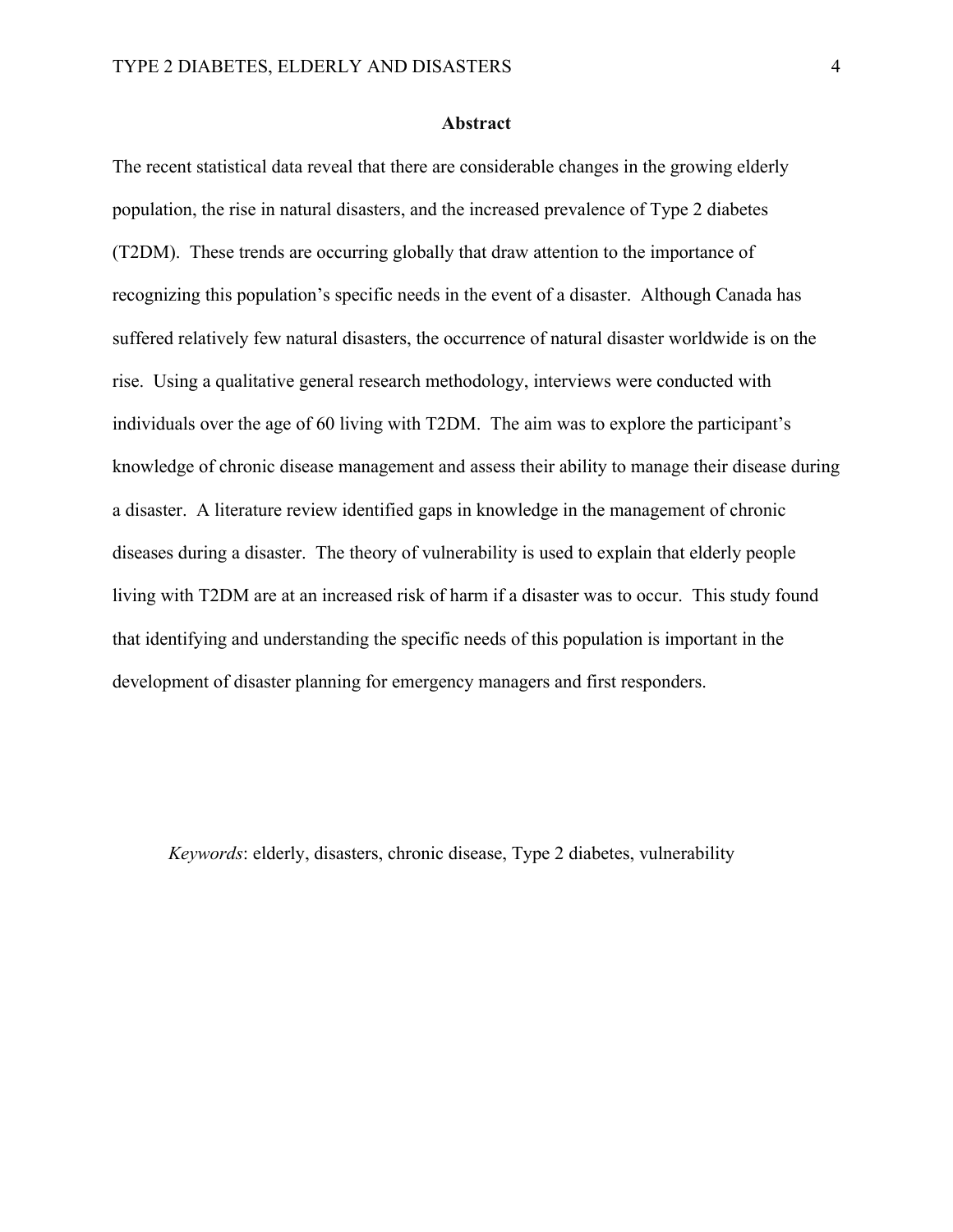# **Acknowledgement**

Thank- you to the participants in this research study, as well as Dr. Jeff Golisky for allowing me the space and participants necessary to complete this research. Your help is greatly appreciated.

I would also like to thank my thesis Supervisor Dr. Etsuko Yasui without your dedication, continuous support, guidance, patience, and knowledge this would not have been possible. I can't express my gratitude enough for making this challenging journey much more enjoyable. I would also like to thank my committee members Dr. Jean Slick and Lisa Maks without your support and knowledge this project would not be completed.

I would also like thank two fellow students Lisa Young and Donna Desantis, your support, encouragement, confidence, and optimism allowed for a higher quality of research than would have been originally possible and helped me keep going when I thought I could not.

Lastly but most importantly I would like to thank my friends, colleagues, and family: my partner Greg Weatherston, my step daughters Victoria and Sandy Weatherston. Your support, help, and encouragement were essential in completing the thesis. Thank you for your patience, understanding, and love.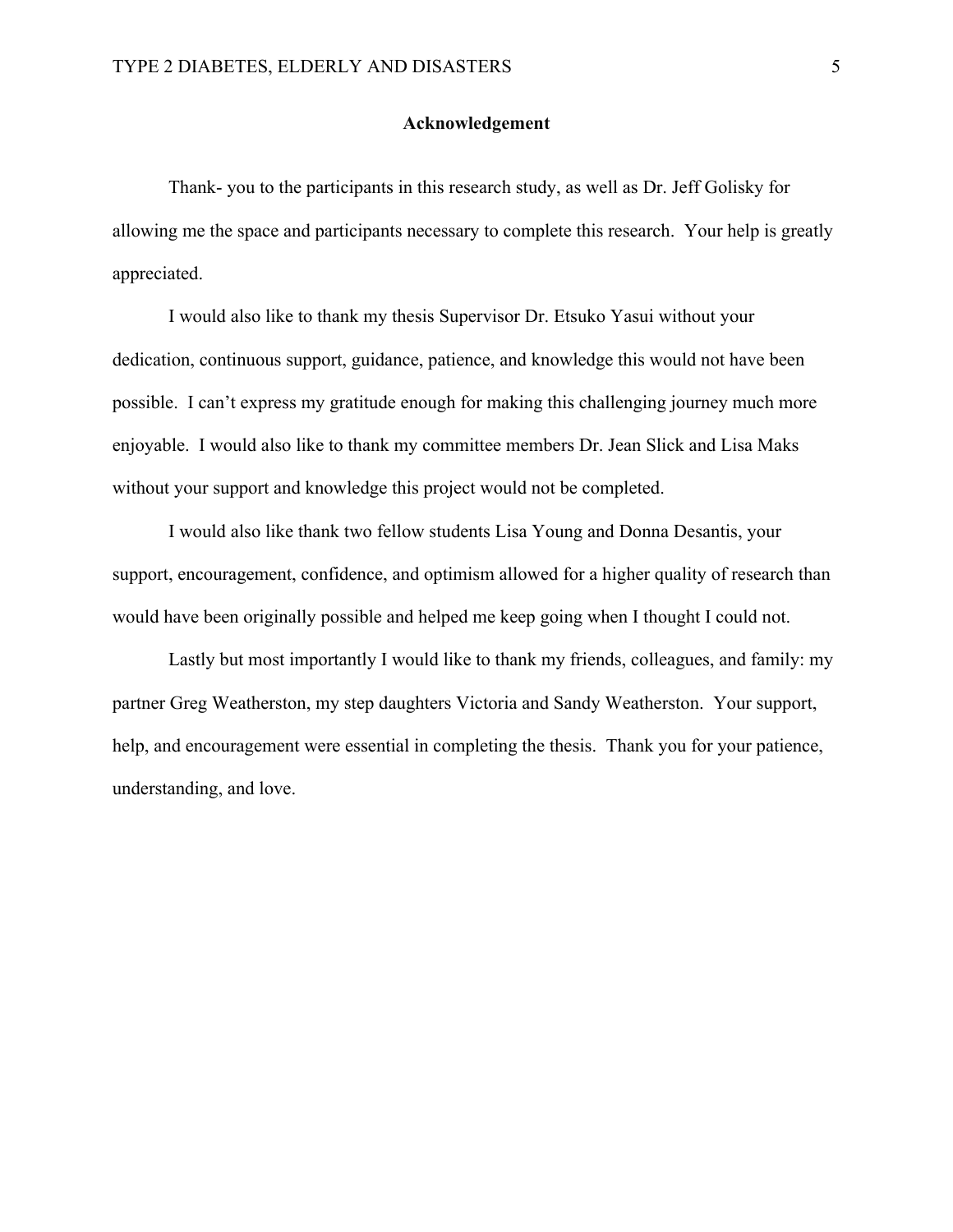# **Table of Contents**

| Aging Society as a Prevailing Trend that Generates Emerging Social Conditions 28<br>Disaster Preparedness as a Means to Meet the Needs of Vulnerable Groups31 |  |
|---------------------------------------------------------------------------------------------------------------------------------------------------------------|--|
|                                                                                                                                                               |  |
|                                                                                                                                                               |  |
| Influence of Past Experiences- How People Live and Approach Disasters 57                                                                                      |  |
|                                                                                                                                                               |  |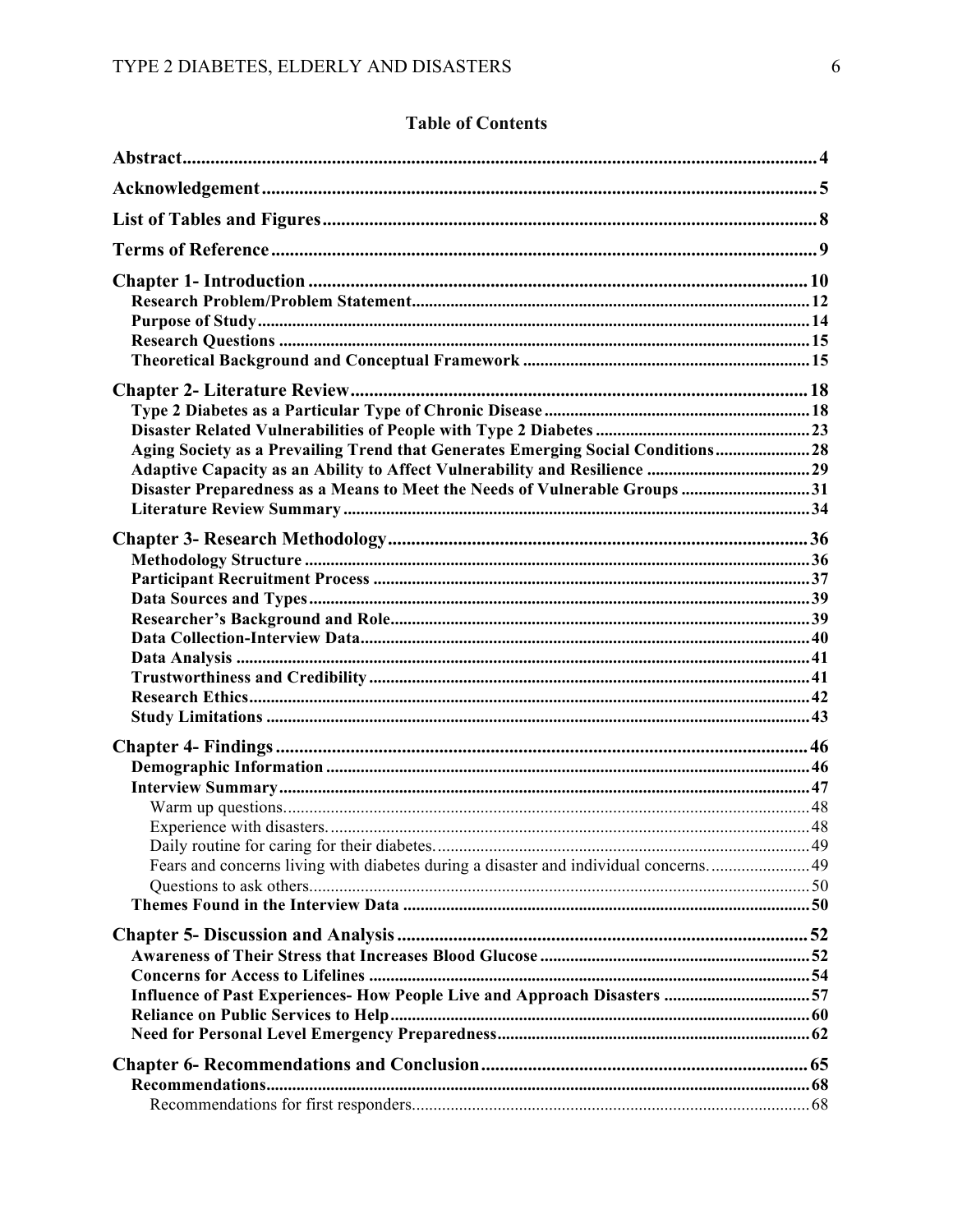# TYPE 2 DIABETES, ELDERLY AND DISASTERS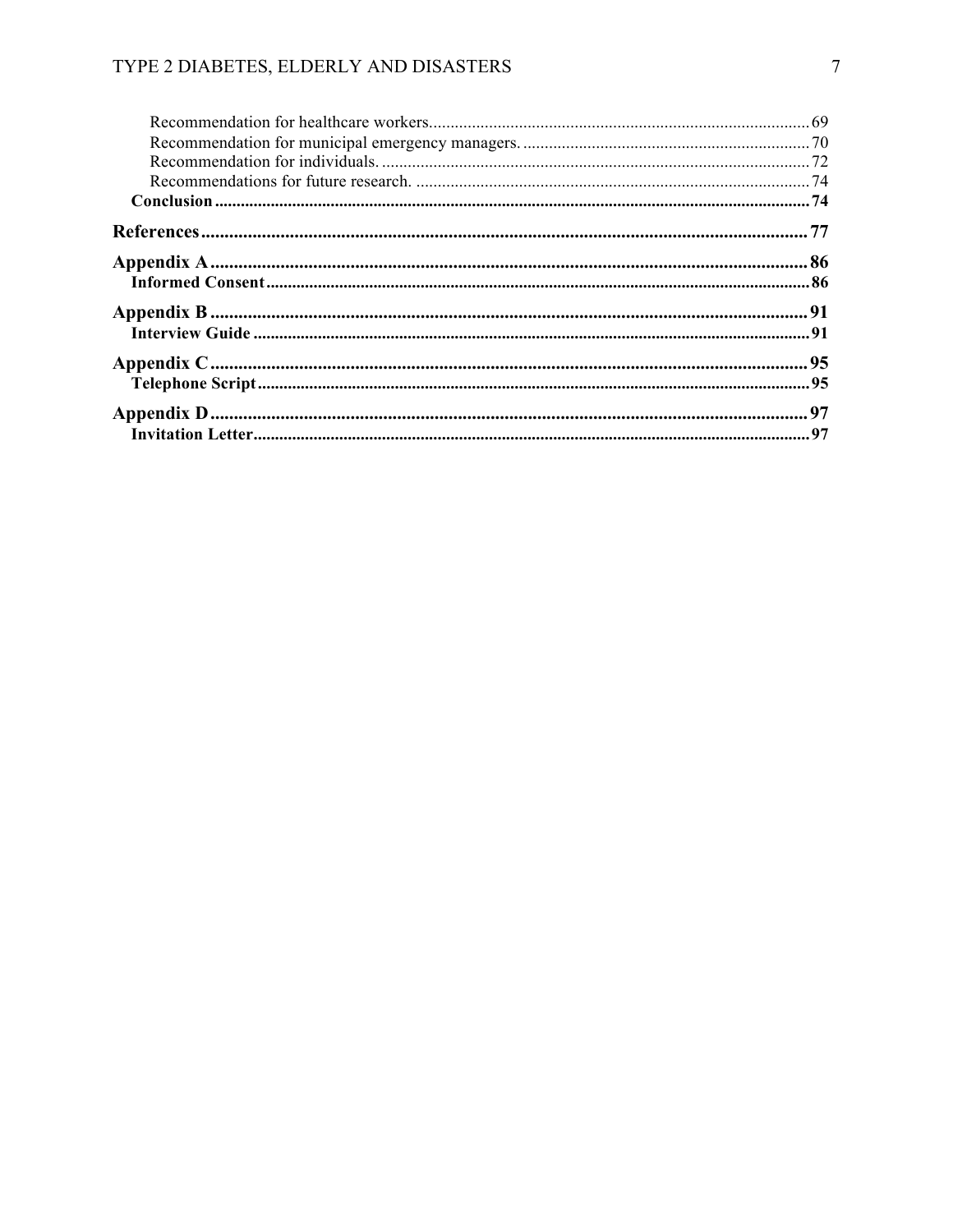# **List of Tables and Figures**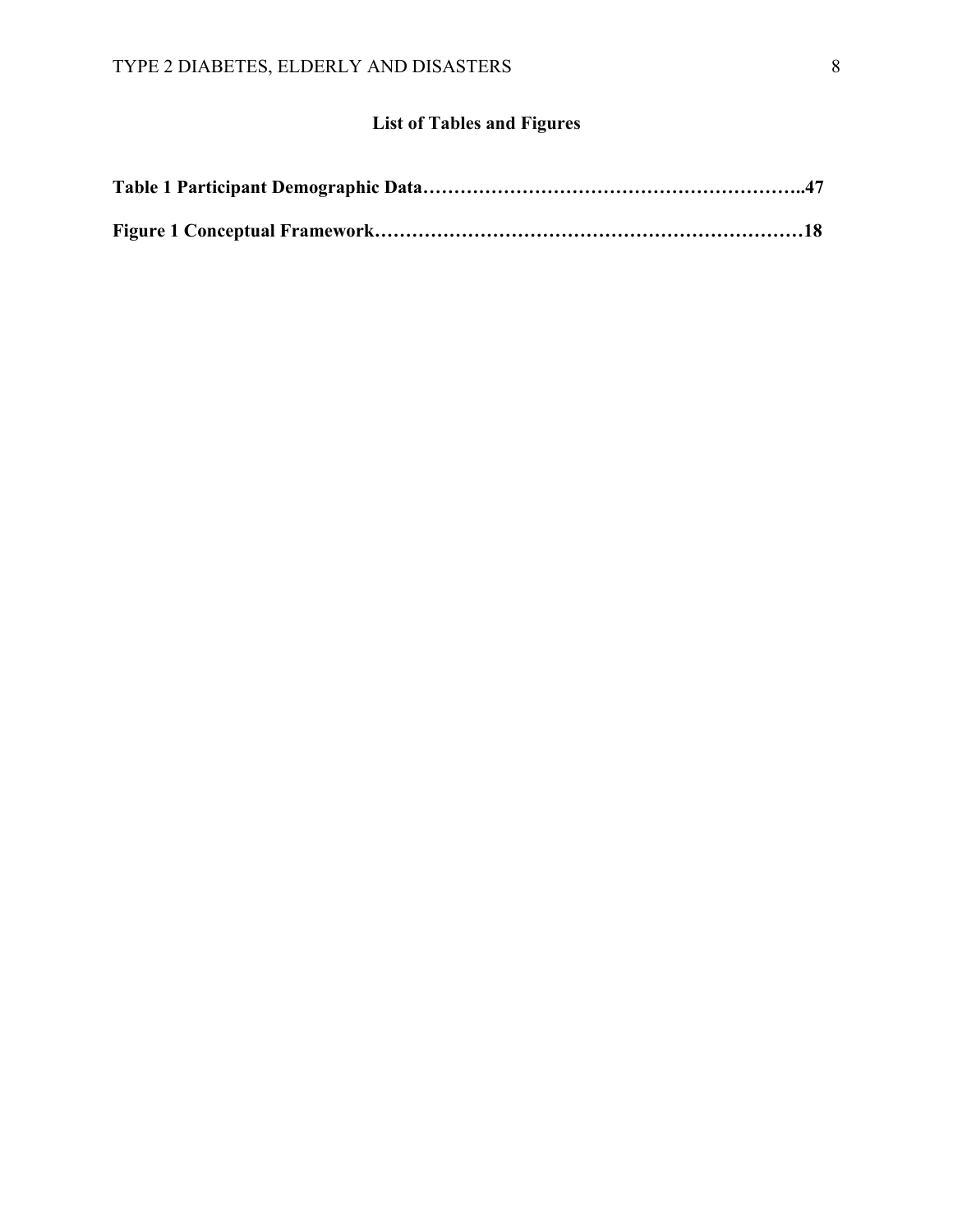# **Terms of Reference**

| <b>BG</b>         | <b>Blood Glucose</b>                                         |
|-------------------|--------------------------------------------------------------|
| <b>CDRC</b>       | Center for Disease Control and Prevention                    |
| <b>MMOLS</b>      | Millimoles Per Litre                                         |
| <b>OHA</b>        | Oral Antihyperglycemic Agents                                |
| <b>RN</b>         | <b>Registered Nurse</b>                                      |
| T <sub>2</sub> DM | <b>Type 2 Diabetes Mellitus</b>                              |
| UN                | <b>United Nations</b>                                        |
| <b>UNISDR</b>     | United Nations International Strategy for Disaster Reduction |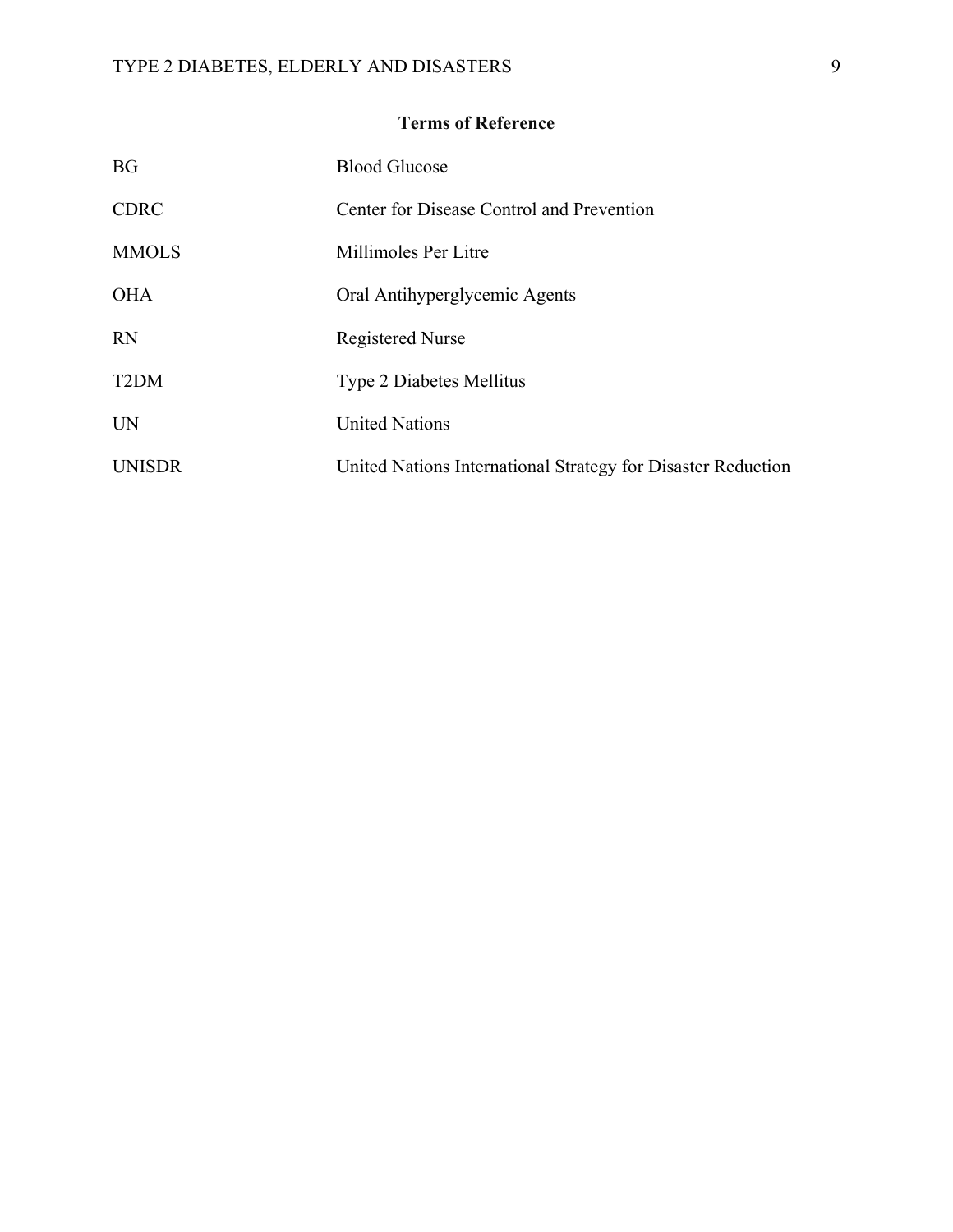# **Chapter 1- Introduction**

There are more disaster events today than 50 years ago and the number of people who are affected by the disaster are increasing (Barratt, 2007; Guha-Sapir, Hoyois, Wallemacq & Below, 2106; UNISDR Disaster Statistics, 2015). Vulnerable people will face longer recovery time, will remain susceptible to harm, and disasters will further produce conditions that may increase their vulnerability. The United Nations (UN) defines vulnerability as "the conditions determined by social, physical, economic, and environmental factors or processes which increases the susceptibility of an individual, a community, assets or systems to the impact of hazards." (UN, n.d). Disasters will continue to affect vulnerable people if there are no effective strategies available for them to manage their disaster risk. In addition, the number of individuals living with T2DM (Type 2 Diabetes Mellitus) is becoming a global health challenge. Some of the concerns are: increased needs for healthcare services, increased rise in the risk of health complications, and increased mortality in those living with T2DM. The rise in disasters and increase in individuals living with T2DM may compound factors that may heighten the vulnerability of individuals in relation to disasters, if there are no effective actions taken to mitigate such trends.

Currently, in Canada there are more people alive over the age of 65 than under the age of 15 (Statistics Canada, 2015). This trend appears to be happening on a global scale. The UN (2015) has projected that by the year 2050, individuals over the age of 60 will for the first time in history equal that of persons younger than 16. In more developed countries the proportion of older persons already exceeds that of children and is forecasted to double by 2050 (United Nations, n.d.). Furthermore, there is predicted to be a 16% decrease in individuals under the age of 15 and a 56% increase in the population over the age of 60 in the next 30 years (United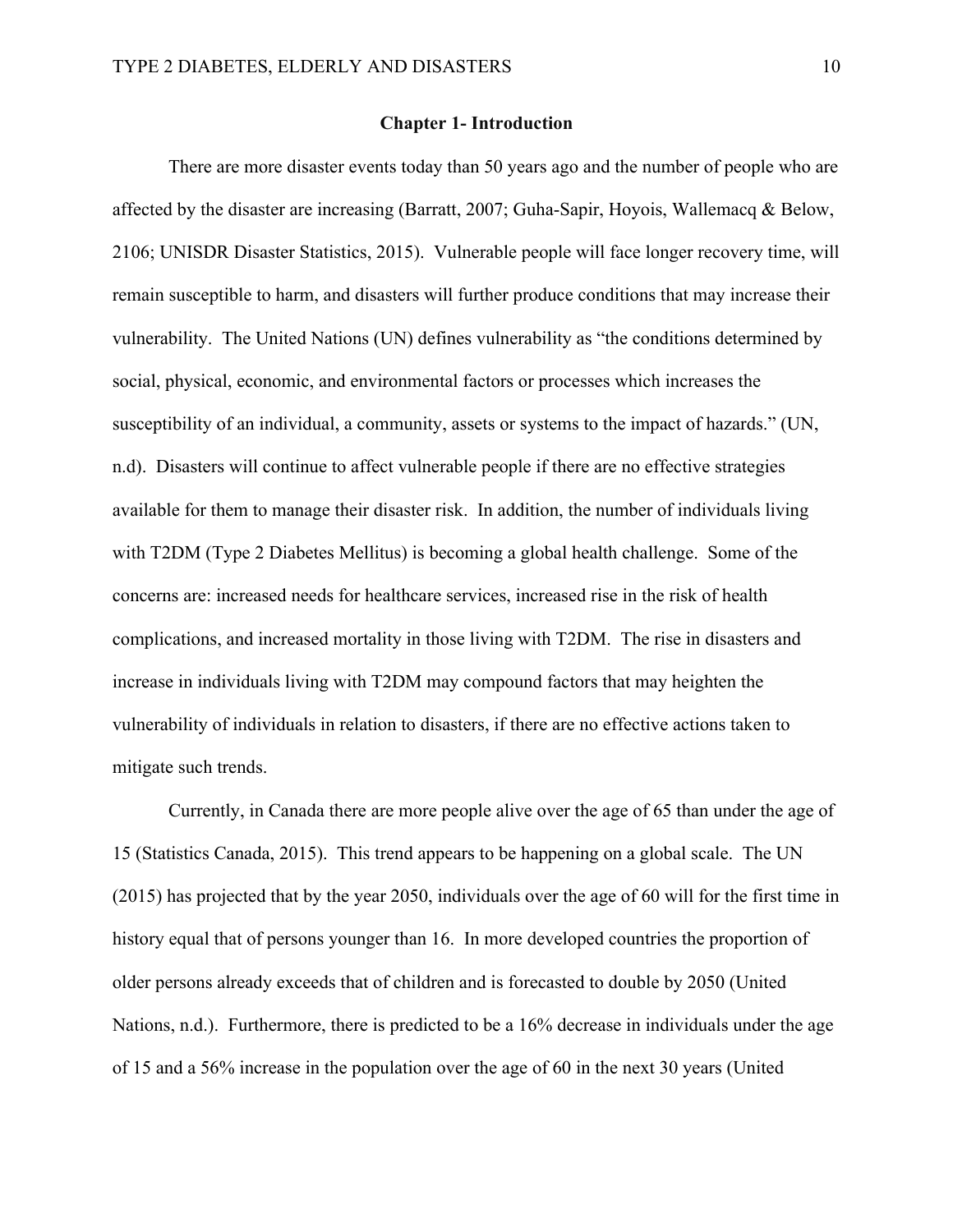Nations, n.d.). In parallel, in Canada persons over the age 60 are the largest group of individuals to be diagnosed with T2DM (Statistics Canada, 2015). Limited research exists examining the unique needs of individuals with T2DM who experience disasters.

In my 10 year nursing career it has become increasingly evident that for those who are living with T2DM, there is a wide variation in an individual's depth and breadth of knowledge pertaining to diabetes management. Based on my experience, I am concerned that some individuals are not aware and may not possess the necessary resources to care for themselves on a daily basis, let alone when there is a slight change in their life circumstances. Essentially, some elderly individuals are unaware of their vulnerabilities, and furthermore are naive to potential emergency situations that could increase their vulnerability. Many of the individuals I care for in the Emergency Department of the hospital are over the age of 60, and the majority of them live with one or more chronic diseases, such as T2DM. Those individuals may rely on the healthcare system believing that it will take care of them. I have witnessed a number of times, that elderly individuals come to the Emergency Department because they can either not cope on their own at home with their chronic disease or no one can manage taking care of them at home. A common perception among individuals I have observed, is the belief that the healthcare system will fix everything for them, and they do not have to do anything about caring for themselves. In many cases, an individual may believe that since they have paid into the healthcare system for their working years, that they can draw services now that should fully cover their needs. Such misconceptions could lead to a false sense of confidence that conceals their vulnerability and dismisses opportunities for prevention.

At present, in healthcare in many rural communities, there are minimal resources for healthcare services to support vulnerable people (Ford, 2016; Pong et al., 2011). The shortage of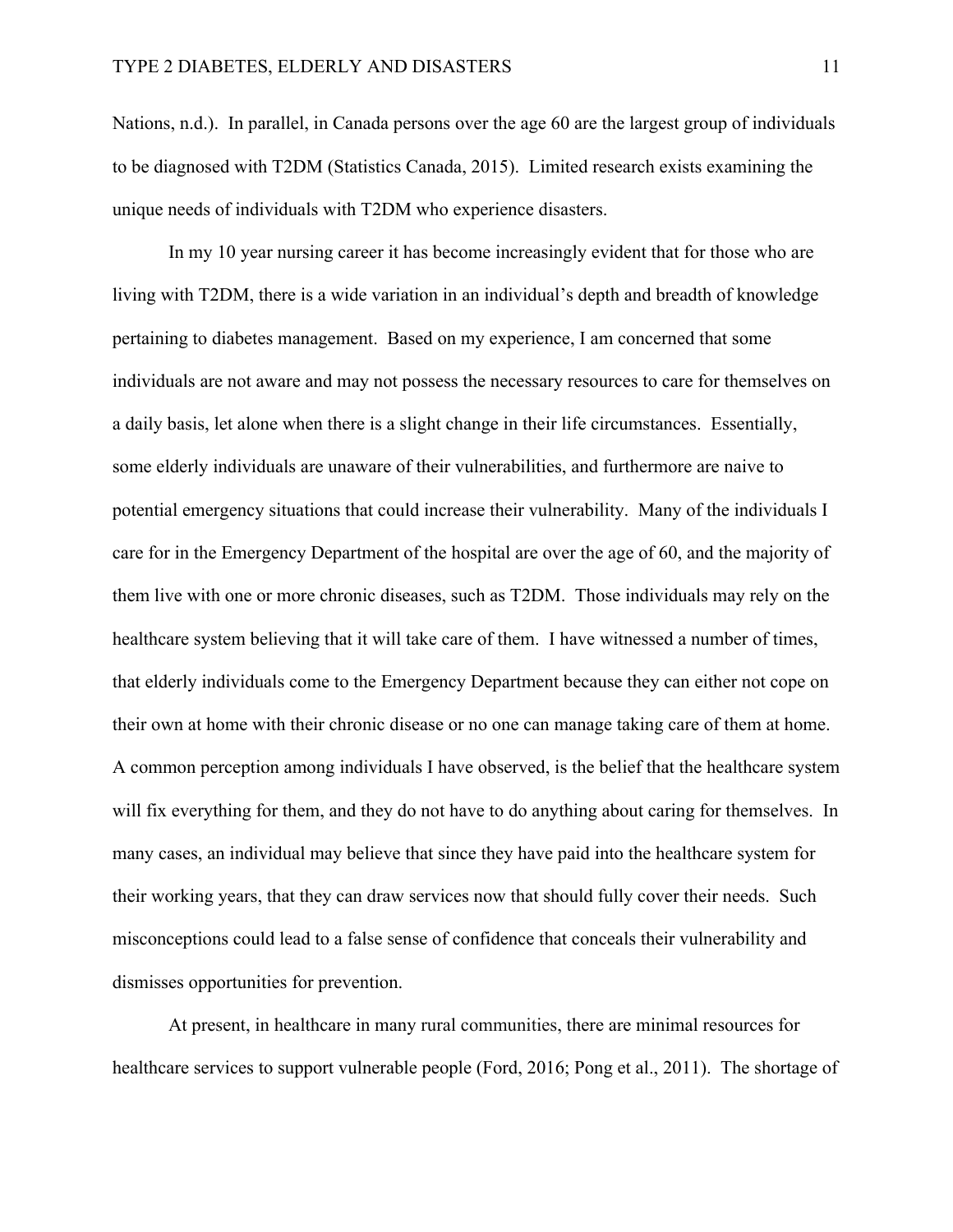resources may soon increase dramatically in response to the growing demands from the elderly population that are on the rise, and moreover, this population has the highest prevalence of T2DM (Diabetes Canada, n.d.; Meneilly & Tessier, 2011). Under such circumstances, if a disaster or emergency situation was to occur there would be added strain to the health care system. To mitigate the risk for individuals living with T2DM it is critical to provide emergency managers and first responders with the knowledge necessary to support them.

This thesis will be divided into six chapters. Chapter one, will provide the introduction, the rationale, the purpose, and the framework for the research. Following in the second chapter is a literature review examining vulnerability of particular groups of people in disasters. This chapter will also include definitions of terms, theories, existing studies, and gaps in literature. The third chapter will describe the research methodology used to guide my research. The fourth chapter will present my findings. Chapter five will be a discussion and analysis of my findings. The final chapter will discuss recommendations and a conclusion.

#### **Research Problem/Problem Statement**

Unless appropriate emergency management strategies are in place providing the required resources for the elderly living with T2DM, these people may experience adverse health consequences if they are affected by a disaster. Also, the UN has predicted that the number of individuals over the age of 60 is expected to increase by 56% between 2015 and 2030 (United Nations, 2015). Further, there is a 40% chance of developing diabetes over the age of 75. The risk of developing T2DM increases exponentially with age (Diabetes Canada, n.d.; Meneilly & Tessier, 2011). The reason for focusing on this age group in this study is due to T2DM being the most prevalent within this age group (Lau, 2016). According to Statistics Canada, "the aging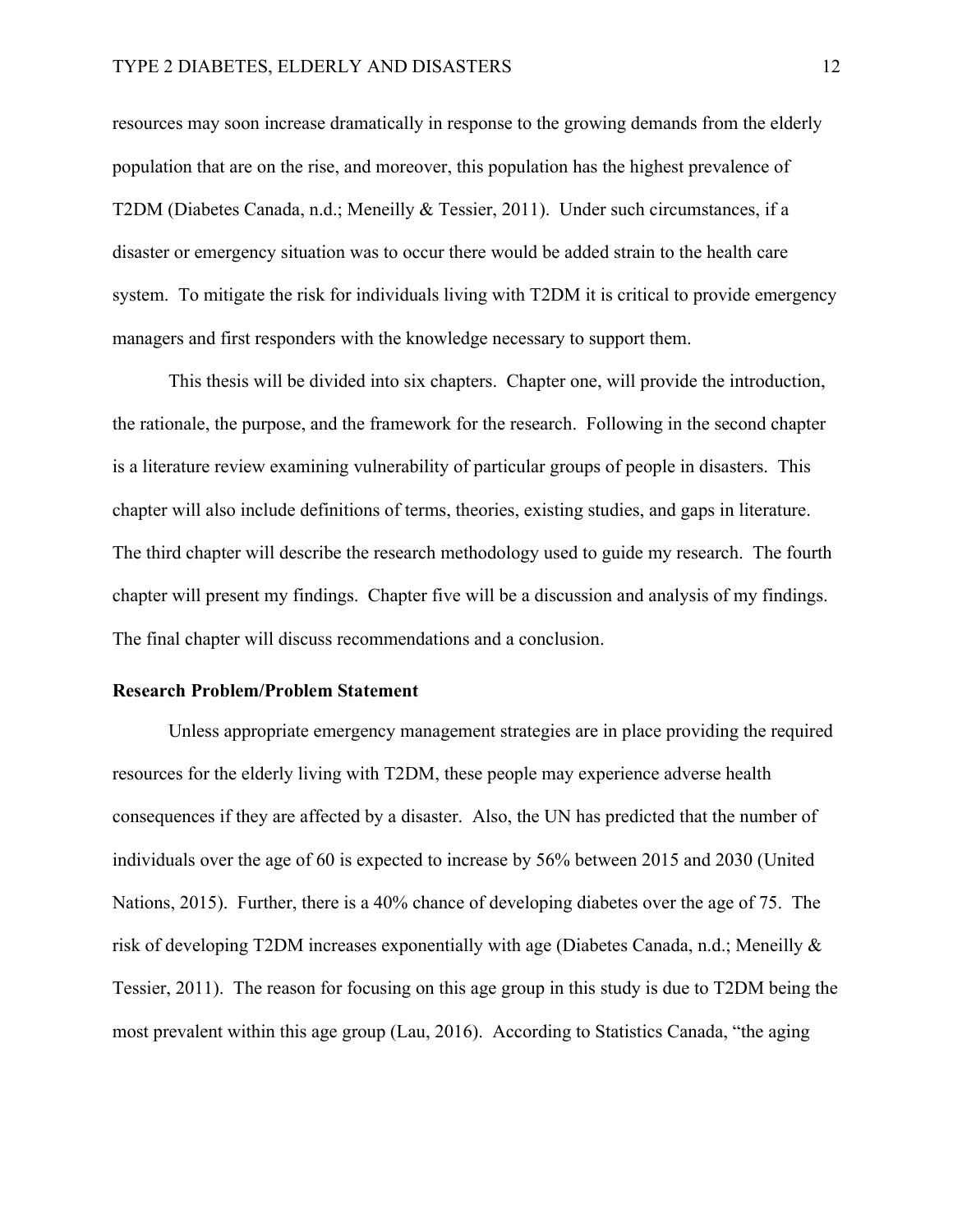population is the most important demographic change affecting diabetes prevalence worldwide" (Statistics Canada, 2016).

A disaster situation may impede diabetes management and can contribute to the risk of diabetes related complications. There is little information available on disaster management practice that incorporates diabetes management. Individuals living with T2DM may also not have the appropriate supports in place to navigate through a disaster. Additionally, there may not be enough understanding and resources for disaster/emergency managers and healthcare professionals to assist elderly people living with T2DM. Therefore, without recognizing vulnerable conditions of elderly individuals living with T2DM, disaster management will be ineffective and may result in adverse consequences during the time of disasters. A central goal of this study is to improve knowledge about particular vulnerabilities of people living with diabetes and to recommend various ways to reduce specific risks faced by this population at the time of a disaster.

A fundamental assumption in this study addresses that the chance of vulnerable individuals' survival in disasters is determined by their understanding of their own vulnerable health conditions. The elderly population living with T2DM may be in a high risk situation if they are unable to care for themselves or identify their specific needs during the first 72 hours of emergencies. During a disaster, there is potential for disruption in healthcare for everyone so people may not receive sufficient care. This could suggest that those living with T2DM may be at an increased risk of negative health outcomes.

Any disruption in healthcare provisions including medical care, food, and medication may have long and short- term consequences for individuals living with diabetes (Adams, Kaufman, van Hattum & Moody, 2011; Fonesca et al., 2009). For example, research from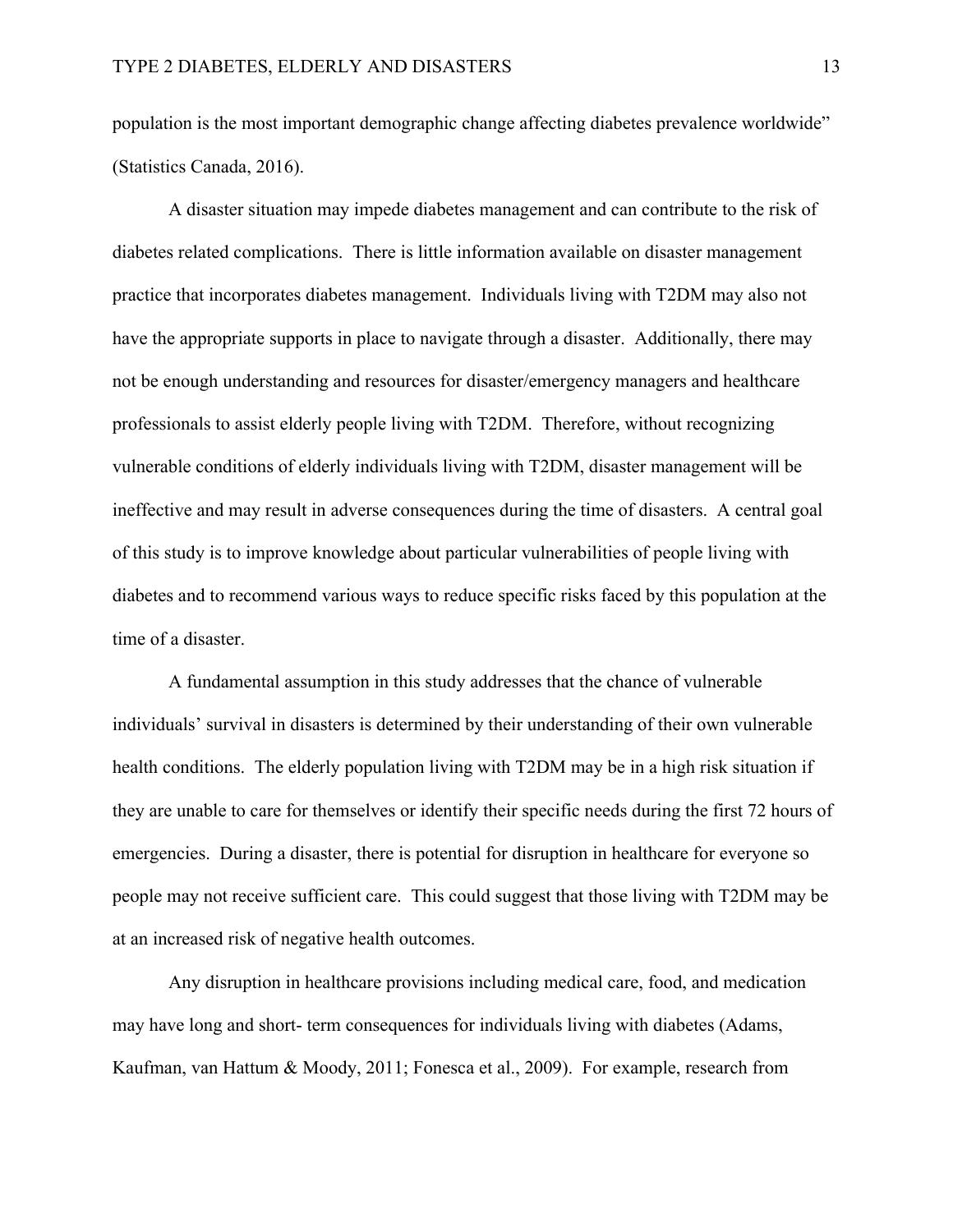Hurricane Katrina identified gaps in knowledge and practice of managing individuals with chronic diseases such as diabetes during a disaster (Cefalu, Smith, Blonde & Fonesca, 2006). Further, previous research indicated the effect stress has on exacerbating chronic disease and the vulnerabilities of the elderly population (Adams et al., 2009; Barratt, 2007; Fonesca et al., 2009; Deshpande, Harris-Hayes & Schootman, 2008). For example, Adams et al. (2011) addressed how living with chronic disease can be exacerbated by the heightened stress the elderly during and after Hurricane Katrina. Thus, people living with chronic disease may experience hardship during disaster events and may suffer severely if there is lack of adequate services.

# **Purpose of Study**

The purpose of this study is to explore people's perceptions of their challenges and capacities living with T2DM in the event of a disaster. The results of the research aim to help individuals over the age of 60 living with T2DM to prepare for a disaster through identifying their vulnerability, understanding their needs, providing information, and assisting in being prepared. To better utilize the results, the information for assisting this vulnerable group will be shared with health professionals and emergency managers, so that they can plan for the particular needs of this population and help create a greater awareness for this specific population.

The preface for this study is the desire to listen to what the users of healthcare services need and learn how to assist in caring for them to be able to maintain their health. The majority of individuals that utilize healthcare services, such as the emergency department, are a vulnerable population (Asplin et al., 2003). Understanding the needs of the elderly living with T2DM in the aftermath of a disaster can potentially aid healthcare providers and emergency managers in preparing for and responding to the needs of this population, and thus supporting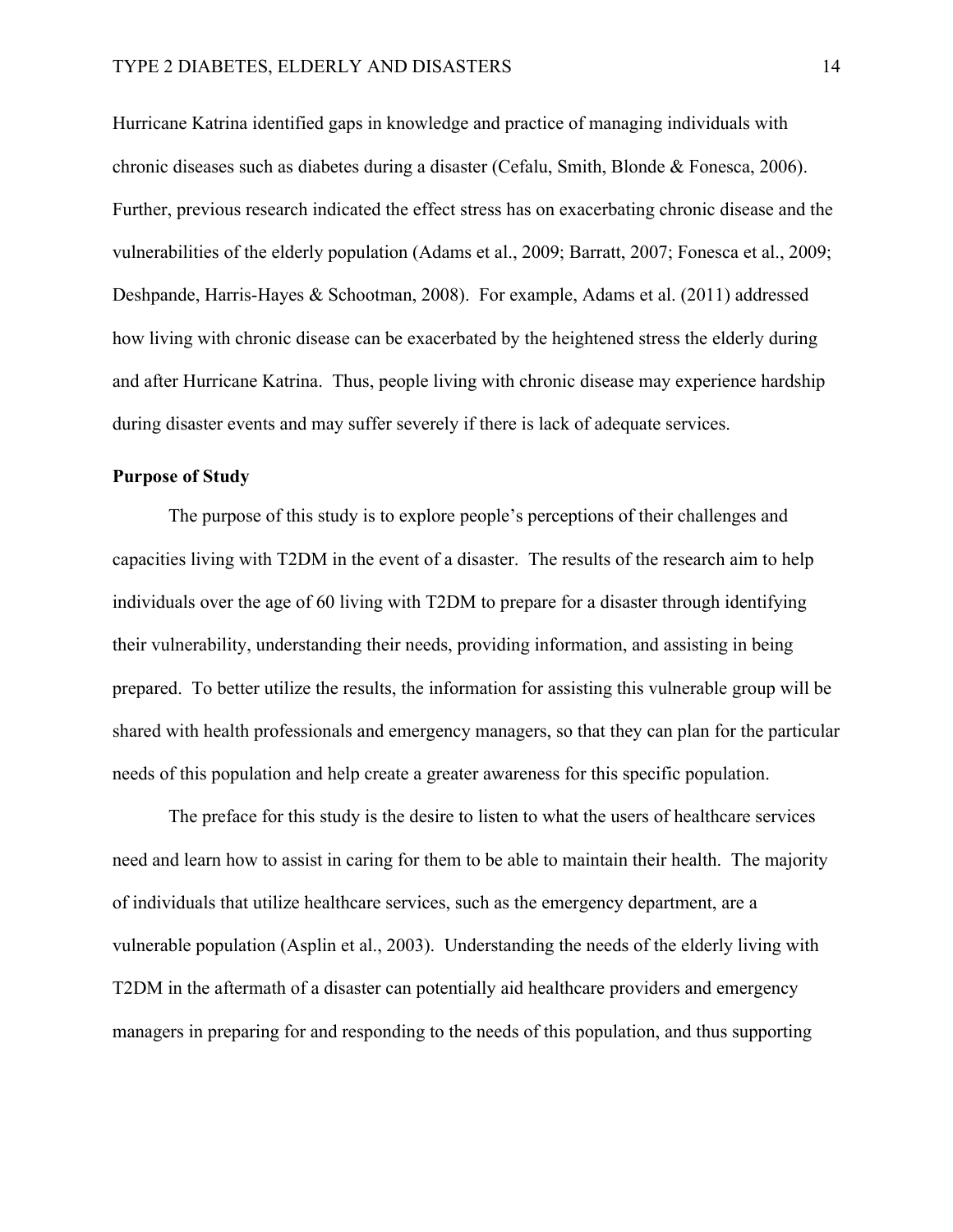their healthcare during a disaster. Furthermore, knowledge gained from this study may assist in decreasing this particular population's vulnerability to disaster.

# **Research Questions**

The following two questions and sub questions are the inquiries that guided my research.

- 1) What do the elderly individuals with T2DM know about their disaster vulnerability and risks?
	- a. How do they cope with their vulnerability in day-to-day basis?
	- b. How do they expect disaster risks to affect them?
	- c. How do they plan to manage if they are impacted by a disaster?
- 2) What do the elderly individuals with T2DM expect from healthcare workers, emergency mangers, and first responders?
	- a. What information or tools would be useful for healthcare workers, first responders, and emergency managers in order to assist the elderly individuals with T2DM?

These questions assisted in applying the theory of vulnerability to better understand needs of this specific population.

# **Theoretical Background and Conceptual Framework**

A framework informing this research is the theory of vulnerability, which claims that a disaster may occur where vulnerable populations are exposed to hazards (Hewitt, 1998; Wisner, Blaikie, Cannon & Davis, 2004). Disaster vulnerability theorists regard natural disasters as complex interactions between human systems and natural events. Additionally, the impacts of such events are unevenly distributed to those who are most prone to adverse consequences, such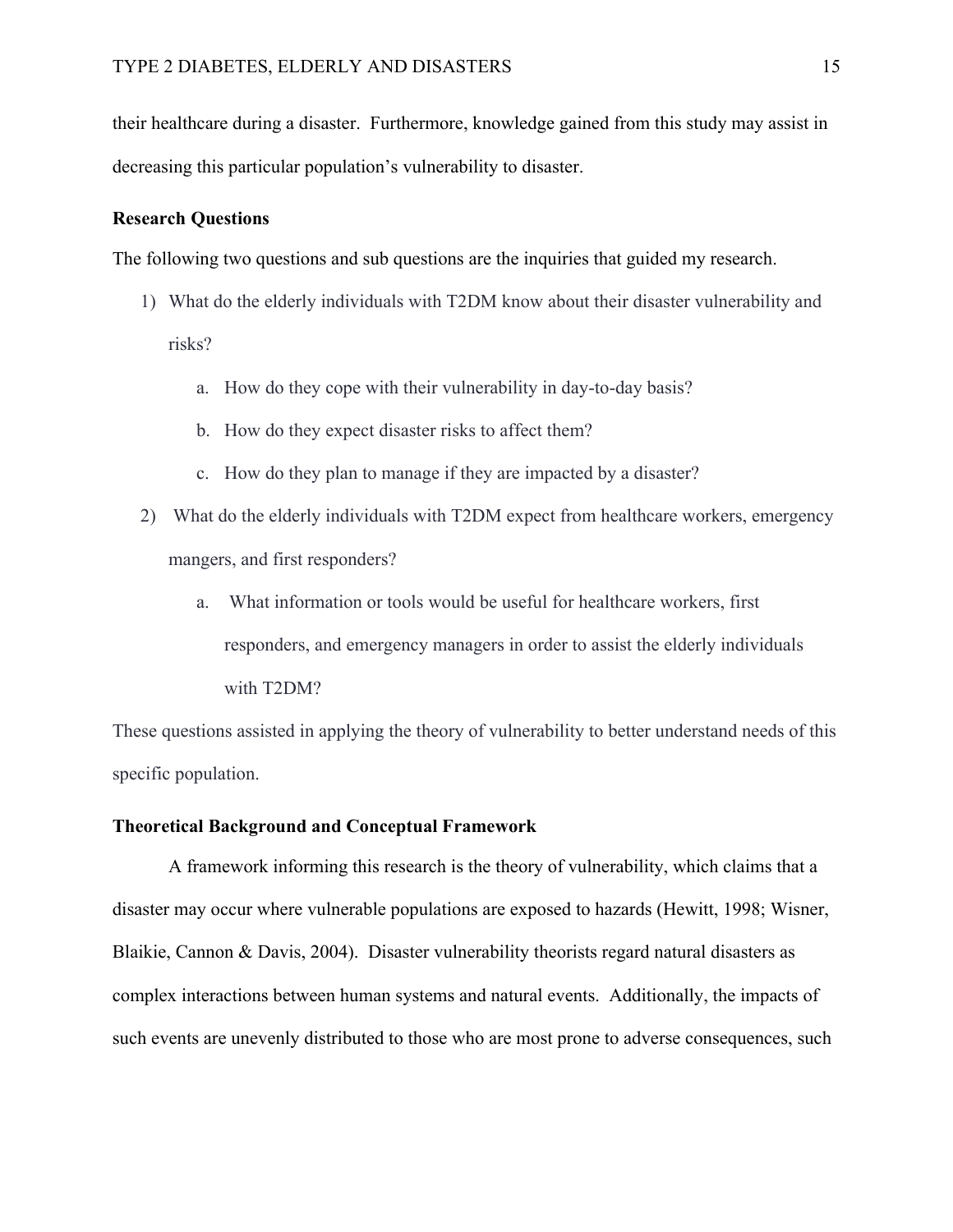as death, injury, economic disruption, property damage, opportunity loss, and long term emotional, and physical disturbance (Bolin, 2007; Hewitt, 1998; Wisner et al., 2004).

Vulnerability analysis shows that particular characteristics of individuals such as age, gender, race/ethnicity, socioeconomic status, and physical/mental disability are the most influential determinants of vulnerability (Hewitt, 1998; Wisner et al., 2004). The theory of vulnerability offers an explanation of how the root causes of disaster vulnerability are embedded in social, economic, political, cultural structures, and systems in society. For example, people's vulnerability is generated through social stratification, economic inequality, limited access to political power, cultural stereotypes, and prejudice as part of everyday life. This underlying cause is further progressed through existing social as well as physical factors that are translated into unsafe conditions, where vulnerable people are exposed to hazards (Cutter, Boruff & Shirley, 2003; Wisner et al., 2004). Further details of vulnerability theory are discussed in the literature review chapter.

For this study, vulnerability analysis is used as a framework to achieve better understanding of the populations who are at high risk of disasters. Relevant theories and concepts are identified to explore new insights and emerging ideas that can provide answers to the research questions. The following concepts are chosen for this framework to elaborate the study of elderly individuals living with T2DM in the context of disaster management: vulnerability, chronic disease, aging society, disaster preparedness, and adaptive capacity (see Figure 1). These concepts and terms are used to examine the existing literature as well as the interview data in order to answer the research questions. Utilizing this framework of vulnerability through this research provides a lens to understand the vulnerability specific to people over the age of 60 living with T2DM.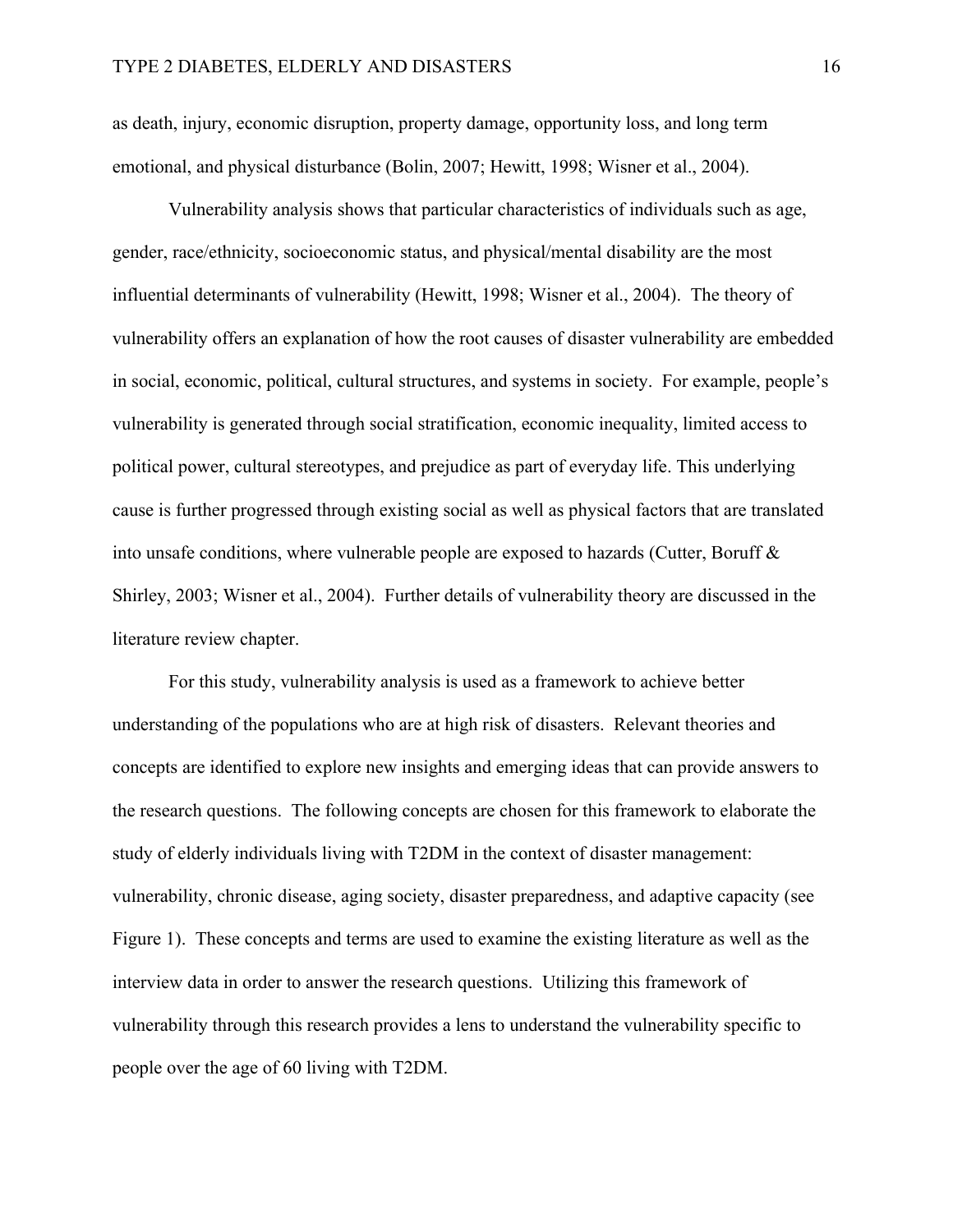

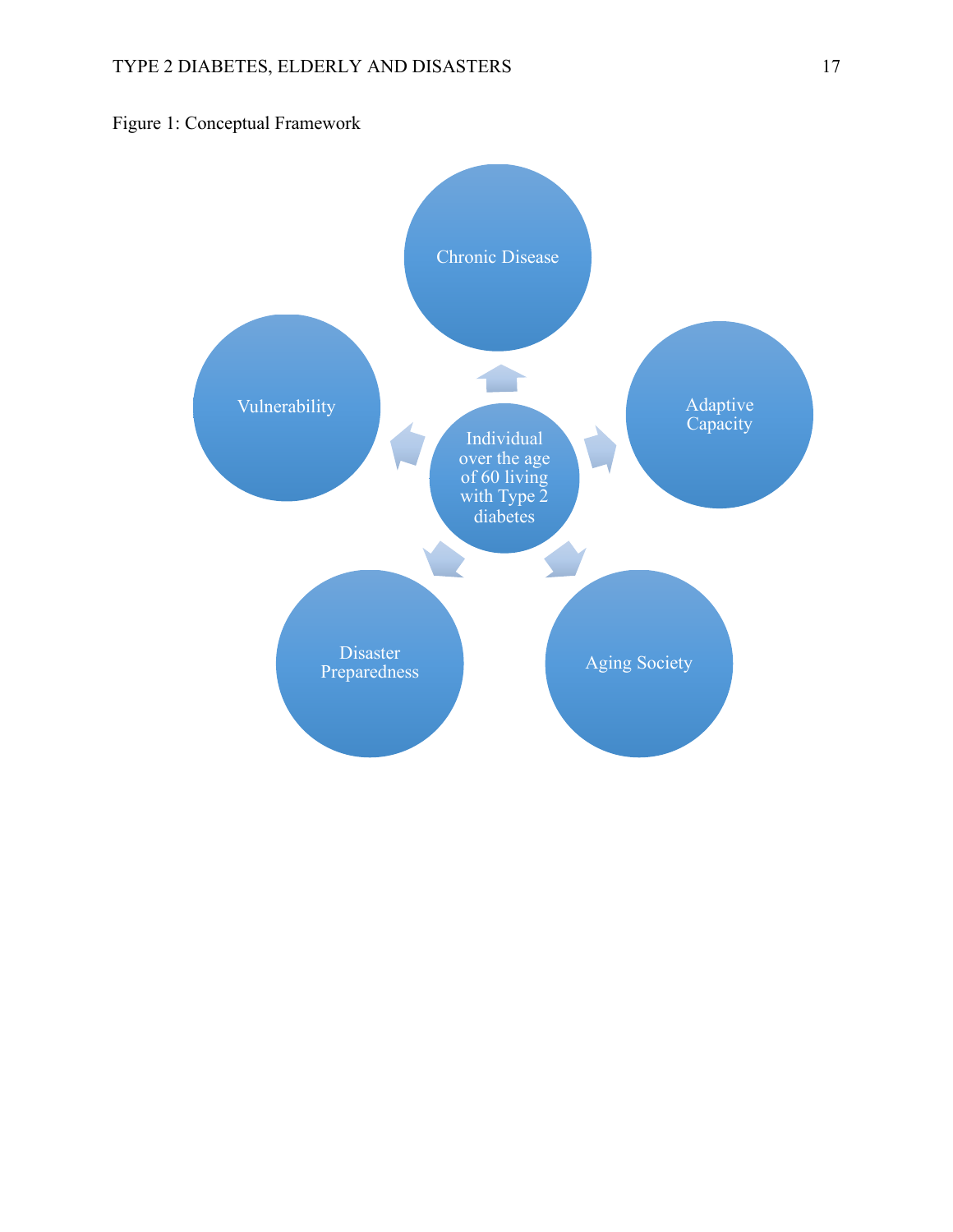## **Chapter 2- Literature Review**

This section discusses the literature reviewed to support the research questions previously mentioned. This literature review focused on (a) T2DM as a particular type of chronic disease, (b) disaster vulnerability of people with T2DM, (c) aging society as a prevailing trend that generates emerging social conditions, (d) adaptive capacity as an ability to affect vulnerability and resilience, and (e) disaster preparedness as a means to meet the needs of vulnerable groups. Examining these topics individually provides the rationale for the research that was conducted and informs the interpretation of the findings. This literature review provides what is known in relation to each of these core concepts associated with this study. Furthermore, this literature review identifies gaps in the knowledge regarding individuals over the age of 60 living with T2DM and the need to develop research in this area.

# **Type 2 Diabetes as a Particular Type of Chronic Disease**

Chronic disease is the leading cause of death in North America. In the United States, 133 million adults live with at least one chronic disease (Center for Disease Control and Prevention, n.d.). According to the Center for Disease Control and Prevention (CDCP) chronic disease can be defined as a disease persisting for three months or longer. Chronic diseases are not cured by vaccines or medication (CDCP, n.d.). Some examples of common chronic diseases are asthma, chronic obstructive pulmonary disease, diabetes, and cardiac disease (CDCP, n.d.). Diabetes is one of the prevalent chronic diseases (CDCP, n.d.). Worldwide,

6.4 % of adults live with diabetes (Nolan, Damm & Prentki, 2011). In developed countries the highest prevalence of T2DM is in individuals over the age of 60 (Lau, 2016; Nolan et al., 2011). In Canada, 3.9 million adults live with diabetes (Public Health Agency of Canada, 2011), in the United States, 20 million adults live with diabetes (CDCP, n.d.). O'Brien, Patrick and Cora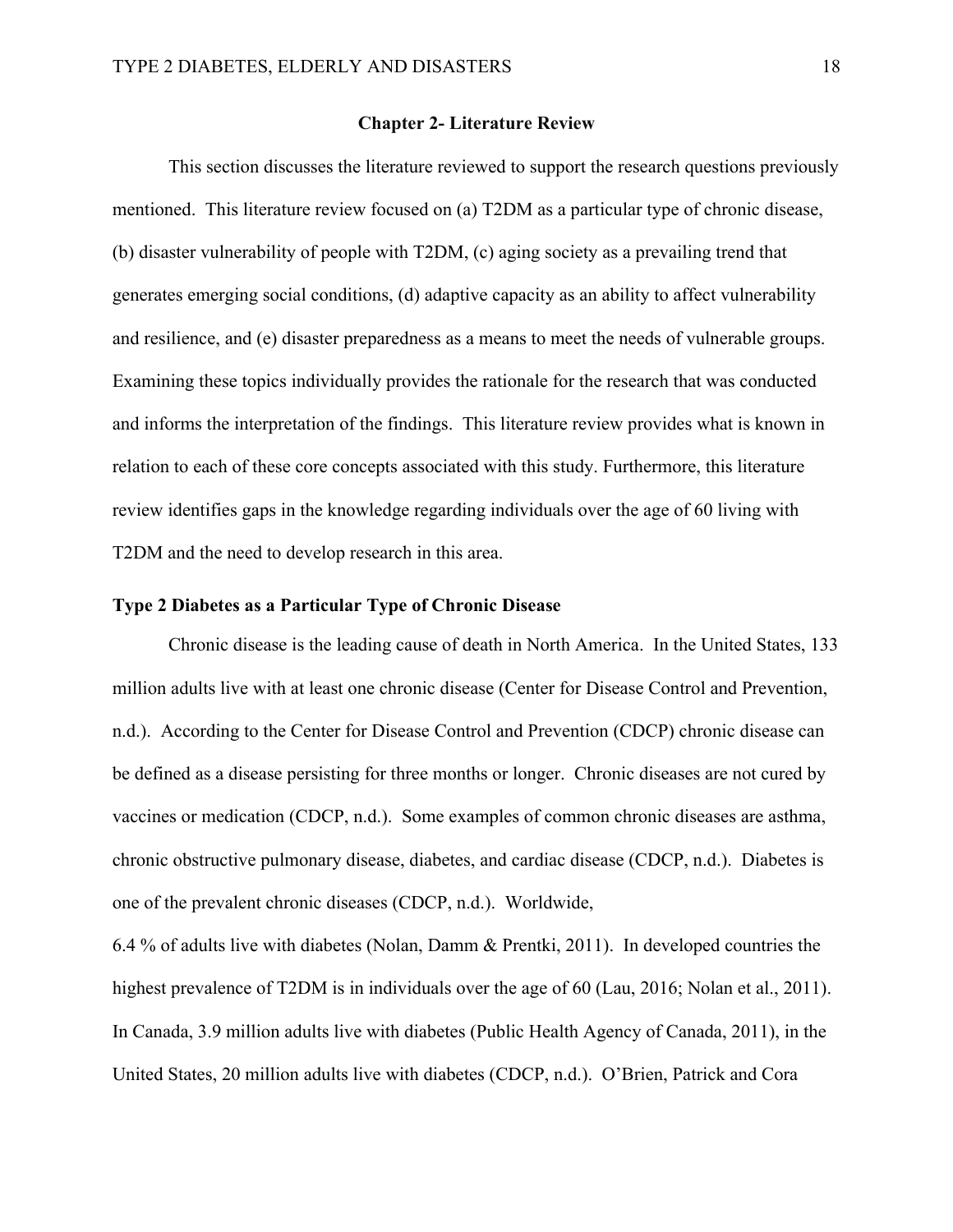(2003) argue the complications of diabetes can be life threatening and incapacitating. In Canada at least 5,000 deaths a year are a direct result of diabetes, and the number of death increases to approximately 25,000 if deaths from complications are included (O'Brien et al., 2003). Lau (2016) contends that according to the International Federation of Diabetes (IDF), "diabetes is one of the largest global health emergencies of the  $21<sup>st</sup>$  century" (p.1).

Diabetes mellitus is defined as a group of related conditions that affect how the human body uses glucose (Childs, Cypress & Spollett, 2005; Collazo-Clavell, 2006). The definition of diabetes according to Diabetes Canada (n.d.) is "diabetes mellitus is a metabolic syndrome characterized by the presence of hyperglycemia due to defective insulin secretion, defective insulin action or both". Chen and Fantus (2005) define T2DM as the pancreas' decreased ability to secrete insulin and the inability of various muscle, liver, and adipose tissue to support the action of insulin which "results in impaired glucose uptake" (p.213). Scheen (2003) suggests there is evidence linking beta cell function and insulin resistance in the pathogenesis of T2DM. Moreover, T2DM affects several systems in the human body (Deshpande et al., 2008). For example, hyperglycemia is directly related to an increase in hepatic glucose production; the pancreas is unable to secrete enough insulin to combat the increase in glucose production from the liver. As a result, there is increased stress on the kidneys and glucose does not spill into the urine until the blood glucose (BG) level is too high (Chen & Fantus 2005; Diabetes Canada, n.d.; Inzucchi et al., 2012; Scheen, 2003).

With T2DM, the pancreas does secret enough insulin but it is not of good quality and cannot complete the transfer of glucose into the cell (Inzucchi et al., 2012). Individuals without the ability to produce or secrete enough good quality insulin must take insulin or Oral Anti-Hyperglycemic Agents (OHA). Insulin assists in the increase of the glucose disposal and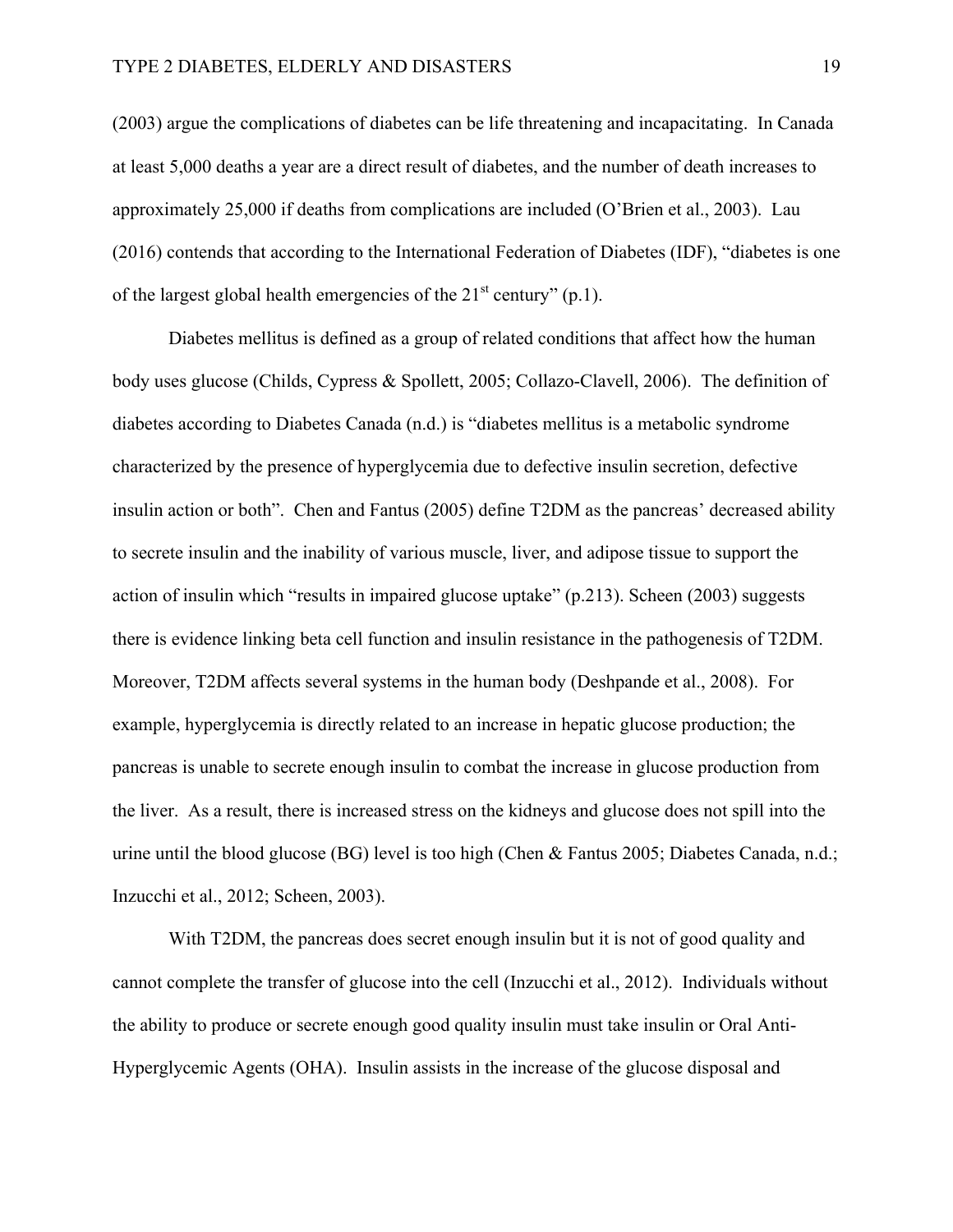decrease of hepatic glucose production (Inzucchi et al., 2012). Oral Anti-Hyperglycemic Agents assists to increase insulin secretion, decrease the intestinal carbohydrate absorption, increase satiety, and decelerate gastric emptying (Inzucchi et al., 2012). The most common forms of diabetes are Type 1, Type 2, and gestational. Type 1 diabetes is a result of a complete deficiency of insulin secretion from the islet cells, whereas T2DM is a result of the pancreas not secreting quality insulin therefore impairing glucose uptake. Gestational diabetes mellitus (GDM) has common features of T2DM, and first diagnosed during pregnancy (Childs et al., 2005). For the purposes of understanding chronic disease associated with age, T2DM is the focus of this study.

Although there is a genetic component to T2DM, the increase in obesity and decrease of physical activity has significantly increased the numbers of individuals living with T2DM (DeFronzo, Eldoe & Abdul-Ghani, 2013). Individuals who have family members with T2DM and themselves are overweight, physically inactive, and have poor nutrition, are at an increased risk of developing T2DM. With T2DM it is important to slow the rate of progression of the disease through the use of a combination of medications that target the specific pathogen of the disease. The pathogen is different in each individual (DeFronzo et al., 2013). Treatment of T2DM should not rely on medications alone. A combination of medications that treat the pathogenic abnormalities, physical activity, and diet can assist in decreasing the progression of T2DM (DeFronzo et al., 2013). T2DM is controlled with OHAs or a combination of OHA and insulin. Other medications such as anti-hypertensive to treat blood pressure and anti-lipid medications to treat cholesterol may be prescribed in combination with insulin and OHAs to offer protective benefits from possible complications from T2DM. Individuals with T2DM may not have high blood pressure or high cholesterol, however taking these types of medications can assist is protecting vital organs and reduce complications from T2DM (Inzucchi et al., 2012).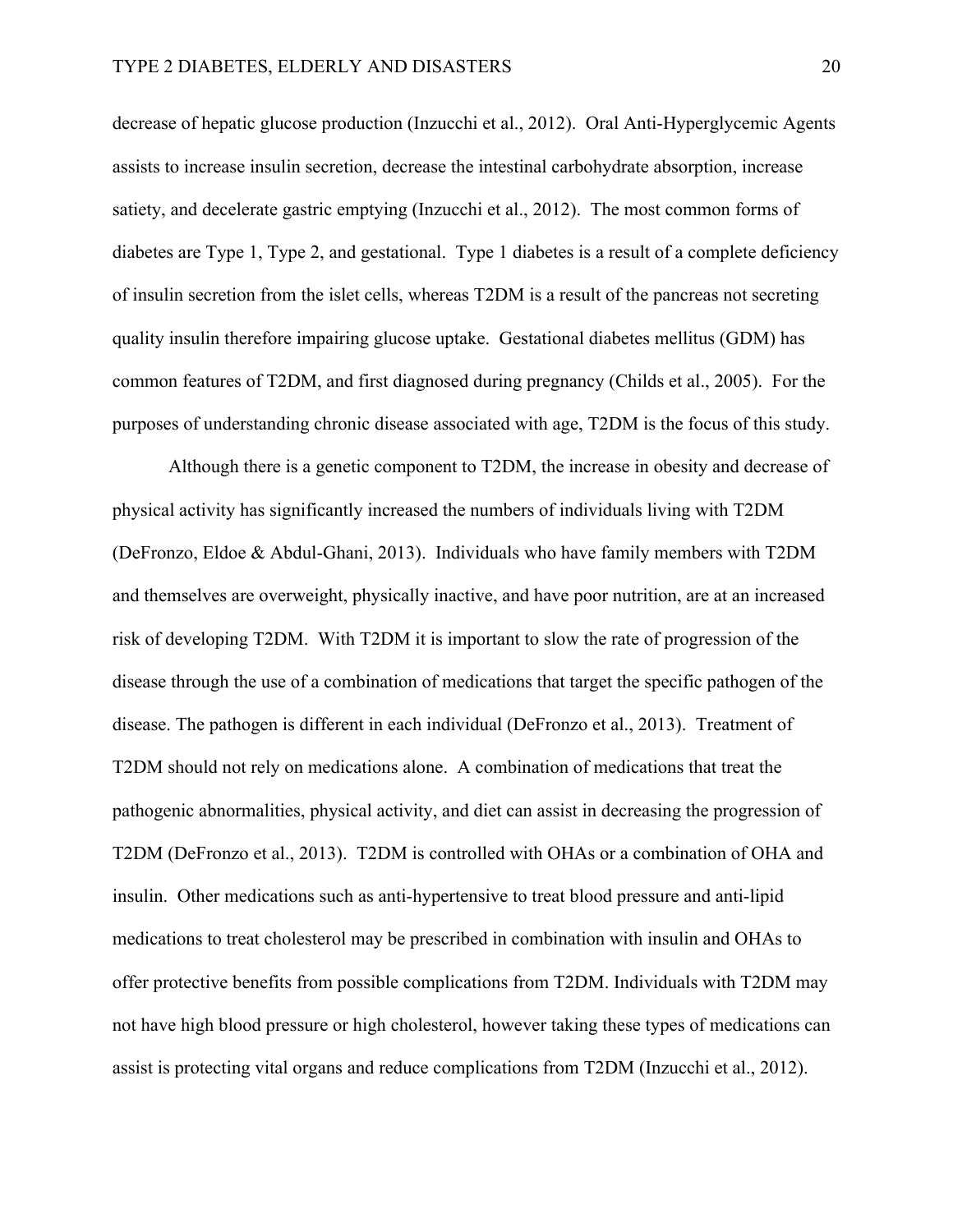All individuals living with diabetes can experience similar health complications that may be a result of uncontrolled BG.

A normal BG is four to seven millimoles per litre (mmol/L). A BG lower than four mmol/L is considered hypoglycemic and a BG above seven mmol/L pre-meal, is considered hyperglycemic (Childs et al., 2005). Individuals living with diabetes use medications including insulin and non- insulin injectables, attention to diet, and exercise to assist in controlling their blood glucose. Hypoglycemia is when an individual's BG falls below four mmol/L. Signs of hypoglycemia are drowsiness, diaphoresis, confusion, dizziness, and shakiness; if left untreated, loss of consciousness or seizures can occur. Contributing factors to hypoglycemia may be too much insulin, a delayed meal, too little carbohydrates, an OHA like sulfonylurea, and too much activity (Childs et al., 2005). Initial treatment for hypoglycemia is ingesting glucose. Eating or drinking glucose is preferred, such as eating honey or drinking orange juice. If people are too drowsy, glucagon can be given by injection or D50W intravenously (Childs et al., 2005). Hyperglycemia is common in people with T2DM.

Hyperglycemia occurs when an individual's BG is above 10 mmol/L. Very elevated BG levels can have severe consequences. It is extremely rare for someone to die of hyperglycemia. It is more common to have adverse events with hypoglycemia. The common signs and symptoms of hyperglycemia are increased thirst, vomiting, polyuria, and blurred vision (Childs et al., 2005). Treatment for hyperglycemia may vary and individuals should seek medical attention if their signs and symptoms persist. The most common form of diabetes mellitus is Type 2. Of those individuals diagnosed with diabetes, 90% are diagnosed with T2DM and 10% are diagnosed with Type 1 diabetes (Diabetes Canada, n.d.). Additionally, having increased BG levels over time can lead to complications of diabetes (Childs et al., 2005).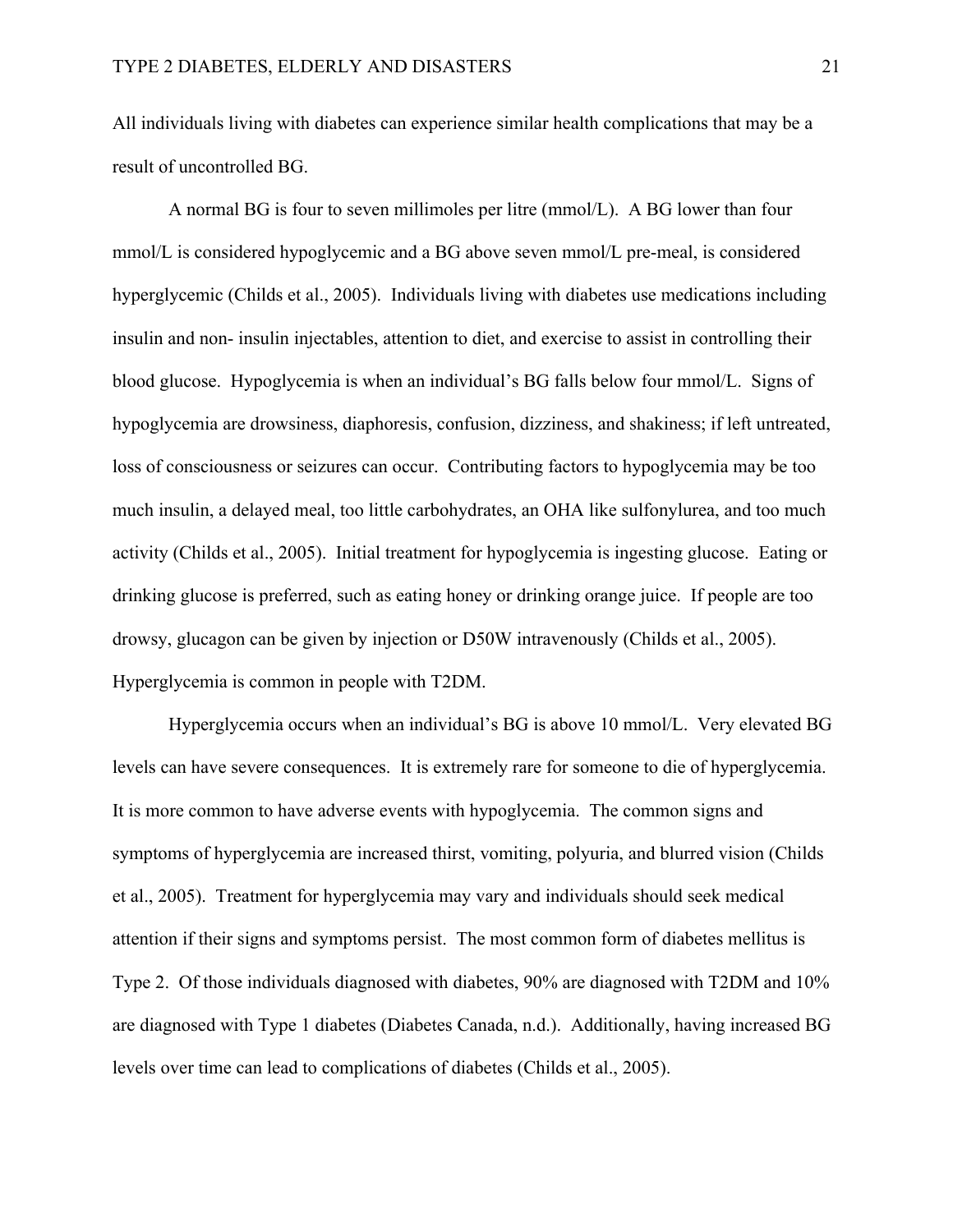People living with T2DM may also have many complications. Documented associated complications can be divided into two categories: microvascular and macrovascular (Deshpande et al., 2008). Complications of microvascular include renal system (nephropathy), nervous system (neuropathy), eye damage (retinopathy), and erectile dysfunction (Deshpande et al., 2008). Complications of macrovascular include cardiovascular disease, cerebalvascular disease, and peripheral vascular disease, (Deshpande et al., 2008). Diabetes may have several comorbidities, thus leading to increases health related emergencies, decreased individual lifespan, increased utilization of routine and urgent healthcare services and varied impact on the quality of life. These comorbidities may increase the vulnerability of an elderly individual.

According to research, the elderly demonstrates an increase prevalence of T2DM (Deshpande et al., 2008; Diabetes Canada, n.d.; Lau, 2016; Meneilly & Tessier, 2011; Meneilly, Shefifali & Tessier, 2015; Nolan et al., 2011). The increase can be attributed to genetics, ethnicity, age related changes, and lifestyle choices (Deshpande et al., 2008; Diabetes Canada, n.d.; Meneilly & Tessier, 2011; Meneilly et al., 2015; Nolan et al., 2011). The risk of T2DM increases when individuals adopt a lifestyle of inactivity and poor diet. Therefore, understanding what choices the elderly living with T2DM make for their everyday living becomes essential so that they can refrain from any unwanted lifestyle habits. Lifestyle choices can be made by the preference of individuals, but many of them may not have a choice. For example, they may be constrained with selecting certain types of foods as a result of accessible food options and/or financial resources. Other potential constraints may include having opportunities for physical exercise, securing optimal hours for better sleep, accessing healthcare, and maintaining overall better quality of health. These choices and constrains are often influenced by the complex interactions among root causes consisting of genetics, ethnicity, age, gender, and socio-economic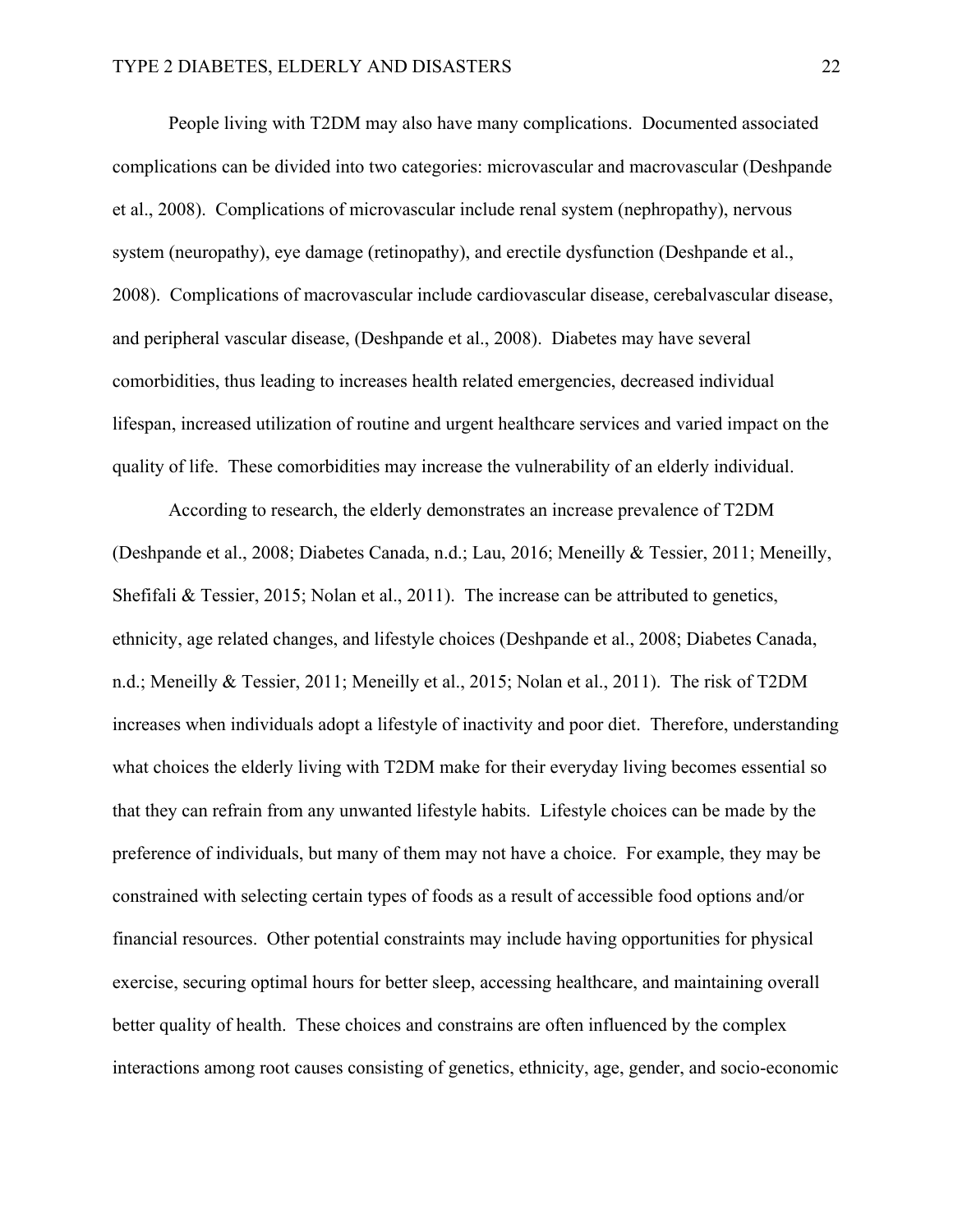status, which differentiate the level of vulnerability (Wisner et al., 2004) for the elderly living with T2DM as a result.

While recognizing the dynamic lifestyle options and choices, and underlying root causes, current healthcare services encourage patients to make better decisions to improve their health. The Diabetes Canada Clinical Practice Guidelines offer a self-management strategy to empower patients to educate themselves about the medications and healthy lifestyle approaches (Diabetes Canada, n.d.). The challenge is that there are certain groups of people who do not receive adequate supports and services due to the limited resources in the healthcare system (Pong et al., 2011). There is uneven distribution of resources between urban and rural healthcare (Pong et al., 2011), so that patients in rural communities may face a lack of support that generate an increased vulnerability in emergency situations. Healthcare service providers in rural settings are often under-resourced, which limits their ability to provide a wide range of services to meet the specific needs and preferences of individuals (Ford, 2016; Pong et al., 2011).

There may be a reduced opportunity for some of these patients living in rural communities to become self-sufficient and knowledgeable about their disease. If these individuals can gain knowledge and communicate with healthcare providers and emergency managers in preparing for and responding to their healthcare needs, they may significantly reduce their level of vulnerability during and after a disaster. More studies are needed to develop ways to support independence of vulnerable groups, such as elderly individuals living with T2DM.

# **Disaster Related Vulnerabilities of People with Type 2 Diabetes**

Disasters can be defined as an event interrupting the social functioning of a community and posing an increased risk to the vulnerable population of the community (Quarantelli, 2005a).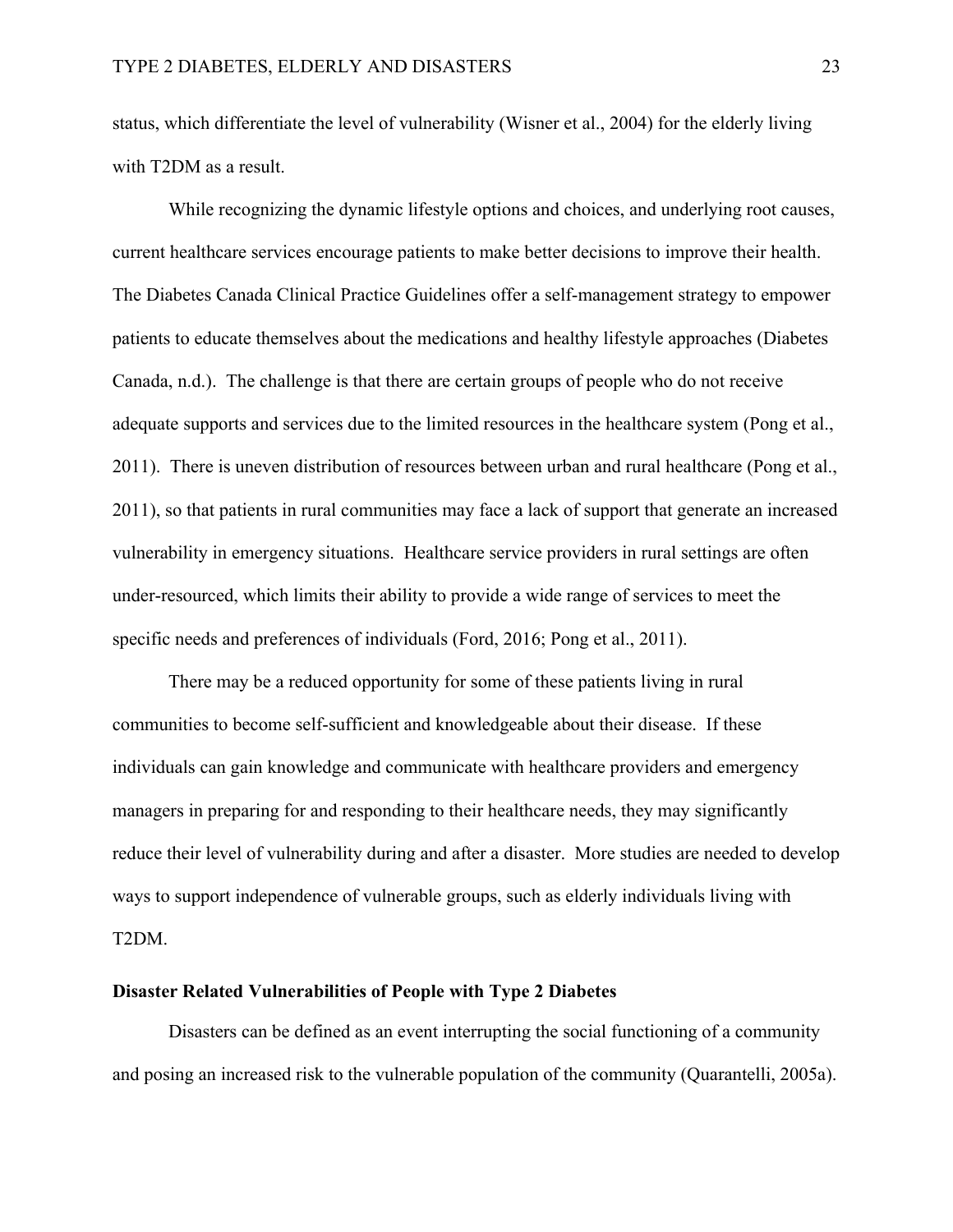Bolin (2007) refers to vulnerability as the reflection of the complexity of social, economic, and political considerations in which people's everyday lives are embedded, and the choices and options they have in the face of disasters. Often the most vulnerable are typically people with the fewest choices and access to resources (Bolin, 2007). Further to Bolin's (2007) definition of vulnerability, Wisner et al., (2004) define vulnerability as the "Characteristics of a person or a group and their situation that influences their capacity to anticipate, cope with, resist and recover from the impact of a natural hazard" (p.115).Theorists argue that vulnerability is rooted in social, economic, political, and cultural development process embedded in everyday life to cause particular groups of people to be at higher risk. This underlying cause is further progressed through existing various social, as well as physical factors that are translated into unsafe conditions (Wisner et al., 2004). Social factors that can influence a person's vulnerability can include being older, living with chronic disease, being financially unstable, living in isolation, lacking resources, and lacking essential skills or knowledge. Further, vulnerable populations living with prior health inequalities due to socioeconomic status, gender, and culture are often at an increased risk following a disaster (Fordham, Lovekamp, Thomas & Philips, 2013). Unsafe conditions are created when individuals live in a dangerous location, with inadequate public health services, without locally developed disaster preparedness, or in a community where there is lack of acknowledgment of vulnerable groups. This can make particular individuals and groups vulnerable to disasters.

Many individuals living with chronic disease may already be socially vulnerable (Thomas, Newell & Kreisberg, 2013). For example, an elderly individual living with T2DM may not have the ability to access healthcare due to living in isolation, living without comprehensive health coverage, having a limited social support group, or having a fixed income.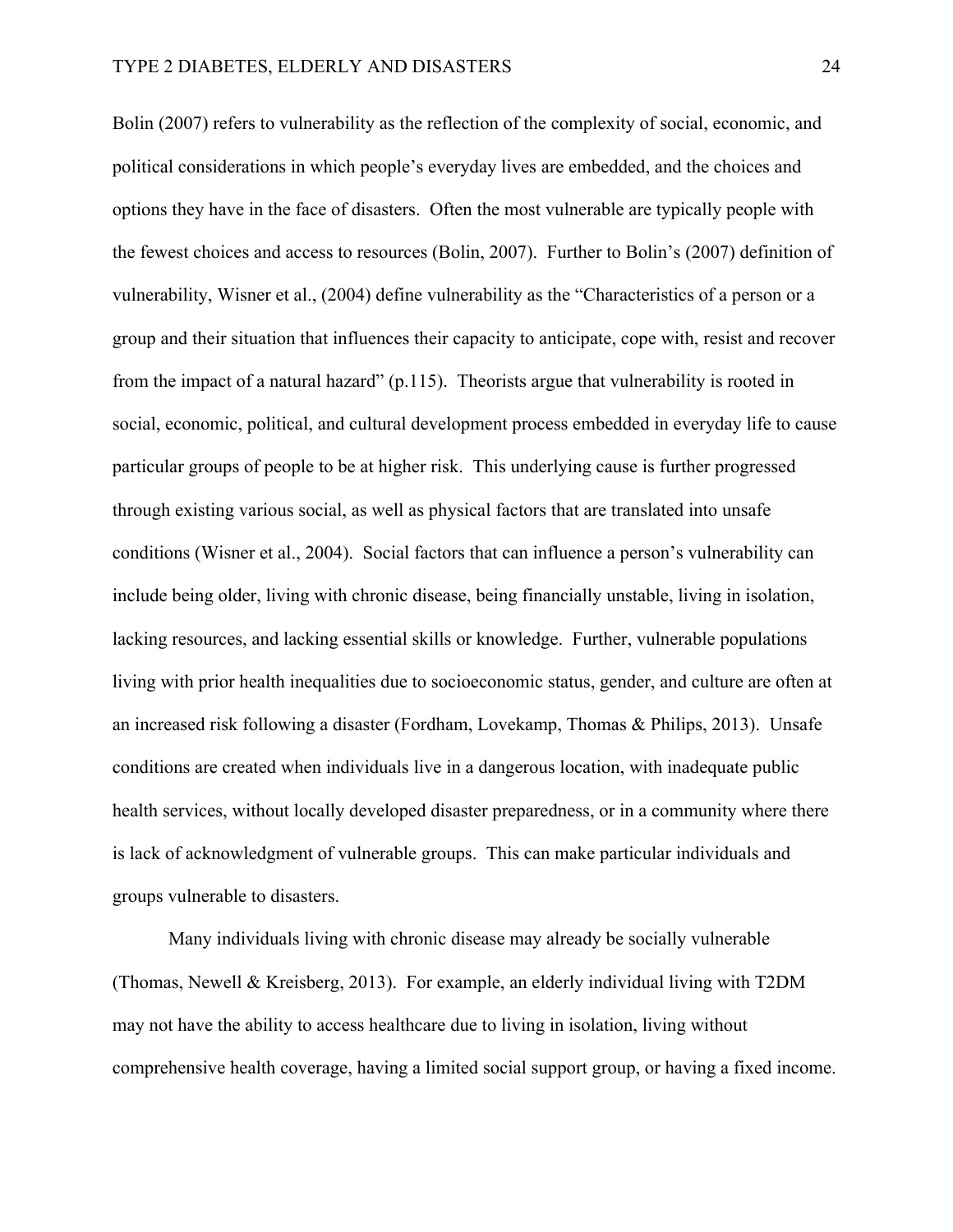#### TYPE 2 DIABETES, ELDERLY AND DISASTERS 25

Furthermore, in the event of a disaster, the risk for an individual's lack of access to healthcare increases significantly because of the possible disruption in healthcare services (Runkle, Brock-Martin, Karnaus, Zhang & Svenedsen, 2012). Such factors can place these vulnerable individuals in stressful situations and may contribute to complications from diabetes not being treated. Stress and lack of access to healthcare may contribute to complications from diabetes not being treated during a disaster (Eisenman, Coradasco, Asch, Golden & Glik, 2007).

Stress refers to the body's biological response to environmental demands that the body does not have the means to deal with. The particular role of stress in human disease is not known. However, it is known that stress can contribute to certain diseases by hindering certain components of the immune system. Furthermore, it has been identified that individuals under stress are at an increased risk of developing and exacerbating chronic diseases (Tortora & Derrickson, 2012). The autonomic nervous system is responsible for dealing with stress response while the hypothalamus, located in the brain, is responsible for the stress response itself. When the hypothalamus receives the message that there is stress, a signal is sent to the pituitary gland, as well as the adrenal medulla.The pituitary gland secretes the hormone adrenocorticotropic (ACTH) (Tortora & Derrickson, 2012). The hormone ACTH stimulates the adrenal glands to produce the hormone corticosteroid which enables the body to maintain an adequate blood sugar level during periods of stress and assists in returning the body to a normal state (Tortora & Derrickson, 2012). The ability to maintain a low threshold of stress for individuals, in particular elderly people living with T2DM, assists in their ability to care for their own health. Disasters may increase an individual's stress which can lead to an increased risk of complications from T2DM. Two examples of how disasters have impacted people with T2DM will now be offered.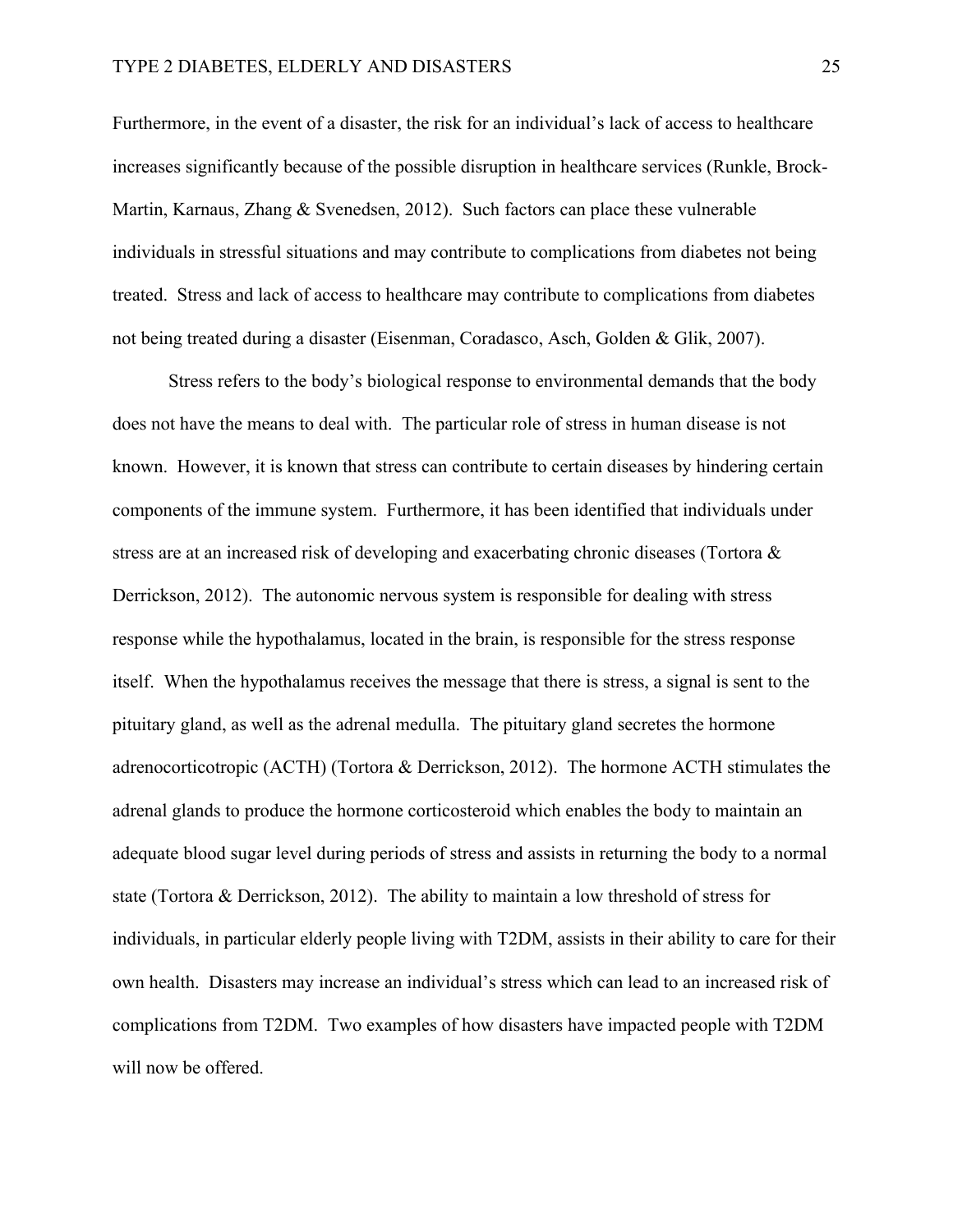Elderly people living with T2DM were at an increased risk of complications during the European Heat Wave of 2003 (Kenny, Yardley, Brown, Sigal & Jay, 2010). Heat waves can occur with little or no warning. Individuals over the age of 60 living with T2DM are at an increased risk of heat related illness due to the inability to physiologically regulate their body's core temperature (Kenny et al., 2010). During the European Heat Wave of 2003, access to clean and potable water was limited therefore people became dehydrated and those with living with chronic disease (Barratt, 2007), such as T2DM, became ill. Research demonstrates that people over the age of 60 are among the most affected during a heat wave and in combination with living with T2DM, the risk of complications during a heat wave increases by 30% (Kenny et al., 2010).

Research related to hurricane Katrina also provides a good example of the harmful effects a person living with a chronic disease may encounter when a disaster occurs. In the aftermath of Hurricane Katrina there was an urgent call to include chronic disease prevention planning in disaster preparedness (Berggen & Curiel, 2005; Eisenman et al., 2007; Few, 2007; Mokdad et al., 2005; Runkle et al., 2012). Approximately 100,000 individuals living with diabetes needed treatment and care for their diabetes after Hurricane Katrina (Cefalu et al., 2006). Some of the concerns raised were lack of access to insulin and insulin devices, safe disposal for syringes, oral glycemic medication, proper nutrition and medical records (Cefalu et al., 2006; Eisenman et al., 2007). One person refused to evacuate for fear of not having access to their usual healthcare providers for their diabetes (Eisenman et al., 2007). Additionally, three hospitals, several physicians' offices and wellness centers were closed for months as a result of damage from Hurricane Katrina (Cefalu et al., 2006; Eisenman et al., 2007). One particular challenge that arose from individuals with T2DM, was not being able to have access to necessary treatment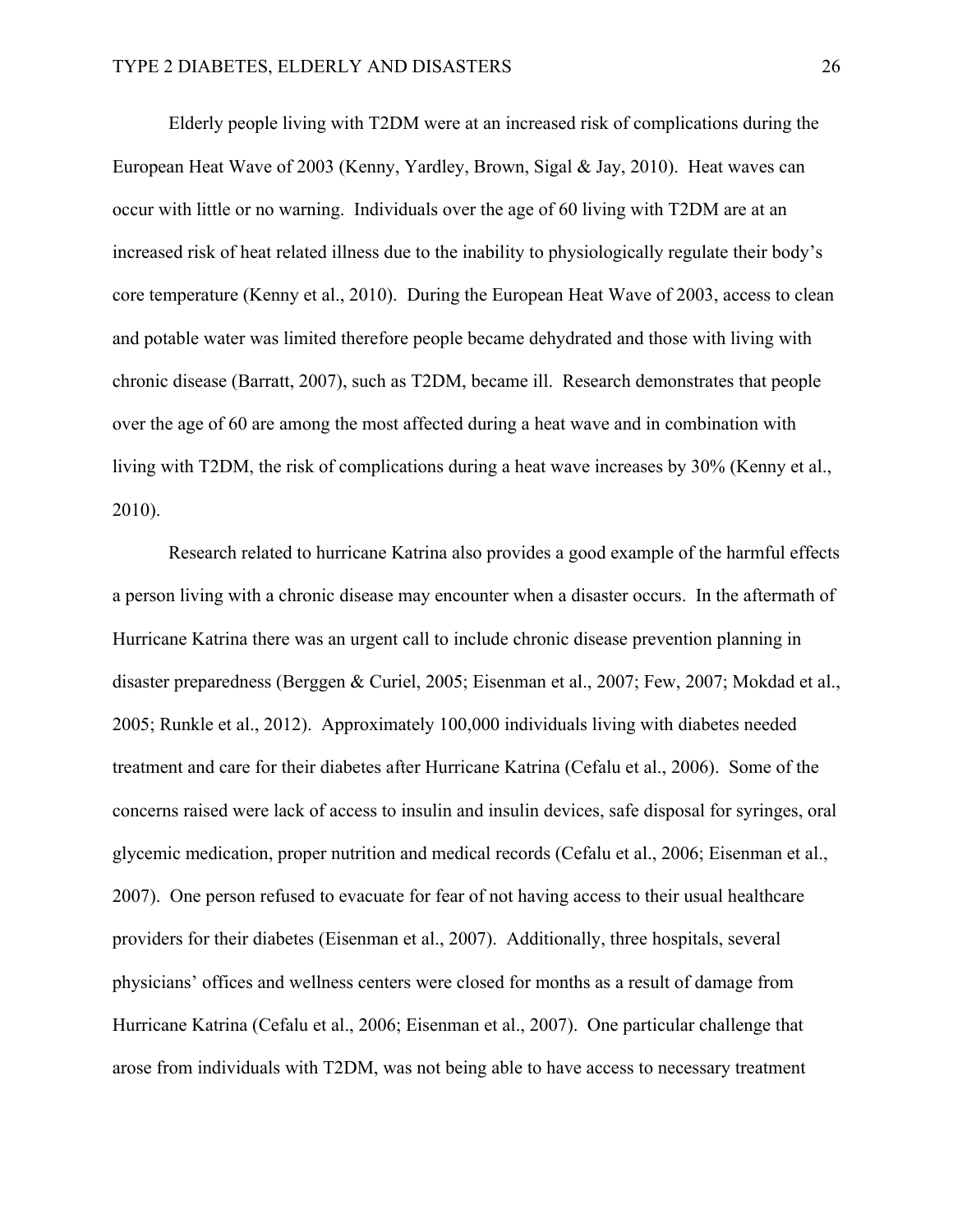(Cefalu et al., 2006). Adams et al., (2011) emphasized that many elderly individuals living with a chronic disease did not receive treatment or were able to receive regular checkups and medication due to the collapse of the infrastructure.

The literature also suggests that some of these disaster impacts can be mitigated. For example, Cefalu et al. (2006) praised the diabetic education that had been performed in communities prior to hurricane Katrina. Many individuals that had evacuated from their own home were autonomous in their diabetic care having adequate supplies, however there were some individuals left unprepared. Mokdad et al. (2005) emphasize the importance of developing policies and training material for health and disaster professionals so these professionals can assist and care for individuals living with chronic disease.

Disaster related vulnerabilities such as the disruption in healthcare services, the increase in stress levels, and the increase risk of complications from T2DM may affect elderly individuals living with T2DM. There are few studies addressing the compounded vulnerability of elderly, chronic disease, stress, and aging of population. The literature discussed in this section highlights the adverse effects disasters may have on elderly populations living with T2DM, while in contrast, the article by Cefalu et al. (2006) demonstrates the positive results of education to this specific population. Additionally, the research identified people who experience stress may exacerbate or develop a chronic disease (Torota & Derrickson, 2012). However, the current literature does not offer much direction how to adopt planning practices for this particular vulnerable group. Age can be a factor contributing to vulnerability, more studies are needed to identify the effects the aging population will have on society and emerging social conditions.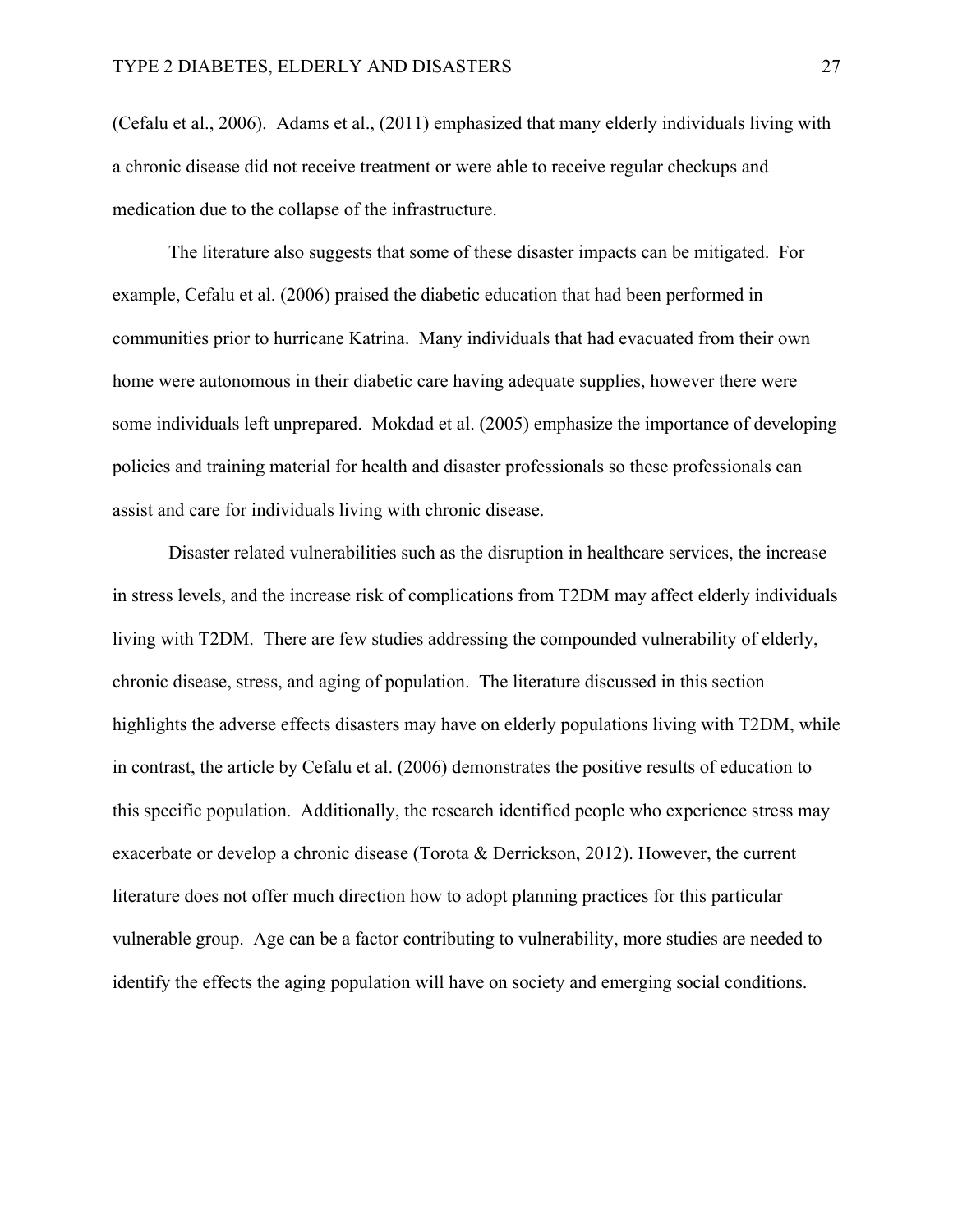# **Aging Society as a Prevailing Trend that Generates Emerging Social Conditions**

The "grey tsunami" refers to the increase in number of individuals over the age of 65. In July, 2015, there were more individuals over the age of 65 than under the age of 15 (Statistics Canada, 2015) living in Canada. The number is expected to grow steadily in the next 30 years. The same trend is expected globally (United Nations, 2015). According to Barratt (2007), one in every 10 people is over the age of 60, and by 2050, one in every five people will be over the age of 60. This trend may have already become a new normal. The changing population demographics globally highlights the necessity to address the age group over the age of 60 when addressing disaster planning. In developed countries such as Canada, the number of deaths attributed to disasters in the elderly population tend to be lower, however, the economic impacts of these events are greater (Barratt, 2007; Shenk, Ramos, Kalaw & Tufan, 2009). For example, the Ice Storm in 1998 in Ontario and Quebec affected 4.7 million people, contributed to 30 deaths, and cost the government and private sector over \$4.7 billion (Chang, McDaniels, Mikawroz & Peterson, 2005). Further to the economic impact of disasters, current research demonstrates that individuals over the age of 60 are more vulnerable to the impact of disasters than any other age groups (Adams et al., 2011; Barratt, 2007; Kenny et al., 2010; Pekovic, Seth & Rothman, 2007). For example, in Hurricane Katrina 70% of the 1,300 individuals that died were over the age of 65 (Aldrich & Benson, 2008). During the European Heat Wave of 2003, the majority of the 52,000 deaths were in the age group over 60 (Pekovic et al., 2013). Shenk et al. (2009) further highlight the need to examine the impact of disasters on older adults in order to assist this age group prepare for a disaster. Given the increased prevalence of T2DM in the aging population (Lau, 2016), it is necessary to understand the particular life stage needs of individuals over the age of 60 living with diabetes.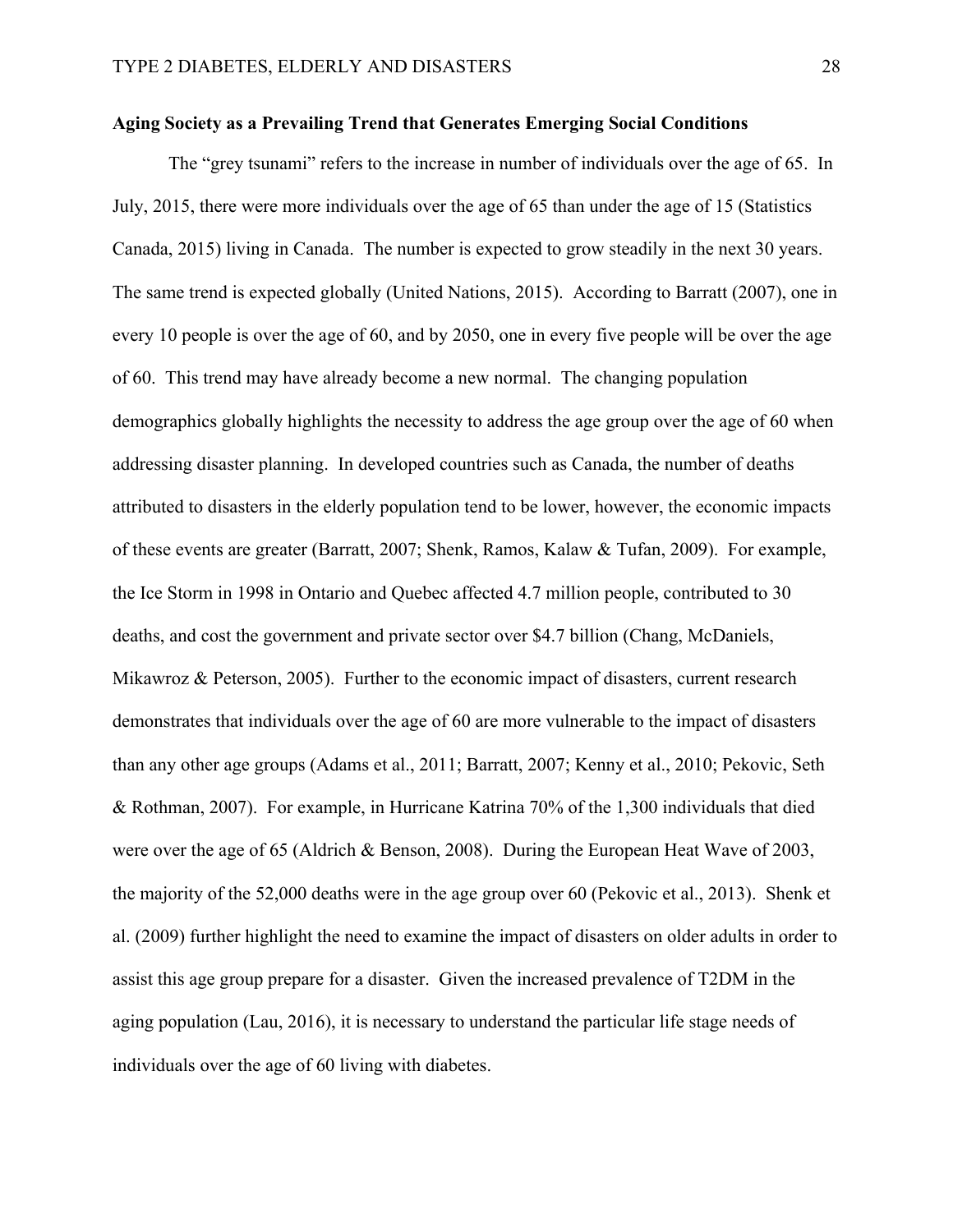The aging population demographic is just beginning to increase, and therefore, it is difficult to predict the potential damaging effects that may happen due to the early phase of this demographic. In the last decade, research has identified the gap in knowledge about the aging population, however, research is still in its infancy. Moreover, society has not experienced the aging population, and how this demographic trend will persist and influence vulnerability to future disasters. This, however, does not mean we can only respond reactively. There should be ways to respond pro-actively but the current literature does not offer much direction as to how the elderly can manage their adverse conditions at the time of emergencies. Addressing the needs and concerns of this age group is essential, in particular elderly individuals that are living with T2DM. Listening to what this specific group needs and utilizing their knowledge, skill, and lived experience will assist in decreasing the individual's vulnerability through building their adaptive capacity.

# **Adaptive Capacity as an Ability to Affect Vulnerability and Resilience**

Vulnerability theorists suggest people who are older, living with chronic disease, living in isolation, lacking skills, knowledge, and resources are vulnerable (Scandlyn, Thomas & Brett, 2013). However, vulnerability theorists also indicate that vulnerable people are not just helpless victims but they are resilient and capable of making their own decisions and taking actions (Jones et al., 2010). Specifically, Barratt (2007) emphasizes that older individuals have a lot to contribute to disaster preparedness. Adults over the age of 60 are often a great resource for planning, education, and assisting in preparedness (Barratt, 2007). Often elderly individual's life experiences increase their resiliency and ability to adapt during a disaster (Adams et al., 2011; Barratt, 2007; Shenk et al., 2009). Jones et al. (2010) indicate adaptive capacity and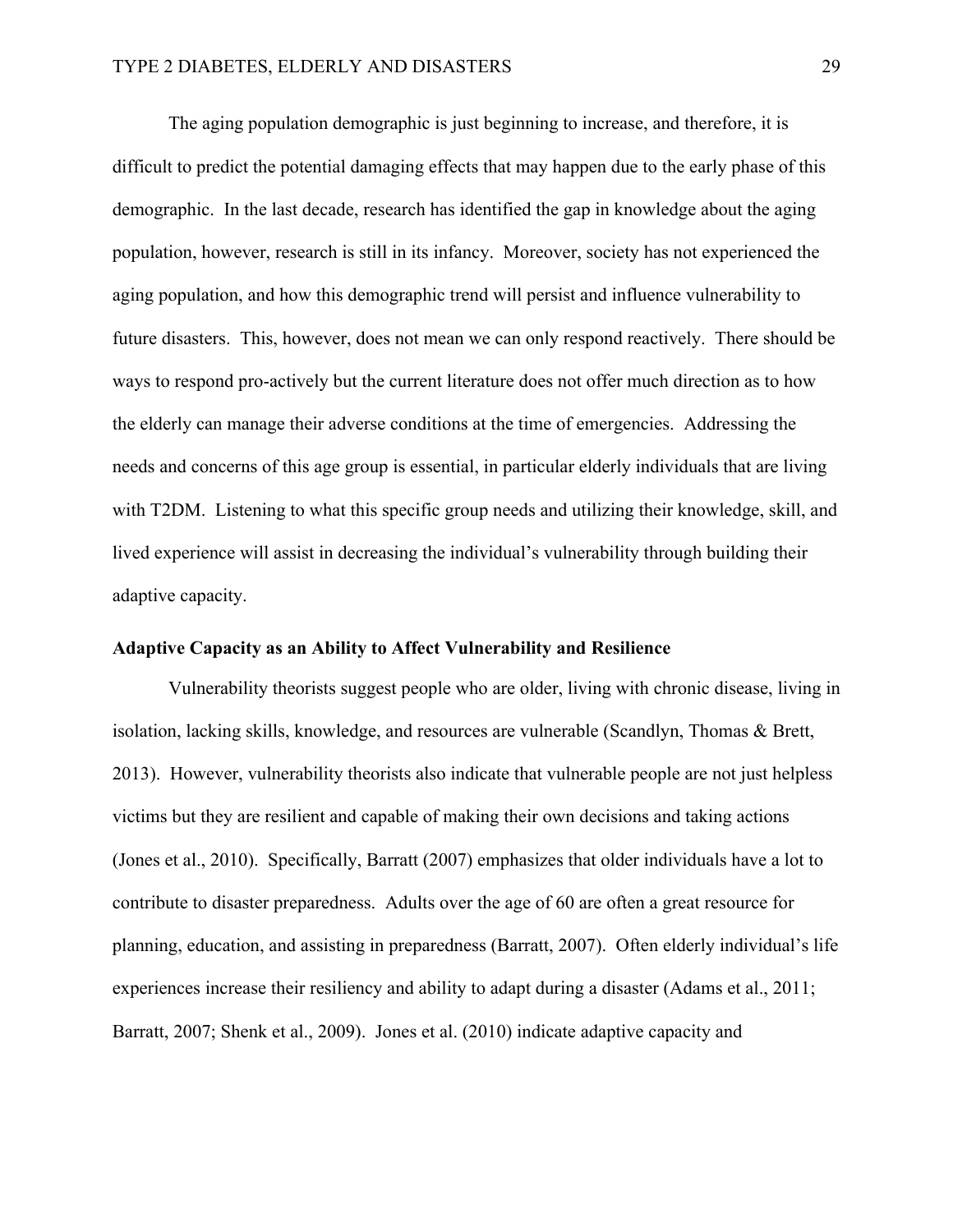vulnerability are closely linked, suggesting the markers of vulnerability can be important insights into the practices and approaches that constrain or promote adaptive capacity

Adaptive capacity can be defined as "The ability of a system, human or natural, to adjust to climate change including variability and extremes, to moderate potential damages, to take advantage of opportunities, or to cope with the consequences" (Care, n.d.), however, the exact definitions of adaptive capacity can vary. Hufscmidt (2011) refers to adaptive capacity as a "Hinge that is between the human ecologist and structural perspective, this suggest that there are complementary approaches towards understanding & reducing vulnerability and risk" (p.625). Smit & Wandel (2006) suggests that adaptive capacity varies from community to community and individual to individual and is based on a complex interaction of cultural, political, social, and economic factors. Although the definition of adaptive capacity can vary, what can be agreed upon is adaptive capacity can assist in decreasing vulnerability for a specific population.

In a study by Lopex-Marrero  $& Yarnal (2010)$ , the concern of creating adaptive capacity is addressed. The study was situated in Puerto Rico in two flood prone communities. The results revealed that floods were not the only risk about which participants living in these two communities were concerned **(**Lopex-Marrero & Yarnal, 2010). Many participants did not identify the risk of floods as their main concern. Participants' principal concerns were for health conditions and family well-being. Therefore, if their perception of flooding was low it was likely their desire to adapt would be minimal. This study demonstrated that developing strategies for multiple risks people face would enhance their adaptive capacity in a disaster situation (Lopex-Marreeo & Yarnal, 2010). In another example, a study was conducted after the 1998 gas explosion in Victoria, Australia examining the adaptive capacity of the elderly survivors (Buckle, 2001; Poley, Cohen & O'Connor, 2001). The results of the study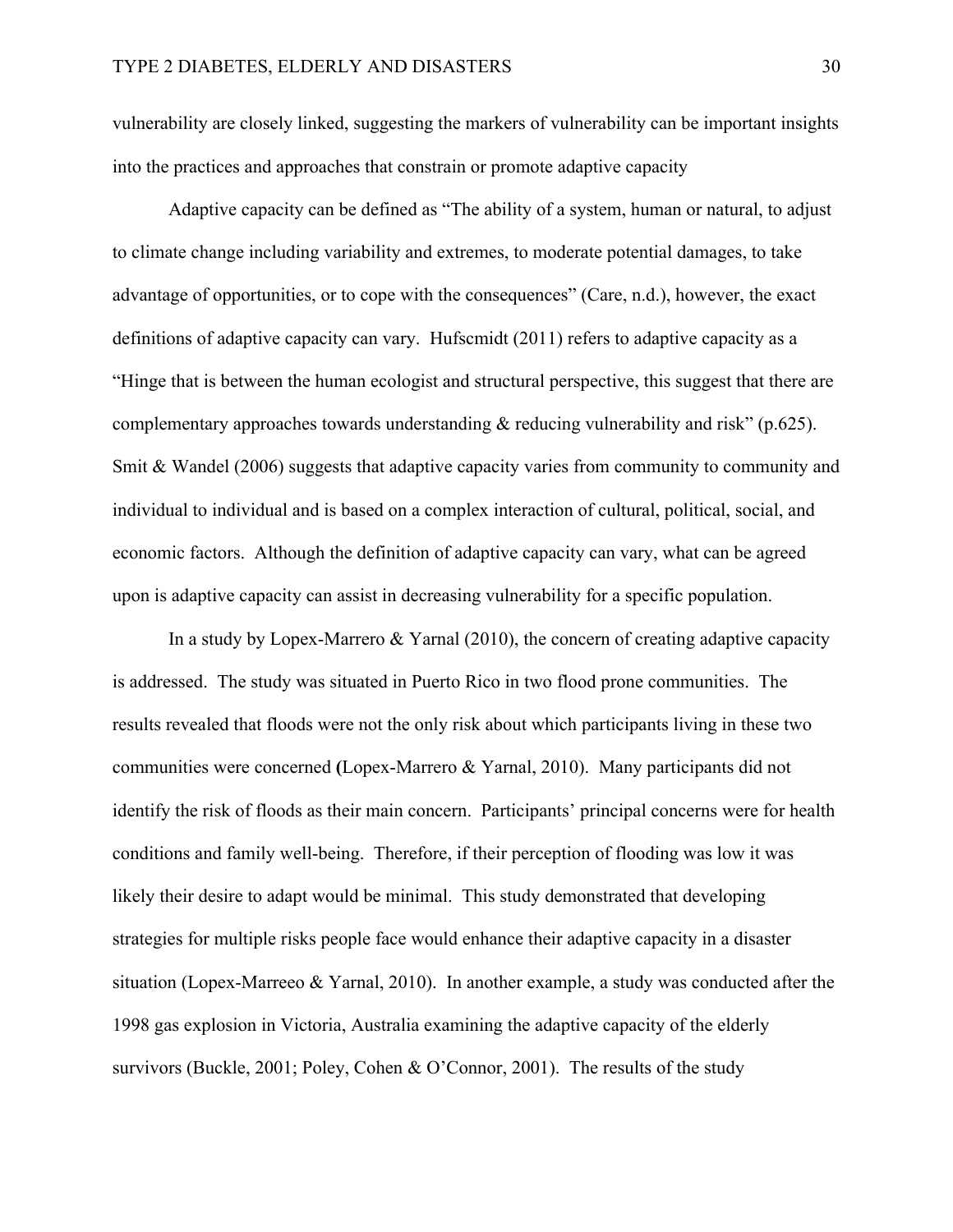demonstrated the elderly were able to conserve the amount of food and water wisely during the event as no one was certain when the first responders would arrive. The seniors showed their adaptive ability to preserve the use of resources and apply their past experience to refrain themselves. They were also aware of their daily need so that was why they were able to distribute the minimum amount of food and water to survive longer. This particular age group may have lived through previous disaster and learned from their past experience, therefore improving their ability sustain themselves for a period of time post disaster. Age, life experience, and past experience with disasters can contribute to an individual and community to build adaptive capacity.

Developing strategies, policies, and planning for all identified risks would enhance individual's adaptive capacity, therefore increase their resiliency and decrease their vulnerability during a disaster (Lopes-Marrero & Yarnal, 2010; Seguin et al., 2008). For example, the Sendai Framework (2015) from the United Nations International Strategy for Disaster Reduction (UNISDR) emphasizes the importance of implementing preparedness strategies to reduce the impact of the disaster (UNISDR, 2015). With greater knowledge of their particular risks and vulnerabilities in relation to disaster, individuals living with T2DM may be better able to prepare themselves for the 72-hour period post disaster, thus increasing their adaptive capacity. There needs to be more research to identify factors that enhance adaptive capacity of these individuals.

# **Disaster Preparedness as a Means to Meet the Needs of Vulnerable Groups**

A disaster may occur where vulnerable populations are exposed to hazards. There is no disaster if there is no vulnerable group (O'Keefe, Westgate & Wisner, 1976). A central goal for disaster management is to aid vulnerable groups to reduce their vulnerable conditions. Preparedness is one of the four pillars for disaster and emergency management along with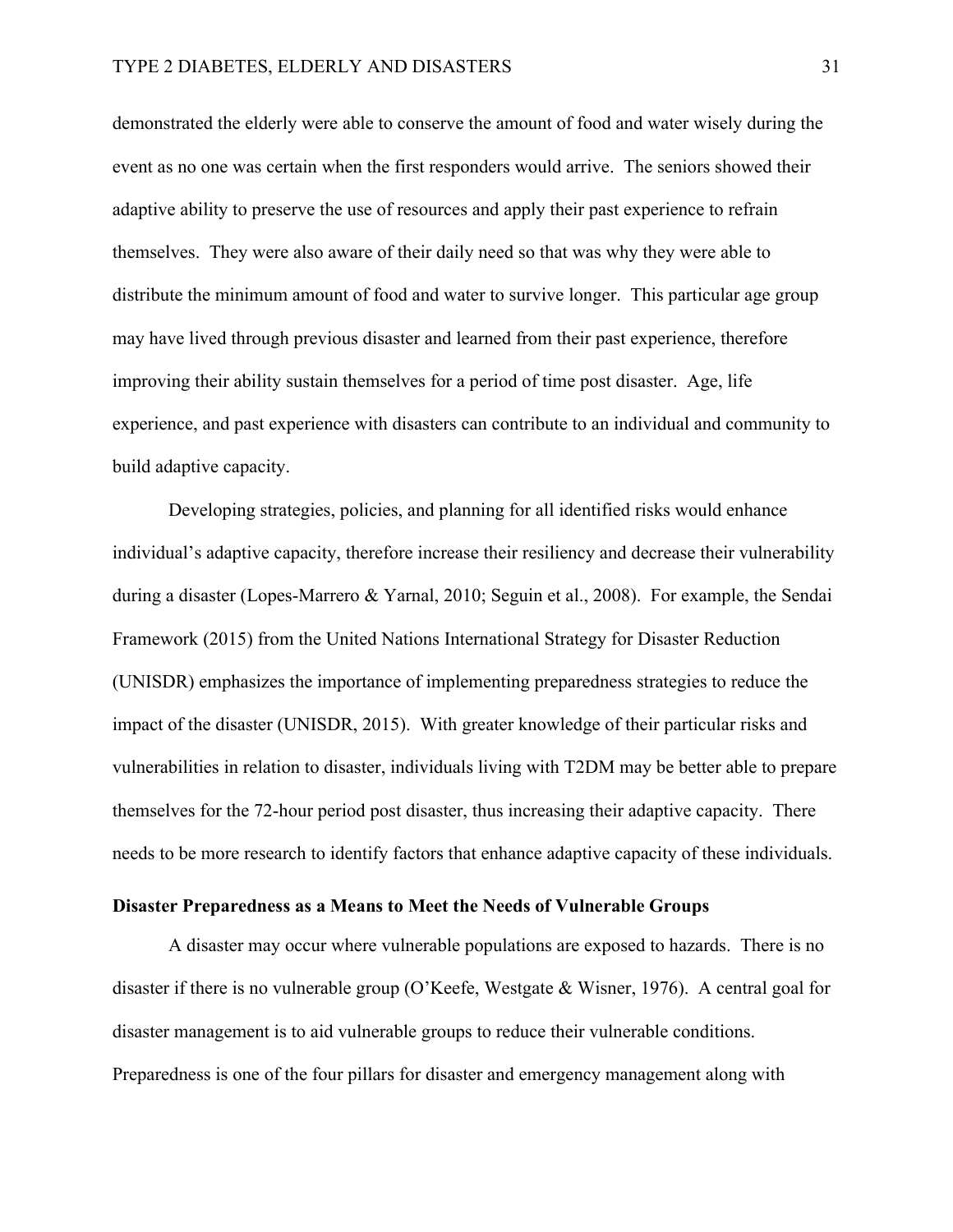response, recovery, and mitigation. Coppola (2015) defines disaster preparedness as "Actions taken in advance of a disaster to ensure adequate response to its impacts, and the relief and recovery from its consequences" (p. 275). Emergency management refers to preparedness on a four levels: government, public, household, and personal (Coppola, 2015). These levels of preparedness all interconnect and can assist in decreasing an individual's vulnerability if a disaster is to occur.

Government's preparedness refers to the ability of governments to assure citizens that if a disaster was to occur they have the ability to able to assist their citizens (Coppola, 2015). Generally, each level of government is responsible to have plans, responses, and recovery in place if a disaster was to occur. Each government jurisdiction works within the confines of their responsibilities. The assurance of the government is exhibited through planning, training, equipment, and statutory authority, however the ability of the how well the government can respond is never really known until a disaster occurs (Coppola, 2015).

Public preparedness refers to the ability of actions taken to assist everyday citizens to empower themselves to help their families, neighbours, themselves, and strangers (Coppola, 2015). Empowering citizens to assist in the beginning of the disaster can alleviate the strain the response resources may feel in the first few hours of the response period. This includes educating citizens about first aid and search and rescue (Coppola, 2015). The UNISDR emphasized the importance of creating disaster risk awareness among the vulnerable population as an important component to achieve effective risk reduction (UNISDR, n.d.).

Household and personal preparedness refers to individual homes having the resources and equipment to be able to assist themselves in the immediate aftermath of a disaster. This may also refer to taking the necessary precautions to ensure the house has been equipped or built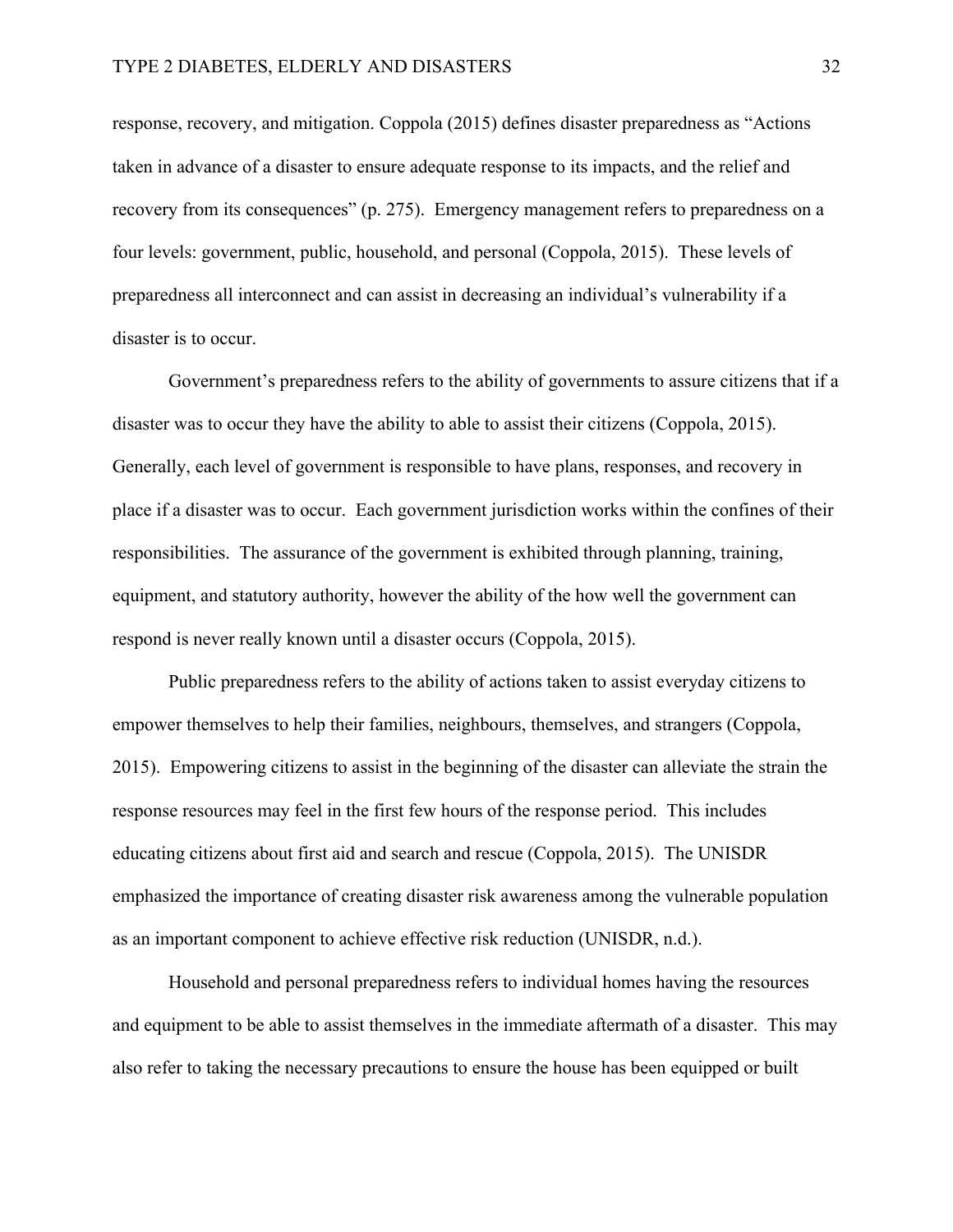properly to help prevent damage from water, wind, or fire. The first step towards increasing resiliency and decreasing vulnerability for individuals is creating awareness with the public about disaster preparedness (Paton & Johnston, 2001; Pekovic et al., 2007).

Public Safety Canada suggests that every household/individual should be equipped for 72 hours post disaster, should have an emergency kit prepared, have family emergency plans, have personal level risk assessment, and mitigation strategies for personal level preparedness (Public Safety Canada, 2015). During emergencies, the lack of access for individuals to emergency lifelines is a critical attribute to their survival. Individuals' lifelines in emergencies are often referred to as the basic needs; food, water, clothes, and shelter as well as other essential items, and supplies that are necessary to sustain lives. Individuals with specific health needs require lifelines and therefore their medication and medical supplies should be included in an emergency kit. It is difficult to store medications in this kit due to expiry dates, however, if able to, it is important to have access to enough medication to take with you for the 72-hour period. Some important preparedness activities are having a plan of alternative places to seek medical help, carrying extra medications if needed, keeping a copy of the individual's health history and having list of medications (Public Safety Canada, 2015).

Research demonstrates that many individuals believe that the local and federal governments will provide assistance in the instance of a disaster (Basolo et al., 2009; Paton & Johnston, 2001; Pekovic, 2007). When households are asked questions regarding their personal preparedness the answers are widespread and many defer to the local government as the ones who will help (Basolo et al., 2009; Paton & Johnston, 2001). A study was conducted by Basolo et al. (2009) in two cities, comparing actual and perceived personal preparedness. The study compared the cities of Los Angeles County and the city of New Orleans. The residents who live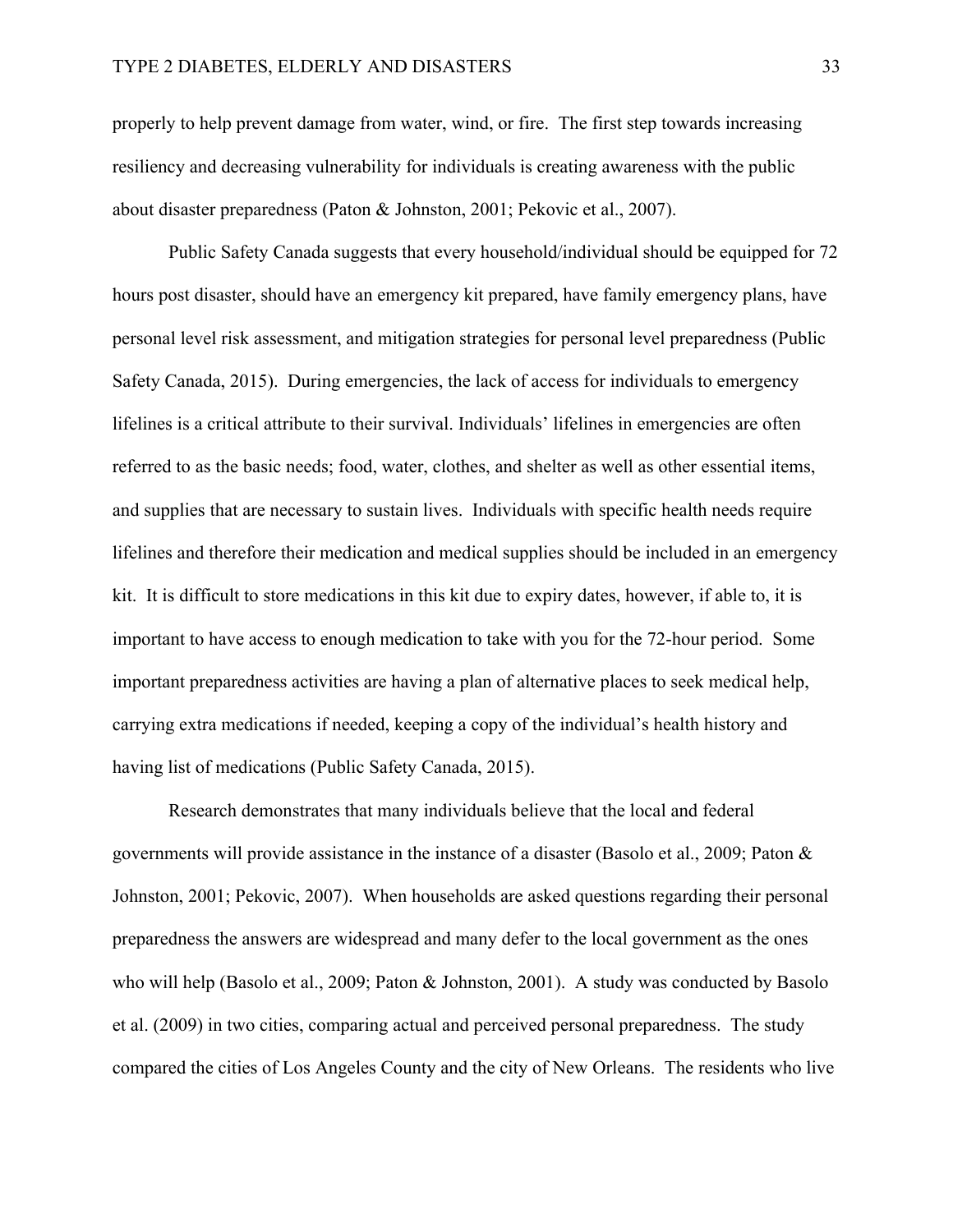in the area of Los Angeles are at risk to earthquakes and the residents who live in metropolitan area of New Orleans are at risk of hurricanes. It was evident in this study that there was a lack of personal preparedness in both New Orleans and Los Angeles County. Furthermore, the study highlighted individuals' perceptions and confidence that the government will be there to assist when an earthquake or hurricane occurs. This study underscored the need for further inquiry into encouraging individuals to be able to sustain themselves and their households for the initial 72 hour period. Providing education, policies, and strategies are essential to helping local governments ensure individuals are prepared for the initial 72-hour period. To assist in decreasing the potential risk of developing heath complications from T2DM, it is important to ensure elderly individuals living with T2DM are able to survive 72 hours post disaster if they are either trapped in their home or displaced.

While Public Safety Canada recommends individuals to be prepared for emergency situations by themselves for the first 72 hours. There are not enough educational programs, specific to vulnerable groups such as elderly individuals living with T2DM to be self-sufficient during the first 72 hours.

### **Literature Review Summary**

The literature review examined key concepts related to this study and identified specific gaps in the existing literature. This study is grounded by the fact that there is an increased aging population and the prevalence of T2DM in people over the age of 60 that needs to be recognized in disaster preparedness activities. There appeared to be minimal research reflecting chronic disease management in disaster management in the elderly. Scholars identify that vulnerable groups should not be viewed as "helpless victims" who need to be helped through a patronized approach, rather it is important to utilize a community approach; and embrace their knowledge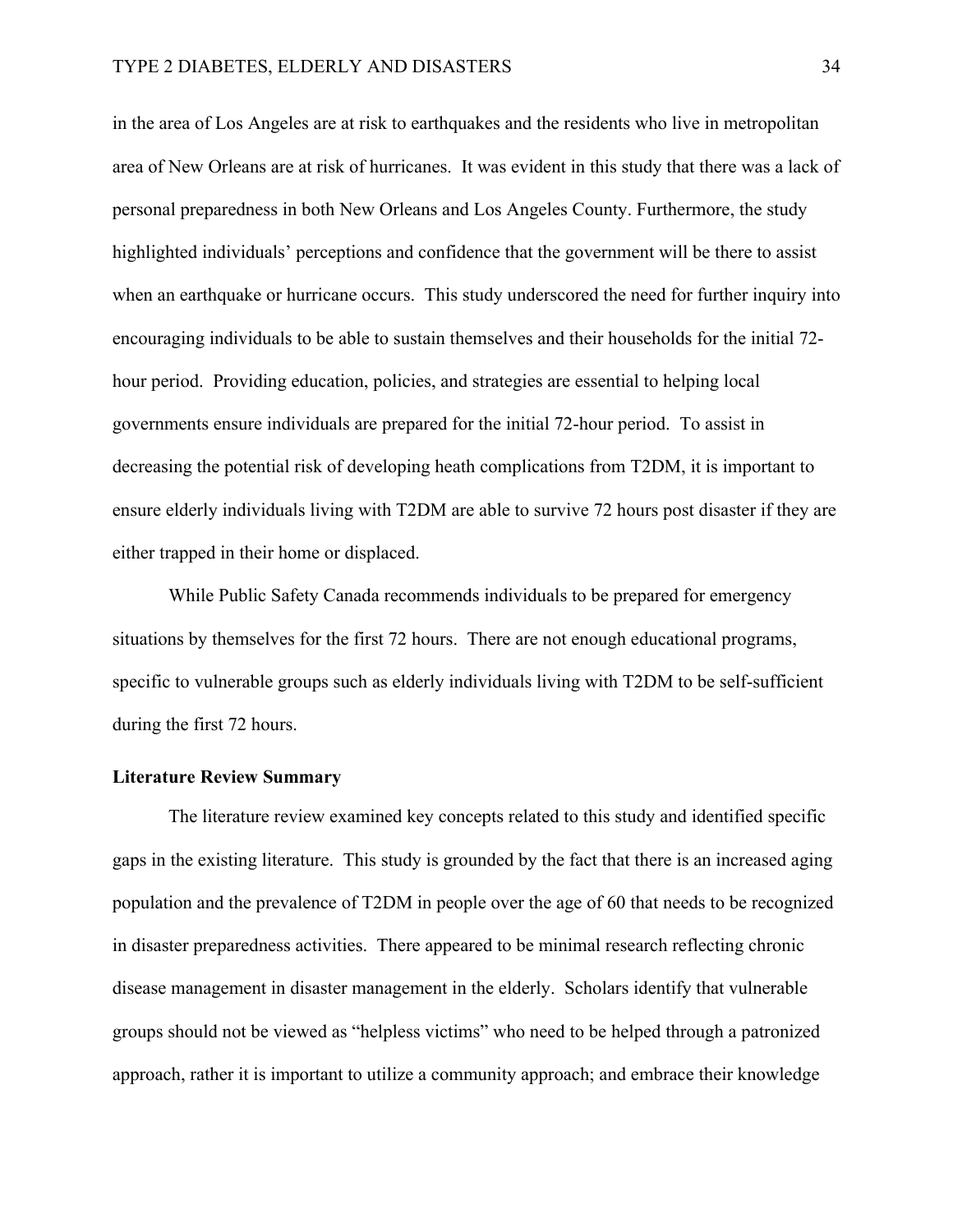and ability to assist in developing policy and planning for this specific group (Pekovic et al., 2007). Studies also suggest the limited resources available to rural healthcare service providers (Ford, 2016; Pong et al., 2011) may potentially interfere with individuals chances to become self sufficient and knowledgeable about their health conditions.

Furthermore, adaptive capacity needs to be understood as a way for individuals to take charge of their own lives and argues that heavy reliance on government agencies to care for these needs can cause negative results for long-term health and well-being of this particular age group. The elderly population's past experience and skills can be beneficial in assisting with preparedness planning. Preparedness should be emphasized at all levels from personal and household through to public and government (Paton & Johnson, 2001; Public Safety Canada, 2015). Collaborative work among all four levels of preparedness will increase the adaptability and resiliency of elderly individuals living with chronic disease. Research demonstrates failing to manage chronic disease during a disaster may increase the mortality and morbidity of individuals (Chan & Sondrop, 2008). The literature review identified that the elderly living with T2DM are particularly vulnerable to disasters, and their risk might be further heightened if there are no effective actions to promote their independence, self-sufficiency, and enhanced resiliency.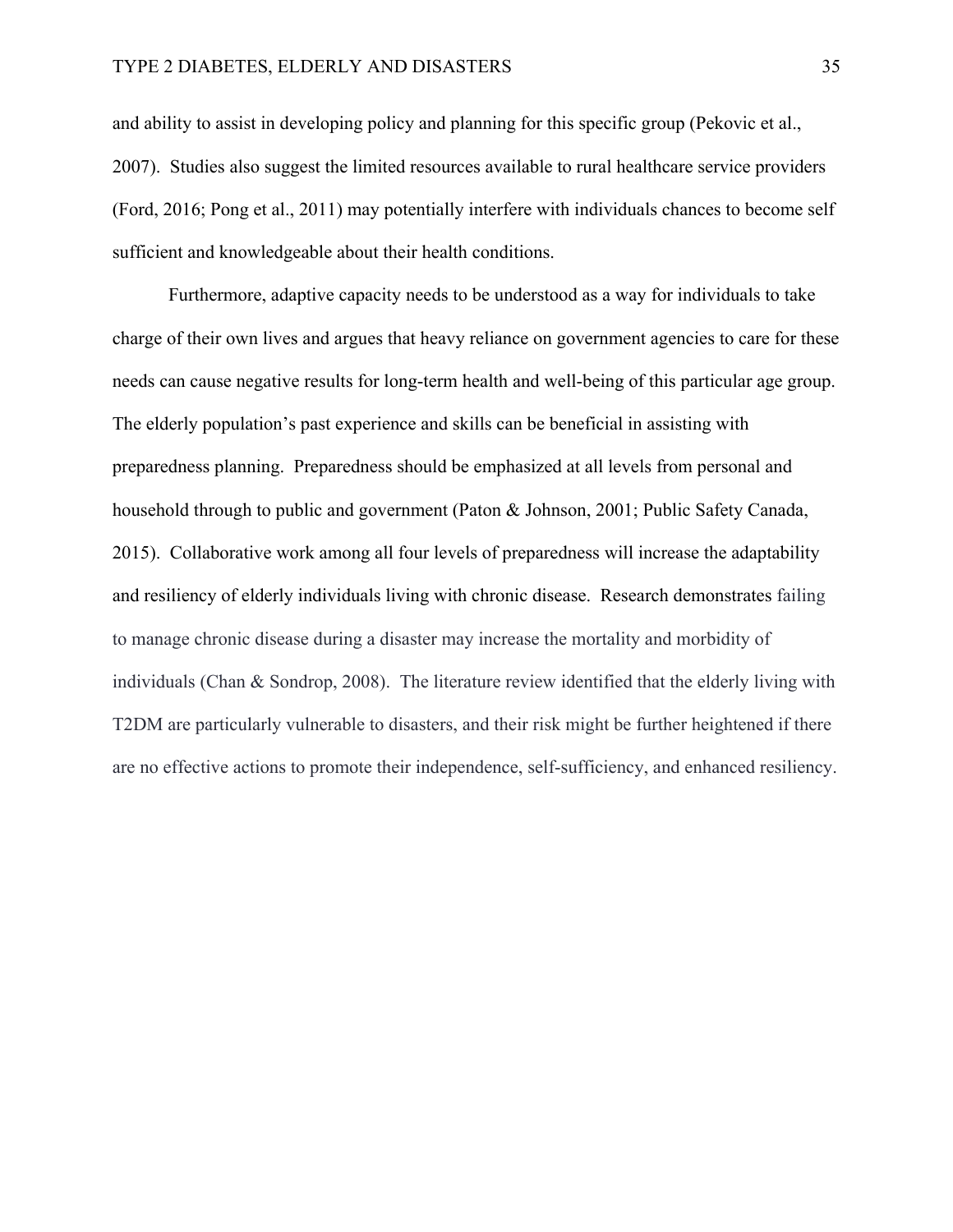# **Chapter 3- Research Methodology**

Through using a general qualitative research design, interviews were used to elicit participants' views of how living with T2DM could impact them during a disaster. From the interviews, I learned about individuals' understanding of their vulnerability and their ability to predict their level of risk during a disaster event. Two research questions and a few sub questions were used to gather this information. The questions are as follows:

- 1) What do the elderly individuals with T2DM know about their disaster vulnerability and risks?
	- a. How do they cope with their vulnerability in day-to-day basis?
	- b. How do they expect disaster risks to affect them?
	- c. How do they plan to manage if they are impacted by a disaster?
- 2) What do the elderly individuals with T2DM expect from healthcare workers, emergency managers, and first responders?
	- a. What information or tools are useful for healthcare workers, emergency managers, and first responders in order to assist the elderly individuals with T2DM?

The study was aimed at learning about the resulting issues to be addressed as well recommended strategies and actions for dealing with specific identified vulnerabilities as a part of a community's disaster preparedness and response activities.

# **Methodology Structure**

General qualitative research methodology was used to design interviews in order to reveal deeper degrees of social conditions experienced by the vulnerable groups. Qualitative research allows a researcher to understand the participants lived experiences (Creswell, 2014).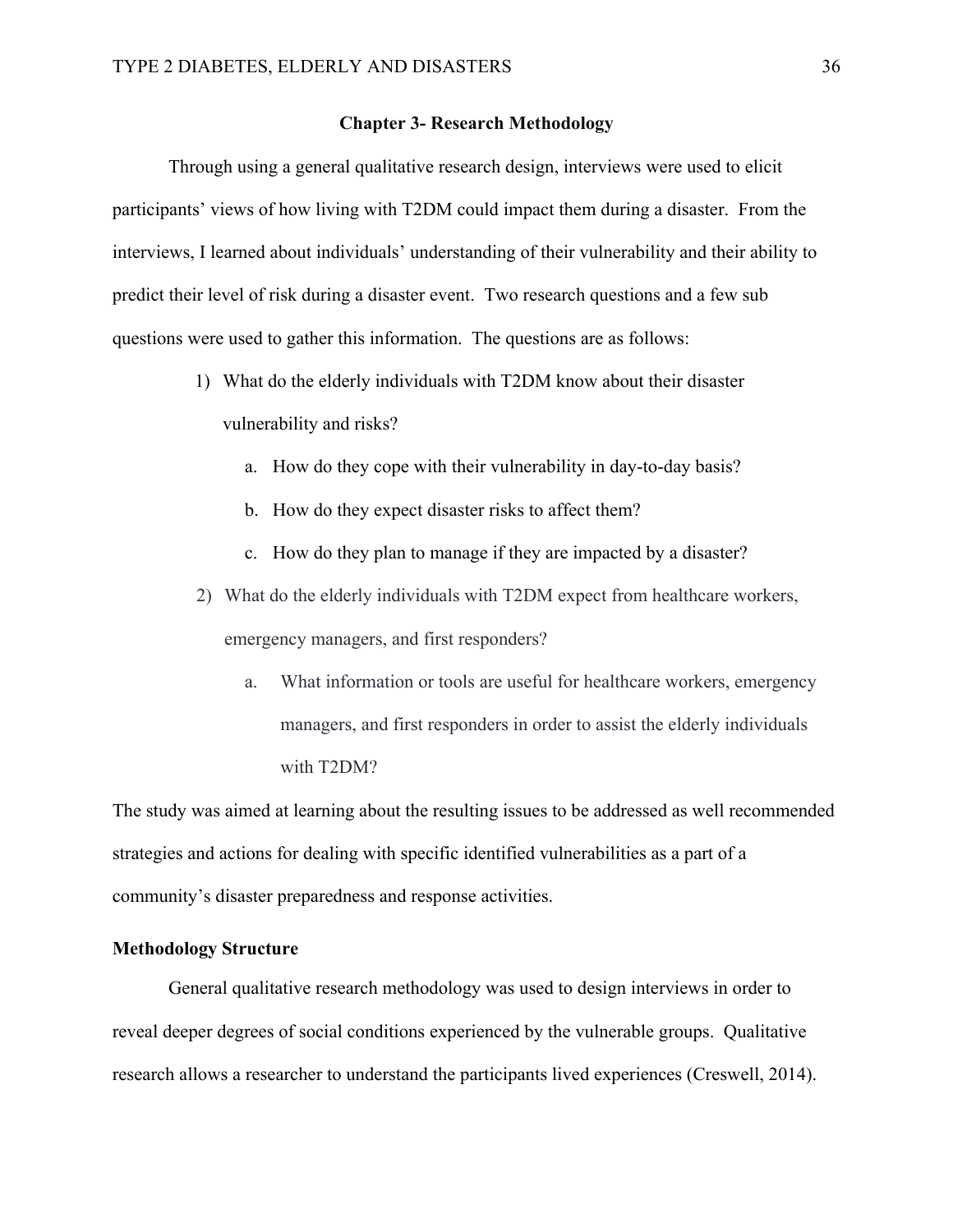Qualitative research aligns with a social constructivist worldview, which supports the notion that individuals' experiences are as a result of social, cultural, and historical patterns (Creswell, 2014). Social constructivism allows for meaning to come from the data collected and allows the researcher to interpret the meanings participants have about the questions being asked, while recognizing the researcher's background and shapes the interpretation of findings (Creswell, 2014).

In keeping with this methodological approach, the primary methods used in this study are literature reviews and interviews. The literature review assisted in identifying gaps in existing knowledge and supported the need for further research on this topic. The use of semi-structured interviews allowed the participants to share their views and experiences with the researcher (Creswell, 2014). The use of one-on-one interviews allowed the researcher to engage with participants on a personal level (Creswell, 2014). The interviews were taped on a handheld device. The use of handwritten notes while individuals interviewed allowed the researcher to include observations in the final report (Creswell, 2014). My interpretations were shaped by my personal and professional experiences (Creswell, 2014). I took steps to address any resulting bias and these steps will be described later in the paper.

### **Participant Recruitment Process**

Participants for the study were individuals over the age of 60 who live with T2DM. Both males and females, were invited to participate in this study. Participants lived in the County of Simcoe, inclusive of the towns Midland, Penetanguishene, and the township of Tiny, and Tay, which are considered rural areas, located in the Province of Ontario.

The field study began immediately after the approval from the Royal Roads University Ethics Board on March 14, 2017. Convenience sampling was used to recruit participants to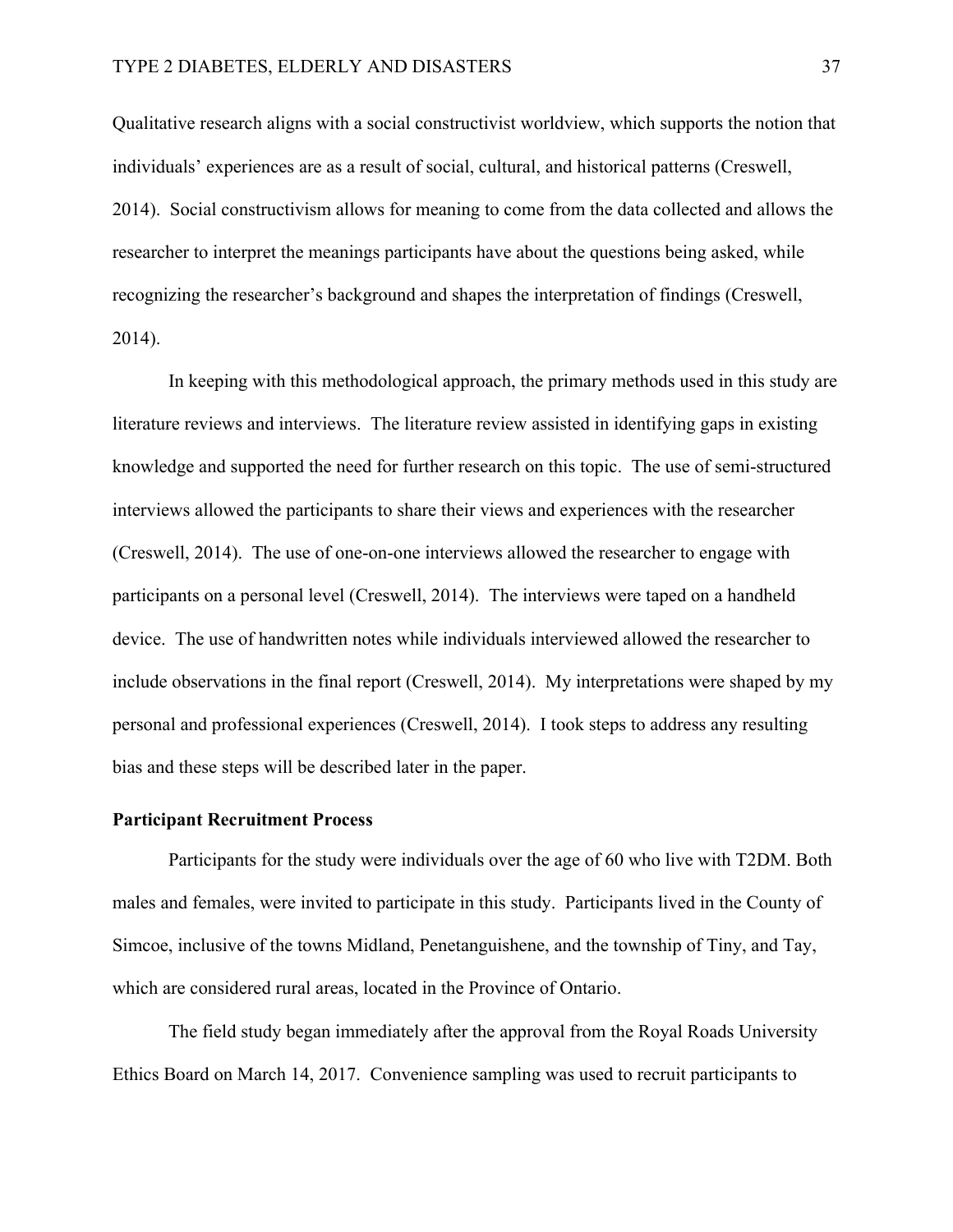interview for this study. Convenience sampling can be defined as a sample that is used for its convenience as the primary data (Creswell, 2014). Participants were from a family physician's practice in Midland, Ontario. A local family physician selected 21 participants that were over the age of 60 and living with T2DM. The family physician's secretary then phoned selected individuals and asked if they would be willing to participate in a research project regarding living with T2DM. The secretary either spoke to the individual or left a message to call. The secretary asked the participants' if it was ok for the researcher to contact the individual by phone regarding the study.

Of the 21 participants contacted, 11 agreed to participate, six individuals declined and four did not call back. Only 10 were interviewed as one had a medical emergency on the day of the interview and spent the following 10 days in hospital. I did not want to increase the individual's stress level so advised the participant to contact me if he would like to participate. I then contacted the ten individuals by phone from the physician's office and explained the study (see appendix D), and offered a selection of 14 dates and a variety of times throughout the days for the interview. The participants were offered to come to physician's office or I could come to them. Ten participants choose to come to the physician's office and one choose for me to go to his house, however, he withdrew from the study due to a medical emergency. I then mailed a copy of the thesis proposal and a consent form (see Appendix A) to the participants. Consent was not obtained and signed until the participant arrived at the interview. Three participants were accompanied by their family members as they did not drive. They wished their accompanied family members to stay with them for the interview. Another two participants (husband and wife) wished to be interviewed together. For these cases, I felt it was important to accommodate the participants' needs because it was primarily for their convenience. I accepted their requests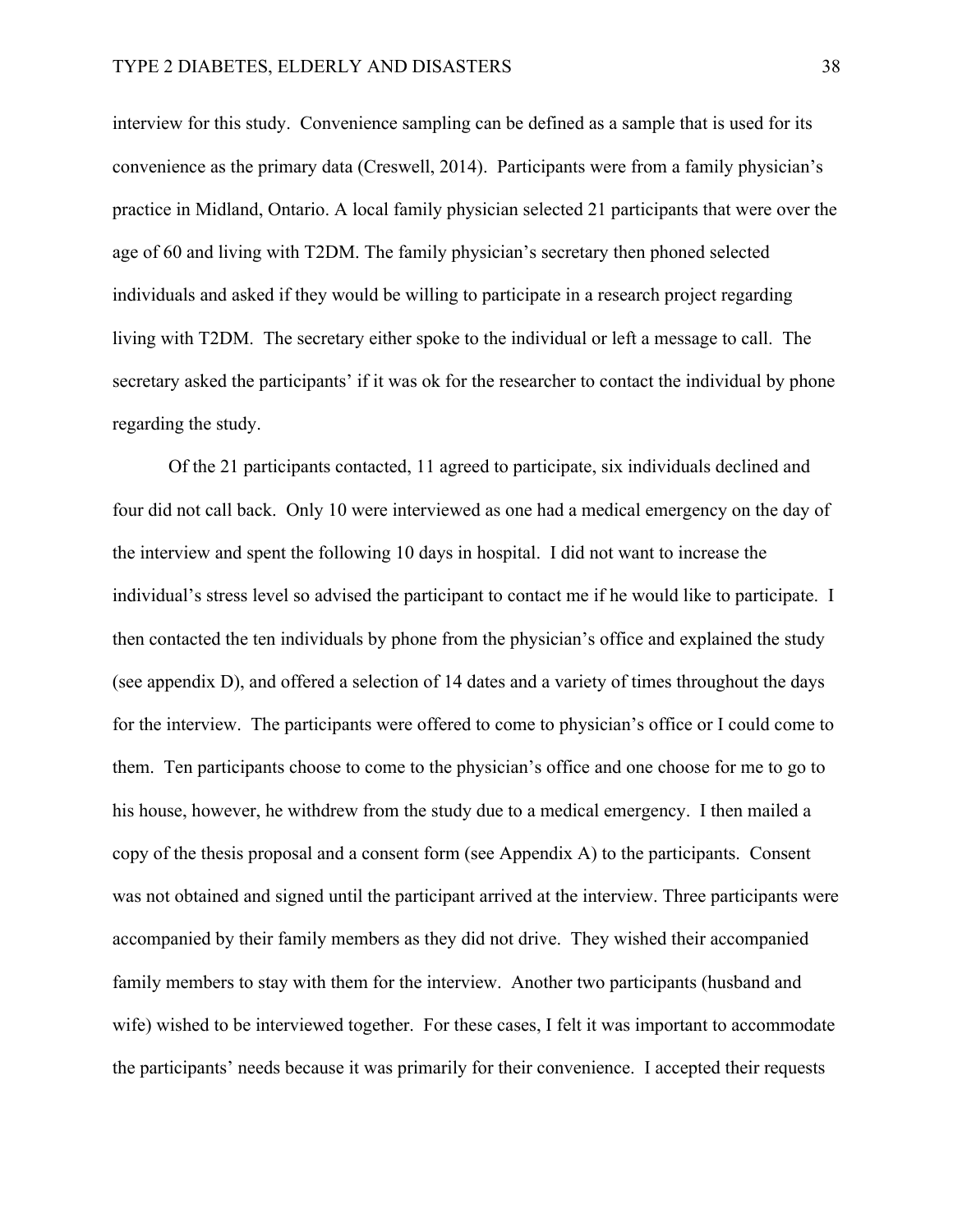and explained the consent process to them including the accompanying family members, and obtained their consent.

### **Data Sources and Types**

There were two data sources used for this research. The first was the interviews transcripts from the tape recorded interviews and notes from the interviews with research participants, the other was academic and grey literature. The participants in the research were male, female and all over the age of 60. There were six male participants and four female participants. The age range was 68 years old to 84. They all lived independently in their own homes. Independent meant that participants did not require assisted living or have assisted care in their home. In addition to the participants lived experiences, other data sources were used. These sources included literature regarding T2DM and an example of a treatment plan used for an individual with T2DM. Further, the literature review focused on what is known or not known in the academic literature about the following topics: T2DM as a chronic disease, disaster related vulnerabilities of people living with T2DM, aging, adaptive capacity, and personal preparedness. The interview transcripts and my notes were the principle source of the data.

# **Researcher's Background and Role**

As a researcher, my observation and experience in patient care as an RN assisted in the ways to interpret the interview data. My professional knowledge gives me understanding about T2DM medications, disease process, and available medical services. My past and present experiences with patient care assisted in the questions I asked and in the manner in which they were asked. Furthermore, my experience allowed me to clarify or answer any questions the participants had regarding their health. At the end of the interview I was able to provide information about where to go and find information about neuropathy. I addressed my biases by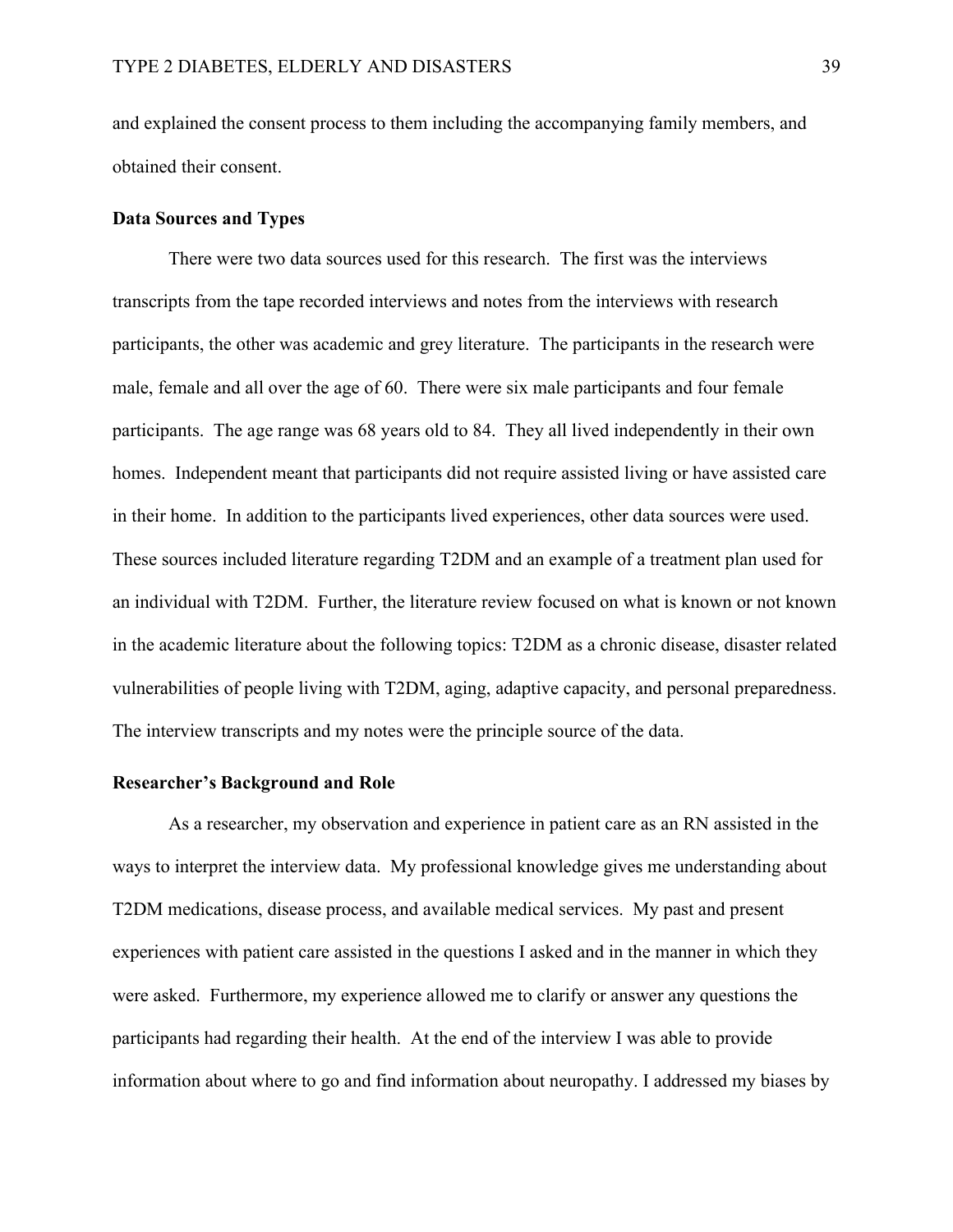ensuring comments I made regarding healthcare were supported with grey or academic literature. If participants asked my questions regarding their health or access to healthcare. I addressed the questions at the end of the interview so may answer would not influence the participant's response.

### **Data Collection-Interview Data**

The interview process used semi-structured interviews to collect data; the questions are listed in Appendix B. The use of semi structured questions during the interviews allowed me to explore the experiences of the participants and the meaning the participants attributed to their experiences. The semi-structured approach supports asking questions building on the responses received (Kvale, 2007; Tong, Sainsbury & Craig, 2007). During the interview process, the interviewer can re word or clarify the question to further investigate the answers the participant has given (Tong et al., 2007). Asking open ended questions elicits more information and allows the participant to expand on the question rather than just on a couple of words to answer (Kvale, 2007). A one-to-one interview technique allowed for the exploration of personally sensitive themes (Tong et al., 2007). To assist individuals living with T2DM in the event of a disaster, interviews helped identify possible change factors (Tong et al., 2007). The interviews took place in private room in a physician's office. Interviews ranged in time from 27 minutes to 64 minutes. The interviews were recorded on a voice recorder, notes were taken during the interview, and the researcher summarized after each interview. The interviews were then transcribed by the researcher. Each participant was assigned a letter A through K as to protect their confidentiality. The letter I was omitted to limit confusion.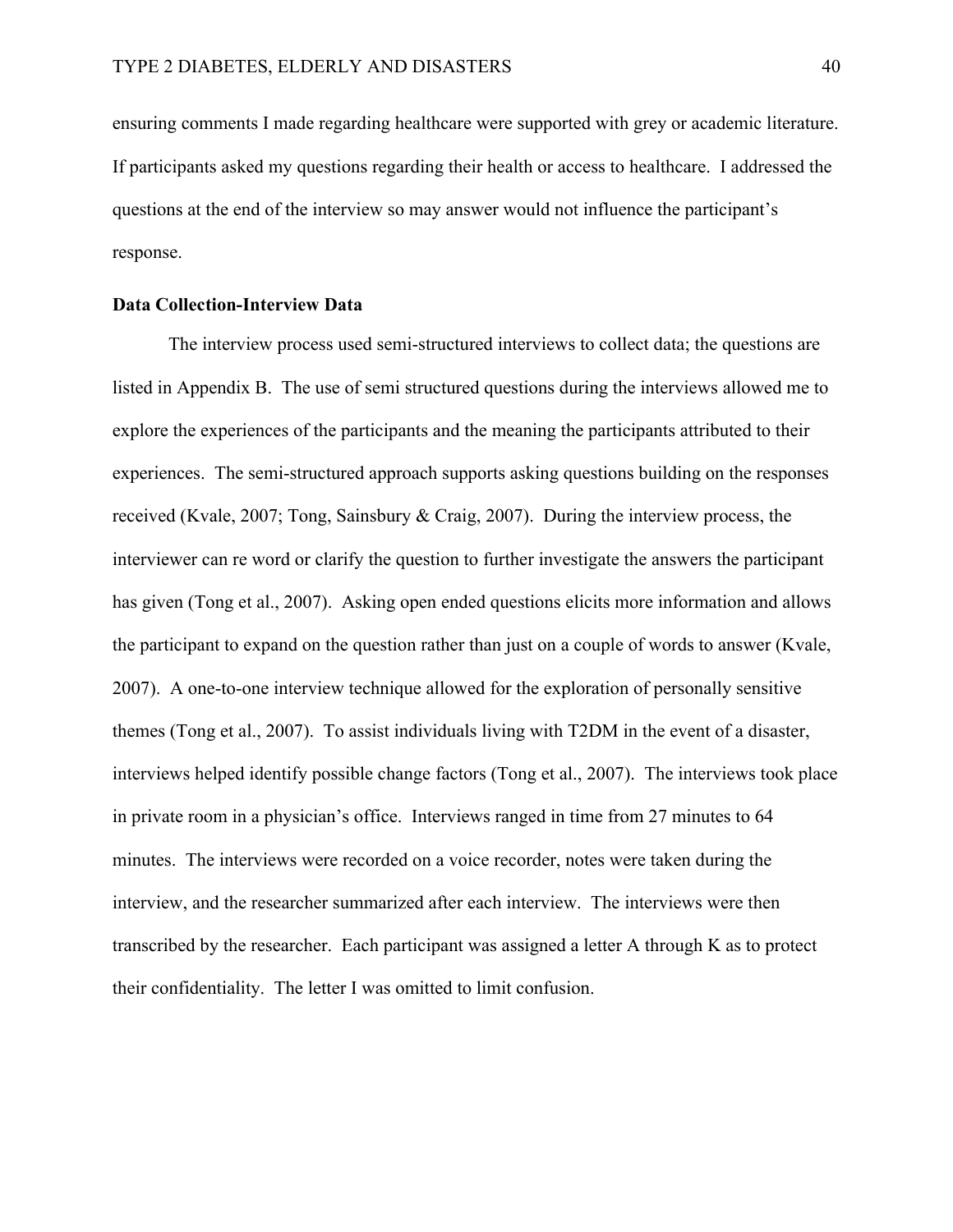# **Data Analysis**

The process in qualitative data analysis includes conceptualization, coding, and categorizing (Marshall & Rossman, 2016a). The researcher utilized thematic analysis for initial evaluation of the data collected through interviews. This included the (a) collecting and documenting of the raw data; (b) transcribing and organizing the data; (c) coding; (d) identifying and legitimatizing themes; and (e) reporting the findings (Creswell, 2016, Marshall & Rossman, 2016a). To organize the concepts and coding from the interviews sticky notes and flow charts were used to visually see and organize the results. Themes were defined and applicable phrases were coded. The utility of coding allows the researcher to link the data and the idea (Saldana, 2009). The researcher's coding, analysis and interpretations often reflect the concepts, models, and theories that designed the study in the beginning (Saldana, 2009). The analyzed data will be used for future educational tools that provides essential information for the elderly individuals living with T2DM, as well as emergency responders to cope with disaster situations.

# **Trustworthiness and Credibility**

To ensure the accuracy of the information collected during the interview process, a researcher can share the information from the transcripts individually with the participants (Marshall & Rossman, 2016b). This process is called member checking (Marshall & Rossman, 2016b). I did offer to share the transcripts with the participants, however all 10 participants declined. To ensure trustworthiness and credibility Marshall & Rossman (2016b) suggest developing an audit trail. This involved the taping and transcribing of the interviews to verify the information being given by the participant.

Further, I identified my biases throughout the research from beginning to completion. Recognizing that my experience has the potential to bias my research. For example, I work in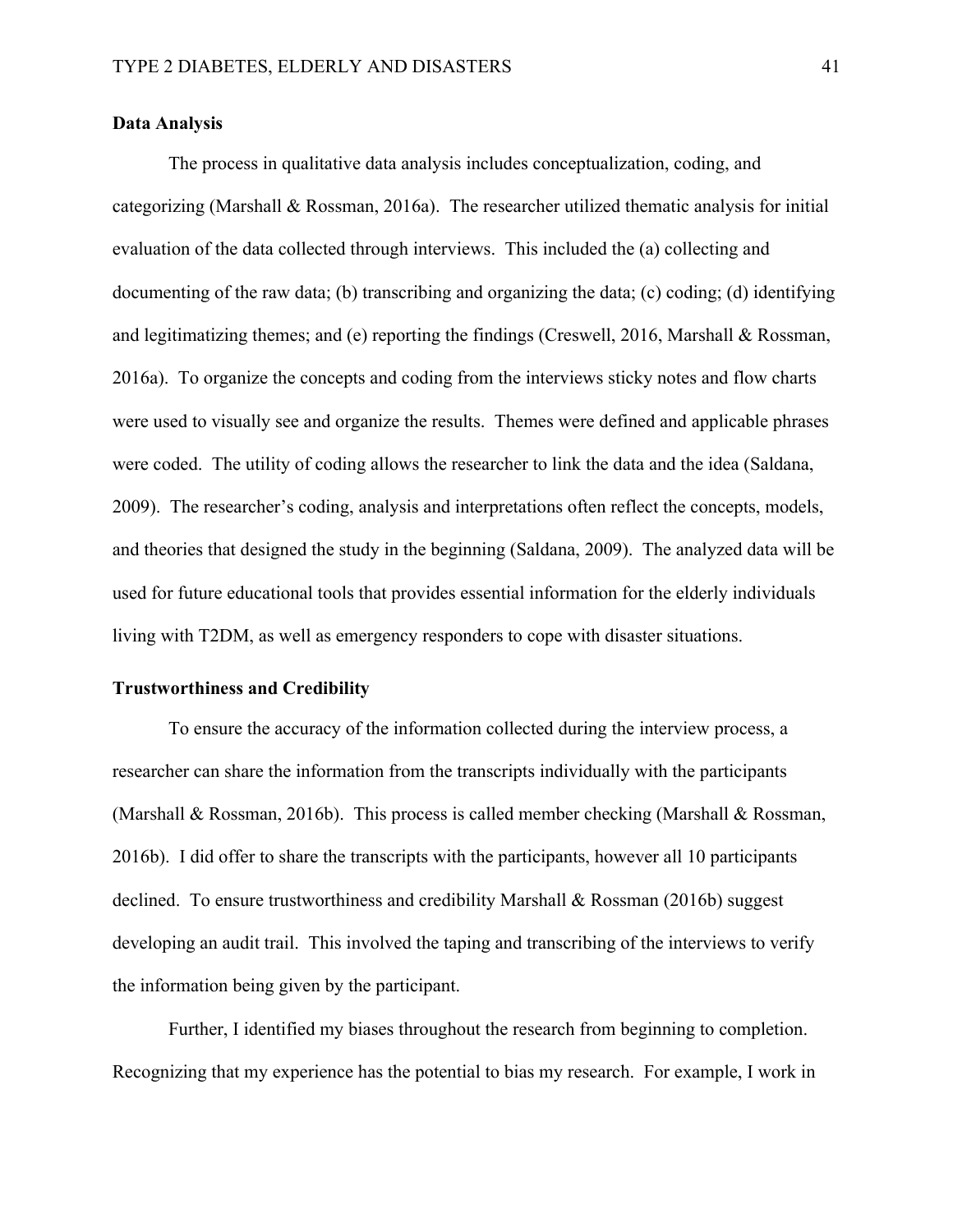the Emergency Department in the local hospital and am familiar with diabetes; instead of relying on my own knowledge I sought out colleagues and literature to ensure the knowledge I have and advice I was giving was accurate. I recognized that what was common knowledge to me is not to others. Triangulation refers to the bringing together more the one source of data to reflect on a single point (Marshall & Rossman, 2016b). To triangulate the results, I used my practical knowledge acquired, from working with patients living with T2DM, RN's, physicians, as well as Health Canada website, medical journals, and textbooks. My healthcare knowledge, knowledge gained in the MADEM program, and from the literature review influenced the questions I asked, and furthermore informed how the interview was conducted. In qualitative research the literature suggests using peer debriefing to strengthen trustworthiness and credibility (Marschall & Rossman, 2016b). I drew on the expertise of my thesis committee members: Lisa Maks with expertise in the diabetes field; Dr. Etsuko Yasui, with expertise in research and the DEM field; and Dr. Jean Slick, with expertise in the research and DEM field.

### **Research Ethics**

Ethical consideration and issues are addressed through all stages of the research process and should be thought of from beginning to end (Kvale, 2007). Ensuring individuals have signed and understand informed consent is essential. Obtaining informed consent from participants to interview and share results is reflective of the standards and guidelines outlined by the College of Nurses in Ontario as well as Tri- Council expectations. All participants were mailed the consent form ahead of time as to give them time read over it and be able to ask questions. None of the participants read or signed the consent prior to attending the interview. At the beginning of the interview participants were asked if they would like to read it or have it read to them. Six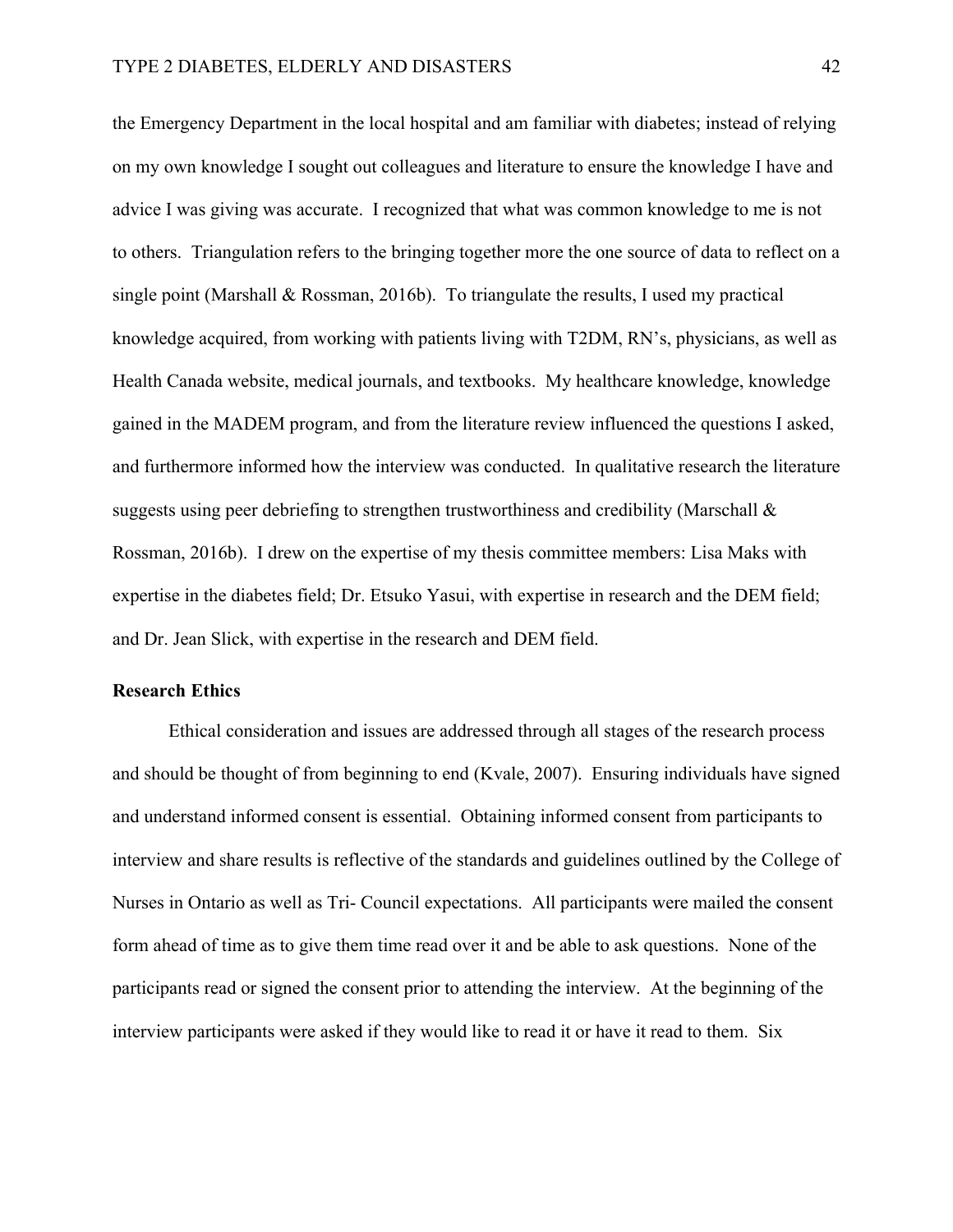participants elected to have the consent read to them. Participants were given the opportunity to withdraw at any time during the process.

Recognizing that I, as the researcher, am an RN in the community and that the interviews were conducted in the participants' family physician's office, there may be a perceived position of power through the process. I addressed this potential perception through acknowledging there will be no effect on current or future medical services an individual may receive and participants may withdraw at any time. When using interviews, a researcher is presented with participants most sensitive and private information (Kvale, 2007). In this particular research I was asking individuals about their health and personal experiences. Respecting and endeavoring to protect the confidentiality of the participants' information is essential. To ensure individual's confidentiality will be preserved, each participant was assigned an alphanumeric letter to protect their identity in the final report. The information was recorded on a tape recorder and handwritten notes were made during the interview. All the confidential data was kept in a locked draw in the researcher's desk at home and on the researcher's laptop that requires a password to access it. The data on the computer was backed up on a memory stick that was also kept in the same locked drawer. After a year from the final report the paper data will be shredded and the digital data will be deleted. The final report will be shared with participants if individuals are interested.

## **Study Limitations**

A general qualitative methodology utilizing interviews is limiting as the results reflect specific individual's thought or experiences about living with diabetes. Participant's experiences, or lack of experience, with disasters and certain individual vulnerabilities limited the study. For example, only one participant had experience and was affected by a weather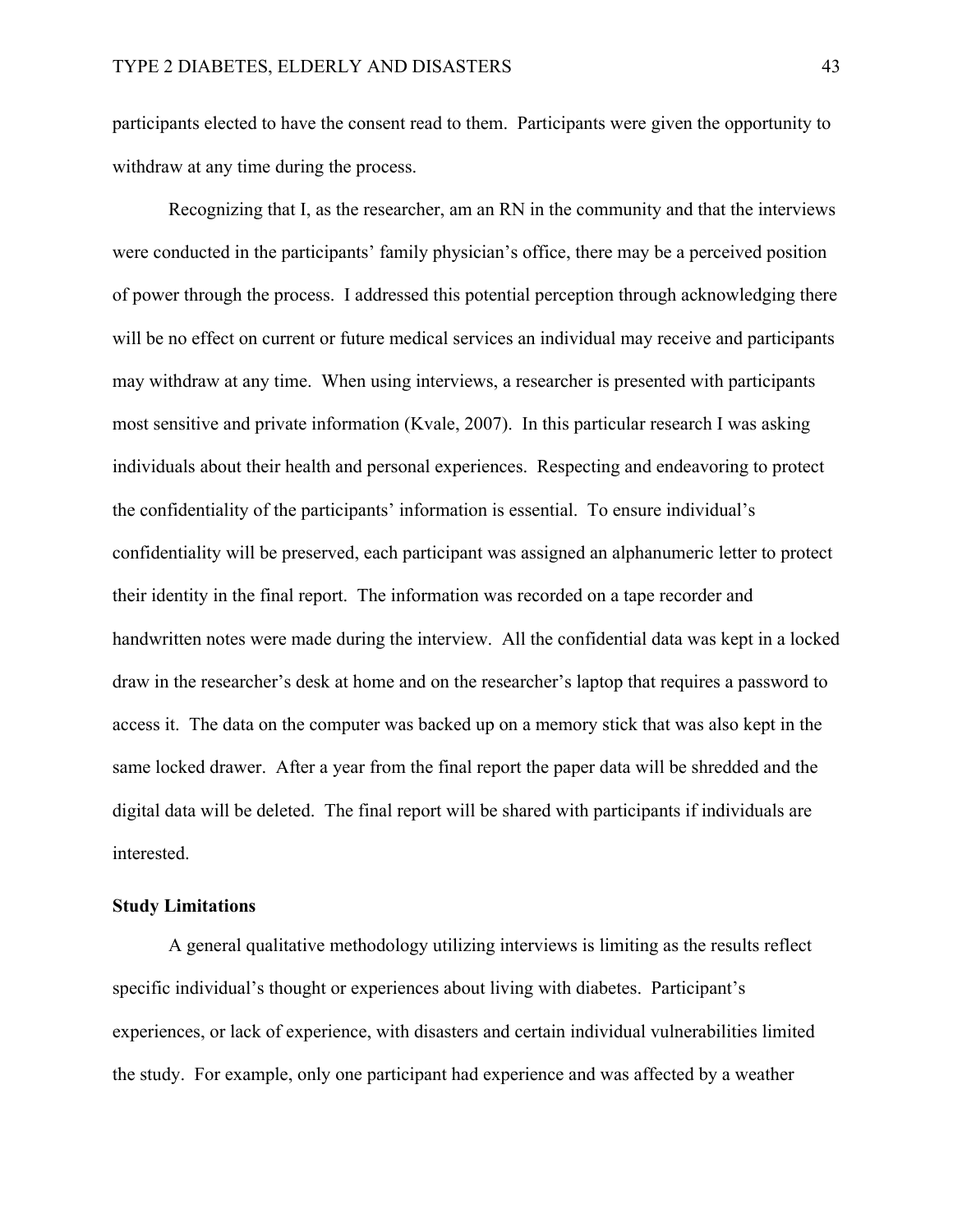related hazard, while two other participants' experience with a social disaster was living through the IRA occupation in Belfast in the early 1970's. Another limiting factor was participants' knowledge of T2DM. For example, one participant was diagnosed five weeks prior to the interview, he was told over the phone and had yet to meet with the physician to discuss the diagnosis. His only knowledge about T2DM was what he had googled that morning prior to the interview.

Using the interview process is an intimate encounter that depends on trust; the short time frame of an interview may limit the in-depth response from the participant. The participants may not feel comfortable speaking to the researcher or unsure how to express themselves. For example, two participants were husband and wife, when asked if they wanted to be interviewed together or separate the wife spoke up and said together. During the husband's interview, the wife often spoke for him or refuted what he said. Another limitation was participants bringing someone with them to the interview. Although senior friendly healthcare recommends people be offered to bring someone with them as an extra set of ears or as their mode of transportation, bringing someone may undermine the participant's response. Due to the age, it was convenient if they could bring someone. The participants did not seem to have any problems answering interview questions while their family members were present. However, it might have influenced their answers and it could have been different if they had participated alone. Using a general qualitative methodology, maybe prohibitive in extending the findings to other individuals in the same age group because each individual has their own experience.

There are some populations that will be excluded from my study. The existing Francophone population was excluded due to lack of time for a translator and funding to have a French translator. Also, I did not include individuals living with Type 1 diabetes as T2DM is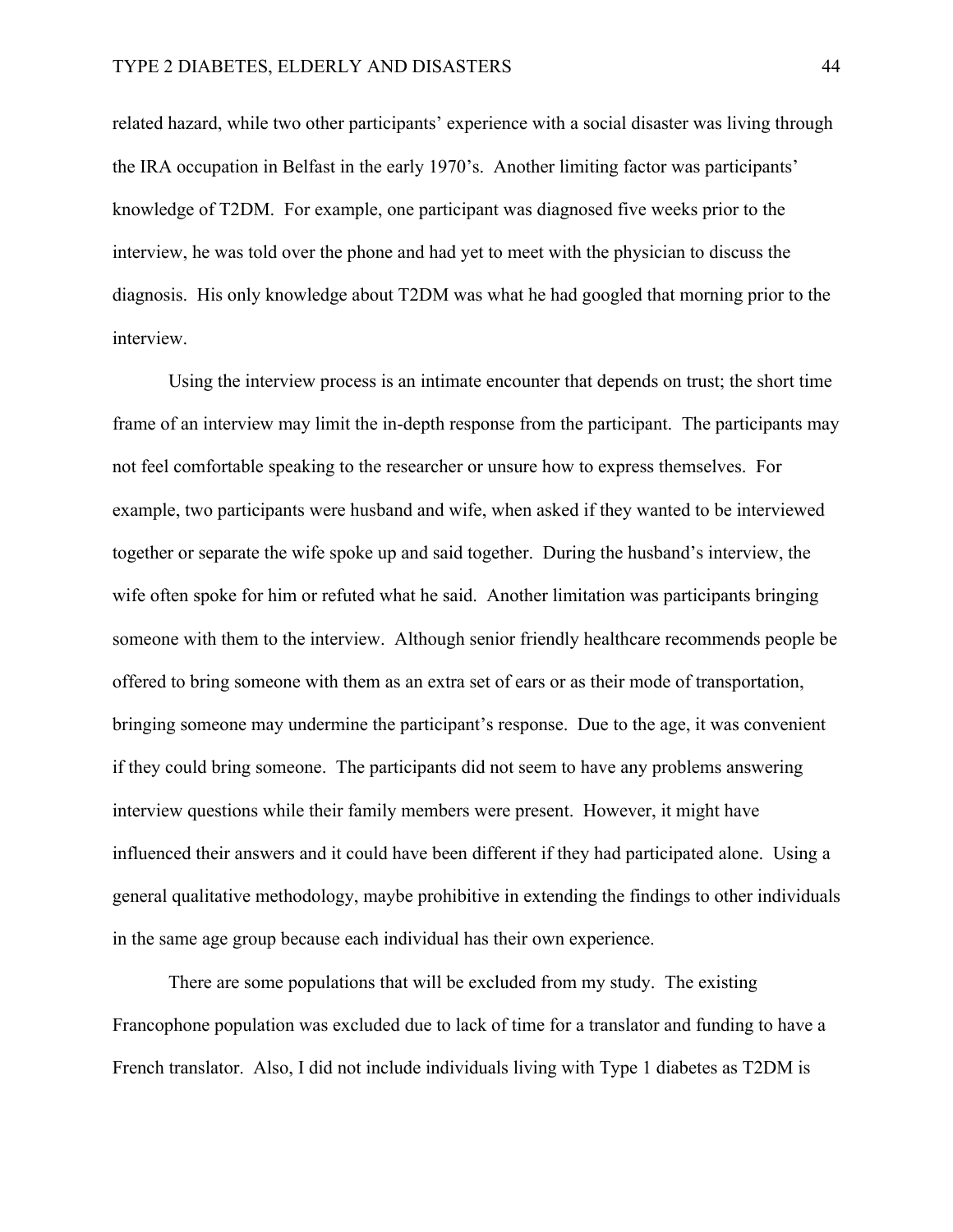more prevalent in the age group over 60. Anyone under the age of 60 was excluded due to their age.

The area the study was conducted in does not have frequent disasters or hazard events, and the disaster events that have occurred resulted in minimal impact to individual's daily life. This influenced the answers given as there were few past experiences for participants to reflect on. The use of interviews may limit my study because I may not be receiving all the knowledge the participants have to offer. The use of interviews in a short period of time does not always allow the participant to become comfortable with the researcher. Having more time may have allowed participants to be more comfortable and explore their thoughts.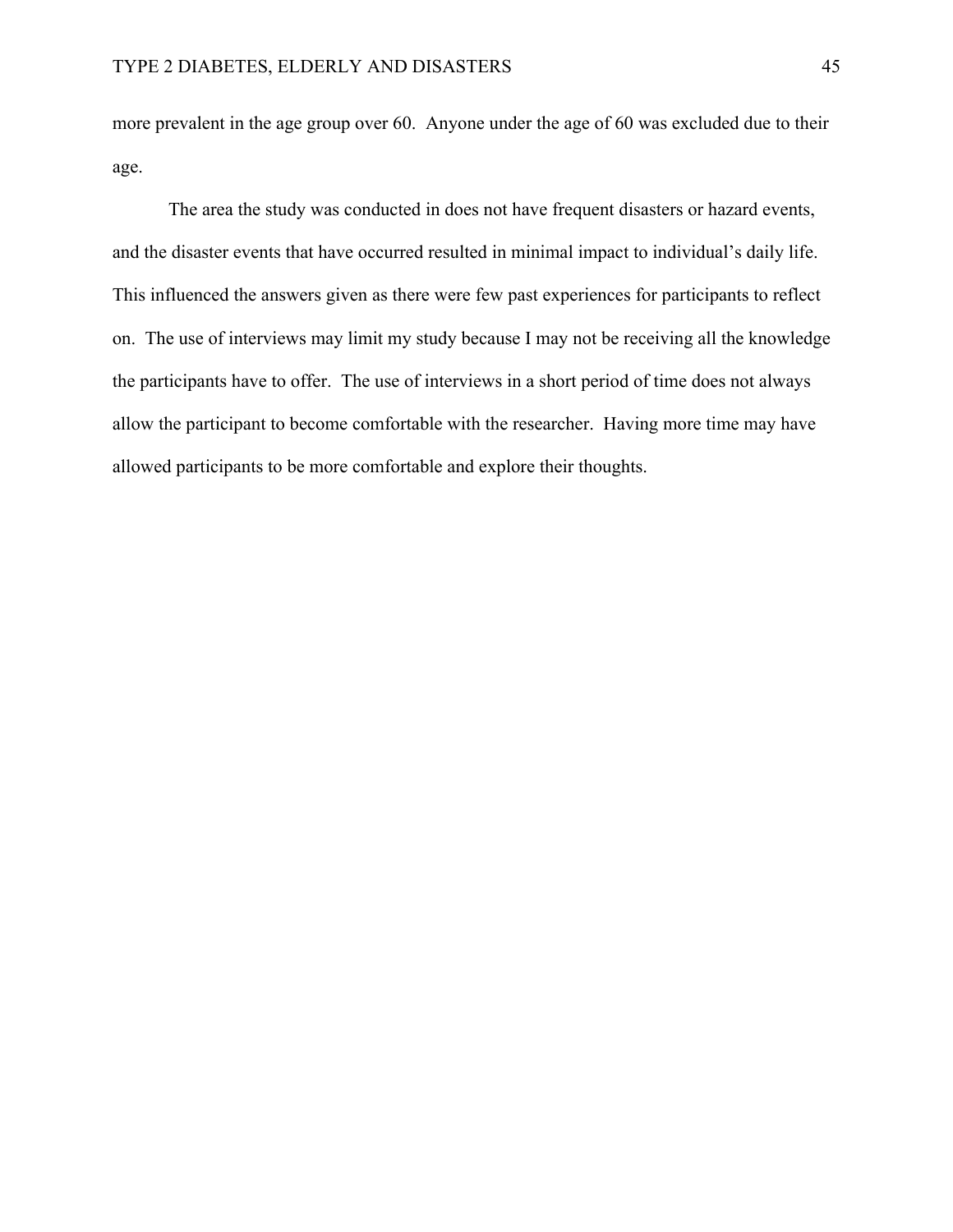## **Chapter 4- Findings**

This chapter provides the demographic information of the interview participants and summaries of answers to the interview questions. These data are organized and coded to develop themes for further analysis. Presented in this chapter are the themes that emerged from the results of coding and categorization.

# **Demographic Information**

The following chart illustrates the demographics of the participants; it is in no particular order.

| Participant   | Age | Gender | When<br>participant was<br>diagnosed with<br><b>Type 2 Diabetes</b> |
|---------------|-----|--------|---------------------------------------------------------------------|
| A             | 84  | M      | $2017$ (March)                                                      |
| B             | 68  | F      | 2012                                                                |
| $\mathcal{C}$ | 75  | F      | 1974                                                                |
| D             | 75  | M      | Late $1990$ 's                                                      |
| E             | 77  | M      | 2012                                                                |
| F             | 76  | M      | 2007                                                                |
| G             | 72  | M      | 1997                                                                |
| H             | 70  | F      | 1997                                                                |
| J             | 76  | F      | 2015                                                                |
| K             | 82  | M      | 1992                                                                |

Table 1: Participant demographic data

As previously mentioned the participants are from Simcoe County specifically the Township of Tiny, Township of Tay, and the towns of Midland and Penetanguishene. The geographical area covers a large area on the shores of Lake Huron. All are considered rural areas and rely on the same emergency services system. The area has a large elderly population due to being a popular retirement area. Nine of the participants are full time residents of the area and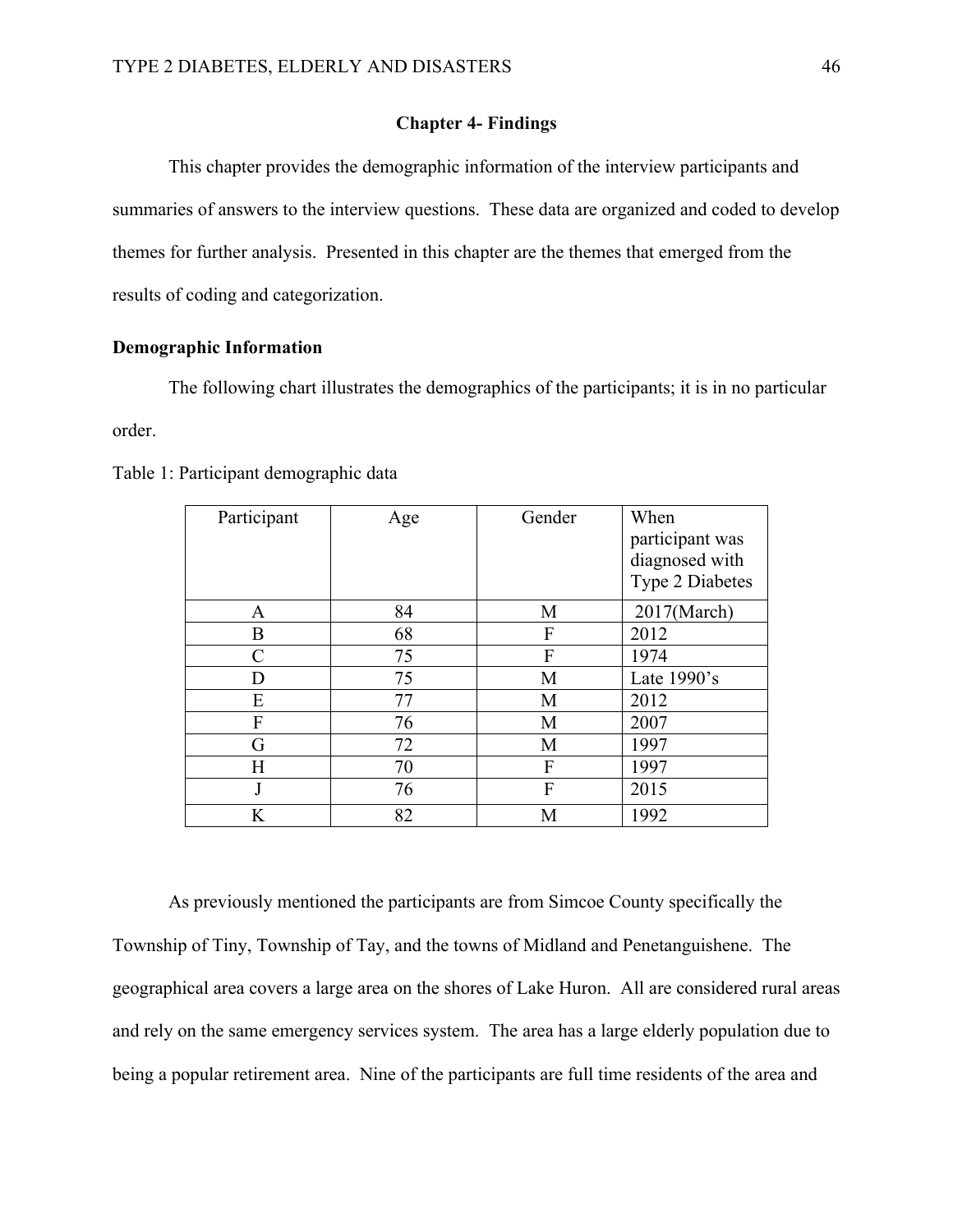one participant spends the winter months in the southern United States. The interviews were conducted in a family physician's office. Four participants came to the interview on their own, five participants brought their spouse, and one brought his son.

The following information was collected based on the interview answers and my observations. All ten participants are retired and all live in single detached houses. Four participants live with their spouses, two participants are married to each other, live in the basement of the house, their son and his family live upstairs. One participant lives with his son and another participant lives with her daughter and grandchildren. Two other participants live on their own. All participants are independent and able to care for themselves. Five participants are very active in the community with volunteer work and one participant is involved with caring for their grandchildren. All 10 participants received some form of private or government retirement pension. There was no mention by the 10 participants referring to finances or lack of funds as being a barrier to the basic cost of living. Four participants immigrated to Canada, two from Northern Ireland, one from Scotland, and one from England. Two participants had university education and three did not finish high school. I am unsure about the literacy level of participants, a few participants did ask me to read the informed consent to them, I did not ask why. Two participants spoke openly and often about God, however did not offer which if any religious affiliation they ascribed to.

## **Interview Summary**

The primary data was collected through the use of semi-structured interviews. The data was collected using 6 questions for the interview. The questions were divided into different topics started from (a) warm up question, (b) individuals experience with disasters, (c) daily routine for caring for their diabetes, (d) fears and concerns living with diabetes during a disaster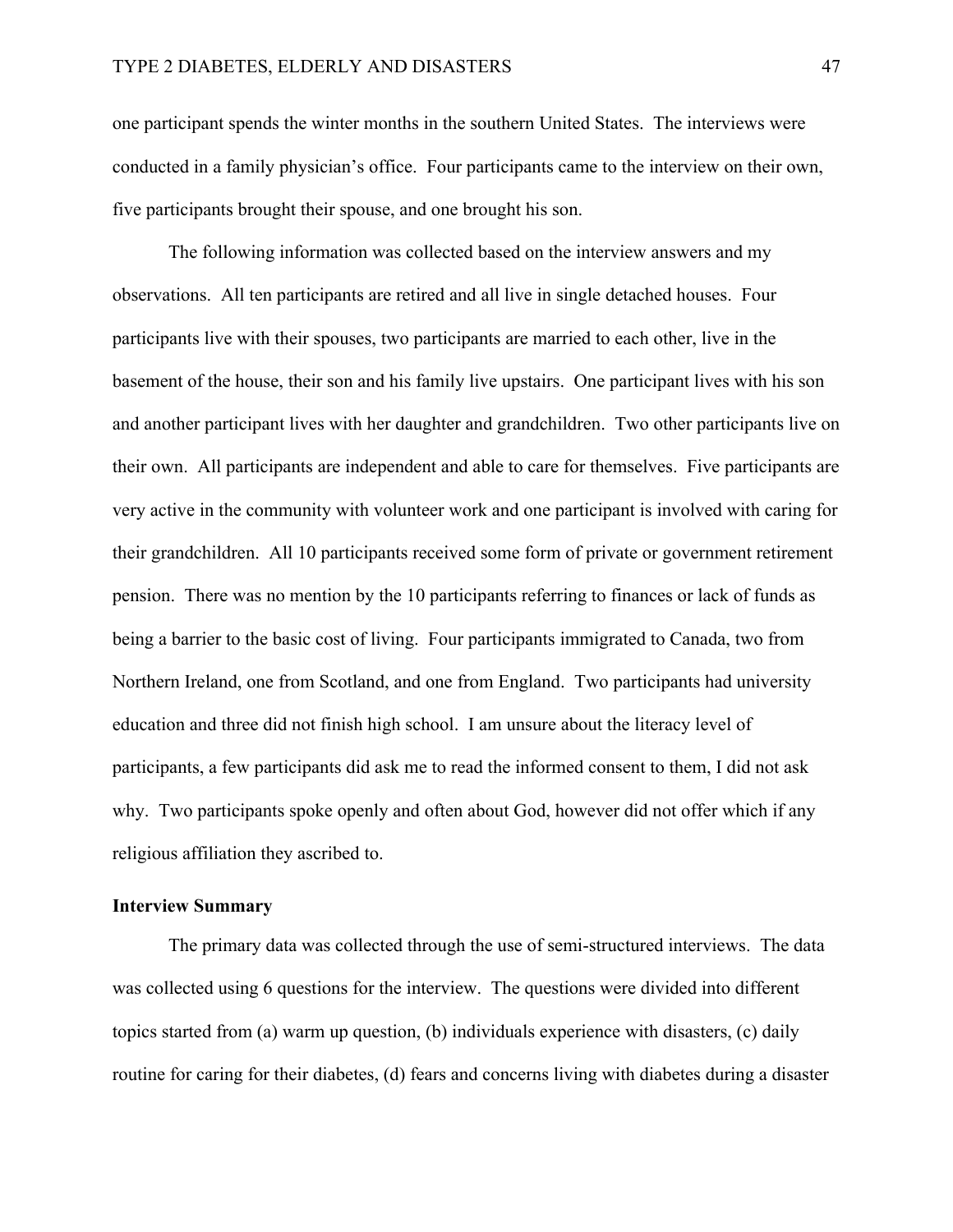and individual concerns, and (e) questions to ask others (see details of interview questions in Appendix B). The questions were designed to facilitate discussion with the individual and to get them to share their experiences with me as the researcher. I used prompts to assist people answering each of the six questions.

**Warm up questions.** In the warm up questions I asked participants to tell me a little about themselves, more precisely about their diabetes, what they knew about their diabetes, when they were diagnosed, how they felt about living with it, and what causes their BG to rise. Seven participants referred to stress increasing their BG; some offered the information without being prompted. Three others referred to stress affecting their lives but not in the context of diabetes. Of the seven participates that mentioned stress affected their BG, all had learned by experience and provided examples when this happened. All participants spoke of how they felt living with T2DM and the answers were varied. The participants' knowledge base of their disease and medications was varied from not knowing anything about T2DM, their medications, and diet, to being well informed about T2DM and how to take care of themselves.

**Experience with disasters.** Many of the participants interviewed had very little experience with disasters. Five of the participant's experience was with Hurricane Hazel in 1954 and this had minimal to no impact on their lives. Two participants experience was with a social disaster, living through the IRA in Belfast, Ireland in the early to mid 1970s. One participant spends her winters in the southern United States and has been affected by several tornadoes, floods, and hurricanes. Another participant mentioned there was flooding in her village when she was a teenager. The only effect she could remember was that she was unable to get to work because the roads in and out of the village were closed. One participant said the only disaster he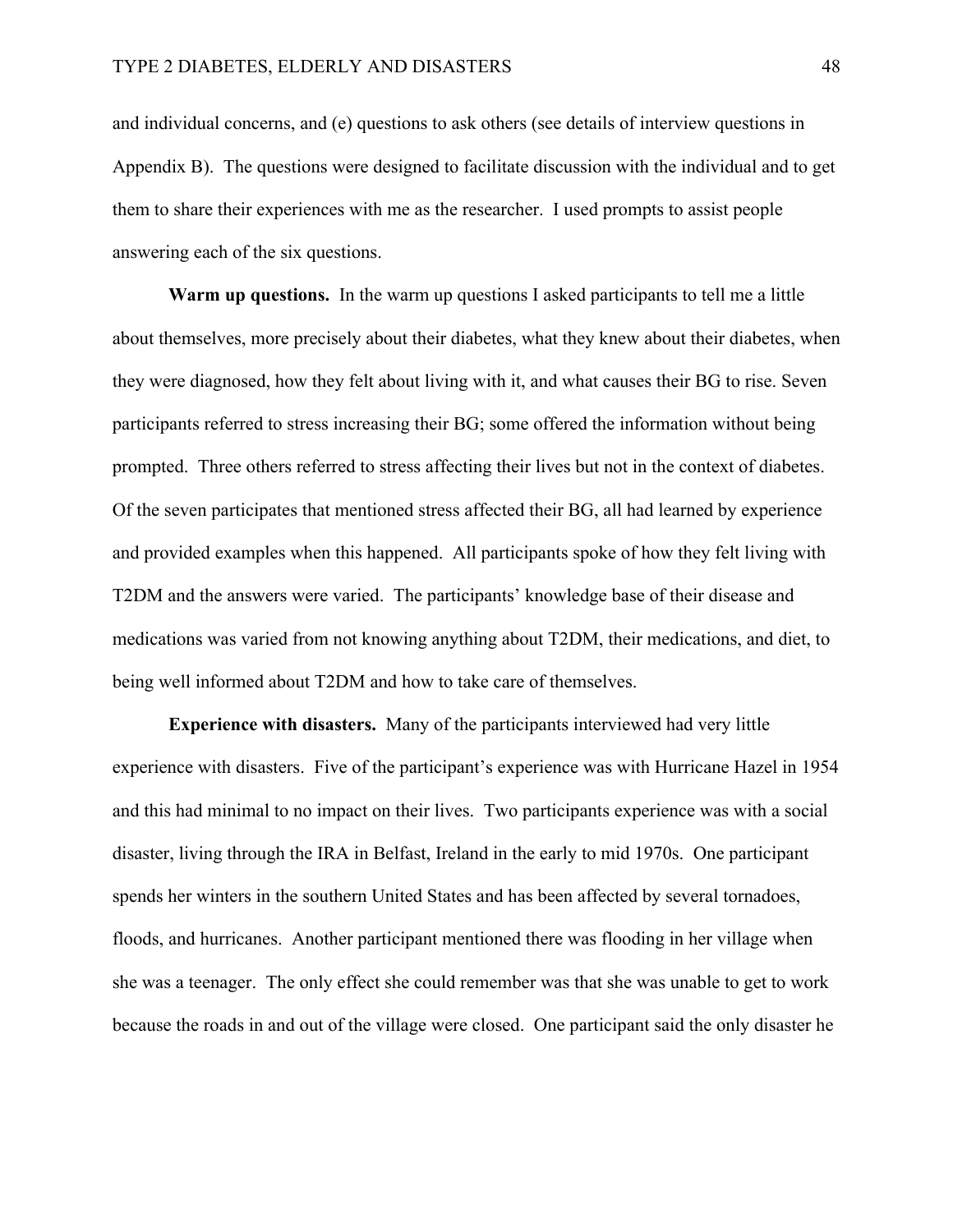could remember was the tornado that went through Midland in 2010, and it did not affect him at all.

**Daily routine for caring for their diabetes.** All participants have other chronic diseases and health concerns aside from T2DM. Two participants were more concerned with their other health issues than living with T2DM. All participants take prescription medication, however eight of the participants did not know what they were taking their medications for. Of the eight, three participants couldn't tell me what medications they took. These three participants referred to their spouse for the kind of medications they took. Nine participants were aware that diet effected their BG, however not all followed a diet that was conducive to maintain a healthy BG. One participant had only been diagnosed five weeks prior to interview, they had been prescribed medications, however, had yet to see their family physician about the diagnosis.

**Fears and concerns living with diabetes during a disaster and individual concerns.** The majority of the participants had not given much thought to what would happen if a disaster occurred, until I asked the question in the interview. Many of the participants were not prepared if a disaster happened. All participants were concerned about access to medication, water and food. Three participants had generators and extra gas for generators. The majority of the participants did have at least a 90-day supply of medication on hand, however, it would depend where there were in the 90-day period if they would have enough to get them through. All participants saw their family physician every three months for a checkup and prescription renewal. Some of the participants had extra supplies of water and food for a few days. Some participants were concerned about being able to renew their prescriptions, to be able to do this they need to visit their family physician. Many of participants have the cost of their prescriptions covered by the government because they are over the age of 65. Some participants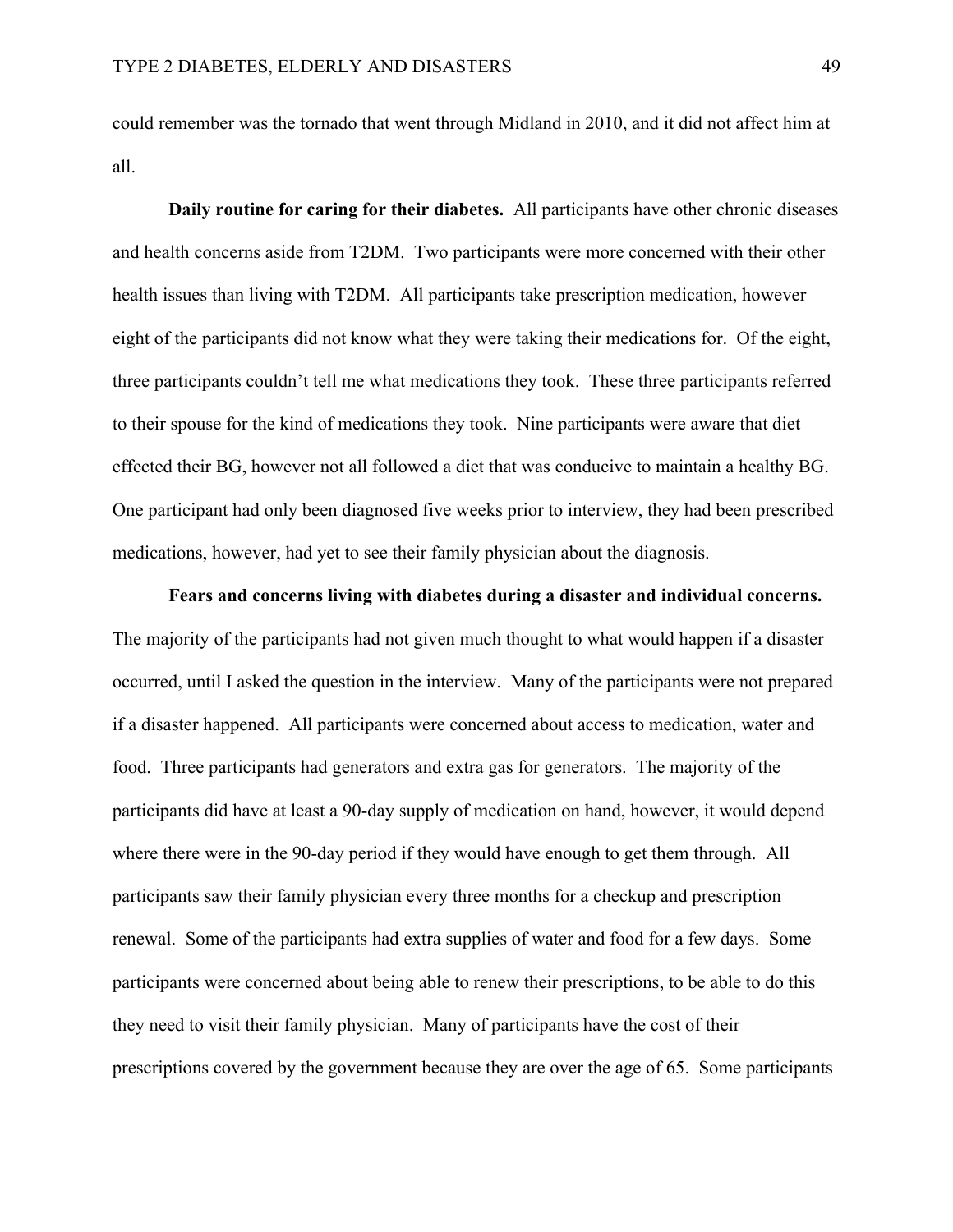rely on foot care and either go to the foot care provider or the foot care provider visits them in their home. A complication of T2DM is neuropathy **(**Deshpande et al., 2008).

Individuals are prone to having infections due to poor circulation, maintaining their foot care is important (American Diabetes Association, 2005). A simple stub of the toe or dropping something on their foot can result in an infection and may affect their BG. Checking their feet daily contributes to preventing infections, maintaining the health of their feet, and maintaining their BG (American Diabetes Association, 2005). Seven participants referred to having their feet checked as part of their routine care for their T2DM. Individuals may have complications such as cellulitis, they rely on the family physician, hospital, or home care to provide the support necessary to help them heal (American Diabetes Association, 2005). Also, when the participants have difficulty with their BG being either too high or too low participants rely on seeking healthcare for assistance. All participants responded they would be reliant on various government agencies or systems to help if a disaster was to happen. A few were confident that emergency services such as police, emergency medical services, and the hospital would assist them if a disaster was to happen.

**Questions to ask others.** When participants were asked about what was important to ask other people living with T2DM and what they needed during a disaster, many were unsure, some needed to give it some thought, and two said to ask about their medical conditions.

### **Themes Found in the Interview Data**

Based on the summaries of interview data, there are certain themes found in their narratives. The participants are (1) aware that stress increases blood glucose, (2) are concerned about accessibility to lifelines, (3) are influenced by past experience that effects how people live and approach disasters, (4) are reliant on public services help, and (5) are not informed on the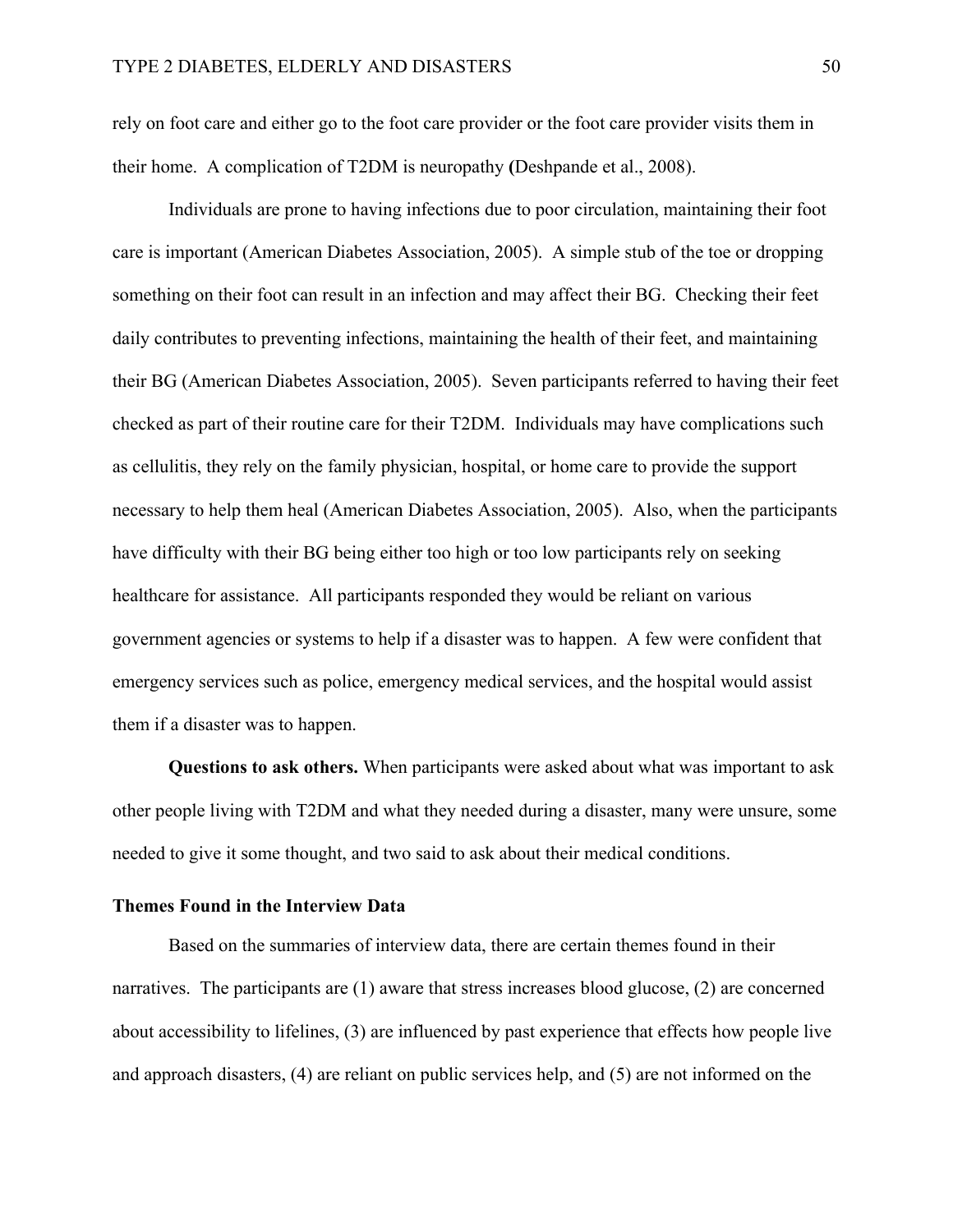importance of personal level emergency preparedness. The themes are introduced and provided in more detail in Chapter 5.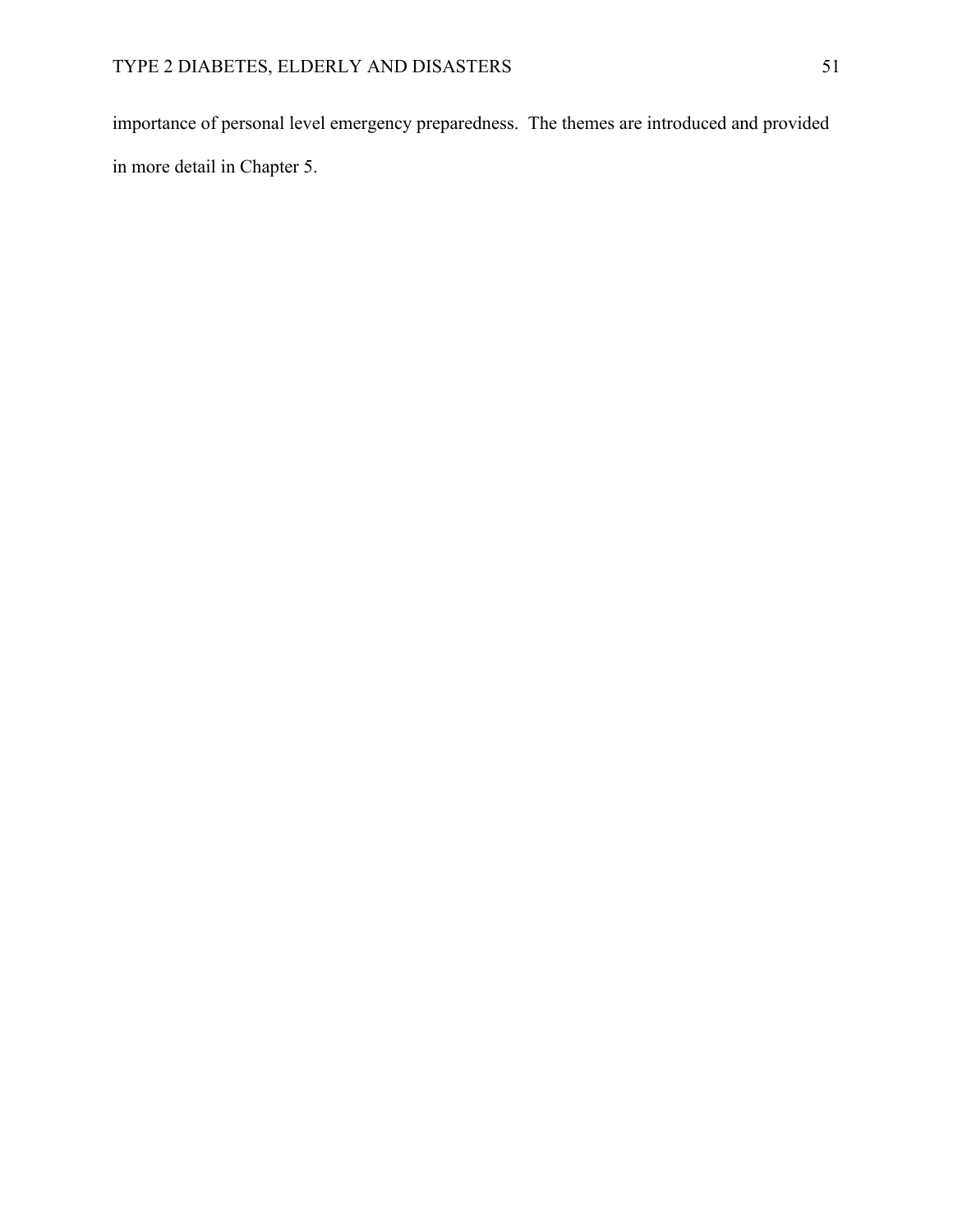### **Chapter 5- Discussion and Analysis**

Primary data from participants and the literature review emphasize (a) T2DM as a particular type of chronic disease, (b) disaster vulnerability of people with T2DM, (c) aging society as a prevailing trend that generates emerging social conditions, (d) adaptive capacity as an ability to affect vulnerability and resilience, and (e) disaster preparedness as a means to meet the needs of vulnerable groups. In this chapter, interview themes are presented and discussed while referring to the literature to prepare for the answers to the research questions that follows in Chapter 6.

# **Awareness of Their Stress that Increases Blood Glucose**

Stress was the most referenced theme in the research. All 10 participants referred to stress as a factor affecting their lives and in particular their blood glucose. Seven of the participants remarked that increase of stress does increase their BG. When asked if anything increases their BG, two participants answered no, Participant E remarked "No, not that I remember," and Participant K stated "I don't think so". Participant F commented "It was possible stress could increase his BG," but wasn't sure. The term stress can be perceived in many different contexts. The researcher did not qualify the term stress nor did the researcher ask if having T2DM is considered a stressor. Some participants commented that they had been diagnosed with T2DM after a stressful time in their lives. Participant J commented that after having pneumonia, her BG was elevated and was advised to keep an eye on her BG:

Um, I had pneumonia and when I came out of that, I got a call from the doctor's office saying your sugars are high, your diabetic come on in. So I went in and we looked over and yes, my sugars were high but the doctor said this can happen in times of medical trauma, it doesn't make you diabetic but it is a warning to watch, again undergoing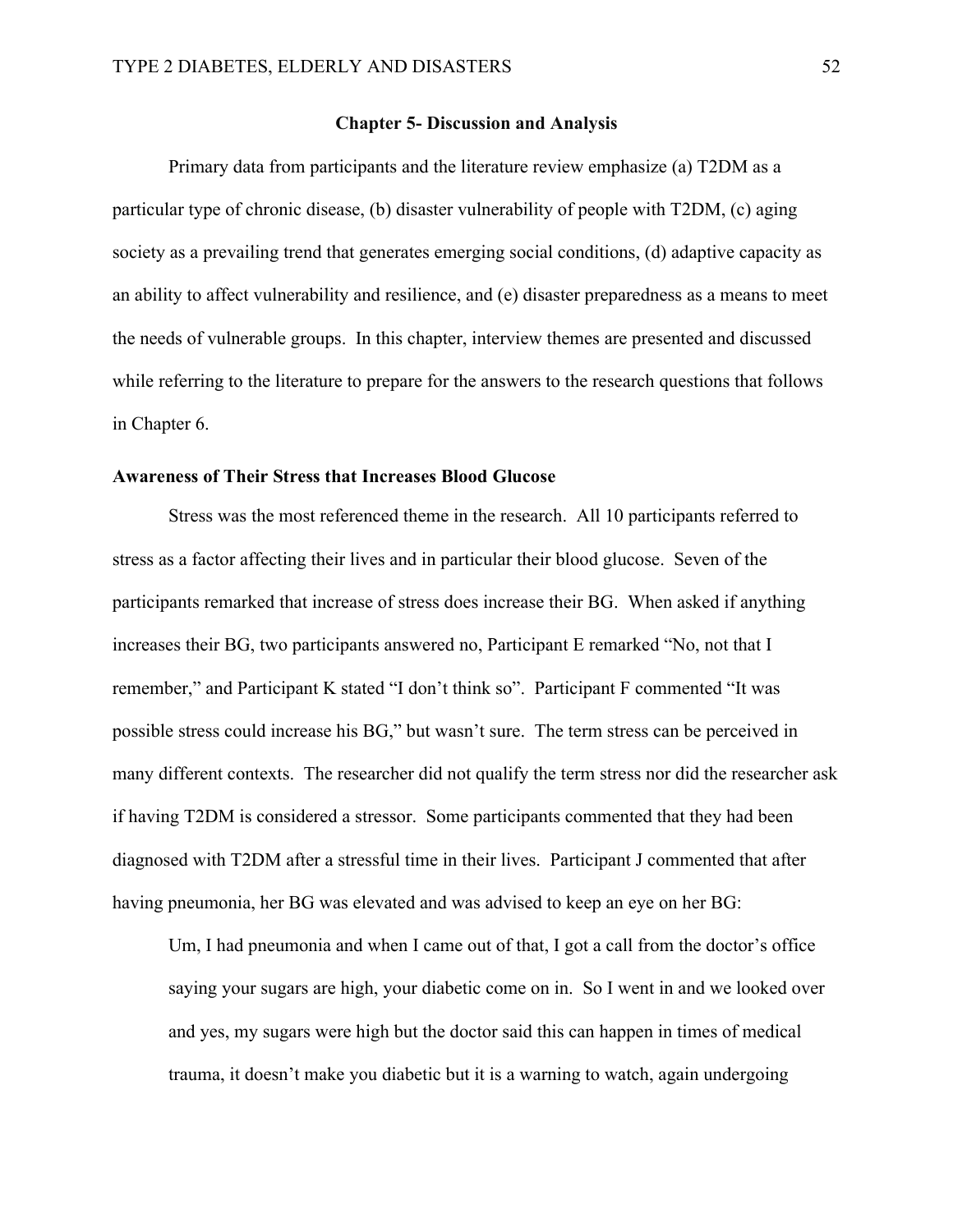chemotherapy my sugars went up and again it was due to medical stress. Then two things happened, the marker for diabetes changed and I was diagnosed celiac which contributed to my increased BS and I was diagnosed with T2DM.

Participants C, G, and H all remarked how stress increased their BG. Participant G felt his diabetes became more difficult to control after their house burned to the ground; he started using insulin as well as OHA's. Participant H felt the years of trauma caused her BG to be elevated:

We had other traumas and that through the years that caused situations and that there was something that happened at that time which traumatized us. I guess we can't talk about that, but we did have something that happened to both of us and it happened…. anything really traumatic, your not thinking about it and your really shocked and my BG levels were always high. After the house fire I went on insulin.

Participant C felt that the stress causes her BG levels to increase such as a difficult pregnancy and having German measles contributed to her T2DM: "Um, they thought it was just through pregnancy, cause I had a difficult time." She further remarked "When I get stressed…. That is what happen when my mother-in-law was very ill and there was no one around except my husband and I and my children were small, my BG increased." It seems that even though many participants are not aware of their disaster vulnerability due to their chronic disease, they are conscious of their stress level because they know that stress can increase their BG. If they had been introduced to disasters as a stressor for their BG, they might have better understood their vulnerability and the implications that lack of preparedness for disasters has.

The increase in participants' BG can contribute to an increase need for access to medical attention or intervention (American Diabetes Association, 2005). The increase in BG may be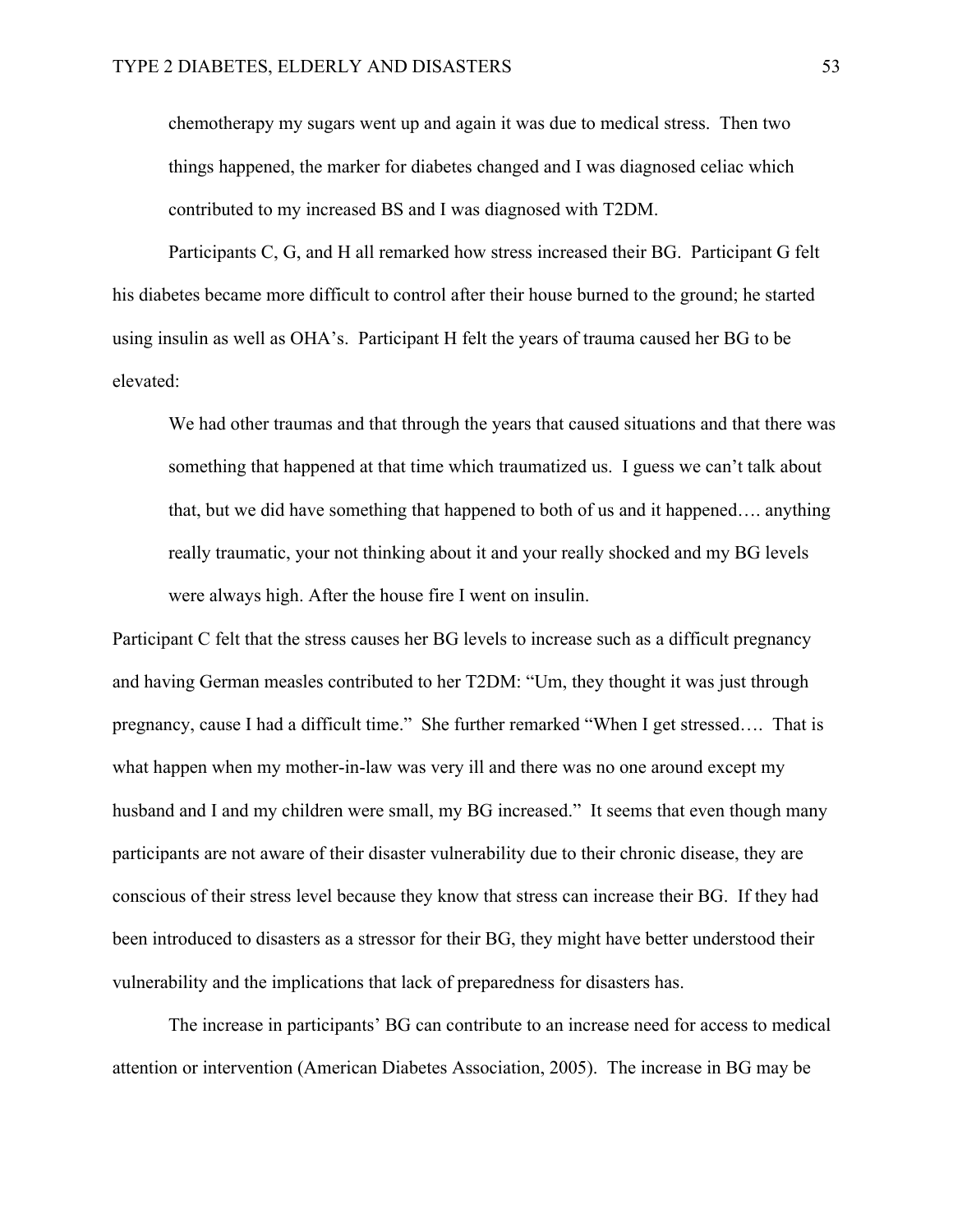caused by stress. Individuals not having access to food, water, or medication may increase their stress and therefore, their BG may increase **(**American Diabetes Association, 2005; Fonesca et al., 2009). When an individual is displaced to a different location or at home waiting for assistance, this may increase a person's stress level. To promote an individual's independence during a time of crisis such as a disaster, it is important to assist in mitigating their stress level, which helps in promoting a healthy BG (American Diabetes Association, 2005). In disaster planning it is important to recognize the growth globally in this specific population and the increased prevalence of T2DM in this age group.

### **Concerns for Access to Lifelines**

Research identified the importance of individuals being prepared and having access to their health requirements such as food, water, and medication to be able to care for T2DM (Cefalu et al., 2006; Aldrich & Benson, 2008). Several participants claimed if they were displaced somewhere else or at home waiting for assistance, it would be imperative they have medication, access to food, and access to water. When asked the question what would you need to take with or you were stuck at home**,** participant K stated "My insulin I guess... and the pill yeah and something that either got sugar in it or something that had protein." Participant D remarked "My main plan would be getting my medication and making sure that uh, I had it, you know?" Participant B stated "Groceries probably, food right away… I don't think I would have to ask for medication, I always have some, but I am not sure." When asked the same question Participant F commented "My pills.. Well, I guess you gotta eat and you gotta drink." The lack of access to these necessities may cause the individual to become ill and increase the risk of further complications from their T2DM, therefore increasing their vulnerability.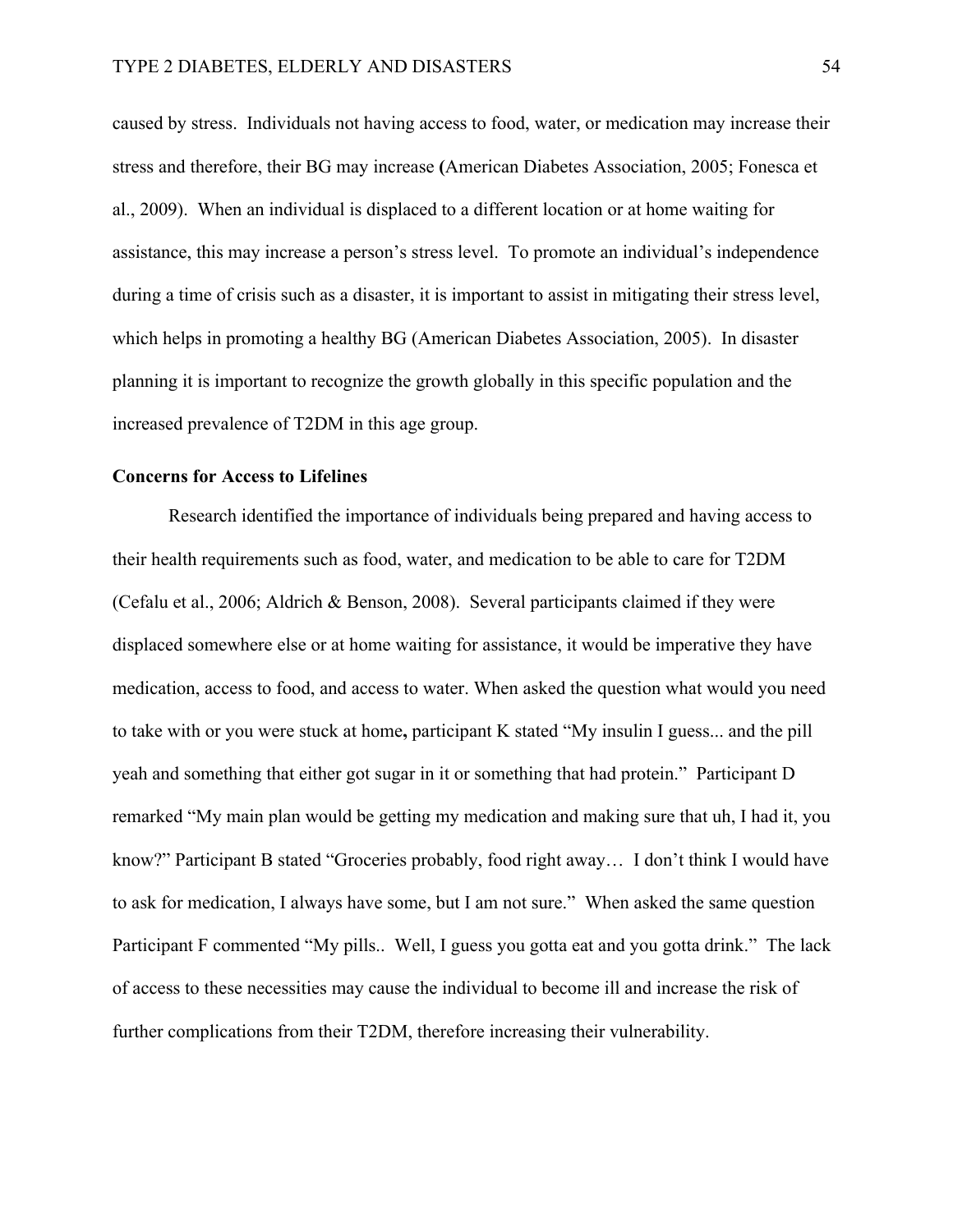People living with T2DM also rely on government assistance through financial resources, and access to resources such as support groups, foot care, and diet planning. In Canada, the provincial government subsidizes medications for those over 65 and covers the cost to seek medical care. In a time of disaster, individuals may continue to rely on the services the government provides and may require access to food and water. Research has also identified that seniors have increased vulnerability during a disaster due to their age (Fordham et al., 2009). Conversely, older adults have a lot of knowledge, experience to contribute, and are a great resource for disaster planning (Adams et al., 2011; Barratt, 2007; Runkle et al., 2012; Shenk et al., 2009; Thomas et al., 2013).

Individuals living with chronic disease are encouraged to utilize a routine that is inclusive of several components to be able to optimize their health. The ability to access medication, food, and water was a predominate theme in the interviews, furthermore, access to food, medication, and water ensures optimal health. Participant E remarked he is not concerned with access to food and if he couldn't have his medications he would just watch what he eats and stay away from sweets "Without my medication? Just watch what I would eat for- stay away from sweets, mind you I eat sweets everyday."

In Ontario, individuals over the age of 65 have their medication covered by the provincial government. BG testing strips are also covered, however, syringes, glucometers, and lancets are not. There are strict guidelines when patients can re-fill their medication. Usually the medication has to be 80% used before they qualify for a re-fill. Eight participants have a 90-day supply of their medication at home, Participant A stated "Like I get the 90-day supply and usually about a week or week and half before I go and put an order in for some." Participant D remarked "For three months" and Participant C commented "I always have some. The last week before I come,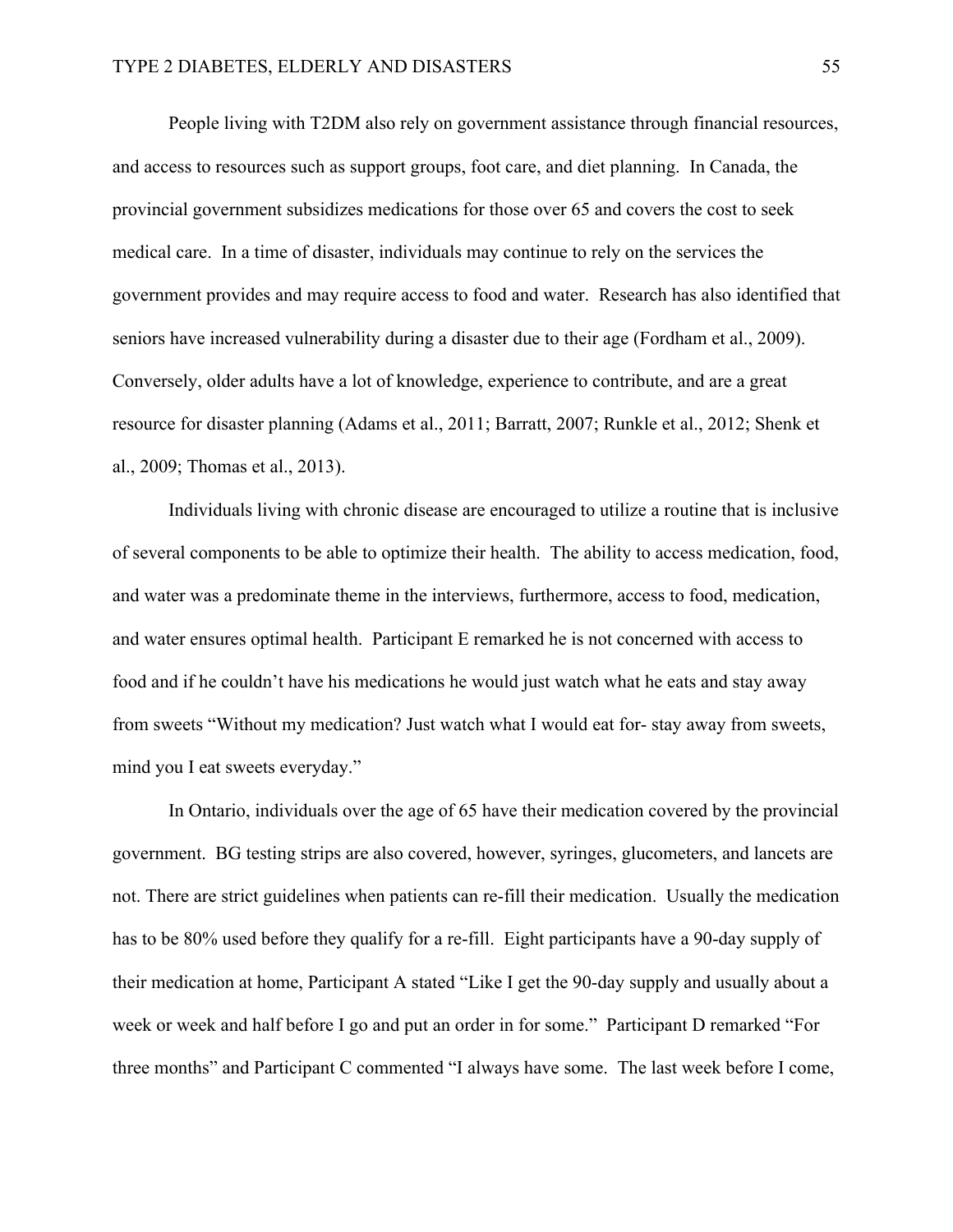I mark 90 days in my calendar so I usually come on my  $85<sup>th</sup>$  day." One participant collects their medication every 14 days from the pharmacy and one participant did not mention their supply of medication. Participant C did express concern that if she did not have access to her own medication and had to take a substitute, she could have an allergic reaction to it, "Because if you gave them something else, like say I couldn't get the Janumet, and you gave me, um, Metformin, just supposing I may have a reaction from it." All eight participants remarked that their 90-day supply of medication was at home and, thus, not carried with them at all times. Participant B commented:

I should keep more than one day, but like right now I have stuff in my purse that if I got stuck here, I can still take my pills… So, they should always have something on them to last at least overnight.

Access to food is important to assist in regulating an individual's BG (Diabetes Canada, n.d.). Not eating and taking an OHA sulfonylurea such as glyburide or gliclazide or insulin can cause BG to drop, further, not eating at all can affect your BG levels in either direction. When asked the question, if you had to leave or were stuck in your house, what would be important to take care of yourself if a disaster occurred. Nine participants commented that access to food is important to them. For example, Participant B commented that "Uh, groceries probably, food right away," Participant D remarked "And uh, to eat properly, you know," Participant E mentioned "I guess a little bit of water, food and my medication," and participant H commented "It's just basically what we'll need to get by and um, a bit of food, a bit of protein, a bit of something." Participant F, is "Currently not interested in food or how to access it."

Being able to have clean water was important to seven participants. Two people stated water as their first response when asked what would be most important to able to care for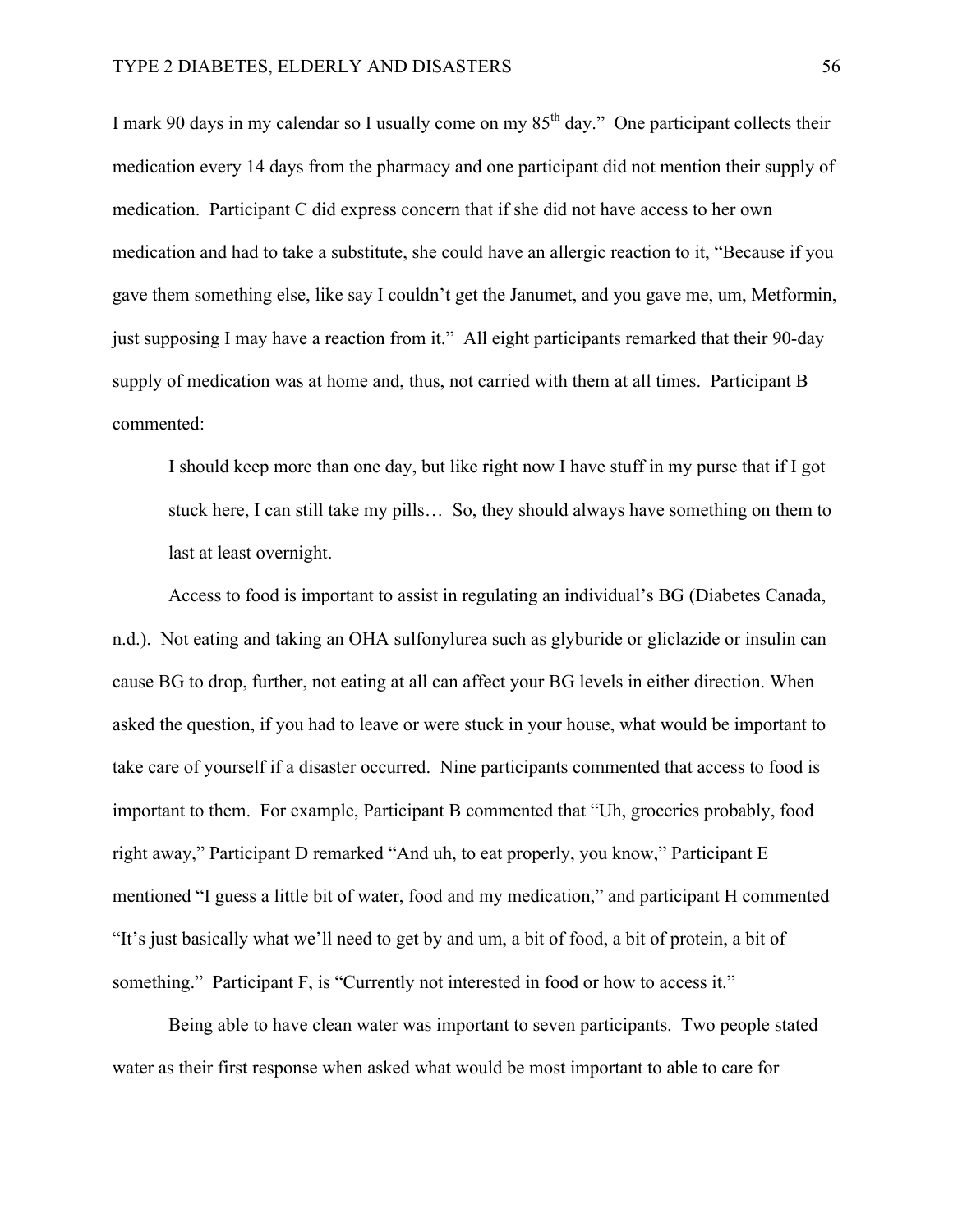#### TYPE 2 DIABETES, ELDERLY AND DISASTERS 57

yourself if a disaster occurred. For example, Participant C, stated "Access mainly just, um water in one," and Participant E, commented "Uh, I guess a little bit of water, food, and my medication." Participants G and H have a well on their property and felt this was very important because it gave them access to clean water. Participant A, remarked that he lived on the water so would have access to water. The body of water the participant lives on is fresh water and is potable.

The individuals interviewed were able to identify their needs in order to be able to care for themselves, however, it was evident there was minimal confidence in how the ability for them to care for themselves would happen. All participants rely on the government subsidy to be able to collect their medication and some of the glucometer supplies.

# **Influence of Past Experiences- How People Live and Approach Disasters**

Participants' experience, or lack of experience, contributed to their knowledge and preparedness for a disaster. Aging and accumulated life experience contributes to resiliency that enables individuals to acclimatize more easily in adverse situations such as a disaster. Speaking with individuals and gathering information from them, enables people to reflect on what experiences they have had and how they would improve on preparing in the future.

Participants were asked about their experiences and knowledge with and about disasters. All ten participants disclosed they had lived in an area where a disaster had occurred. Individual experiences were varied. Three participant's answers reflected their past experiences with disasters contributed to how they have lived there lives since. Participant A, when asked if he had lived or been affected by a disaster, stated he was in the area when a tornado went through five years ago "Yeah but it didn't really affect us." Five participants reflected that the only disaster they could recollect was Hurricane Hazel in 1954. When asked if the Hurricane affected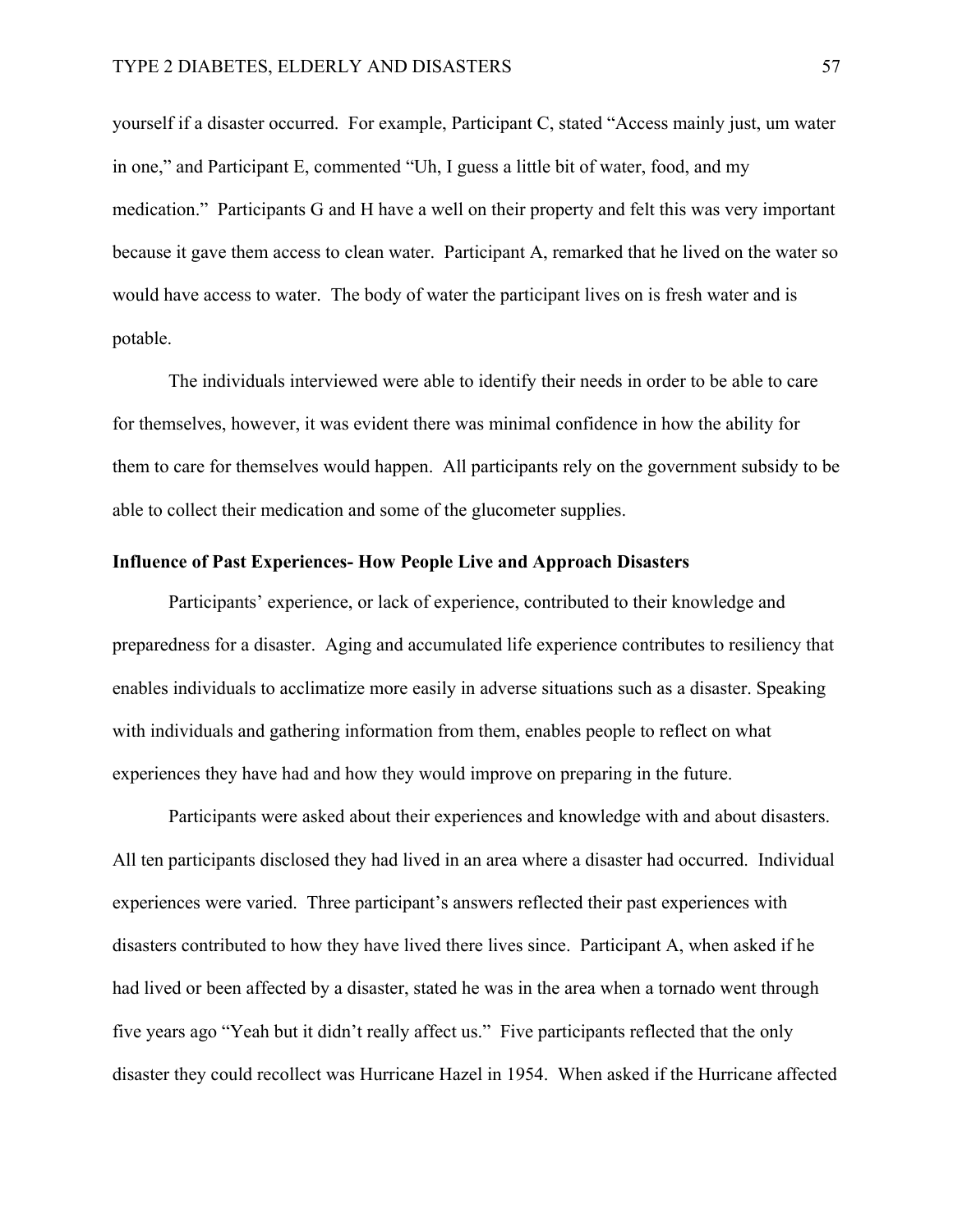their lives at all, the responses varied. Participant B was a child when Hurricane Hazel happened and she remembers "Yes, yes it took our back tree out and everything." She further commented "We didn't go to school for, I'd say three to four days." Participant F remembers Hurricane Hazel, however it did not directly affect him where he lived "But I mean I- where I was it didn't really affect us that much. I lived in Elmvale at the time." He further remarked "We haven't really had severe tornados in this area. Had one in Barrie a few years back, but it uh- you know, we had I guess heavy rains and winds here, nothing disastrous." Participant E can only recollect Hurricane Hazel, "Hurricane Hazel, but I mean that didn't bother us like that much down around the beaches….. well we had lots of rain but kind of live on higher ground." Participant D commented the only disaster he can remember was Hurricane Hazel:

The main thing I remember about that is all of the TV antennas being bent over and that because TV had just come in the then- in '54 and uh, I remember um, a little child being killed in uh, I wouldn't say the neighborhood it was about ten miles over.

Participant J spends her winters in the Southern USA, with her fifth wheel and usually stays in trailer parks. She was able to comment about living through tornados, hurricanes, and floods. Utilizing this experience has increased Participant J's resiliency. For example, she has a "vial of life" container, this is a bottle given to them by the government, in which individuals put a list of their medications and medical conditions in the bottle and place it on the top shelf on the right- hand door of their fridge, then put a label in the window by the door, "So that people know if there is a disaster-where they can find what conditions you have and where they can learn about them." Additionally, she commented that "When you're out in Arizona there's no drainage ditches in – you don't drive when it's raining because these floods can just come across and literally sweep our big truck right off the road." In the winter living in her trailer, she is able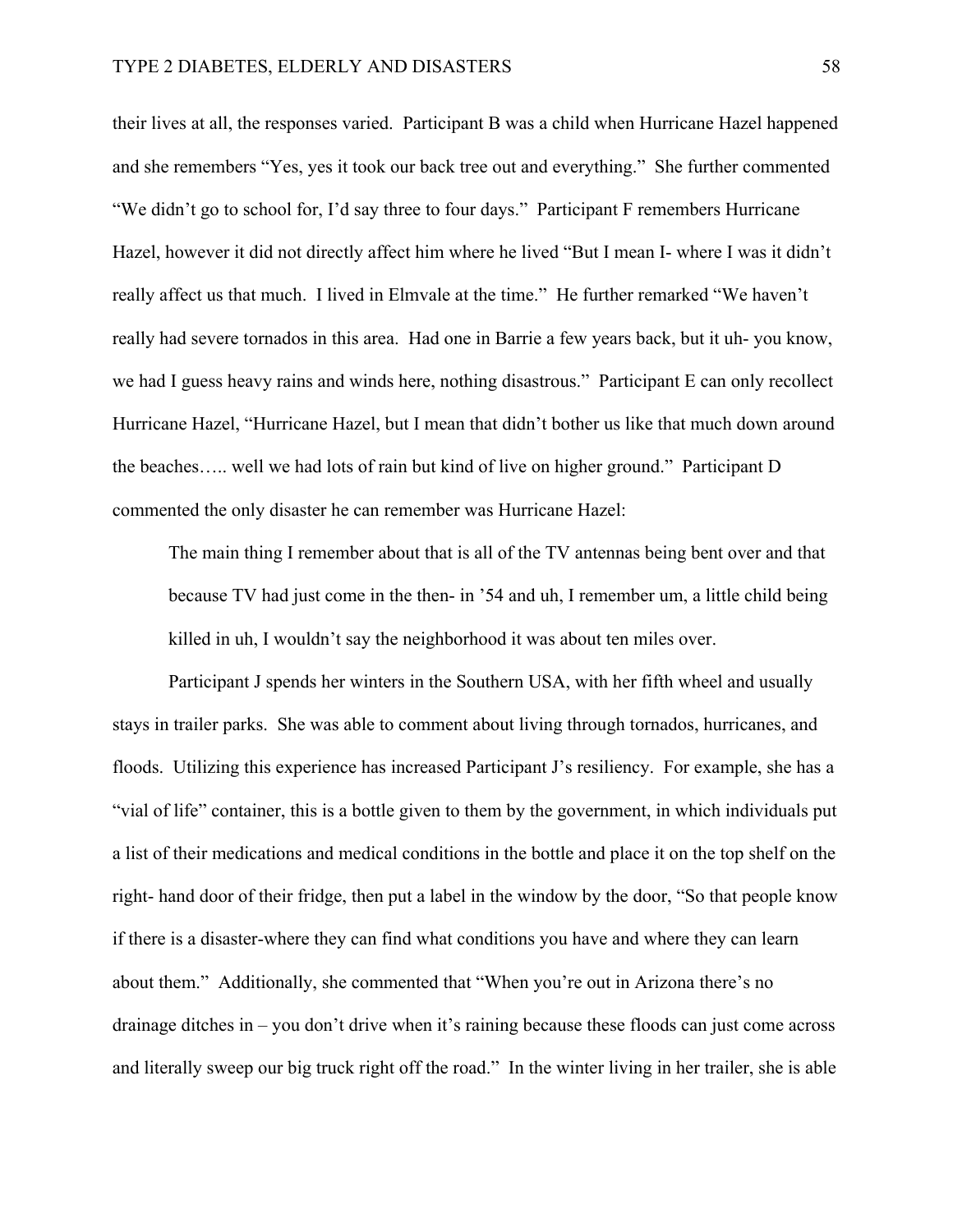to survive longer without outside help; her trailer is set up to run with a portable generator, whereas at home she is dependent on electricity to run the house and her generator would not run the whole house. Participant J also remarked that when her husband was alive they helped people in time of emergencies, but didn't feel they needed help:

Uh, for instance, we had a four-day ice storm hit South Padre Island a few years ago and a lot of the people there, uh, did not have generators. Older people own trailers that they have just put onsite. Electricity gone, only a limited supply of fuel, uh propane for their heat, they were going to be running out. You know, my husband and I were we immediately got out there. We had one generator but going around checking for people – how were you going to heat a – hooking up a vehicle, you know, getting to run – charge their batteries, or getting generators, maybe someone had two generators or someone with a big motorhome didn't need to run it all the time, had lots of fuel – Okay, would you run a power line over to John and Joan there for four hours a day to help? You know? We got involved. That's how I tend to be, like when someone was drowning out here it was my husband who jumped in the dingy to go rescue. I was the one that called the rescue people and that's how we are.

This participant further remarks "We're not ones to sit back and wait for others to do for us. Now, as I'm getting older that may change, you know what I'm saying? Just because of your own frailty."

Participants G and H discussed living through the political turmoil of Northern Ireland (social disaster) in the mid 70's. The loss of infrastructure halted their ability to continue with their daily routine. At times they were unable to buy food and other essentials. Moving around the village safely was difficult. Utilities were cut off intermittently and at times they were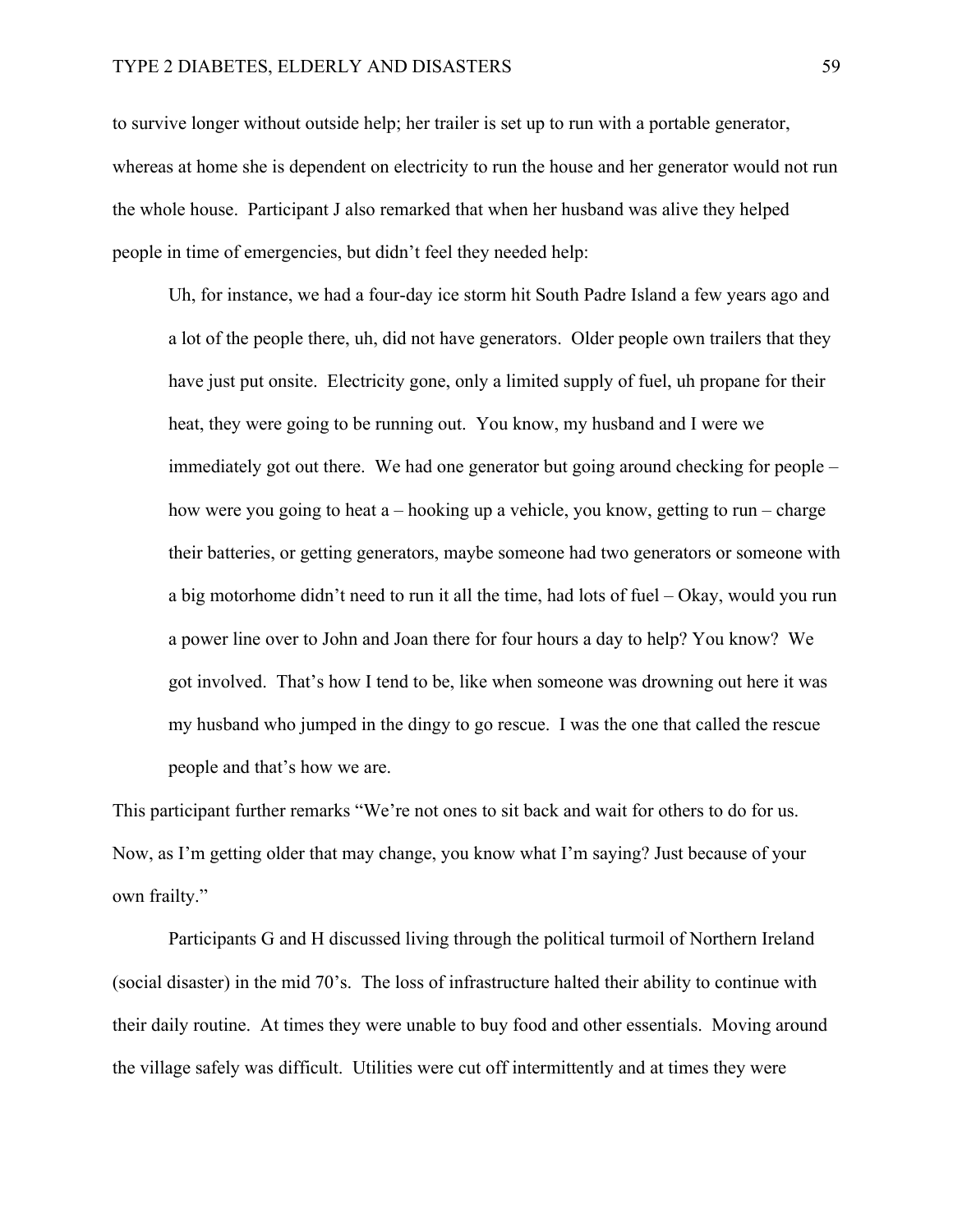unable to purchase petrol. The experience of living in this particular situation contributed to how they dealt with their house burning down and how they have conducted their lives since then. These experiences resulted in these participants starting a charity to help those children without the necessities of life. These participants' recollections of past experiences demonstrate their resilience to various life- threatening situations. The literature suggests that the high adaptive capacity of the elderly groups due to their life experiences can contribute to their coping ability at the time of disasters (Eiseman et al., 2007; Jones et al., 2010; Lopex-Marrero & Yarnal, 2010; Seguin et al., 2008).

## **Reliance on Public Services to Help**

Research and the data from the interviews demonstrate the reliance participants have on the infrastructure of government, in their ability to care for themselves in everyday life, particularly in a disaster situation (Basolo et al., 2009). The reliance on all levels of public service in Canada, specifically in rural settings, may impede an individual's ability to empower themselves to be able to be self-sufficient, if the public service infrastructure were to collapse during a disaster. Furthermore, the data correlated with the research that educating individuals would be beneficial to increasing their resiliency during and post disaster (Aldrich & Benson, 2008; Cefalu et al., 2006; Eisenman et al., 2007; Seguin et al., 2008). The self management program promoted by Diabetes Canada is a good example of how healthcare services emphasize the importance of empowering individuals living with diabetes (Diabetes Canada, n.d.). Yet, such an effort tends to demand resources and is not always feasible outside urban centers. As mentioned earlier, resources may be limited in rural communities, therefore programs such as these are not always practical. Rather healthcare workers must optimize the availability of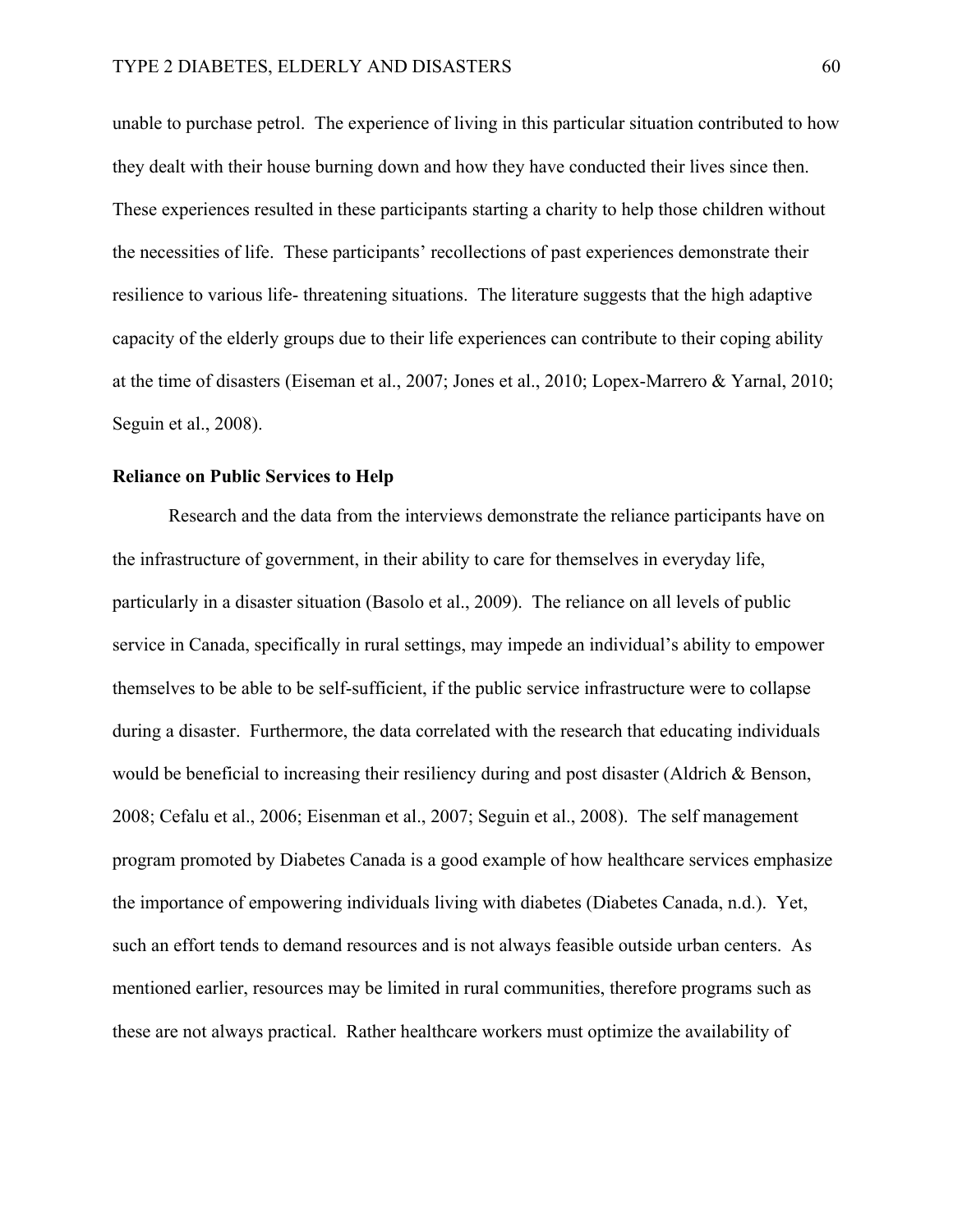resources for the majority, which may undermine patients' sense of independence and reinforces the tendency to be dependent.

All participants assume the government will come in and help, and would turn to family for help. Participant J remarked on the lack of community she felt in the area she resided in the summer and that she wouldn't rely on anyone to help her, "The sense of community is better in the US than in the Midland area." This participant uses Facebook and Twitter for a source of information. When asked the question who would they rely on for help if a disaster occurred. Six participants said they would rely on government services such as police and ambulance for help. Participant G remarked:

After a very short time shortly within 48 hours the infrastructure of the country takes over and all of the resources, which are massive, which are available, with the military havewhen I say military, I mean their vehicles and their search and rescue and all that stuff, and all of the police departments and the medical-like it all just comes together, as one would expect. That what I would think anyway.

Participant H states that they would call 911, and Participant K would go the police station to get help. A few of the participants had not given much thought to who would come to help them and were quick to say they would call 911. However, some participants said that they would give more thought to the question.

All the participants rely on some form of government support in caring for their T2DM. All of these supports are funded and maintained by various government agencies. This support includes money to cover their medications, Participant E "Most of the drugs are covered because I am over 65." Participant F stated "The government covers everything I probably pay a prescription fee." In addition, to having their medications covered, participants rely on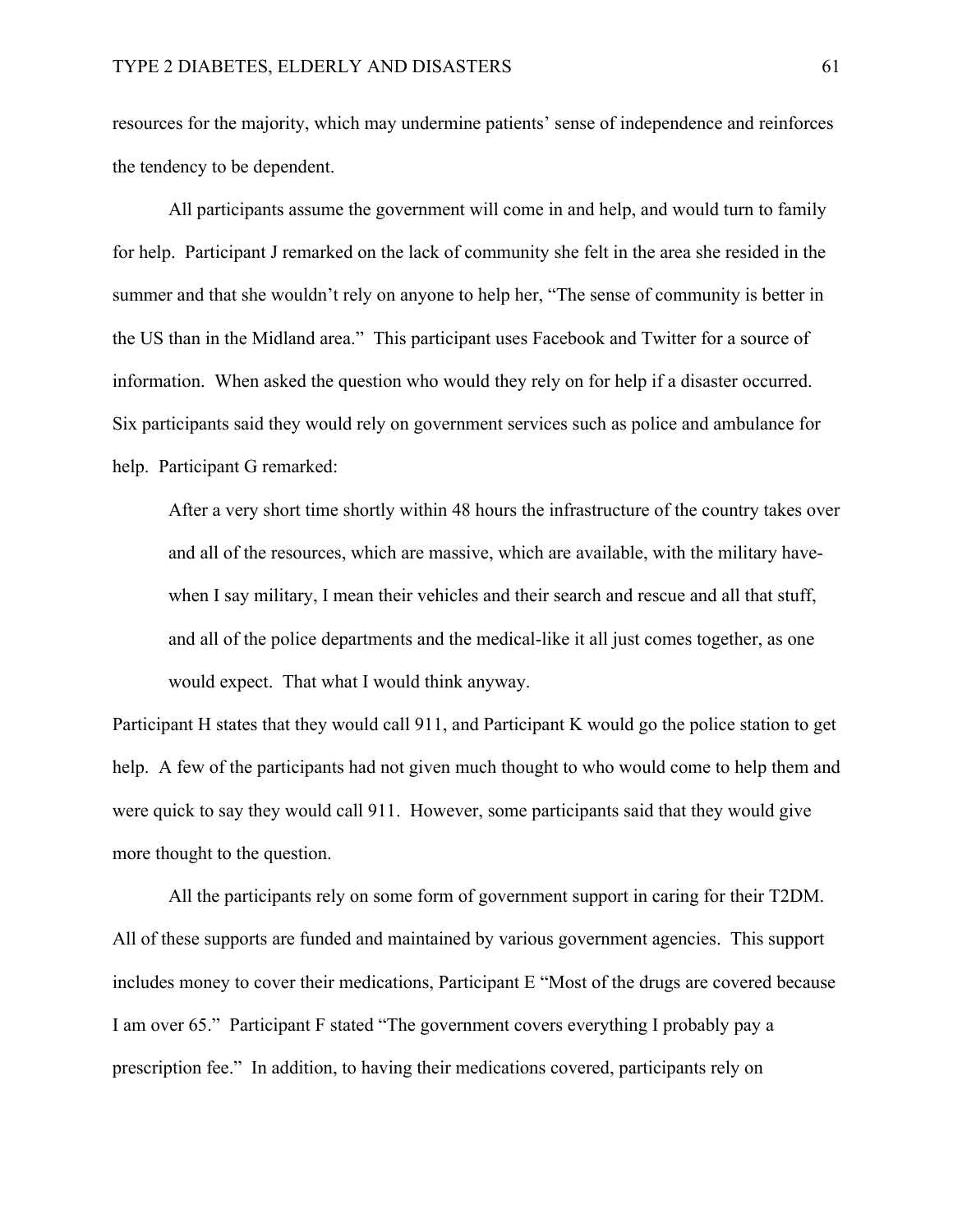government funded services, such as visiting their family physician, support groups, foot care, counselling for dietary, and lifestyle changes. Participant G and Participant H shared "We visit our doctor every 3 months for a checkup," "Foot care every 3 months," and a "Diabetic nurse every 6 months." Participant K remarked "We go to the clinic every so often just to –we go through his meds and what not just to see how he's doing and they advise him, well, maybe you should try this or try that." Participant B stated, "I see the doctor every 90 days" and "I belong to a support group that meets every month and we can talk about things and they do foot care for free." Participant C stated, "I see the doctor every 3 months, for bloodwork, check up, and to renew my medications," and "sometimes I go to the diabetic clinic for help with meals and pills". Many participants mentioned these supports but did not prioritize having access to them as being important in a disaster.

It seems that government and healthcare services providers in the rural context have developed a system and structure for people living with diabetes to utilize so that they can continue to live without going through major disruptions. As a result, individuals preserve the lifestyle they had before their diagnosis, may rely on these public services and pay minimum attention to their vulnerability, which may possibly lead them to believe in a false sense of safety.

### **Need for Personal Level Emergency Preparedness**

Preparedness is a key element in decreasing an individual's vulnerability during a disaster. Identifying individual's specifics needs concerning their concept of preparedness can be challenging. The data from the interviews highlighted a gap in knowledge regarding disaster preparedness at a personal level. Literature highlighted the importance of identifying the needs to ensure personal preparedness, additionally, educating and encouraging all individuals to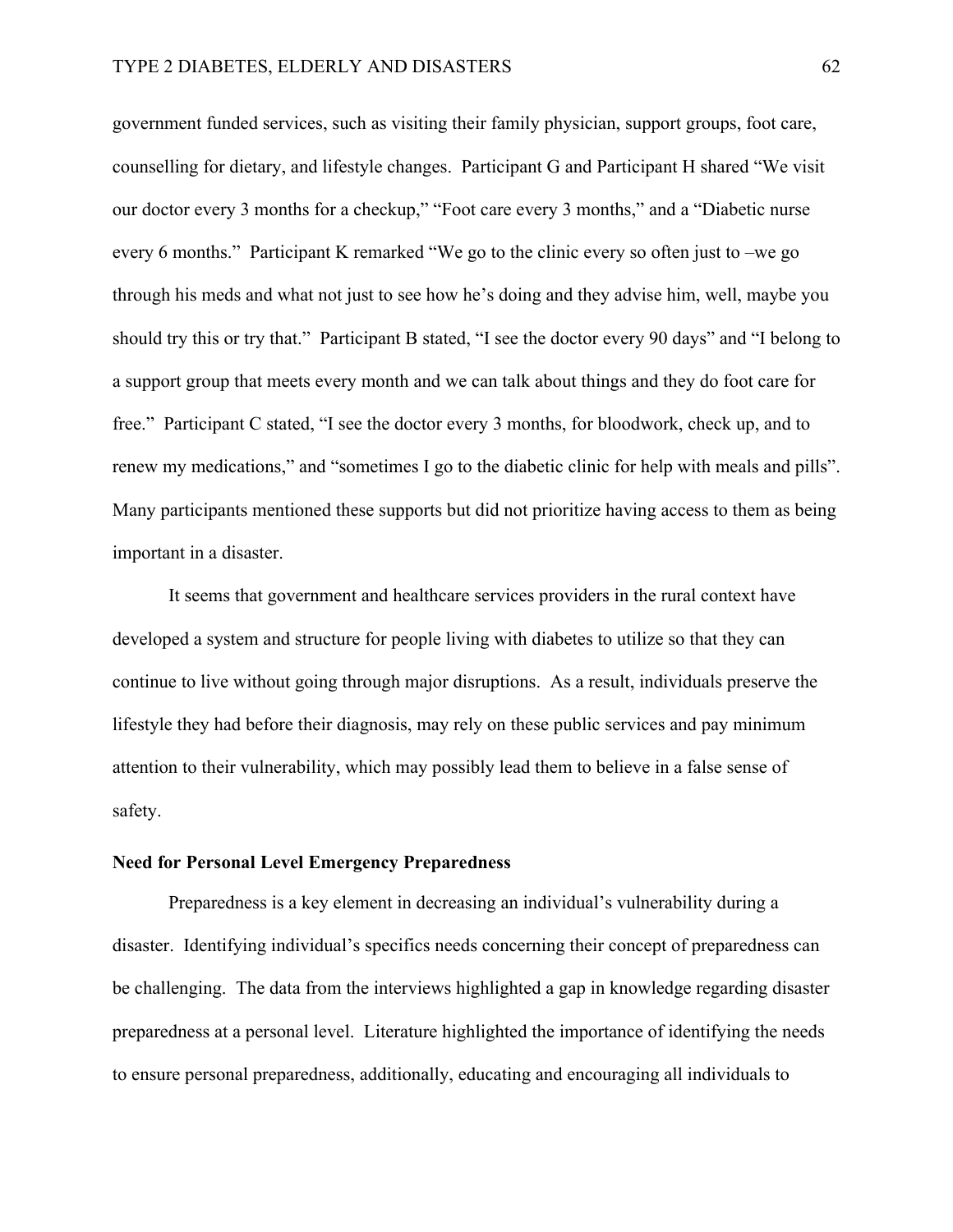participate in preparedness at a personal and public/community level (Aldrich & Benson, 2008; Basolo et al., 2009; Jones et al., 2010; Mokdad et al., 2005; Paton & Johnson, 2001; Runkle et al., 2012; Public Safety Canada, 2015).

Participants were asked about their experience with disasters and if they would be able to take care of their diabetes if a disaster was to happen. More specifically, were asked if they had supplies at home. Five of the participants had not given any thought to having extra supplies or medical supplies to be prepared. Participant F remarked, that he "Has never thought about having extra food and things in the house, in case of a disaster." Participant C stated, that "I would just have to deal with the situation as it came along." Participant D stated, "Haven't thought about it but I'd survive."

Other participants felt they were prepared in some ways. As discussed previously nine participants usually had a 90-day supply of medications, depending on where in the 90-day cycle they were. In terms of household preparedness, the following participants commented. Participant A remarked, that he felt very self "Reliant and would be fine," whereas he does not have an emergency kit put together, but they "Have a freezer full of food, 3 generators and 15 gallons of gas and they live on a lake." Participant J has a handheld VHF radio and thought about selling it with her boat but thought she should keep it. She stated:

No, because in the past we have found it more reliable for getting information in a disaster um, then commercial radio but I also have a wind up radio that works off solar and batteries or wind-up and I have and emergency marine- not emergency, a portable marine radio that I am planning on keeping because in times or tornados or other things like that you can often get the best information from it.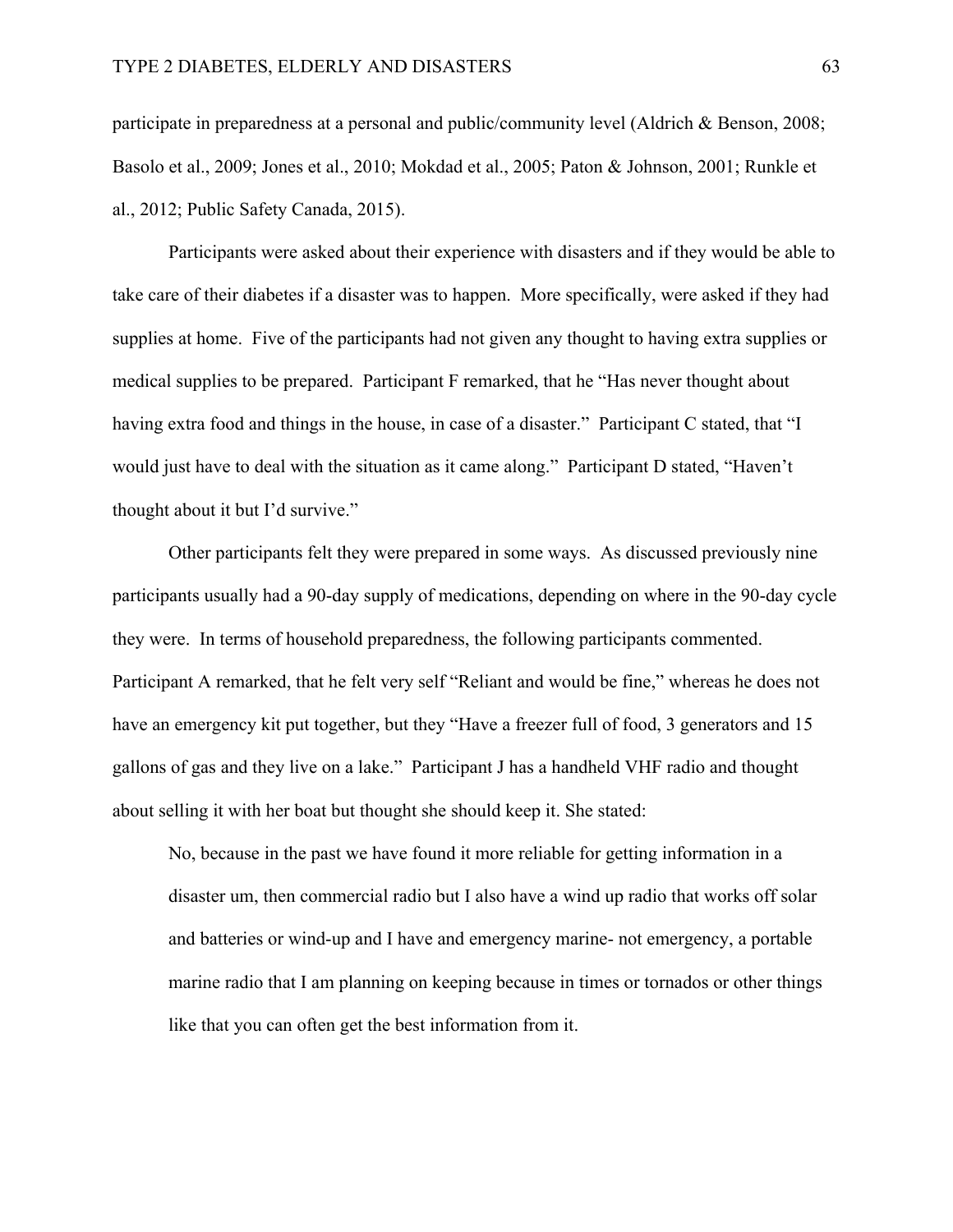In the winter she lives in the RV that has electricity, but she has it set up to run without electricity:

I have a gas stove, Um, I have a portable generator, I have battery operated lights and things and furnaces and so on. So as long as I had a supply of food in – and I usually tend to overstock, I don't see a problem. At home more of a problem because you depend on electricity.

This participant also mentioned that she has a generator at home, but "it wouldn't run the house." She does not mention having gas for the generator. She does say she usually overstocks on food. Participant G remarked that they "have basic medications, live on a well, lots of clean water, we've got a huge generator." These participants did not mention having gas for the generator or having food. Most participants in this study answered that they have not thought of a disaster situation that can increases their risk of being displaced or difficulty caring for themselves. There is a gap in their risk perception between living with T2DM and the potential adverse outcomes that may happen at the time of a disaster.

Based on the data collected from the interviews and the gaps identified in the literature review, it is evident that creating an awareness about personal preparedness is necessary. Moving forward, drawing on this population's experience and needs will assist healthcare workers and emergency mangers in providing education on personal preparedness for these individuals. Providing the awareness about personal preparedness and how best to access the healthcare needs of individuals living with T2DM during a disaster is important for positive health outcomes.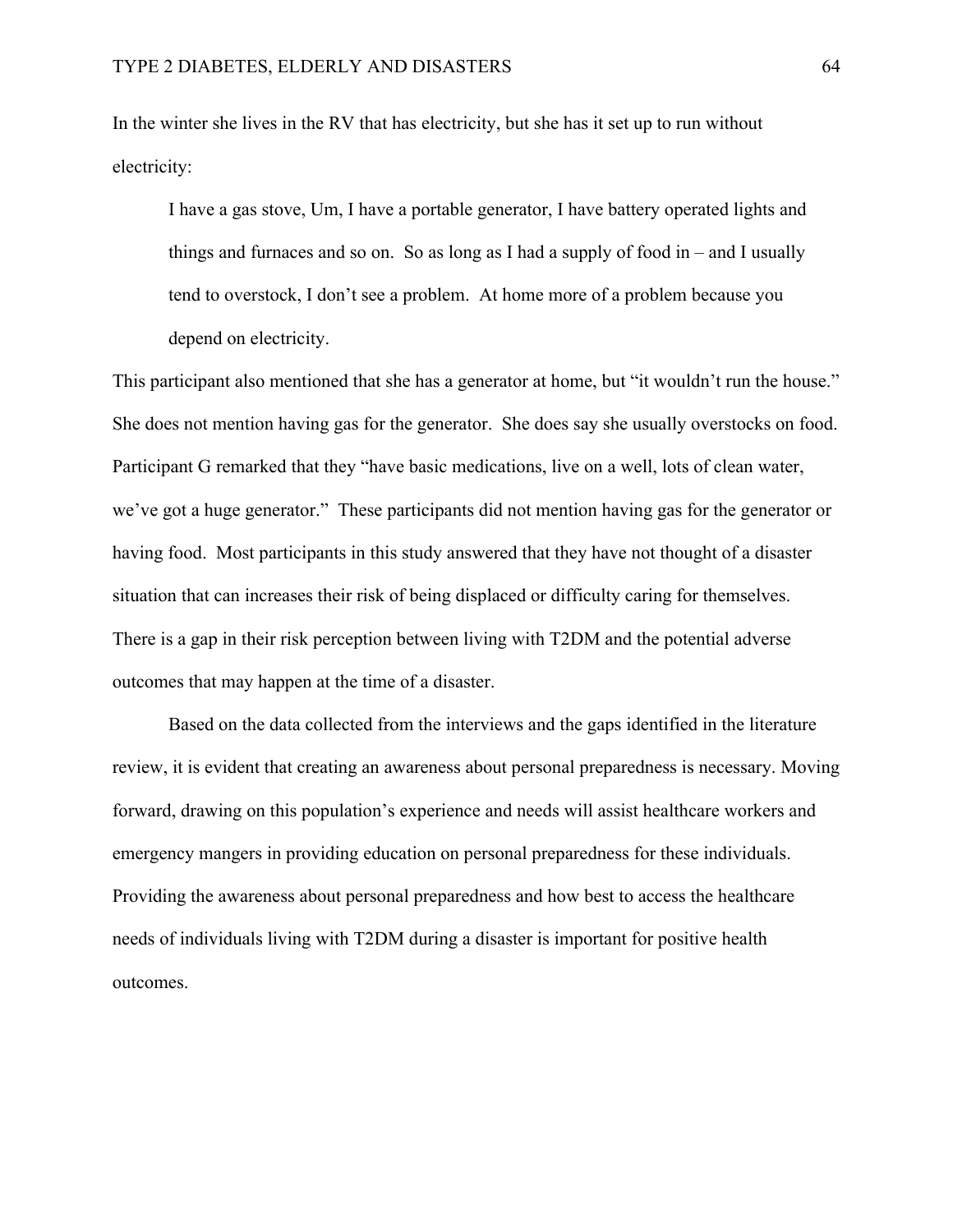## **Chapter 6- Recommendations and Conclusion**

The increasing prevalence of chronic disease, specifically T2DM combined with the growing elderly population demonstrates the necessity to focus on this population in disaster planning and preparedness. I identified a gap in knowledge in the management of chronic disease during a disaster, and lack of personal preparedness of elderly individuals living with T2DM. The conceptual framework used to frame this study included (a) chronic disease, (b) vulnerability, (c) aging society, (d) adaptive capacity, and (e) disaster preparedness. From this framework, I examined these topics in relation to elderly individuals living with T2DM in the literature. The literature review identified key themes present in the interview data prompting further analysis. These concepts informed the interview data analysis, through which I generated themes for further discussion and exploration. Key themes from the interview data emerged and were captured as my research findings: (a) awareness of stress, (b) concerns for access to lifelines, (c) influence of past experience, (d) reliance on public services, and (e) need for personal preparedness.

There were two main questions and three sub-set questions used to frame my research for data collection and analyses. In this section, I further elaborate on the insights and meanings of these analyses by using my two main questions to guide the discussion. The two main research questions I addressed were: What do the elderly individuals with T2DM know about their disaster vulnerability and risk; and what do the elderly individuals with T2DM except from healthcare workers, emergency managers and first responders? For the first question, my study found that many individuals have little knowledge about their chronic disease in relation to disaster risk. At risk people are not always aware that their health conditions can make them further vulnerable to disasters. What I learned from the interviews was that some of these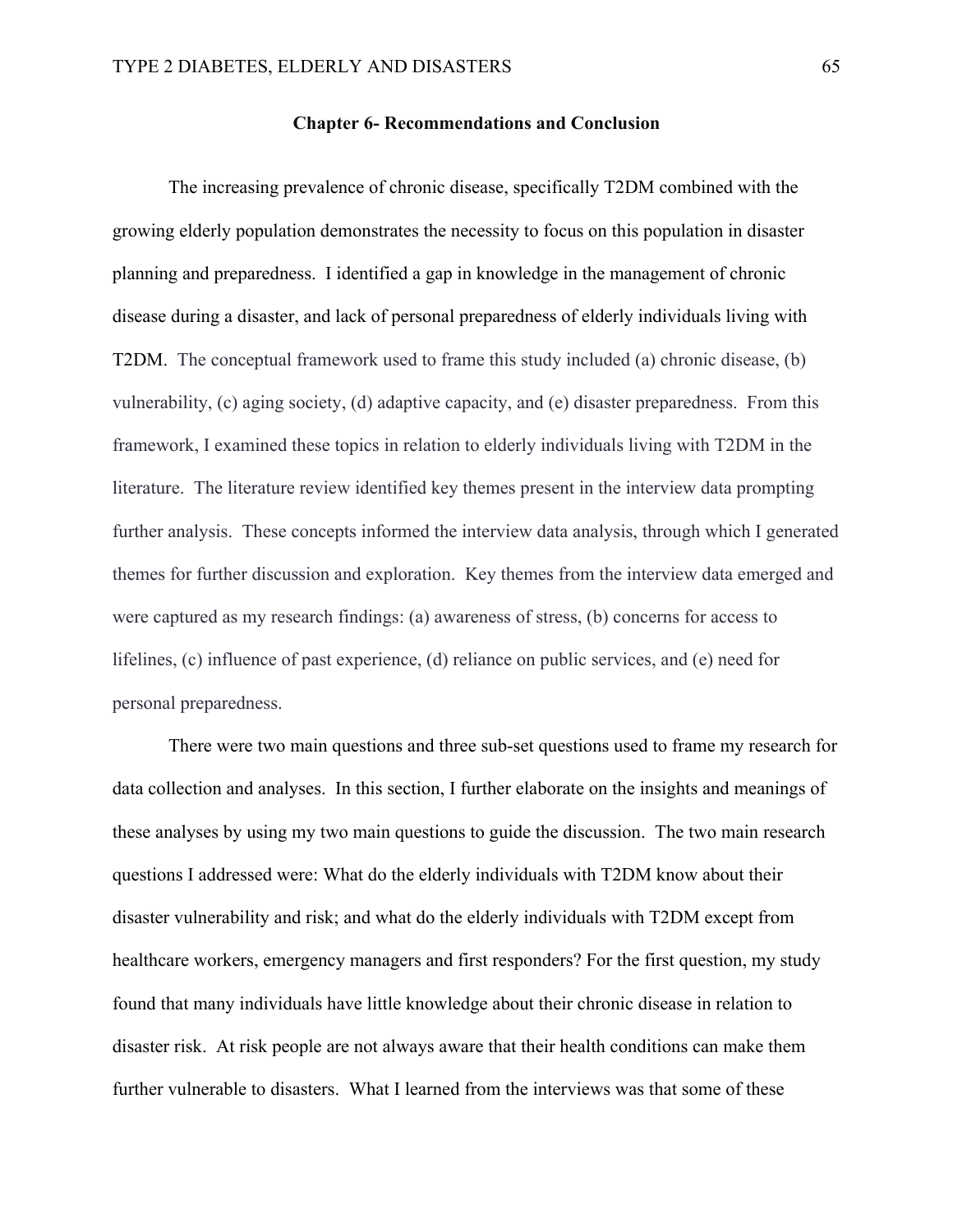individuals do not know much about their chronic disease and how to care for themselves. They seem oblivious that their health conditions may be affected if a disaster occurred. They seem to have a hard time perceiving that being elderly and living with a chronic disease may increase their vulnerability during a disaster. At the same time, many of them do not believe that they should prepare for emergencies on their own and rather rely on public service to care for them. I learned that these people have very limited understanding of their disaster risk, and the importance of personal level planning in disaster preparedness (i.e., first 72 hours). This insight contributes to further development of the existing literature that endorses the idea of autonomy and independence of those who are vulnerable (Wisner et al., 2004).

While they do not recognize certain aspects of their disease, they recognize that stress and an increased BG can have adverse effects on them, therefore increases, their vulnerability. They seem to perceive that stress may increase their BG and try to manage stress in their daily practice. Nevertheless, they are not particularly concerned about the greater need for preparing for disasters in advance. The interpretation of these findings is that the prevalence of T2DM as a chronic disease normalizes their condition which makes them feel it is not a serious, life threatening disease. There is a perceived abundance of public services available to them to live with this disease without any inconvenience. With that level of perception, they just do not see living with T2DM as a threat, even in an emergency. Through the interview data, I found that many vulnerable individuals do not know how to manage their vulnerable conditions if facing a disaster. However, these vulnerable individuals can benefit from developing a personal disaster preparedness plan and increase their understanding of their T2DM, so that they can care for themselves and know where to seek assistance during the time of a disaster.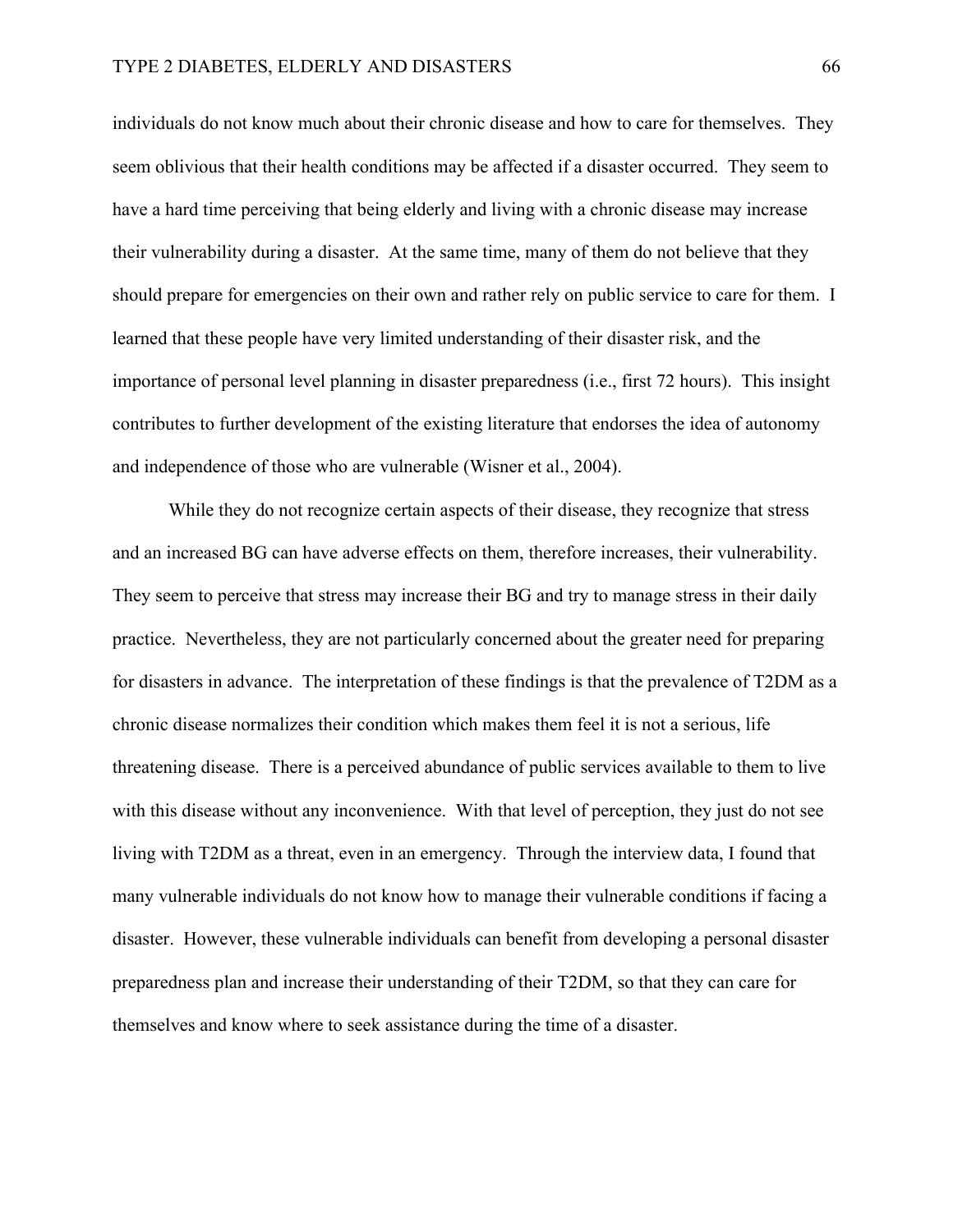The second research question was used to identify the information that would be needed to assist healthcare workers and emergency managers when caring for elderly individuals living with T2DM during a disaster. The question was: What do the elderly living with T2DM expect from healthcare workers, first responders and emergency managers? Many individuals had not given much thought about how a hazard may affect them, or see themselves as at an increased risk. This may be due to participants' limited experience with disasters and understanding of potential hazards in the rural area they live. I learned from the interviews some participants had no idea what to expect from first responders or emergency managers. Rather they assume that emergency responders would know how to take care of individuals with chronic diseases. These findings suggest there maybe a disconnect in their perception between coping with their vulnerability in everyday life versus what may happen in their ability to cope in the context of a disaster. They do understand their vulnerability associate with T2DM but what they fail to understand was if they were able to cope with their T2DM in emergencies.

Meanwhile, some participants expressed that they were not sure of where to seek assistance if a disaster happened. Thus, their vulnerability may increase due to lack of risk related information and resources. What was learned from the interviews was that some of these individuals are not well informed about their disease, the medications they take, and are naïve about how their age, and life with T2DM may increase their vulnerability if a disaster was to occur. In contrast, the literature suggested that elderly individuals are resourceful and adapt well to changes, are able to preserve the use of resources, and aware of their daily needs (Bucke, 2001; Pekovic et al., 2007; Poley et al., 2001). Further, the elderly has a wealth of knowledge to contribute and should be included when developing disaster planning specific to this population (Barratt, 2007). My interview data support the adaptability of these participants while utilizing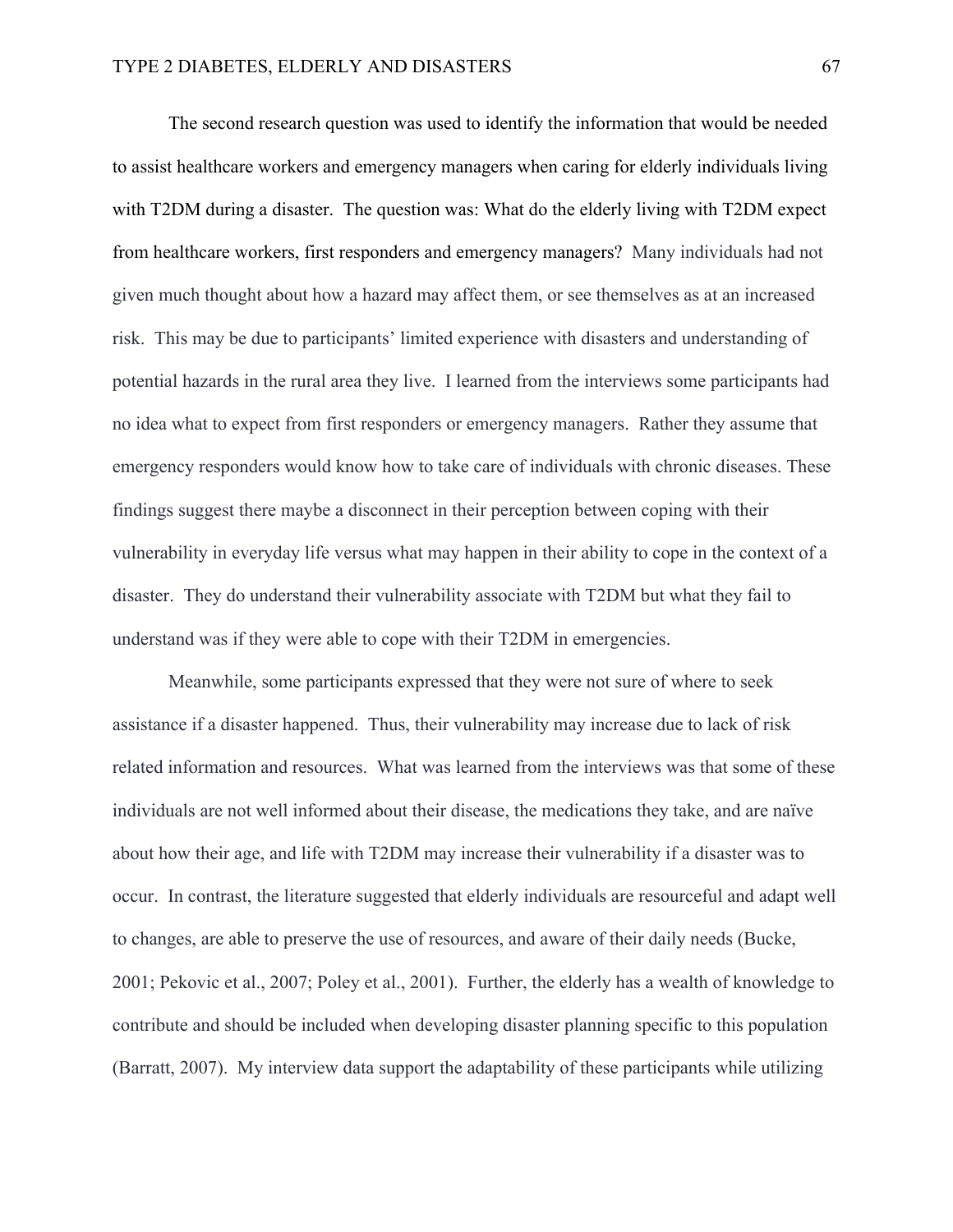their accumulated past experiences, yet there seems a gap indicating that certain needs are not met to strengthen their resiliency. Identifying the needs of this specific population, and providing education for these individuals, will assist the elderly living with T2DM to be able to adapt or recover if their life circumstance were to change temporarily or permanently due to a disaster.

### **Recommendations**

Based on findings from the primary data and the literature review and the area the study was conducted in; this study offers the following recommendations. Two types of recommendations are proposed in this study: future considerations in practice and future research. These recommendations are targeted to the following five groups of people (a) first responders in particular Emergency Service workers, (b) healthcare workers, (c) emergency managers and (d) individuals, and (e) researchers in the disaster management related field.

**Recommendations for first responders.** Based on my findings which have specific contexts, this study found there are roles that first responders can play in order to provide information related to emergency preparedness at the personal level. First responders are often the first access point for individuals in a time of crisis. Emergency Service workers, police, fire, often see individuals in a time of a health crisis. To ensure elderly people living with T2DM have access to resources to care for their specific needs and improve their health it is important first responders have the necessary information regarding potential hazards in the area. Currently, education is provided to first responders on chemical spills and pandemics such as flu or Ebola**.** A future consideration is:

In order to assist the elderly living with T2DM, first responders need education on the potential hazards in community they work. To assist these individuals, it is important for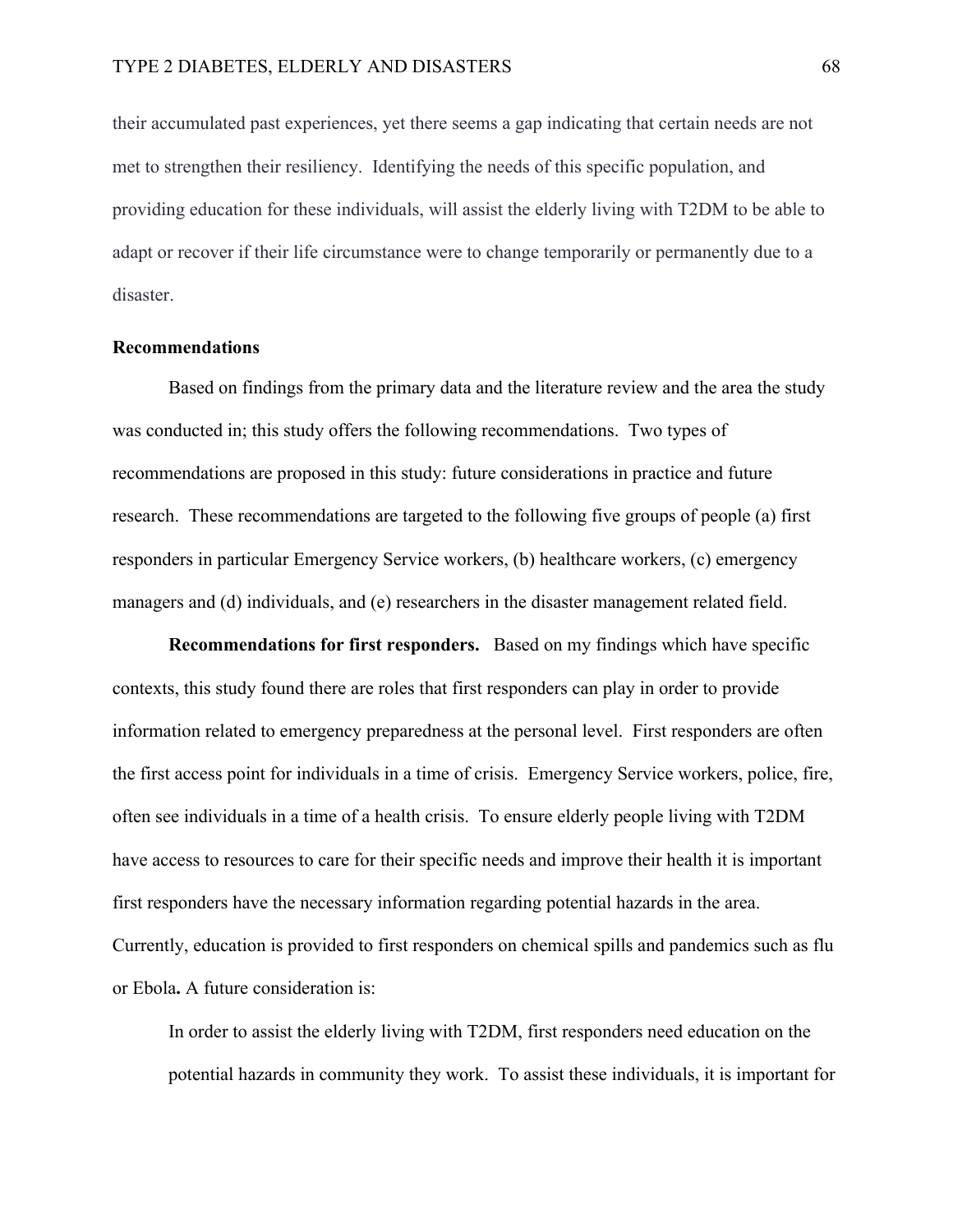first responders to have the information regarding what hazards may occur in the area and how the hazards could potentially affect the medical conditions of these people. For example, it is important for first responders to receive education on what potential hazards could be, how people living with T2DM may be affected, and understand what resources these individuals may require if they need help. An elderly individual living with T2DM may require medical attention. This may include checking their BG, being able to have access to medications they may require, and having access to food and water. Further, it is important to be able to identify the complications an elderly individual living with T2DM may experience and be able to direct them to the appropriate resources. In this community there are no walk in clinic's or urgent care clinics, healthcare professionals in this community include family physicians, family healthcare teams and the hospital. Two examples of these resources are: the pharmacy for medications or the hospital for medical treatment. To ensure first responders would be able to assist this specific population if a hazard occurred, it would be important to combine the knowledge of potential hazards and the specific needs of this population.

**Recommendation for healthcare workers.** This study found that healthcare workers can provide a safe environment to ensure lifelines are available for this potentially vulnerable group at the time of a disaster. Included in healthcare workers are family health teams, that include their family physician where many individuals seek their medical care and ongoing support. Any disruption in this service may create increased stress for individuals, therefore, potentially exacerbating their T2DM and increase their vulnerability. Having an alternative temporary location for the family health team to operate out of would be beneficial. This would assist to reduce stress levels of elderly people living with T2DM, decrease the impact on the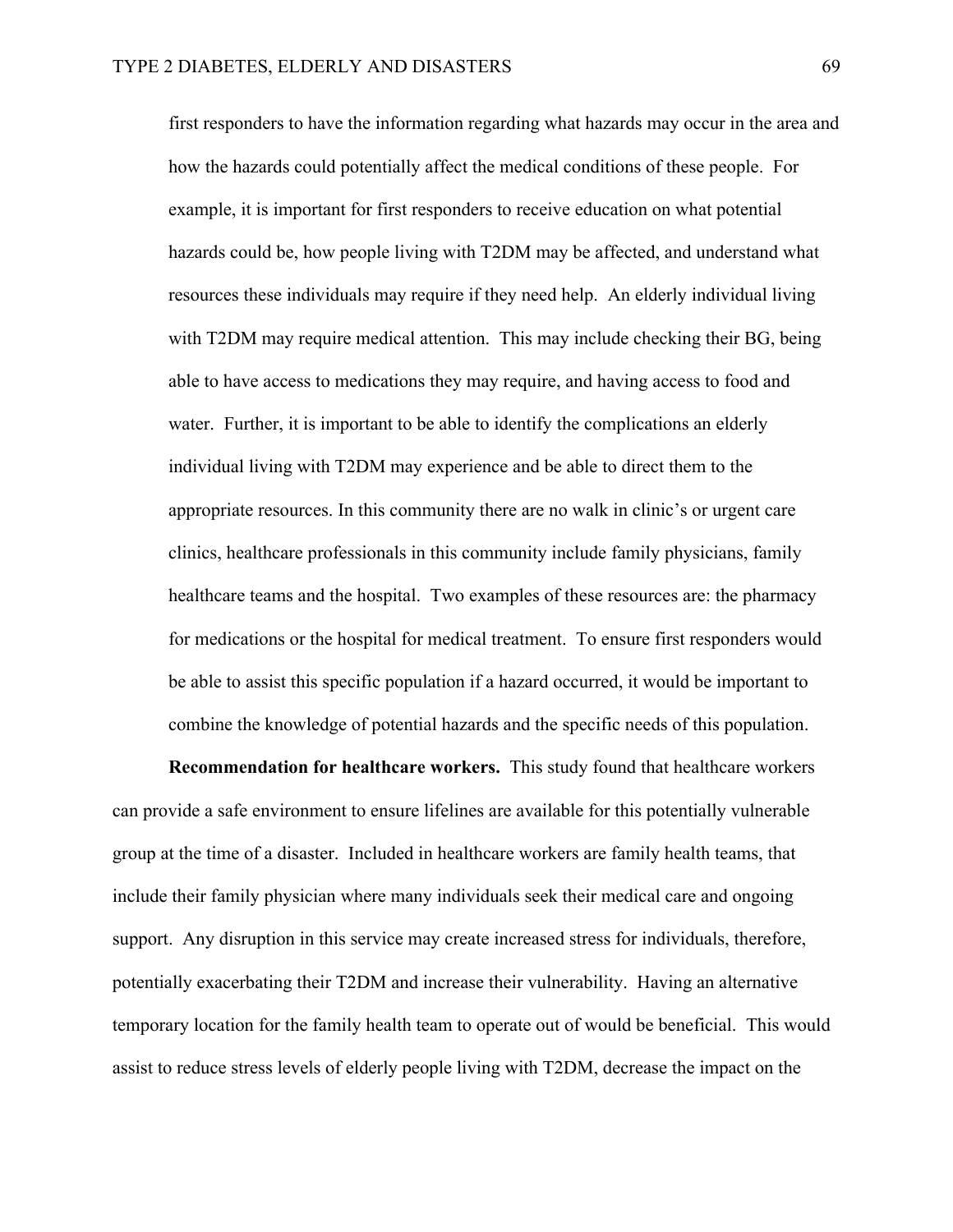healthcare system, and provide continuity of care. The family health teams could work collaboratively with emergency planners to facilitate this plan and provide elderly individuals living with T2DM the necessary information. A future consideration is:

A plan should be identified to facilitate the needs of the patients with chronic diseases. Providing alternative locations for family health teams if they are unable to operate for an extended period of time. For example, to create space for family health teams to work, elective out-patient procedures at ambulatory care clinics in hospitals could be cancelled or rescheduled. This would ensure individuals with chronic diseases have access to medical treatment if needed and continue to have prescriptions renewed. Having a plan in place may decrease the stress of individuals seeking care as they could continue to see their family health team (includes physician, nurse practitioner, diabetic nurse) and not go prolonged periods of time without access to familiar healthcare.

**Recommendation for municipal emergency managers.** This study suggests that emergency managers can contribute to resources that support the community to develop disaster plans at the local community level. Municipal emergency managers need to collaborate with all stakeholders to ensure all needs of the community are met during a disaster. Some of the stakeholders include hospitals, first responders, vulnerable groups, and family health teams. It is important for emergency managers to keep informed of the vulnerable populations in the community. To assist during the planning process, it is helpful for emergency managers to be able to identify the specific needs of this vulnerable population. Some of the future considerations are:

1. Emergency managers can be leaders in the community to promote personal and public preparedness by creating awareness about disasters and managing chronic disease. To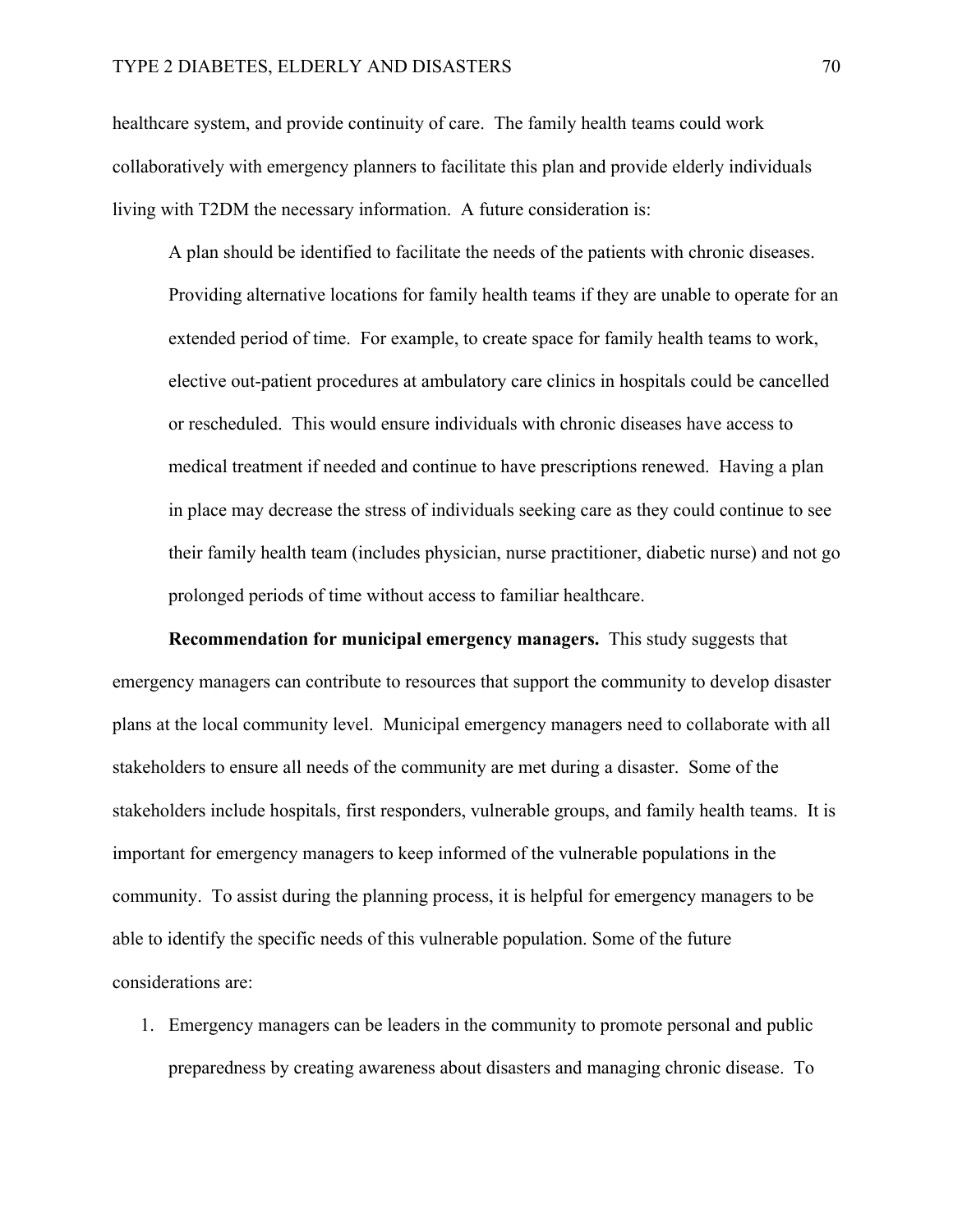accomplish this, emergency managers can pave the way by creating workshops for elderly people living with T2DM, their families, and caregivers. These workshops would identify the needs and resources individuals living with chronic disease, specifically the elderly population living with T2DM would require if a disaster occurred. In preparing these workshops, there could be an emergency kit specifically aimed towards these individuals. For example, the kit could include water, non-perishable food, lancets, batteries for glucometer, a spare glucometer, essential medications, and information where to seek shelter or further assistance, specific to their community. Presenting the information and having interactive participation, generates discussion among people, promotes autonomy, and encourages these individuals to be prepared.

2. There is a movement in healthcare and the County of Simcoe to making senior friendly communities, with the rapidly aging population. Many smaller towns have become retirement communities. At the municipal level, there needs to be increased emergency planning for elderly individuals living with chronic disease. One suggestion is to develop a plan that identifies households elderly people with T2DM live in. For example, Participant J who spends her winters in the southern United States of America, mentioned a sticker she stuck in the bottom right had corner of the window by her door of her trailer. This sticker identified she had medical conditions and where her list of conditions and medications could be found in the house. Using a focus group to identify what information is needed for a program similar to this it would be helpful. The focus group should consist of all stakeholders inclusive of elderly individuals living with T2DM, emergency managers, first responders etc. Once the information is gathered, identify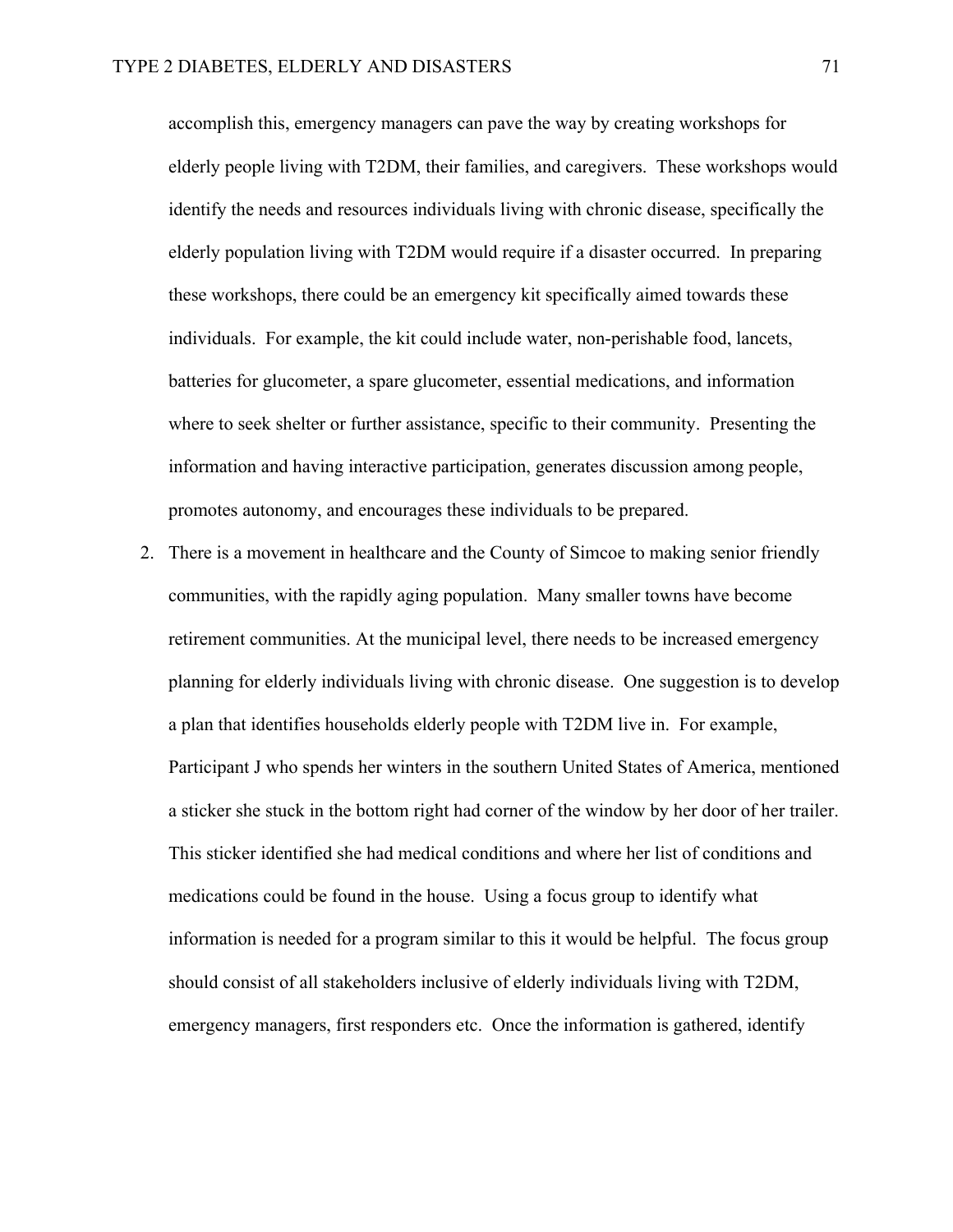how best to share the information with the community and provide education on this program to first responders.

- 3. Emergency mangers can contribute by ensuring emergency shelters would be equipped with appropriate resources to support elderly individuals living with T2DM. Some of the resources are food, water, and medical supplies. When creating a list of appropriate resources for emergency shelters in the community it should be a collaborative effort. Included in the collaboration should be the hospital, emergency managers, elderly individuals living with T2DM, and a member of the family health team.
- 4. A component to disaster planning should be every emergency manager should be trained and educated about the particular vulnerabilities people living with chronic disease may face in the event of a disaster. Many of these individuals may be dependent on lifeline systems to maintain their health and any slight disruption to these lifelines may have adverse effects on their health. The education should include; how hazards that are local to the geographical area impact those with chronic disease and specific social factors that may affect vulnerability.

**Recommendation for individuals.** This study found that the resilience of the elderly is an important factor for them to be able to reduce their disaster risk, become self-sufficient, and autonomous to manage their vulnerability. Personal preparedness is fundamental to supporting any individual during a disaster. Encouraging elderly people living with T2DM to create their own personal preparedness plan assists in decreasing their dependency on other agencies, increases their independence, furthermore creates an awareness they can share with other members in their community. Those individuals that belong to support groups can bring this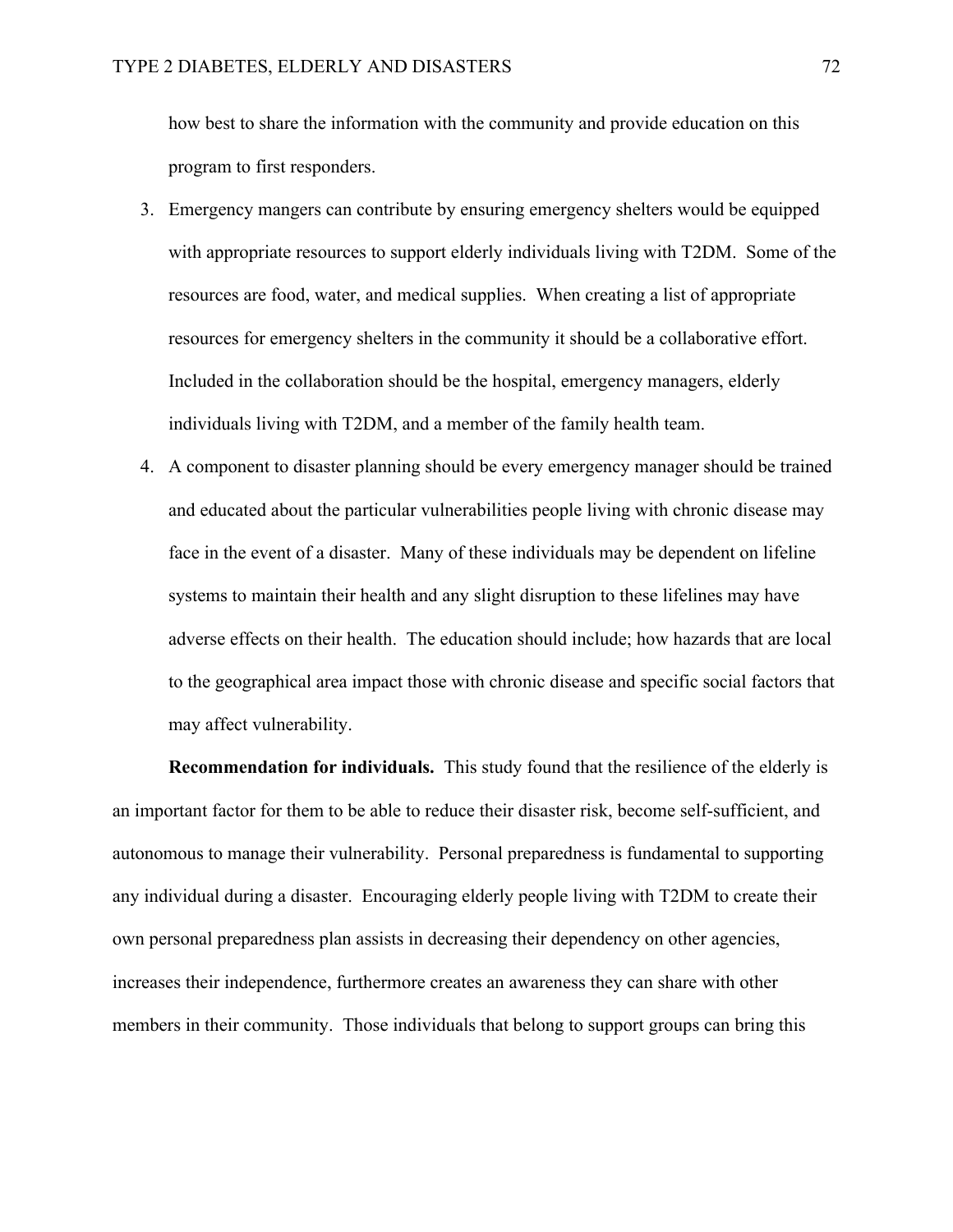information forward to share, subsequently creating community awareness. Some of these future considerations are:

- 1. Elderly individuals living with T2DM can decrease their vulnerability and dependency on others by increasing their awareness of the medical conditions they are living with, by identifying the medications they take, and the reason they take them. Being confident in their health condition and medication can be a contributing factor to decreasing stress levels in a time of crisis.
- 2. To ensure the elderly individuals living with T2DM have everything they need if they are evacuated from their house, it is important to have a piece of paper or a vial of life with their medical conditions, medication, and allergies visible in their house for first responders to see. This piece of paper also alerts the first responders to look for signs and symptoms of exacerbation of T2DM if needed.
- 3. Elderly individuals living with T2DM should create a personal emergency kit for home and one to go. This kit should include medications, glucometer (if possible), syringes, insulin pens, extra batteries, lancets, glucose strips, food, and water. Having this kit ensures the individual has the basic supplies they need for an extended period of time. It is important to routinely check the kit to ensure contents have not expired, medications, batteries, glucose strips, and food all have expiry dates. Checking the kit every two months and exchanging the contents ensures the kit is up-to-date, eliminates potential waste, and unusable medications, or equipment. Public Safety Canada advocates that individuals should be able to care for themselves for 72 hours however, ensuring extra supplies accounts for misplacing items and not relying on help to arrive within the 72 hr. period.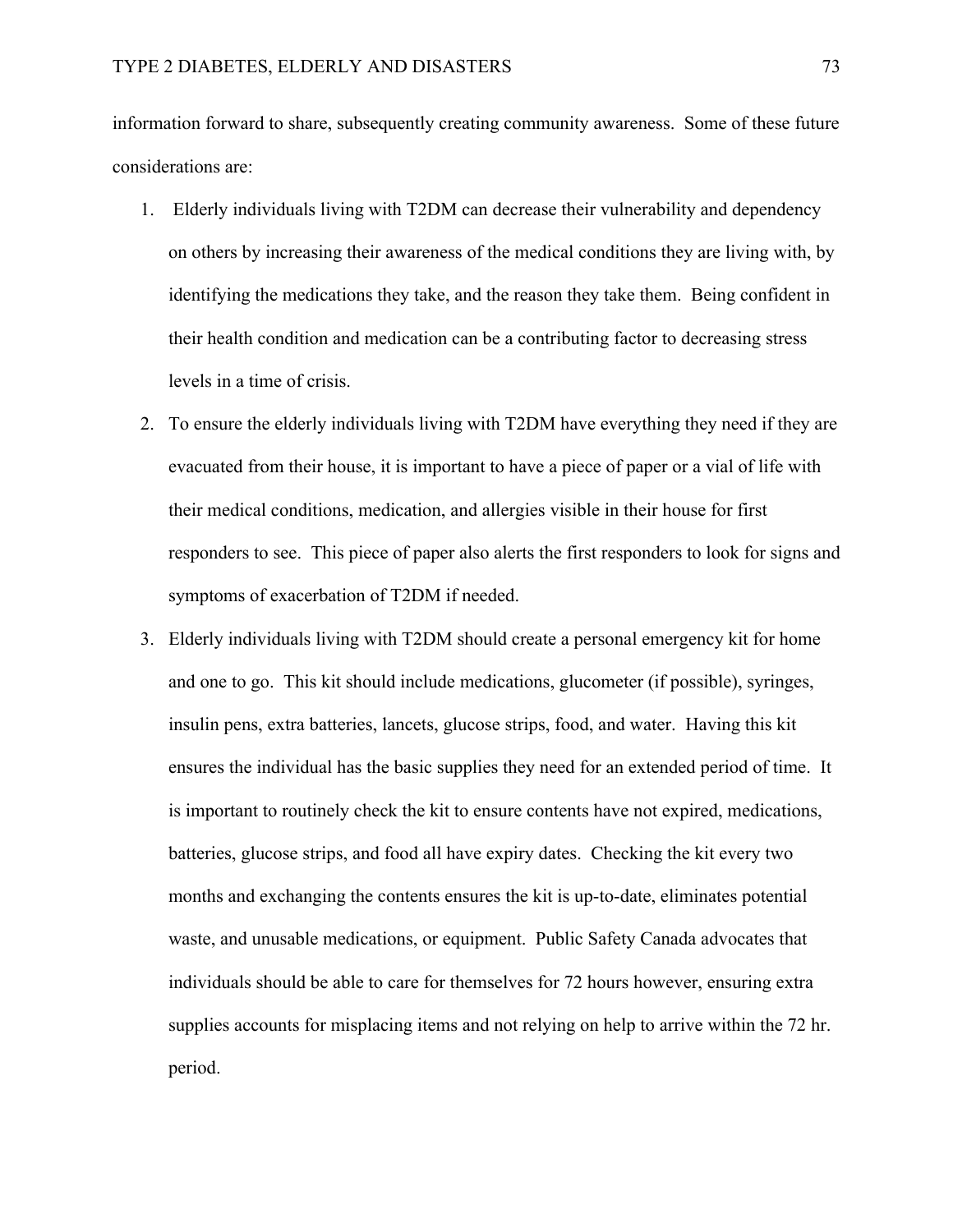**Recommendations for future research.** This study may not be transferrable due to the small sample size and rural community setting of the study. Further, the depth and scope of the study is limited due to the time allotted for the research. These limiting factors may have influenced the outcomes. While vulnerability analysis claims that older age and chronic disease can most likely add to an individual's vulnerability, the participants I interviewed seemed relatively well off and resourceful. There appears to be a gap in knowledge in the management of elderly individual's living with a chronic disease among themselves and in disaster planning. Some future recommendations for research are:

- 1. This study was carried out in a rural setting, it may be beneficial to carry out a similar study in an urban setting to see if there would be any difference in the results.
- 2. This study was limited to the Anglophone population in the area. There is a large Francophone and Indigenous population in the area. For future research it would be curious to carry out the same study including the francophone and indigenous population to see if the results would be similar or different.
- 3. It would be important to investigate further, if access to financial and healthcare resources is a barrier for elderly people living with T2DM to be independent in their care during a disaster.

#### **Conclusion**

This exploratory study suggests there needs to be further research in field of disaster management relating to elderly individuals and chronic diseases. Specifically, there should be a focus on T2DM as the literature illustrates the increased prevalence in elderly individuals living with T2DM (Meneilly et al., 2015; Statistics Canada, 2015). In Canada, the largest population living with T2DM is over the age of 60 (Diabetes Canada, n.d; Public Health Agency, 2011;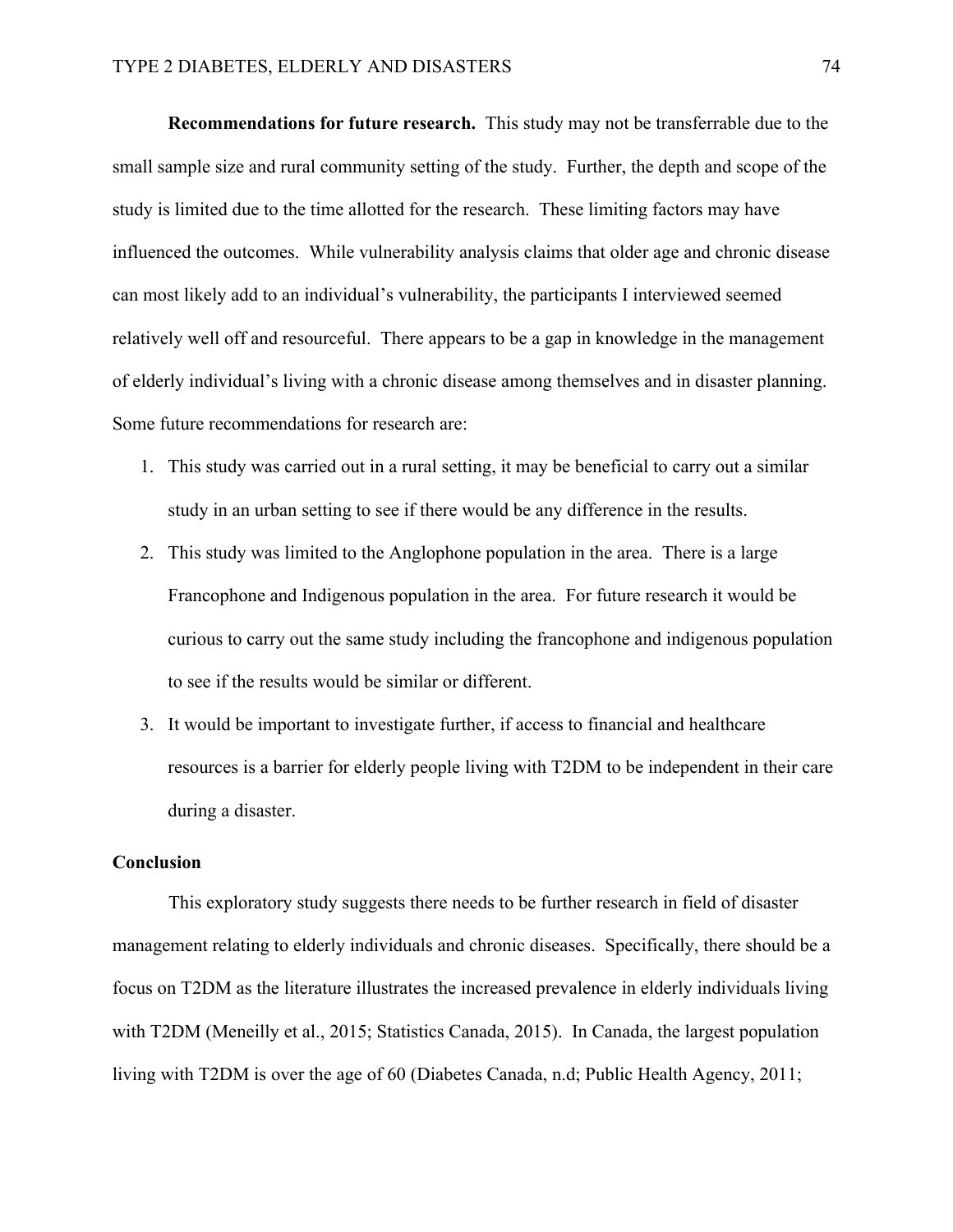Statistics Canada, 2015). The literature highlights the statistical evidence that the global aging population is just beginning and predicted to increase by over 50% in the next 30 years (Barratt, 2007; United Nations, 2015). Individuals over the age of 60 living with T2DM may be at an increased vulnerability if a disaster occurs. Further, this research underscored a gap in individual's knowledge of their vulnerabilities. However, the literature reviewed emphasized the resilience and adaptive capacity the elderly population demonstrates in disaster situations (Pekovic et al., 2007; Seguin et al., 2008). To strengthen the planning phase for emergency managers and increase this specific population's level of preparedness it would be valuable to capitalize on elderly individuals living with T2DM knowledge and life experiences. Most importantly this research corresponds with the literature that there needs to be an increase in developing disaster planning for this specific population.

Research demonstrates the financial and physical benefits to investing in planning and preparedness (Barratt, 2007; Eiseman et al., 2007; Seguin et al., 2008). This research serves as preliminary guide to further educating first responders and emergency managers in regards to the needs of elderly individuals living with T2DM in rural settings. During my fieldwork I have already seen some positive influence on my interviewees' perceptions towards disaster risk. Prompted by my interview questions, the participants seem to have generated a willingness to plan and develop their personal preparedness. Looking ahead, in the community where the research took place, use the recommendations to begin the conversation about the needs of this specific population and the importance of personal preparedness. This research presents a platform for developing personal preparedness kits for this specific population, utilizing the information the participants shared and are willing to share. Elderly individuals living with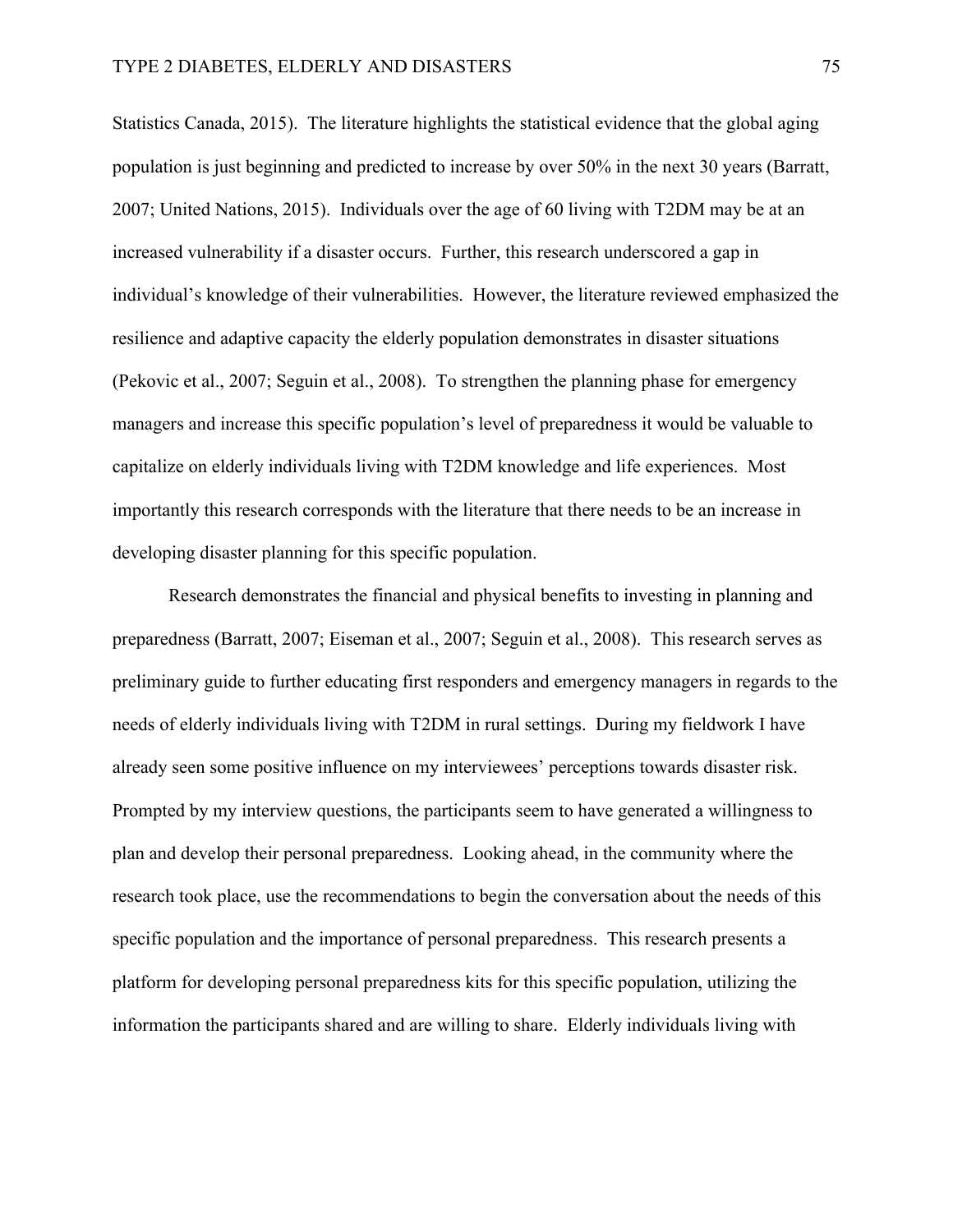T2DM increase their chance of survival in disasters if they are able to understand their own vulnerable health conditions.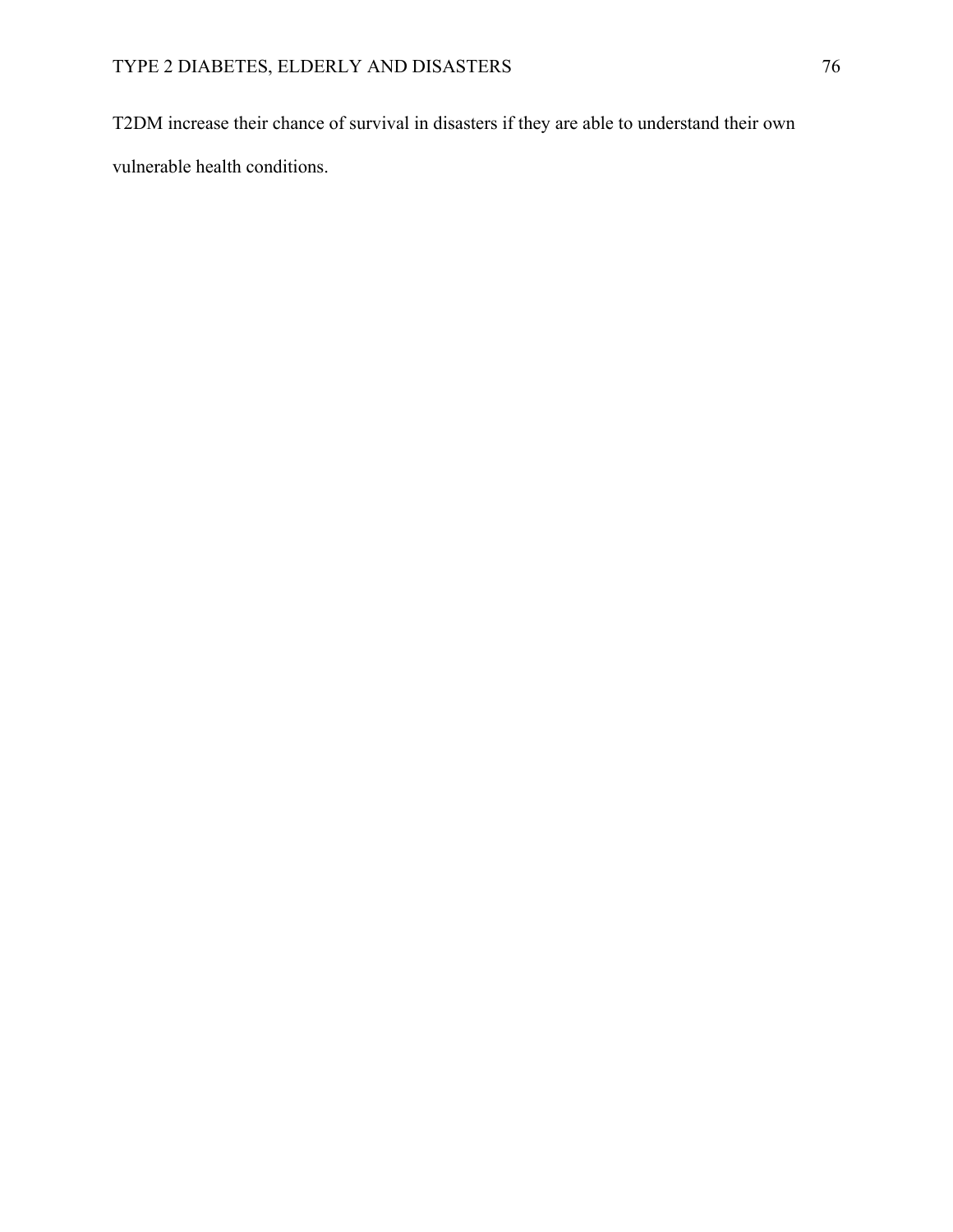### References

- Adams, V., Kaufman, S.R., van Hattum, T. & Moody, S. (2011). Aging disaster: Mortality, vulnerability, and long term recovery among Katrina survivors. *Medical Anthropology 30*(3), 247-270 doi: 10.1080/01459740.2011.560777
- Aldrich, N., & Benson, W.F. (2008) Disaster preparedness and the chronic disease needs of vulnerable older adults. *Preventing Chronic Disease*, *5*(1), A27. Retrieved from https://www.ncbi.nlm.nih.gov/pmc/articles/PMC2248769/
- American Diabetes Association (2005). Diabetes complications and prevention. In American Diabetes Association Complete Guide to Diabetes. (4<sup>th</sup> ed., 303-339). Alexandria, VA: American Diabetes Association.
- Asplin, B.R., Magid, D.J., Rhodes, K., Solberg. L.I., Lurie, N., & Camargo JR, C.A. (2003). A conceptual model of emergency department crowding. *Annals of Emergency Medicine, 42*(2), 173-180 doi: 10.1067/mem.2003.302
- Barratt, J. (2007). International perspective on aging and disasters. *Generations, 31*(4), 57-60. Retrieved from

http://web.a.ebscohost.com.ezproxy.royalroads.ca/ehost/pdfviewer/pdfviewer?vid=1&sid=d4ef8 9ad-f468-48ac-91dc-3856bbf695cd%40sessionmgr4008

- Basolo, V., Steinberg, L. J., Burby, R. J., Levine, J., Cruz, A. M., & Huang, C. (2009). The effects of confidence in government and information on perceived and actual preparedness for disasters. *Environment and Behavior*, *41*(3), 338-364.doi: 10.1177/0013916508317222
- Berggen, M.D. & Curiel, T.J. (2006). After the storm-Health care infrastructure in post-Katrina New Orleans. *The New England Journal of Medicine, 345*(15), 1549-1552 doi: 10.1056/NEJMp068039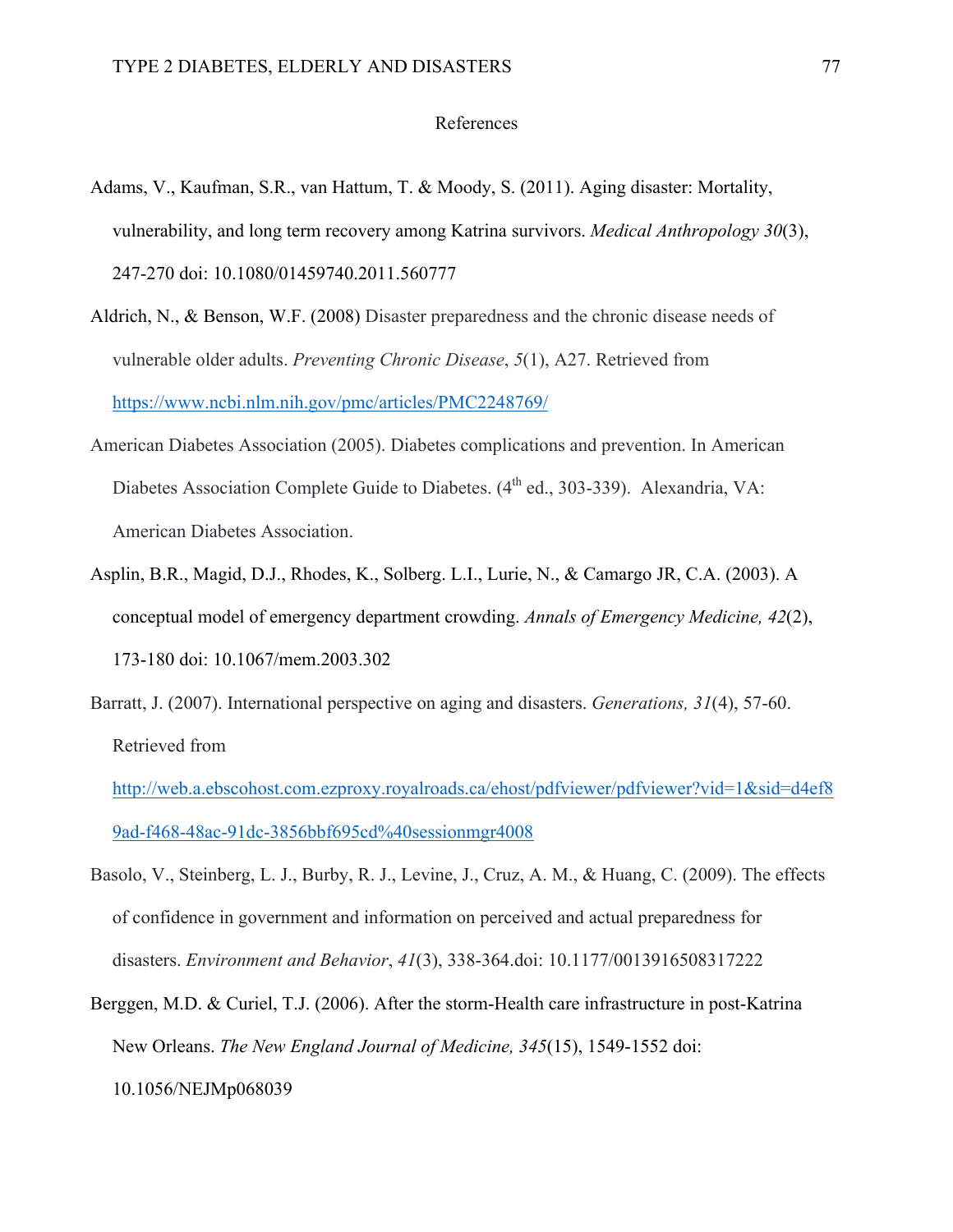- Bolin, B. (2007). Race, class, ethnicity, and disaster vulnerability. In H. Rodriguez, E.L. Quarantelli., Dynes,R.R. (Ed.), *Handbook of Disaster Research* (113-129). NY,NY: Springer Science and Business Media.
- Buckle, P. (2001). Managing community vulnerability in a wide area disaster. *Australian Journal of Emergency Management 16*(4), 13-18.
- Care. (n.d.). *Toolkit for integrating climate change adaptation into development projects*. Retrieved from http://www.careclimatechange.org/tk/integration/en/key\_concepts/adaptive\_capacity.html
- Cefalu, W.T., Smith, S.R., Blonde, L. & Fonseca, V. (2006). The Hurricane Katrina aftermath and its impact on diabetes care. *Diabetes Care, 29*(1), 158-160. doi: 10.2337/diacare.29.01.06.dc05- 2006
- Center for Disease Control and Prevention. (n.d.). *Chronic Disease.* Retrieved from http://www.cdc.gov/chronicdisease/index.htm
- Chan, E.Y. & Sondrop, E. (2008). Including chronic disease care in emergency response. *Humanitarian Exchange Magazine, 41*, 43-45.
- Chang, S. E., McDaniels, T. L., Mikawoz, J., & Peterson, K. (2007). Infrastructure failure interdependencies in extreme events: power outage consequences in the 1998 Ice Storm. *Natural Hazards*, *41*(2), 337-358. doi: 10107/s11069-006-9039-4
- Chen, A.Y.Y. & Fantus, G.I. (2005). Oral antihyperglycemic therapy for type 2 diabetes mellitus. *Canadian Medical Association Journal, 172*(2). Retrieved from https://search-proquest com.ezproxy.royalroads.ca/docview/204822496/abstract/47DC8954D76C44D0PQ/1?accountid= 8056
- Childs, B.E., Cypress, M. & Spollet, G. (2005). Diagnosis and Classification. In *Complete Nurses Guide to Diabetes Care. (*1st ed., 1-11). Alexandria, VA: American Diabetes Association.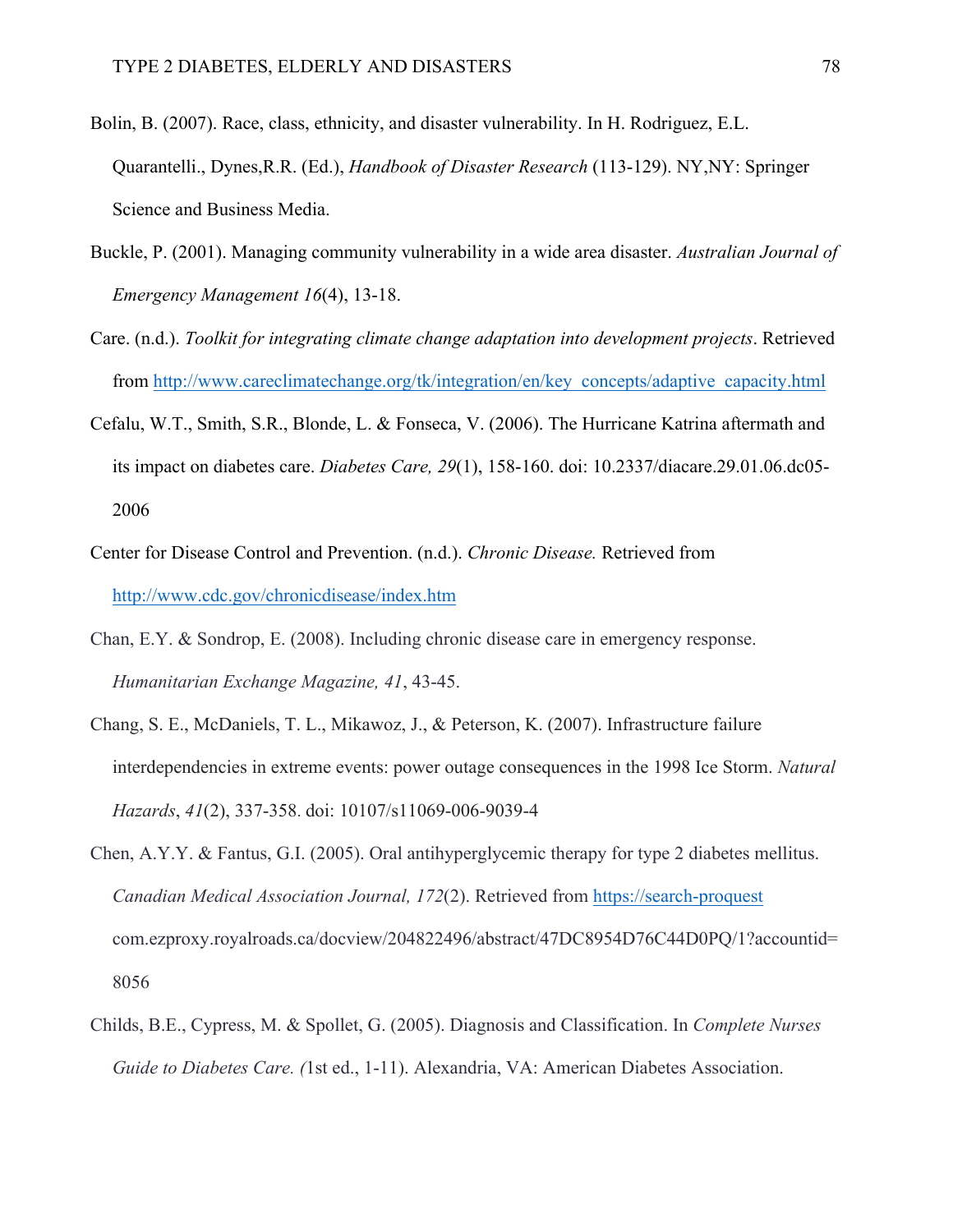- Collazo-Clavell,M. (2006). *Mayo clinic on managing diabetes* (2<sup>nd</sup> ed.). New York, NY: Kensington Publishing Corp.
- Coppola, D, (2015). The management of disasters. In *Introduction to International Disaster Management* (3<sup>rd</sup> ed., 1-39). Oxford, UK: Butterworth-Heinemann.
- Creswell, J. (2014). *Research design: Qualitative, quantitative, and mixed methods approaches* (5<sup>th</sup>) ed.). Thousand Oaks, CA: Sage.
- Cutter, S.L., Boruff, B.J., & Shirley, W.L. (2003). Social vulnerability to environmental hazards. *Social Science Quarterly, 84*(2), 242-261. doi: 10.1111/1540-6237.8402002
- DeFronzo, R.A., Eldor, R., & Abdul-Ghani, M. (2013). Pathophysiologic approach in patients with newly diagnosed type 2 diabetes. *Diabetes Care, 36*(2), S127- S138. doi:10.2337/dcS13-2011
- Deshpande, A. D., Harris-Hayes, M., & Schootman, M. (2008). Epidemiology of diabetes and diabetes-related complications. *Physical Therapy, 88*(11), 1254-1264. doi:10.2522/ptj.20080020
- Diabetes Canada. (n.d.). About diabetes. Retrieved from Diabetes Canada website http://www.diabetes.ca/about-diabetes
- Eisenman, D. P., Cordasco, K. M., Asch, S., Golden, J. F., & Glik, D. (2007). Disaster planning and risk communication with vulnerable communities: lessons from Hurricane Katrina. *American journal of public health, 97*(Supplement 1), S109-S115. Retrieved from http://ajph.aphapublications.org/doi/pdf/10.2105/AJPH.2005.084335
- Ford, D.M. (2016). Four persistent rural healthcare challenges. *Healthcare Management Forum, 29*(6), 243-246. . doi:10.177/0840470416658903
- Few, R. (2007). Health and climatic hazards: Framing social research on vulnerability, response and adaptation. *Global Environmental Change, 17,* 281-295. doi:10.1016/j.glovencha.2006.11.001.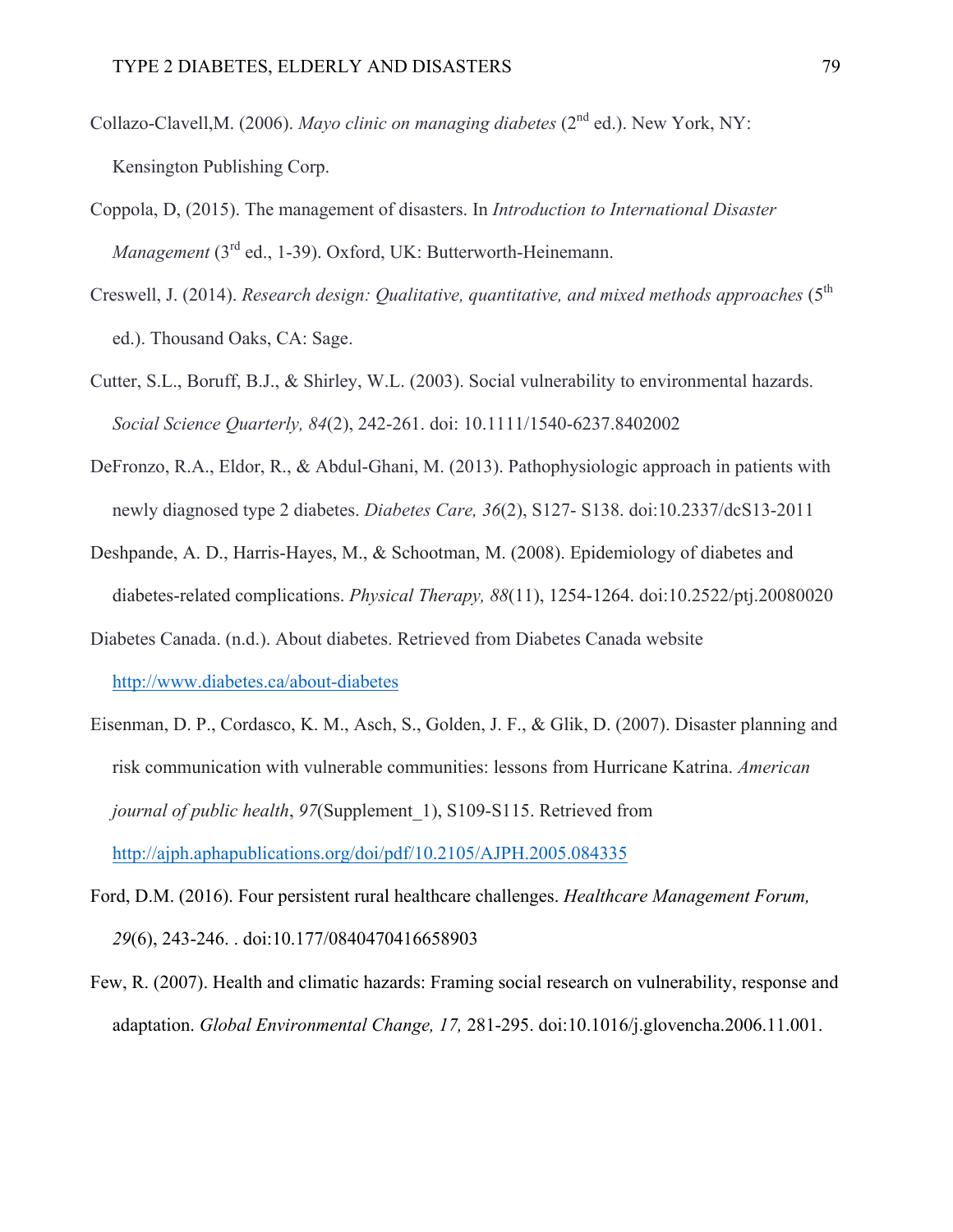- Fonesca, V.A., Smith, H., Kuhadiya, N., Leger, S.M., Yau, C.L., Reynolds, K., … Kalarickal, J. (2009). Impact of a natural disaster on diabetes exacerbation of disparities on long-term consequences. *Diabetes Care, 32*(9), 1632-1638. doi: 10.2337/dc09-0670
- Fordham, M., Lovekamp, W.E., Thomas, D.S.K., & Phillips, B.D. (2013). Understanding social vulnerability. In D.S.K. Thomas, B.D. Phillips, W.E. Lovekamp, & A. Fothergill (Ed.), *Social Vulnerability To Disasters* (2nd ed., pp.1-32). Boca Raton, FL: CRC Press-Taylor & Francis Group.
- Guha-Sapir D., Hoyois Ph., Wallemacq P., & Below, R. (2016). *Annual Disaster Statistical Review 2016: The numbers and trends.* Brussels: CRED. Retrieved from http://emdat.be/sites/default/files/adsr\_2016.pdf
- Hewitt, K. (1995). Excluded perspectives the social construction of disaster. *International Journal of Mass Emergencies and Disasters, 13*(3), 317-339. Retrieved from https://www.researchgate.net/publication/285675043 Excluded perspectives in the social con struction of disaster
- Hufschmidt, G. (2011). A comparative analysis of several vulnerability concepts. *Natural Hazards, 58*(2), 621-643. doi: 10.1007/s11069-011-9823-7
- Inzucchi, S.E., Bergenstal, R.M., Buse, J.B., Diamant, M., Ferrannini, E., Nauck,M., Peters, A.L., Tsapas, A., Wender, R. & Matthews,D.R. (2012). Management of hyperglycemia in type 2 diabetes: a patient-centered approach. Position statement of the American Diabetes Association (ADA) and the European Association for the Study of Diabetes (EASD). *Diabetologia, 55,* 1577- 1596. doi: 10.1007/s00125-012-2534-0.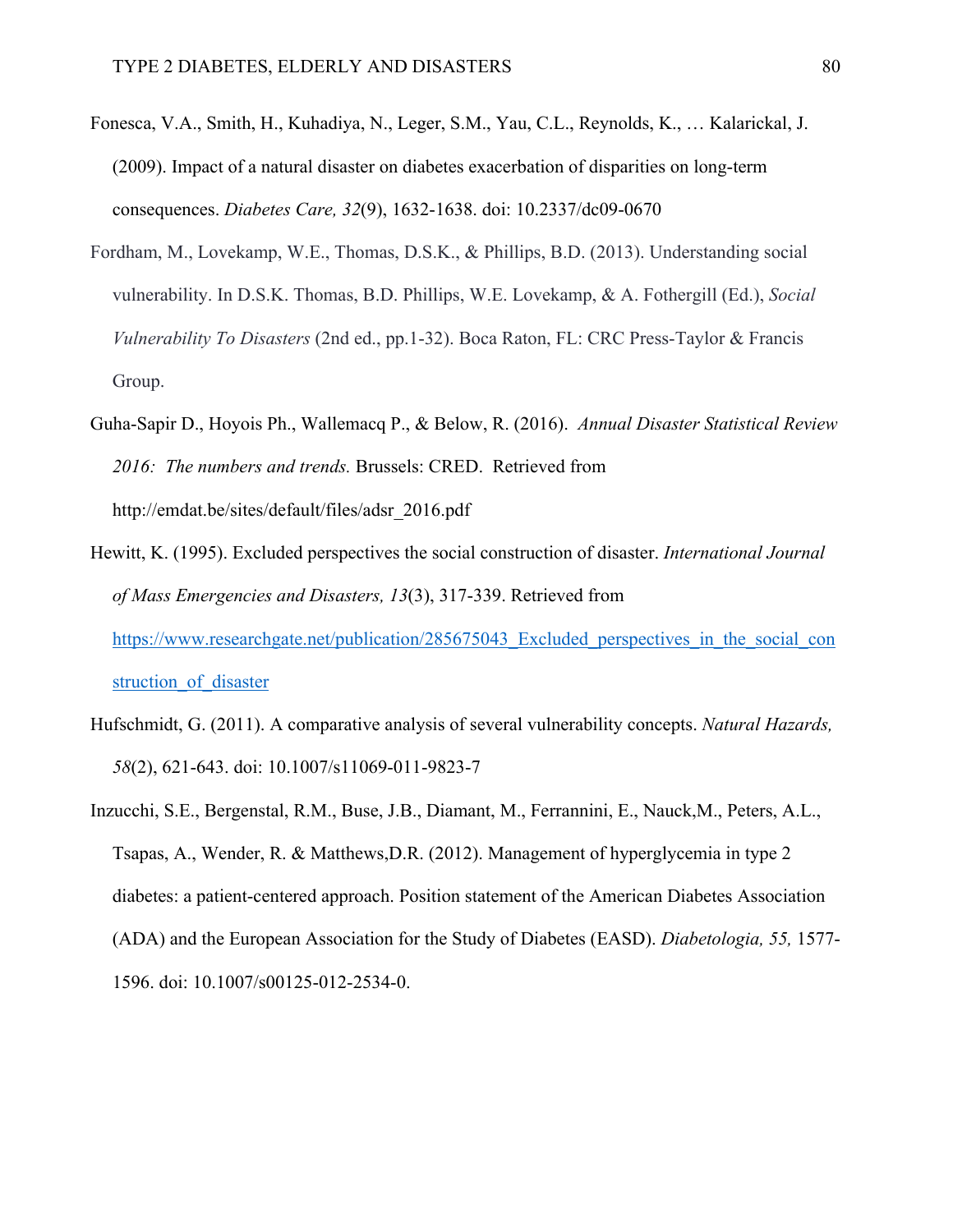Jones, L., Jaspars, S., Pavanello, S., Ludi, E., Slater, R., Grist, N., & Mtisi, S. (2010). Responding to a changing climate: Exploring how disaster risk reduction, social protection and livelihoods approaches promote features of adaptive capacity. Retrieved from

http://www.preventionweb.net/files/submissions/15234\_RespondingtoaChangingClimate.pdf

Kenny, G. P., Yardley, J., Brown, C., Sigal, R. J., & Jay, O. (2010). Heat stress in older individuals and patients with common chronic diseases. *Canadian Medical Association Journal*, *182*(10), 1053-1060. doi:10.1503/cmaj.081050

Kvale, S. (Ed.). (2007). *Doing interviews*. London, England: Sage Publication. doi: 10.4135/97818849208963

- Lau, D.C.W (2016). Diabetes in the elderly: A silent global tsunami. *Canadian Journal of Diabetes, 40,* 2-3 doi:10.1016/j.jcjd.2015.12.003
- Lopez-Marrero, T., & Yarnal, B. (2010). Putting adaptive capacity into the context of people's lives: A case study of two flood-prone communities in Puerto Rico. *Natural Hazards, 52*, 277- 297. doi:10.1007/s111069-009-9370-7
- Marshall,C., & Rossman,G.B. (2016). Basic data collection methods. *Designing Qualitative Research* (pp.141-176). Thousand Oaks, California: Sage.
- Marshall, C., & Rossman, G.B. (2016). Trustworthiness and ethics. *Designing Qualitative Research*  (pp.43-61). Thousand Oaks, California: Sage.
- Meneilly, G.S. & Tessier, D. (2011). Diabetes in elderly adults. *Journal of Gerontology, 56*(1), 5- 13. Retrieved from

http://biomedgerontology.oxfordjournals.org.ezproxy.royalroads.ca/content/56/1/M5.long

Meneilly, G.S., Sherifali, D., & Tessier, D. (2015). Diabetes in older adults: Starting a national dialogue. *Canadian Journal of Diabetes,* 40, 1. doi:10.1016/j.jcjd.2015.12.002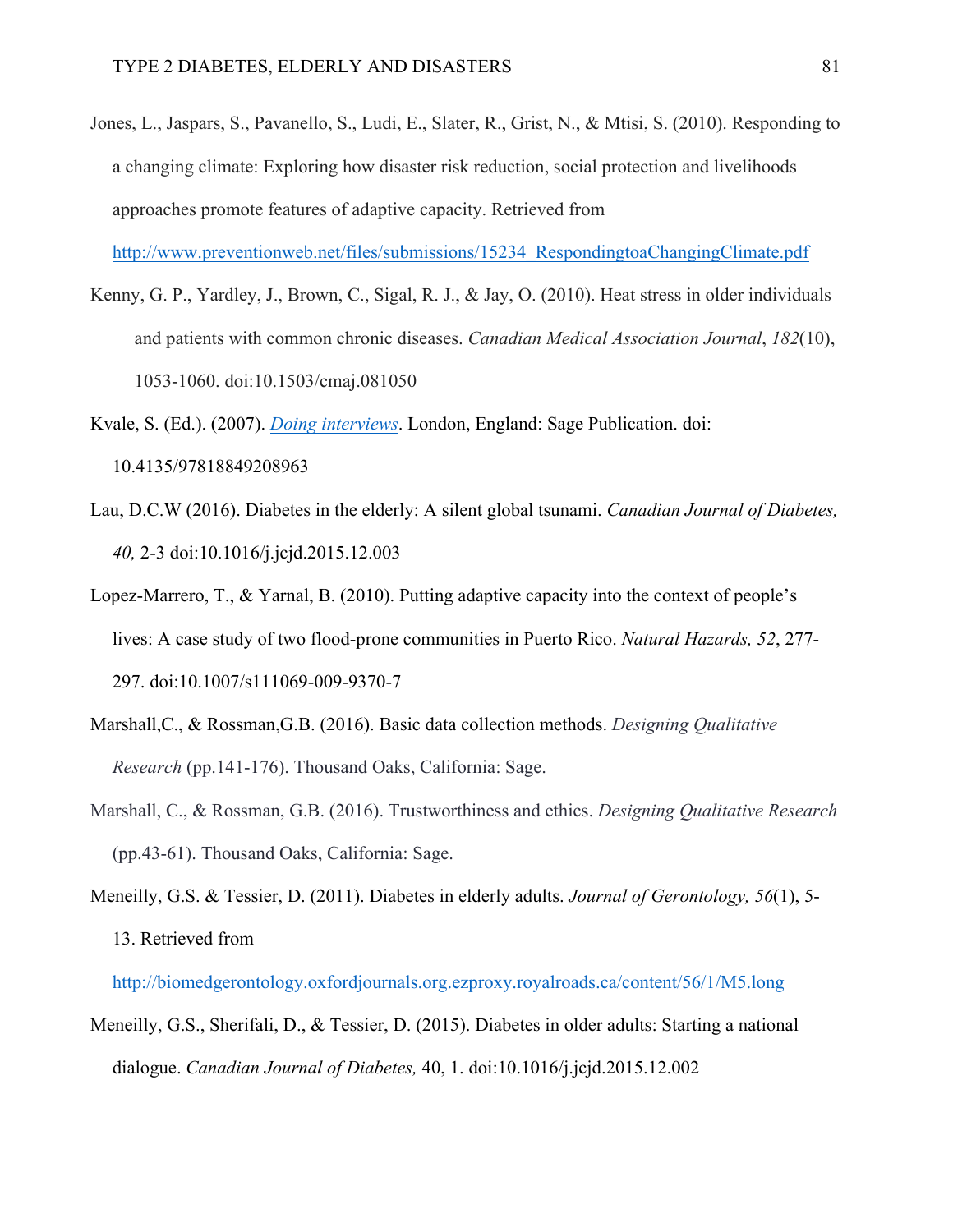Mokdad, A.H., Mensah, G.A., Posner, S.F., Reed, E., Simones, E.J., Engelgau, M.M., and the Chronic Disease and Vulnerable Populations in Natural Disasters Working Group. (2005). When chronic conditions become acute: Prevention and control of chronic diseases and adverse health outcomes during natural disasters. *Preventing Chronic Disease Public Health Research, Practice and Policy, 2*, 1-4. Retrieved from

http://www.cdc.gov/PCD/issues/2005/nov/pdf/05\_0201.pdf

- Nolan, C. J., Damm, P., & Prentki, M. (2011). Type 2 diabetes across generations: from pathophysiology to prevention and management. *The Lancet*, *378*(9786), 169-181. doi: 10.1016/S0140-6736(11)60614-4
- O'Brien, J. A., Patrick, A. R., & Caro, J. J. (2003). Cost of managing complications resulting from type 2 diabetes mellitus in Canada. *BMC Health Services Research*, *3*(1), Retrieved from http://web.a.ebscohost.com.ezproxy.royalroads.ca/ehost/detail/detail?vid=0&sid=d53d17b2 bdea-401a-9ffa-0de23cb65145%40sessionmgr4007&bdata=#AN=12659641&db=mnh
- O'Keefe, P., Westgate, K., & Wisner, B. (1976). Taking the naturalness out of natural disasters. *Nature*, *260*, 566-567. Retrieved

fromhttp://www.nature.com.ezproxy.royalroads.ca/nature/journal/v260/n5552/pdf/260566a0.pd f

Paton, D., & Johnston, D. (2001). Disasters and communities: vulnerability, resilience and preparedness. *Disaster Prevention and Management: An International Journal*, *10*(4), 270- 277.doi: 10.1108/EUM0000000005930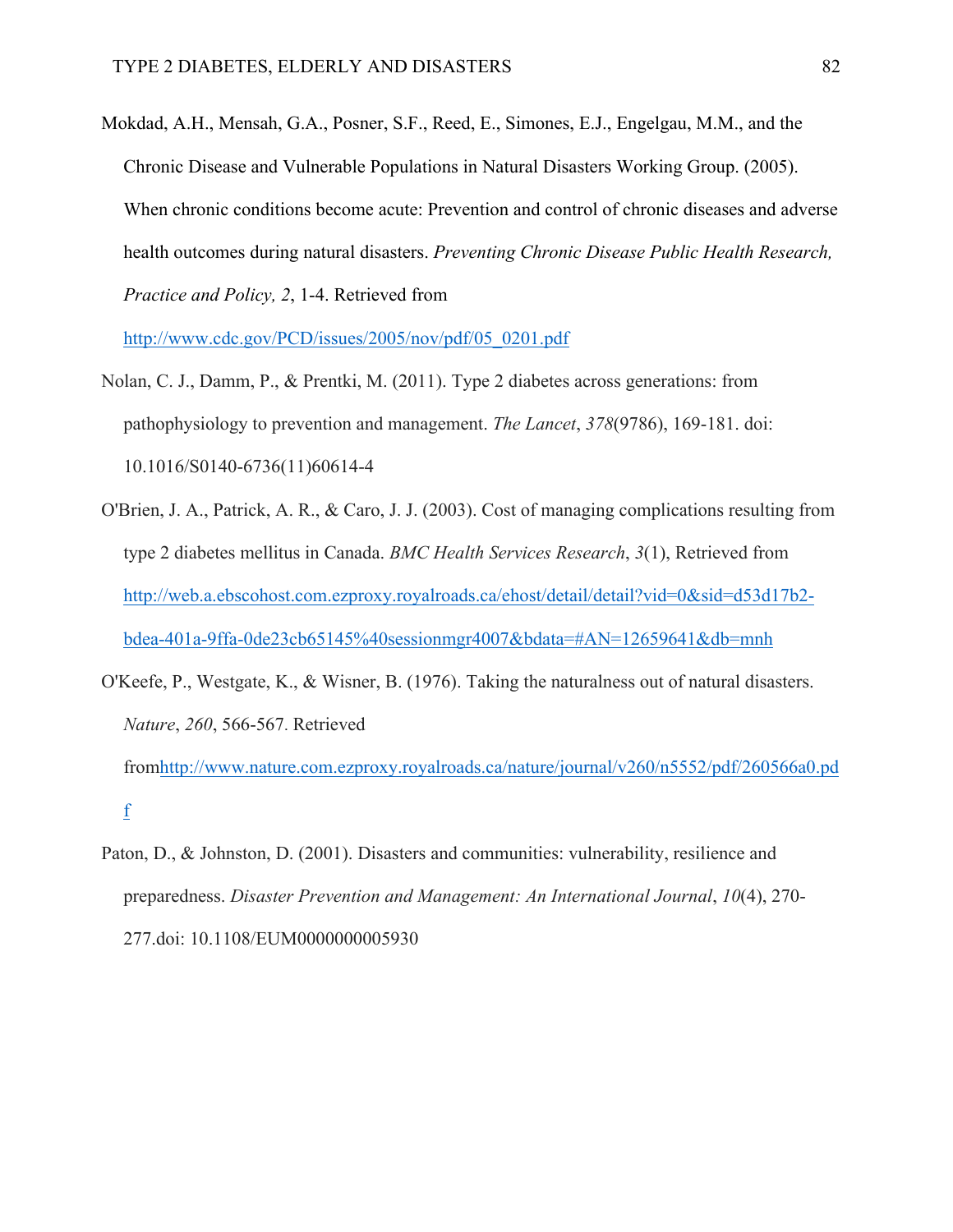- Pekovic, V., Seff, L., & Rothman, M.B. (2007). Planning for and responding to special needs of elders in natural disasters. *Generations, 31*(4), 37-41. Retrieved from http://web.a.ebscohost.com.ezproxy.royalroads.ca/ehost/pdfviewer/pdfviewer?vid=1&sid=fb1b 0df6-a249-4895-ae06-c7d20a6e459a%40sessionmgr4010
- Poley, J.A., Cohen, L. & O'Connor (2001). Links between community and individual resistance: Evidence from cyclone affected community in northwest Australia. In D. Paton & D.M. Johnston (Eds), *Disaster residence an integrated approach* (pp 161-170). Springfield, IL: Charles C Thomas Publisher Ltd.
- Pong, R.W., DesMeules, M., Heng, D., Lagace, C., Guernsey, J.R., Kazanjian, A., Manuel, D., Pitblado, J.R., Bollman, R., Koren, I., Dressler, M.P., Wang, F., & Luo, W. (2011). Patterns of health services utilized in rural Canada. *Chronic Diseases and Injuries in Canada, 31*(1), 1-30. Retrieved from https://search-proquest-

com.ezproxy.royalroads.ca/docview/1345969889/citation/FDEB1D43E7284B76PQ/1?accountid  $=8056$ 

- Public Health Agency of Canada (2011). *Diabetes in Canada: Facts and Figures from a Public Health Perspective*. Retrieved from Public Health Agency of Canada http://www.phacaspc.gc.ca/cd-mc/publications/diabetes-diabete/facts-figures-faits-chiffres-2011/index-eng.php
- Public Safety Canada (2015). *Your Emergency Preparedness Guide*. Retrieved from Public Safety Canada https://www.getprepared.gc.ca/cnt/rsrcs/pblctns/yprprdnssgd/index-en.aspx
- Quarantelli, E.L.(2005a). A social science research agenda for the disasters of the  $21<sup>st</sup>$  century. In R.W. Perry & E.L.Quarantelli (Eds). *What is a Disaster? New Answers to Old Questions* pp.325- 396. Philadelphia:Xlibris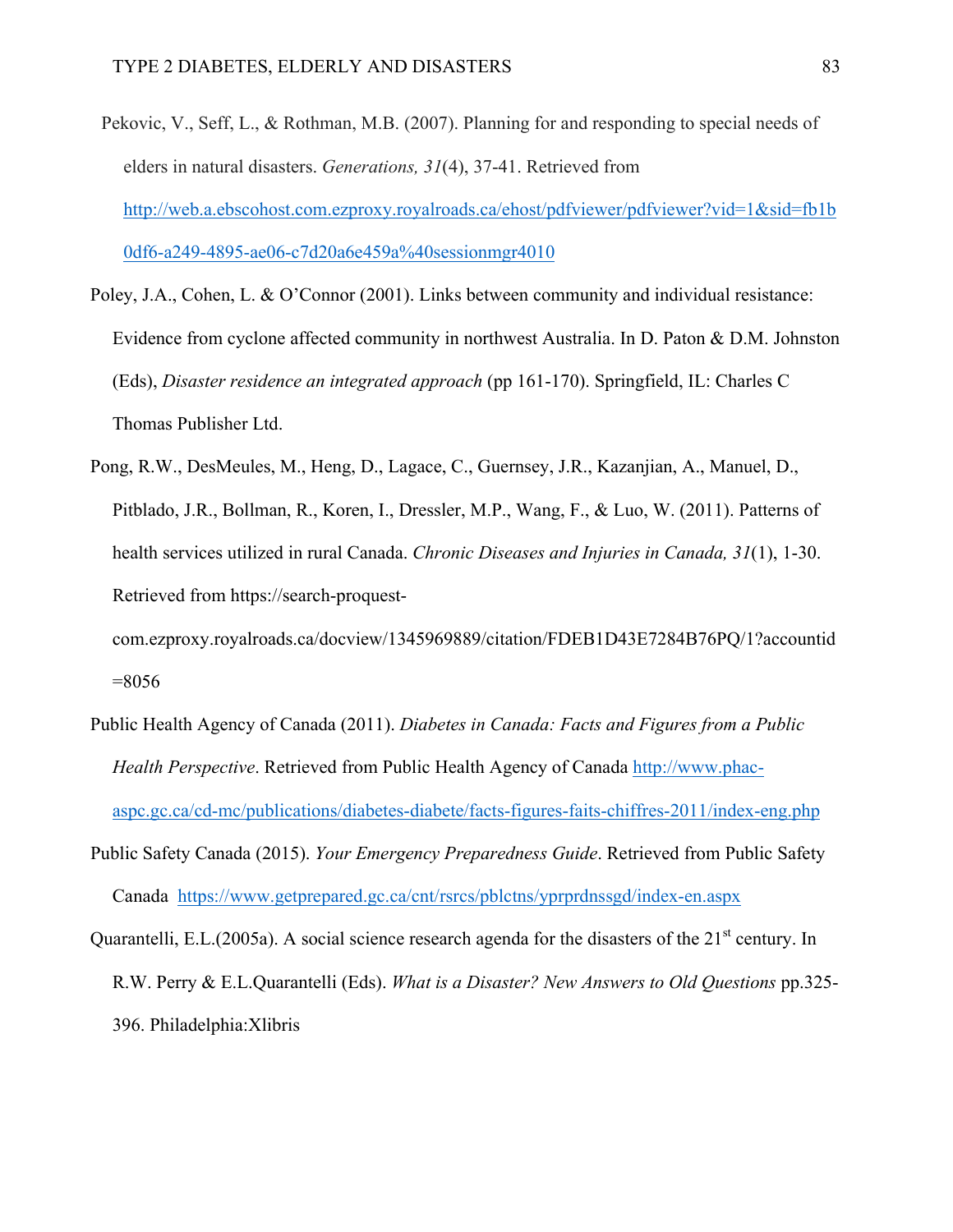- Runkle, J.R., Brock-Martin, A., Karmaus, W., Zhang, H., & Svwndswn, E.R. (2012). Secondary surge capacity: A framework for understanding long term access to primary care among medically vulnerable populations in disaster recovery. *AM J Public Health, 102*(12), 24-32. doi: 10.12105/AJPH.2012.301027
- Saldana,J. (2009). *The coding manual for qualitative researchers.* London, UK: Sage Publications Ltd.
- Scandlyn, J., Thomas, D.S.K., & Brett, J. (2013). Theoretical framing of worldviews, values and structural dimensions of disasters. In D.S.K. Thomas, B.D. Phillips, W.E. Lovekamp, & A. Fothergill (Ed.), *Social Vulnerability To Disasters* (2nd ed.,pp. 33-56). Boca Raton, FL: CRC Press-Taylor & Francis Group.
- Scheen, A.J. (2003). Pathophysiology of Type 2 diabetes. *Acta Clinica Belgica, 58*(6), 335-341. doi :10.1179/acb.2003.58.6.001
- Séguin, J., Berry, P., Bouchet, V., Clarke, K. L., Furgal, C., Environmental, I., & MacIver, D. (2008). Human health in a changing climate: a Canadian assessment of vulnerabilities and adaptive capacity. *Human Health in a Changing Climate*. Retrieved from https://www.researchgate.net/profile/Peter\_Berry/publication/242280516\_Vulnerabilities\_Adapt ation and Adaptive Capacity in Canada/links/02e7e534845b0c9355000000.pdf#page=12
- Shenk, D., Ramos, B., Kalaw, K. J., & Tufan, I. (2009). History, memory, and disasters among older adults: A life course perspective. *Traumatology*, *15*(4), 35. doi:

10.1177/1534765609359729

Smit, B, & Wandel, J. (2006). Adaptation, adaptive capacity & vulnerability. *Global Environmental Change, 16,* 282-292. http://dx.doi.org.ezproxy.royalroads.ca/10.1016/j.gloenvcha.2006.03.008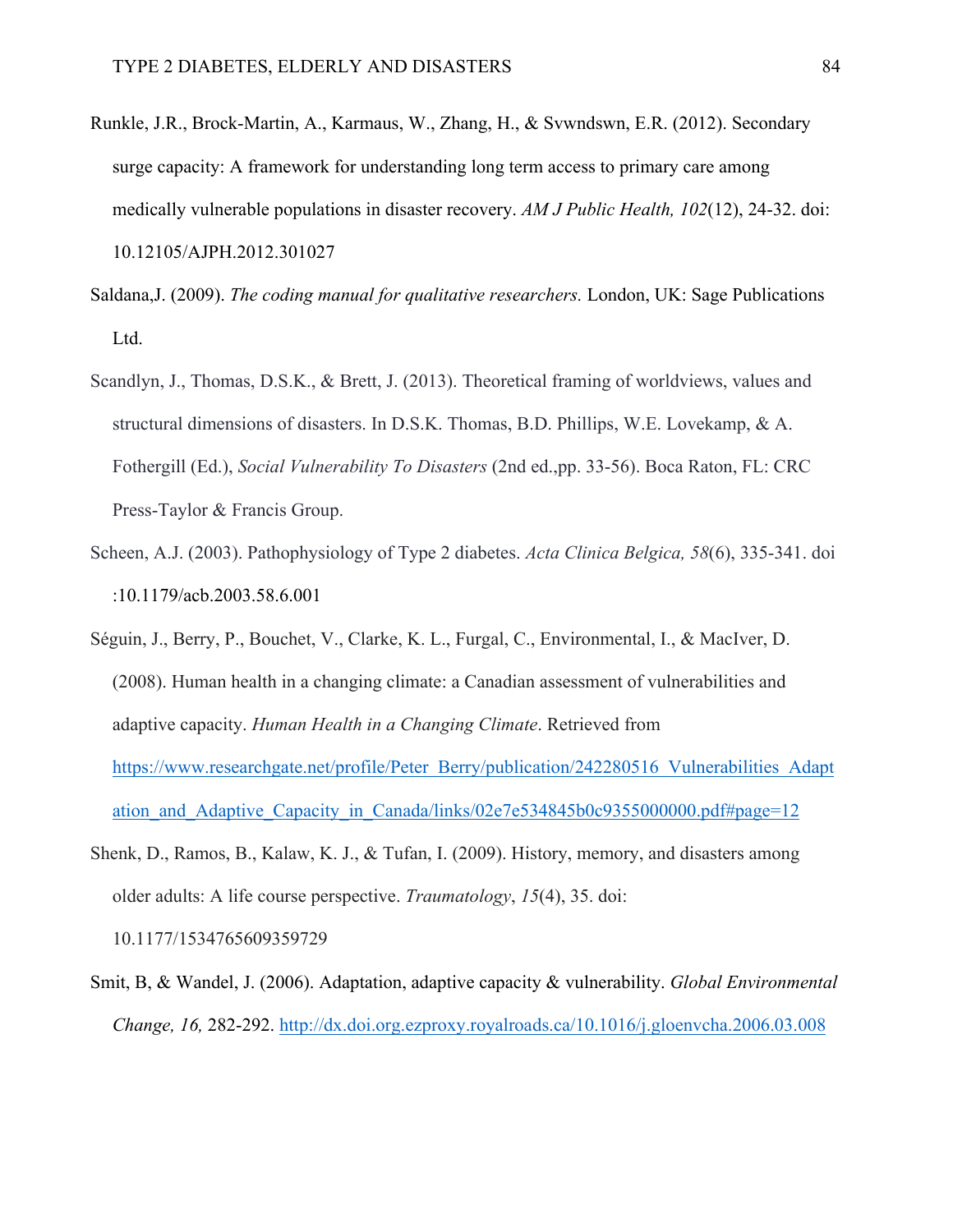Statistics Canada (2015). *Diabetes.* Retrieved from Statistics Canada Online http://www.statcan.gc.ca/pub/82-229-x/2009001/status/dia-eng.htm

- Thomas, D.S.K., Newell, M.S. & Kreisberg, D. (2013). Health. In D.S.K. Thomas, B.D. Phillips, W.E. Lovekamp, & A. Fothergill (Ed.), *Social Vulnerability To Disasters* (2nd ed.,pp. 235-263). Boca Raton, FL: CRC Press-Taylor & Francis Group.
- Tong, A., Sainsbury, P., & Craig, J.(2007). Consolidated criteria for reporting qualitative research (COREQ): a 32-item checklist for interviews and focus groups. *International Journal for Quality in Health Care, 19*(6), 349-357 doi: 10.1093/intqhc/mzm042
- Tortora, G.J. & Derrickson,B. (2012). The endocrine system. In G.J Tortora, & Derrickson, B (Eds.), *Principles of anatomy and physiology* (pp. 680- 727). USA: John Wiley & Sons, Inc.
- United Nations International Strategy for Disaster Reduction. (2015). *Sendai framework for disaster risk reduction 2015-2030.* Retrieved from

http://www.unisdr.org/files/43291\_sendaiframeworkfordrren.pdf

- United Nations International Strategy for Disaster Risk Reduction (2015). *Disaster statistics.* Retrieved from https://www.unisdr.org/we/inform/disaster-statistics
- United Nations Office for Disaster Risk Reduction (n.d). *Hyogo framework for action 2005-2015.*

Retrieved from http://www.unisdr.org/files/1037\_hyogoframeworkforactionenglish.pdf

- United Nations Office for Disaster Risk Reduction (n.d). *Terminology.* Retrieved from https://www.unisdr.org/we/inform/terminology
- Wisner, B., Blaikie, P., Cannon, T. & Davis, I. (2004). At Risk, Natural Hazard's, People's Vulnerability and Disasters. Routledge, London, UK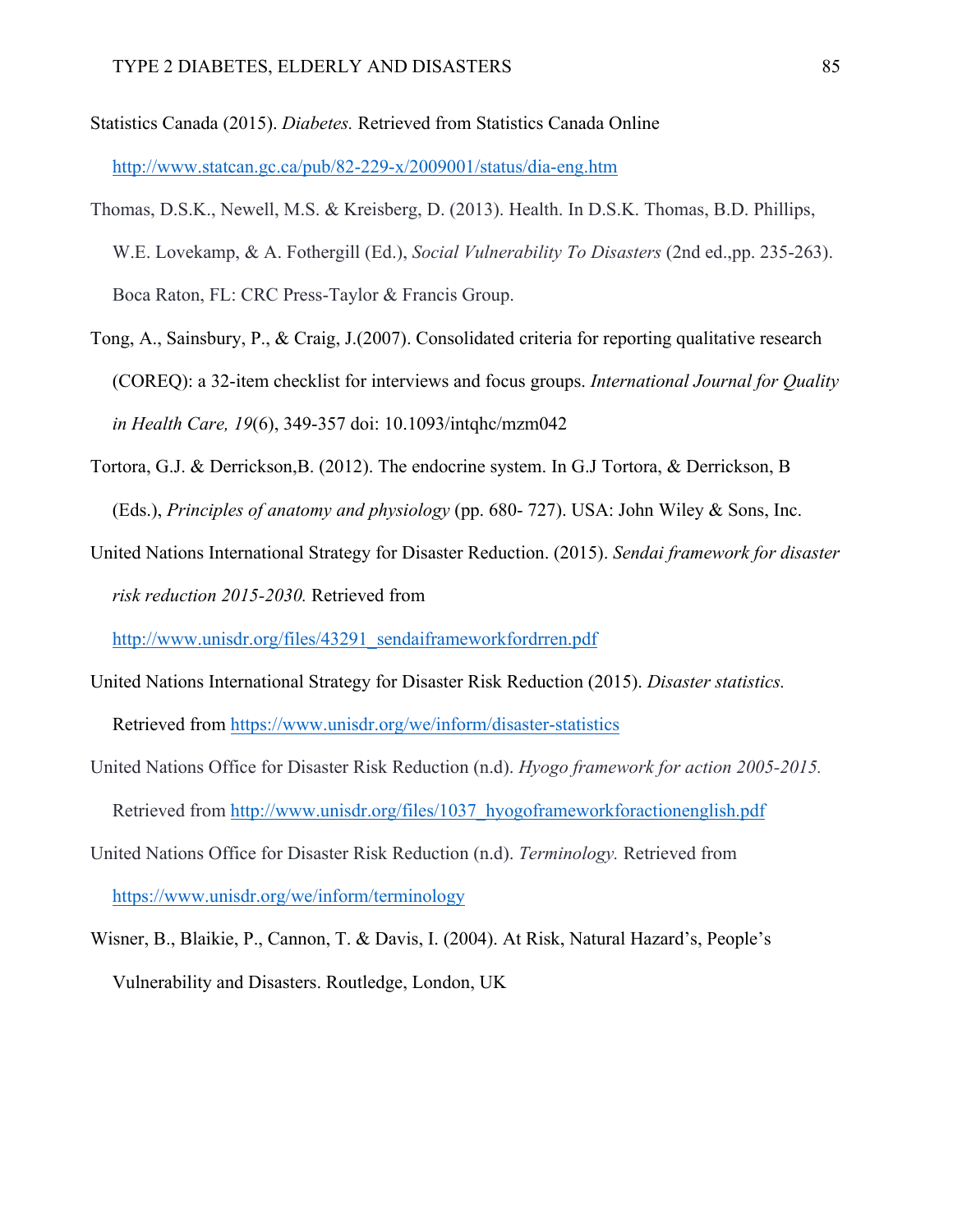## **Appendix A**

## **Informed Consent**

### **Why am I Here?**

I would like you to join in a research project. I would like to talk to you about the project and explain your involvement in the process from the beginning to the end.

### **Who am I?**

My name is Alexandra Carruthers. This research project will help me finish my thesis for a Masters of Disaster and Emergency Management at Royal Roads University. This university is located in Victoria, British Columbia. You can check with my thesis coordinator Dr. Jean Slick to confirm this project and who I am. Dr. Slick's telephone number is xxx-xxx-xxxx and her email address is xxxxxxxxxx. I am a Registered Nurse (RN). For this research I am a student. I will follow the standards from the College of Nurses of Ontario about keeping your information private. I can show you a copy of these standards or tell you where to find a copy.

### **What is this Form?**

This form is an agreement to participate in my research project. This form is to explain why I am doing this research and that you agree to participate. If at any point you have questions or unsure of what is being said, please ask me or the thesis coordinator (Dr.Jean Slick). You can stop participating at any time during the project. You can choose to tell me or not tell me why you do not want to continue. I will respect your privacy.

### **Purpose of the Research**

The purpose of this research project is to collect information about people living with Type 2 diabetes and problems they may have during a disaster. I will be working with people over the age of 60. The information collected will help future education and planning for this population.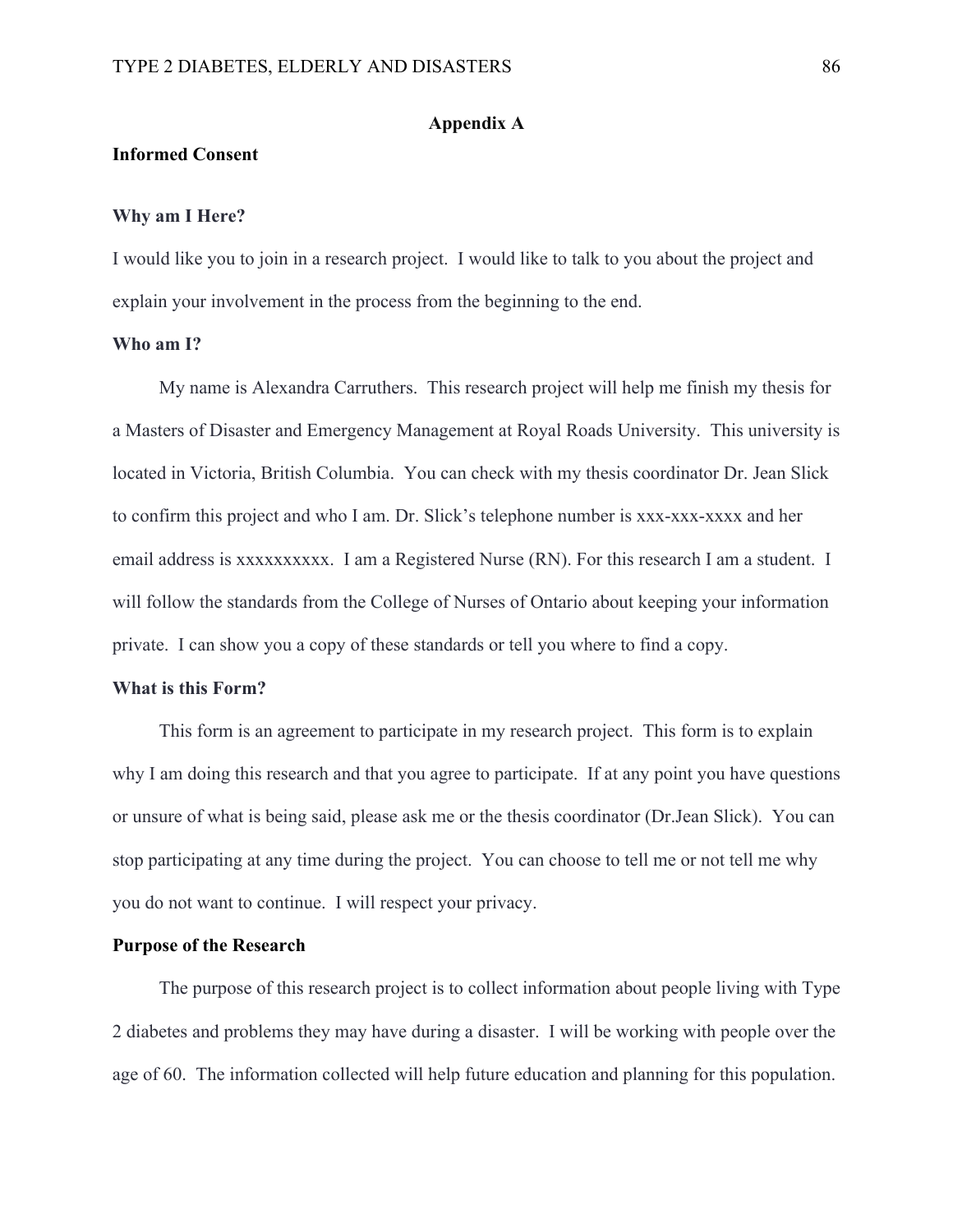The information will show what their needs during a disaster would be and how DEM workers can best support their needs.

### **Participants Role**

I will be using interviews to collect this information. The interview will take between 60 and 90 minutes. Please let me know if this is good for you. The questions asked will be about your experience living with Type 2 diabetes, including the problems you may face with your health if a disaster was to happen. Some of the questions are personal and may be sensitive (i.e. medical information, personal feelings). We can take time for you to think about your answers for any question or come back to them anytime after the interview. If you have any questions that I cannot answer I will give you information to help answer these questions.

We are not able to give money or gifts for joining. I will offer help with transportation if needed. Food and refreshments will be offered during the interview. Joining the research will provide information about how to best support individuals living with Type 2 diabetes if a disaster was to happen. In joining this study there are no expected risks or possible harm to you. Some of the questions asked may be emotional. If you require help or support, it will be offered.

### **Research Findings**

The findings from this research will be used for my research purposes and will be presented in a paper at the end of the project. Participants will be given a code name to protect their privacy in the final report. Information will be recorded with a tape recorder and handwritten notes in the interview. At no time will any comments be credited to you unless you agree. A tape recorder is used to help in checking the information given by the participant. If you wish not to be recorded during the interview, please let me know and we will not use a tape recorder. The information you have shared is personal and I will respect what you would like to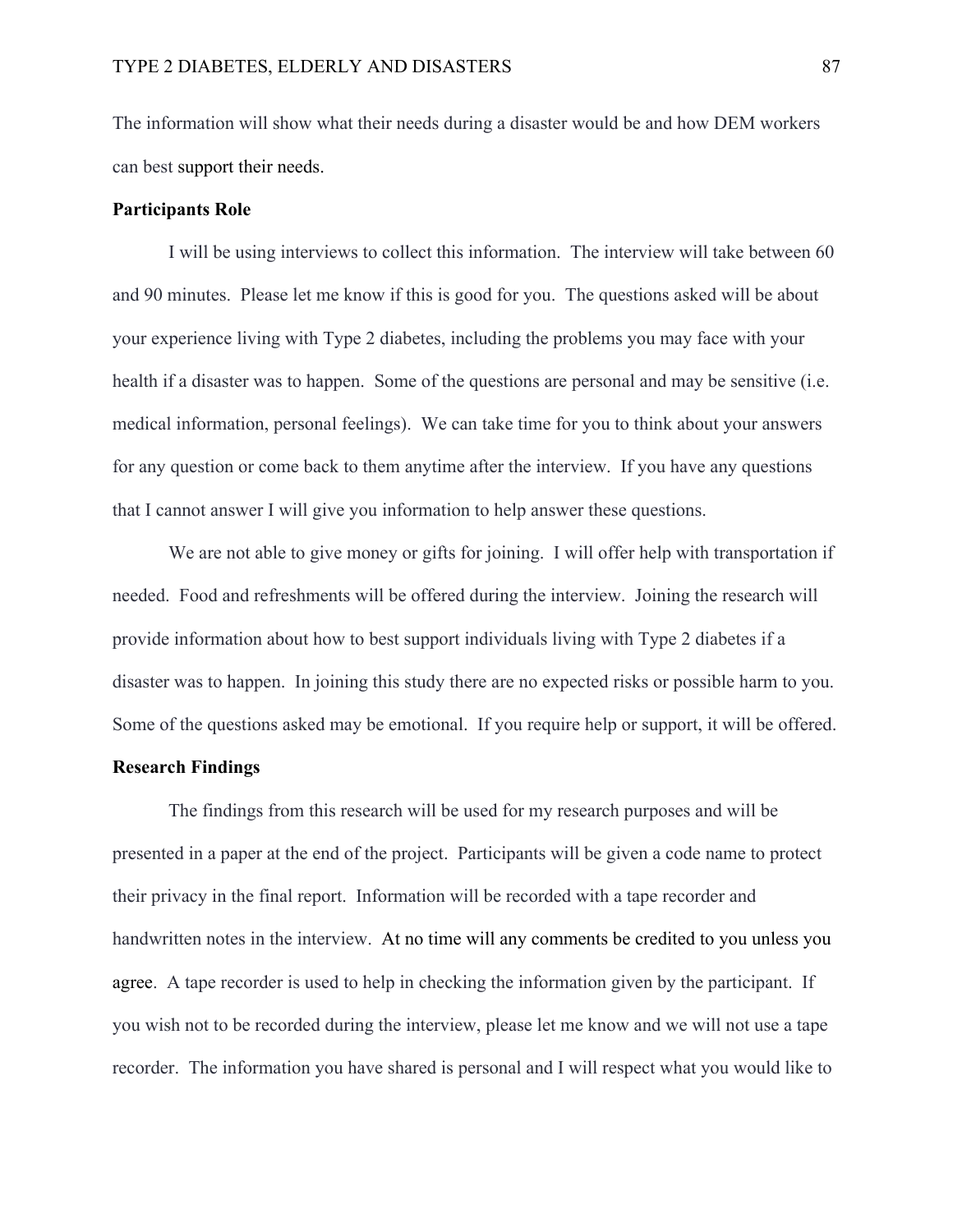do with the information after the research is finished. The information people have shared belongs to each person, sharing with the researcher how to best use the information for education and planning is important. If you are not comfortable or would not like the information collected to be used for learning and planning purposes, please let me know and the information will be destroyed. All results will be kept in a locked drawer in my desk at home and on my laptop, which requires a password to access. I will have my findings on the laptop backed up on a memory stick which will be kept in a locked drawer in my desk. The final report will be shared with my supervisor, committee members and members of the thesis defense committee. The report will be shared with you and other participants if individuals would like.

An electronic copy, with no public access will be held for a period of one year at Royal Roads University. The report may be reviewed by future MDEM learners, provided the writer of the report agrees.

#### **Confidentially and Anonymity**

I will use a tape recorder and take during the interview. If you do not agree with this, we will make a plan that is comfortable for you. The information you share with me will be used for my research purposes. I will keep all of your information private using a code name in the final report. I will be the only one there with you during the interview. Any information you share with me will be used for research and kept in confidence. You may be sharing your medical information with me. If you are not comfortable with sharing information, please let me know. There may be a chance that your privacy is not secure. To increase your privacy, please do not share with any information you do not want known by anyone. The information you have shared will not be used and can be destroyed if you wish. Every person in this research project has been given the same information about consent and confidentiality.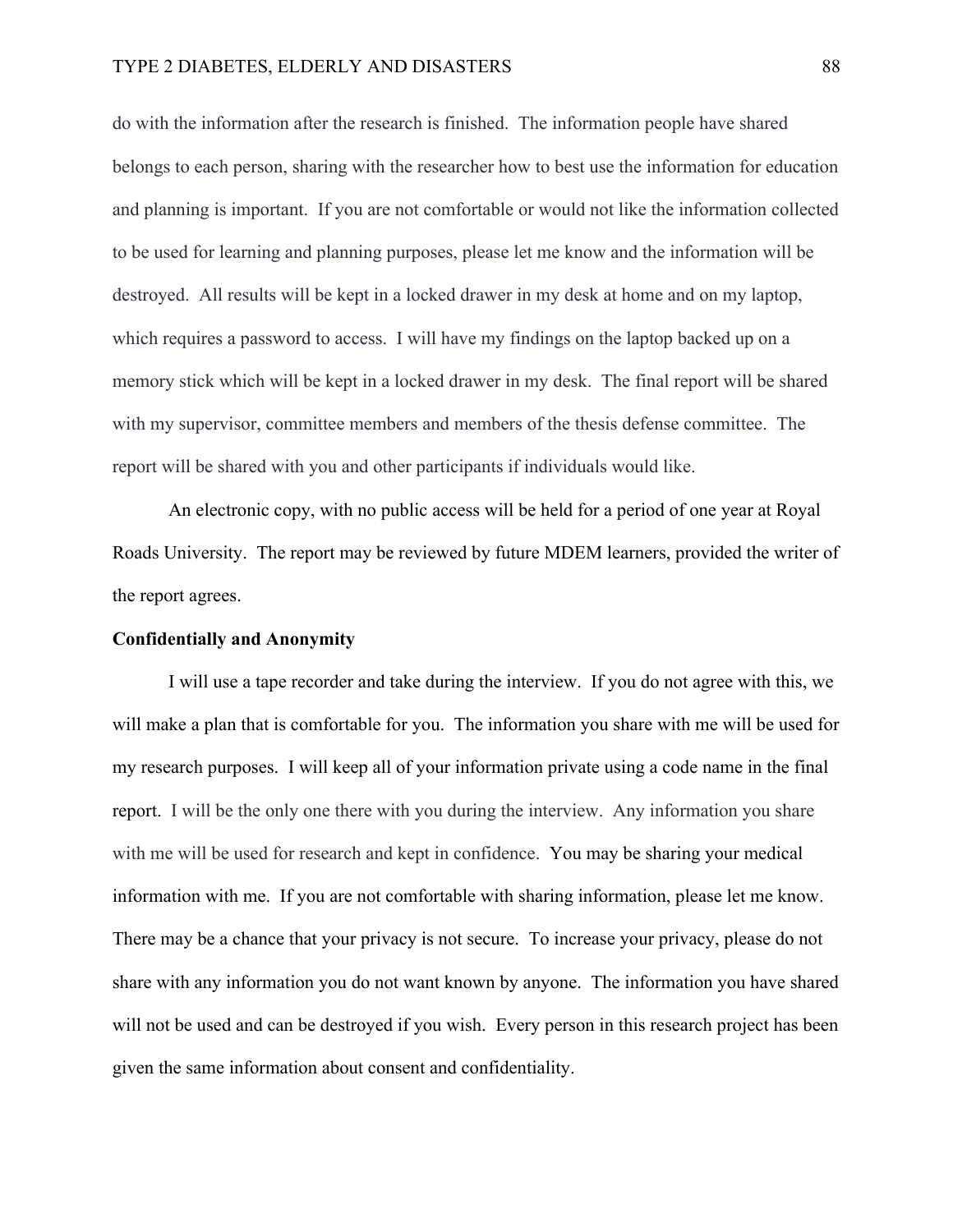## **Conflict of Interest**

I am working with persons of all cultures over the age of 60 male and female. Part of the area I am doing my research in is officially bilingual (French and English). I am not able to offer the interview in French. If participants have difficulty reading, or have a medical condition restricting reading, consent will be offered and obtained in a verbal manner.

There may be a recognized position of power through the research process, because I am an RN in the area. There will be no effect on present or future medical help an individual may need. The information shared with me is for research purposes will not be shared with the individual's doctor or other healthcare workers.

### **Consent**

You do not have to join in this research project. If you decide to join, you are free to withdraw at any time without judgment or reason. If you choose not to join in this research project, this information will be kept in private.

I agree to join in the interviews and have those interviews recorded through a tape recorder and handwritten notes.

Yes \_\_\_ No \_\_\_\_

Please Initial <u>Queen and Please Initial</u>

I have read this paper about the study or it was read to me. I understand the possible risks and benefits. I understand that being in this study is up to me. I choose to be in this study. I understand that the information gathered will be kept in private and used for research purposes only. I understand that at any time during this study I can withdraw. I understand that it is my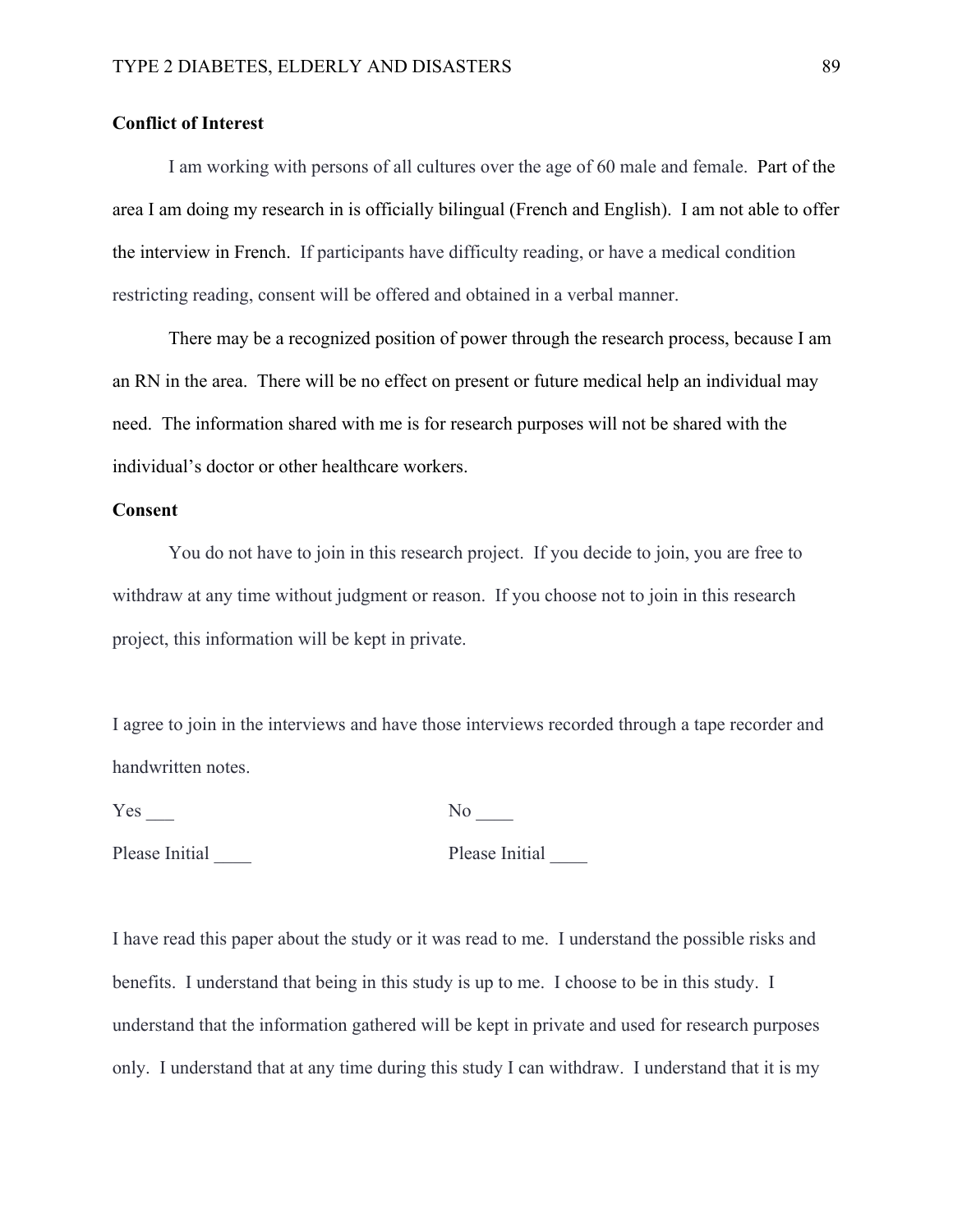# TYPE 2 DIABETES, ELDERLY AND DISASTERS 90

choice to be taped. In signing this form, I give free and informed consent to participate in the study. I have received on the date signed a copy of this paper. If I am unable to sign I will give verbal consent through a tape recorder.

Name (please print):\_\_\_\_\_\_\_\_\_\_\_\_\_\_\_\_\_\_\_\_\_\_\_\_\_\_\_\_\_\_\_\_\_\_\_\_\_\_\_\_\_\_\_\_\_\_\_

Signed:\_\_\_\_\_\_\_\_\_\_\_\_\_\_\_\_\_\_\_\_\_\_\_\_\_\_\_\_\_\_\_\_\_\_\_\_\_\_\_\_\_\_\_\_\_\_\_\_\_\_\_\_\_\_\_\_\_\_

Date:\_\_\_\_\_\_\_\_\_\_\_\_\_\_\_\_\_\_\_\_\_\_\_\_\_\_\_\_\_\_\_\_\_\_\_\_\_\_\_\_\_\_\_\_\_\_\_\_\_\_\_\_\_\_\_\_\_\_\_\_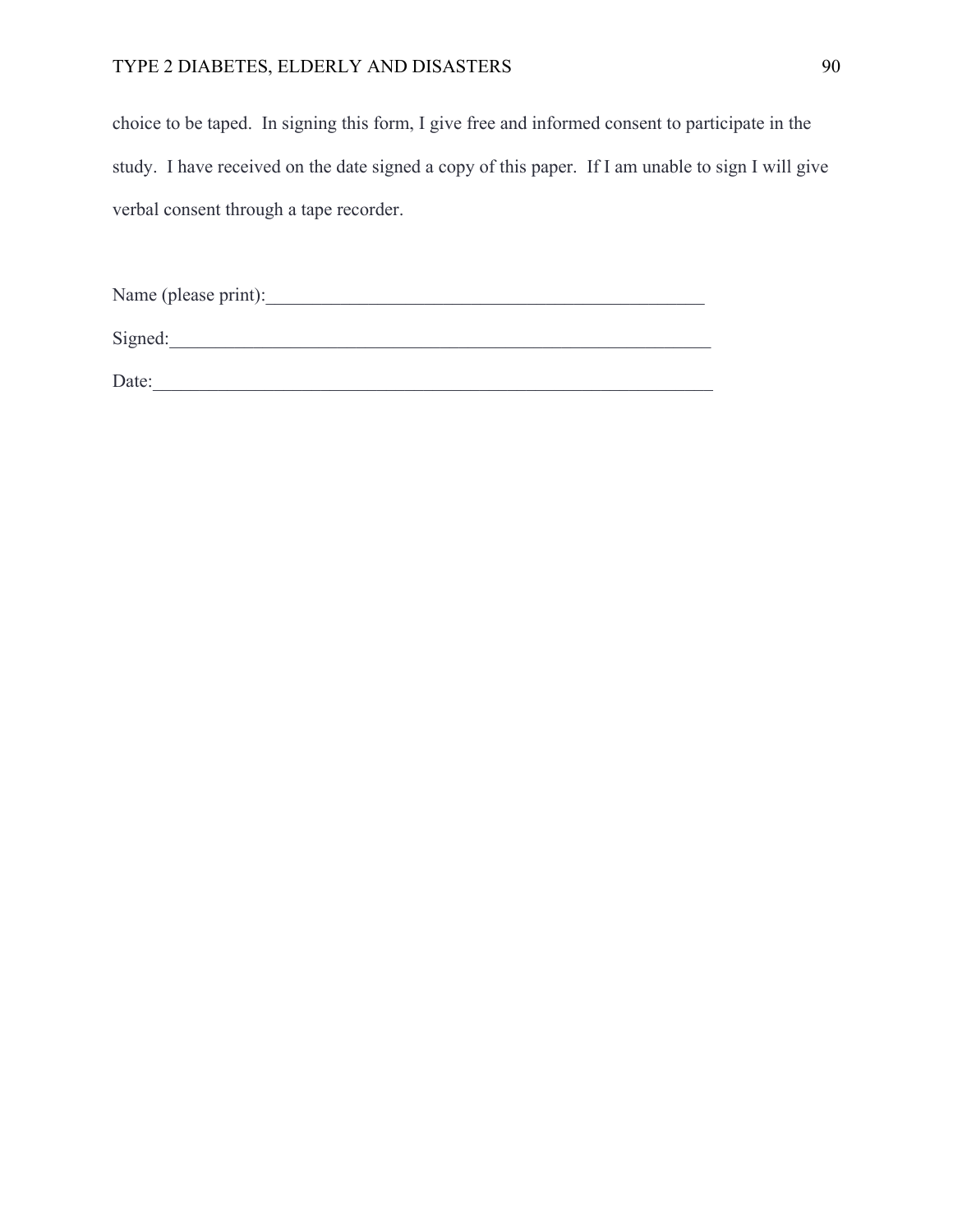### **Appendix B**

## **Interview Guide**

## **Introduction**

Thank you for your willingness to participate in my research. My name is Alexandra Carruthers. I am currently a Masters student in Disaster and Emergency Management at Royal Roads University. I am in the thesis course of the program. I am conducting research about individuals living with Type 2 diabetes and their vulnerabilities during a disaster. The purpose of this interview is talk to you about how you would for yourself during a disaster. I will also talk to you about how Disaster Emergency/Healthcare professionals can best help you during a disaster. During the interview, if there is something you are not comfortable discussing please let me know that you do not want to discuss that. I want you to feel comfortable. If at any time you would like to stop or take a break, we will stop, re-assess how you would like to continue. To be respectful of your time the length of time for the interview is 60 to 90 minutes. If you would like to shorten the length, please let me know and if it is past 90 minutes you are free to continue as long as you like. If at anytime you would like to come back to a question because there is something else you would like to add, please let me know. This process is as much your process as it is mine and it is important to me that you feel comfortable guiding and shaping our conversation about your experiences. During this process I will be using a tape recorder and taking notes with your answers, if you agree. The information you share with me will be used for my research, and privacy will be maintained at all times, your name will not be used in the final report.

Before we continue, I would like to review with you the informed consent we went over and signed earlier. If you have any questions or concerns about the informed consent and the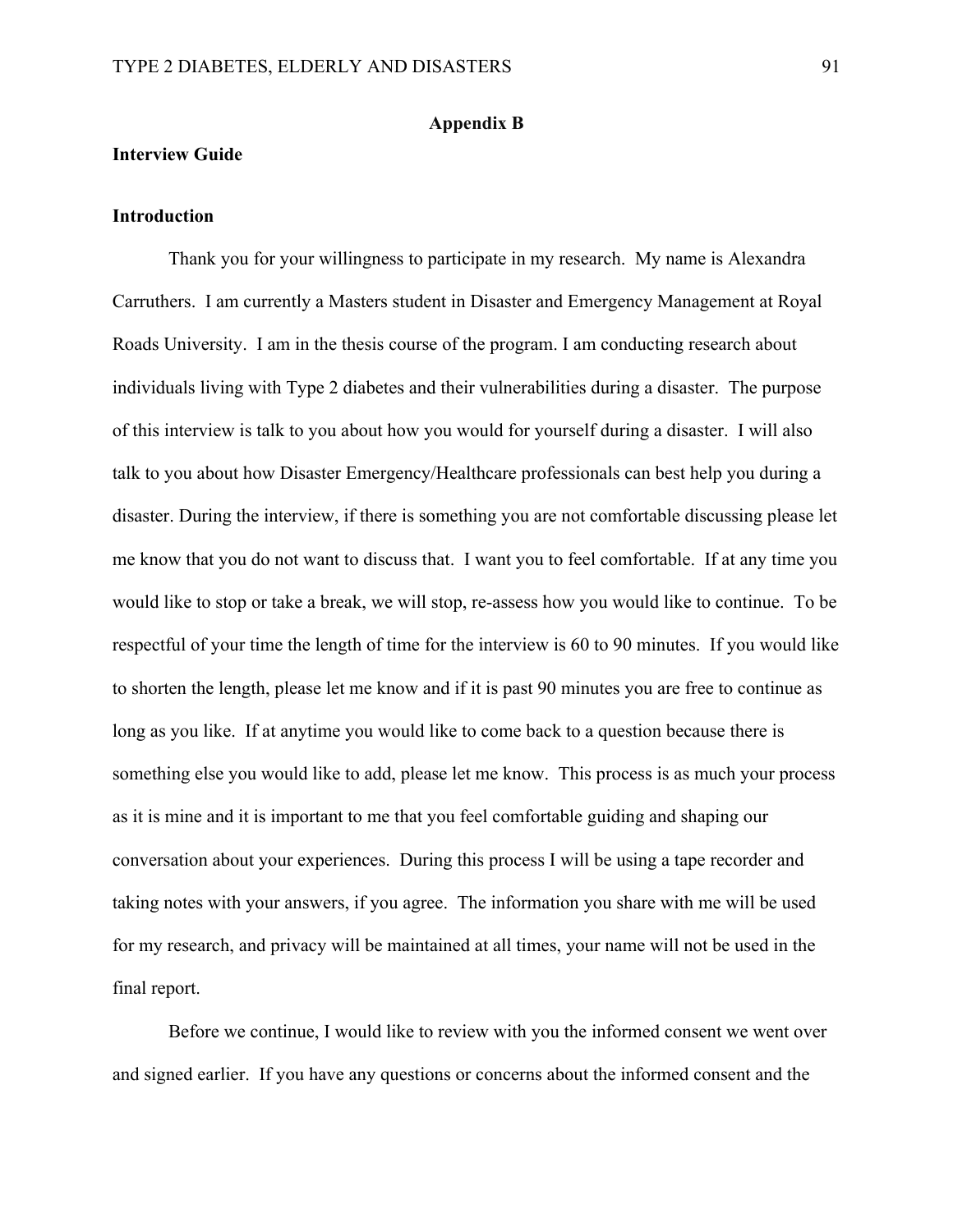interview, please ask me. At anytime during or after the interview you can withdraw consent or

ask me to remove some of the information given. To maintain privacy, I will not use your name

in any report or future documents.

# **Interview Prompts**

# **Warm Up/Feeling Comfortable Question**

1. I would like to start by asking you to tell me a little about yourself?

# **Possible prompts could explore**.

- Can you tell me when you were diagnosed with Type 2 diabetes?
- How do you feel about being living with Type 2 diabetes and can you tell me about it?
- How comfortable are you with the medication you take? What is your current treatment plan? Can you tell me a little about both?

# **What is Your Experience with Disasters?**

2. Can you tell me about what possible disaster may happen or have happened in the area you live in and how it has or may affect your ability to take care of yourself?

# **Possible prompts could explore**.

- What are are some recent disasters that have happened in the area?
- What disasters are you concerned about?
- What would you need to take with you to be able to care for your diabetes?
- How did the disaster effect or could effect your ability to care for yourself?

# **Daily Routine**

3. Can you tell me about your daily routine in caring for your Type 2 diabetes?

# **Possible prompts could explore.**

- What are the medications you take and can you tell me about them?
- Are there any other daily activities/routine, aside from taking your medication that you follow in your treatment plan and can you explain them to me?
- How are your medications and blood glucose testing strips obtained? Can you explain to me how this process work for you?

# **Fears and Concerns**

4. Living with Type 2 diabetes can have some challenging aspects. Can you share with me the aspects you find easy and some of aspects you find difficult?

# **Possible prompts could explore.**

• Are there times you are not able to follow your daily treatment plan and if so can you tell me about it?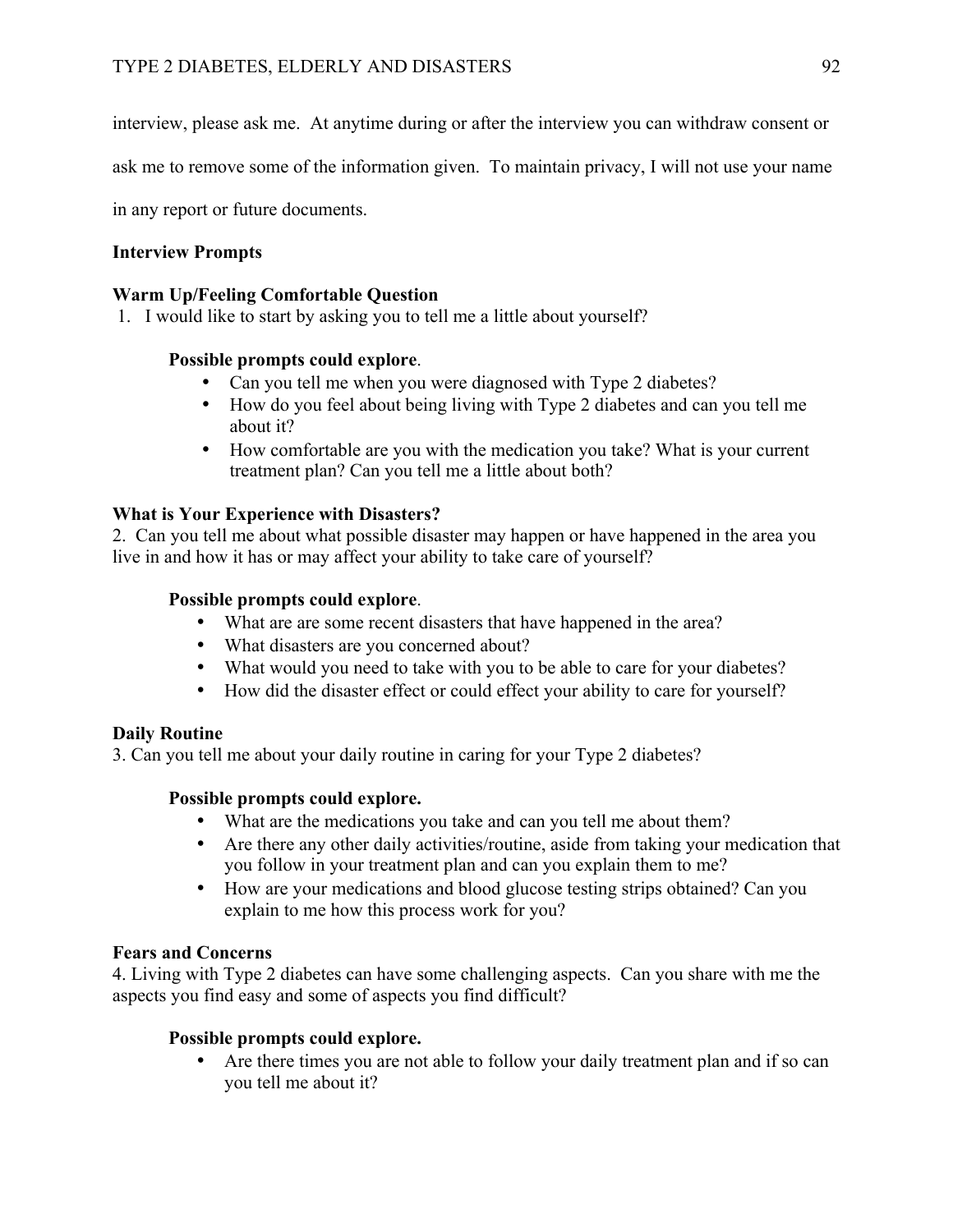- Are there aspects of your treatment plan you feel that would not be affected if a disaster was to occur? Or aspects that may be more affected.
- How do you see a disaster effect your treatment plan?

### **Individual Concerns**

5. Living through a disaster can be a frightening experience. What are some thoughts or actions that would help you be able to maintain your treatment plan that others could assist you with?

### **Possible prompts could explore.**

- What it is most important to you to be able to maintain your health if a disaster was to occur?
- Can you tell me about the current resources you use (if any) and if they are beneficial or if they can be improved upon?
- What resources to you feel would assist you to maintain your treatment of your diabetes in the event of a disaster?

## **Questions to Ask Others**

6. If you were speaking to other individuals living with Type 2 diabetes about their particular risk conditions in the event of a disaster/hazard what questions would you think would be important to ask?

### **Closing**

We have come to the end of the questions in the interview process, is there anything you would like to add or talk about. Do you have any questions or concerns for me? I would like to thank you for taking the time to come and share, your thoughts, feelings, experiences and concerns with me so openly. If you at anytime feel you would like to add or talk about anything pertaining to the questions asked or your answers, please feel free to reach out to me. With the information you have given me I will be compiling it then will reach out to you and go over the information I have to ensure it is accurate. I am interviewing other individuals with Type 2 diabetes and their fears, concerns and barriers they may encounter in the event of a disaster/hazard. In collecting this research, I am hoping to share this information (if you agree) with emergency management practitioners and healthcare providers so we are able to provide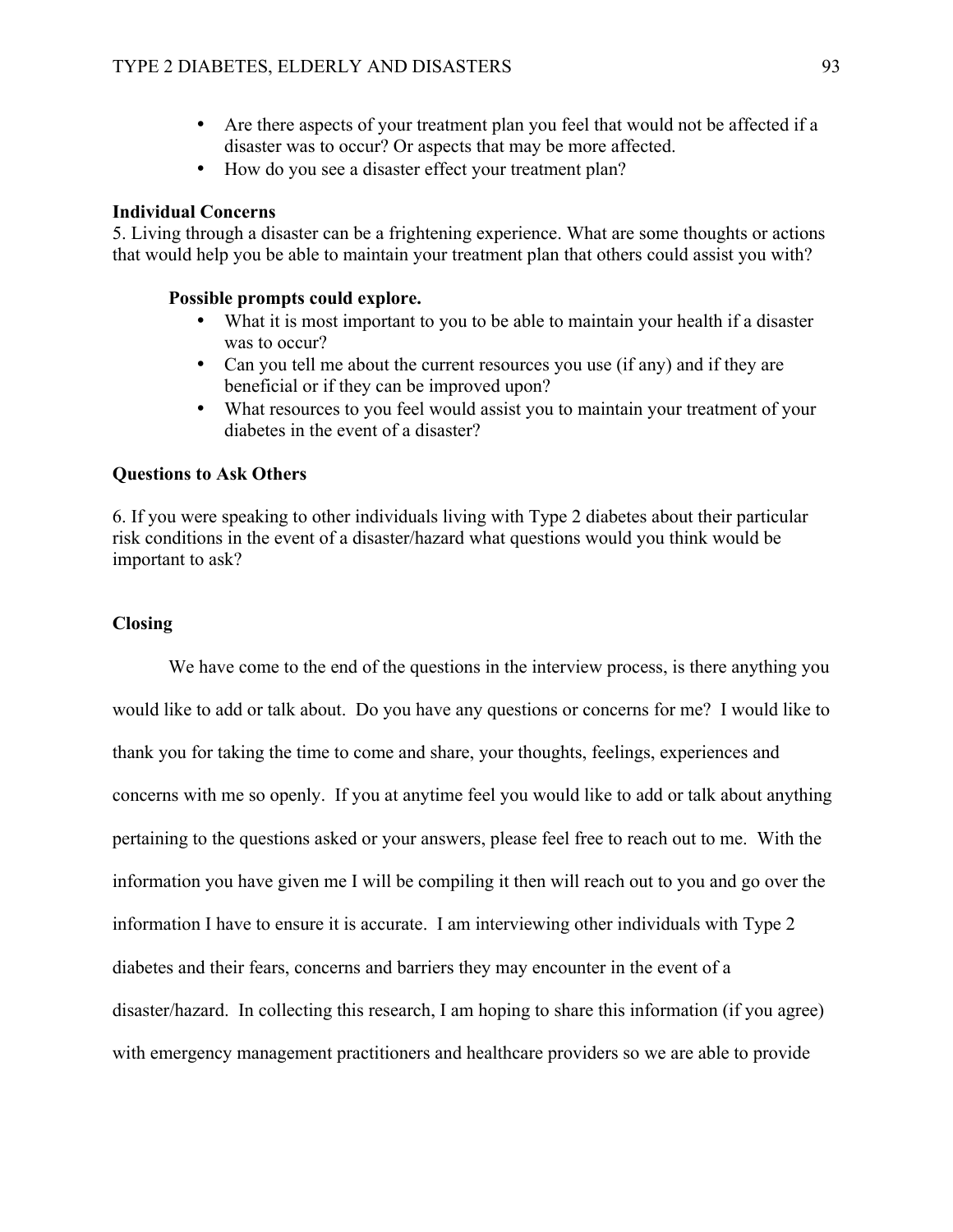you with the necessary resources to assist in adhering to your Type 2 diabetes treatment plan if a disaster or hazard were to occur. Thank you again for your valuable time and information.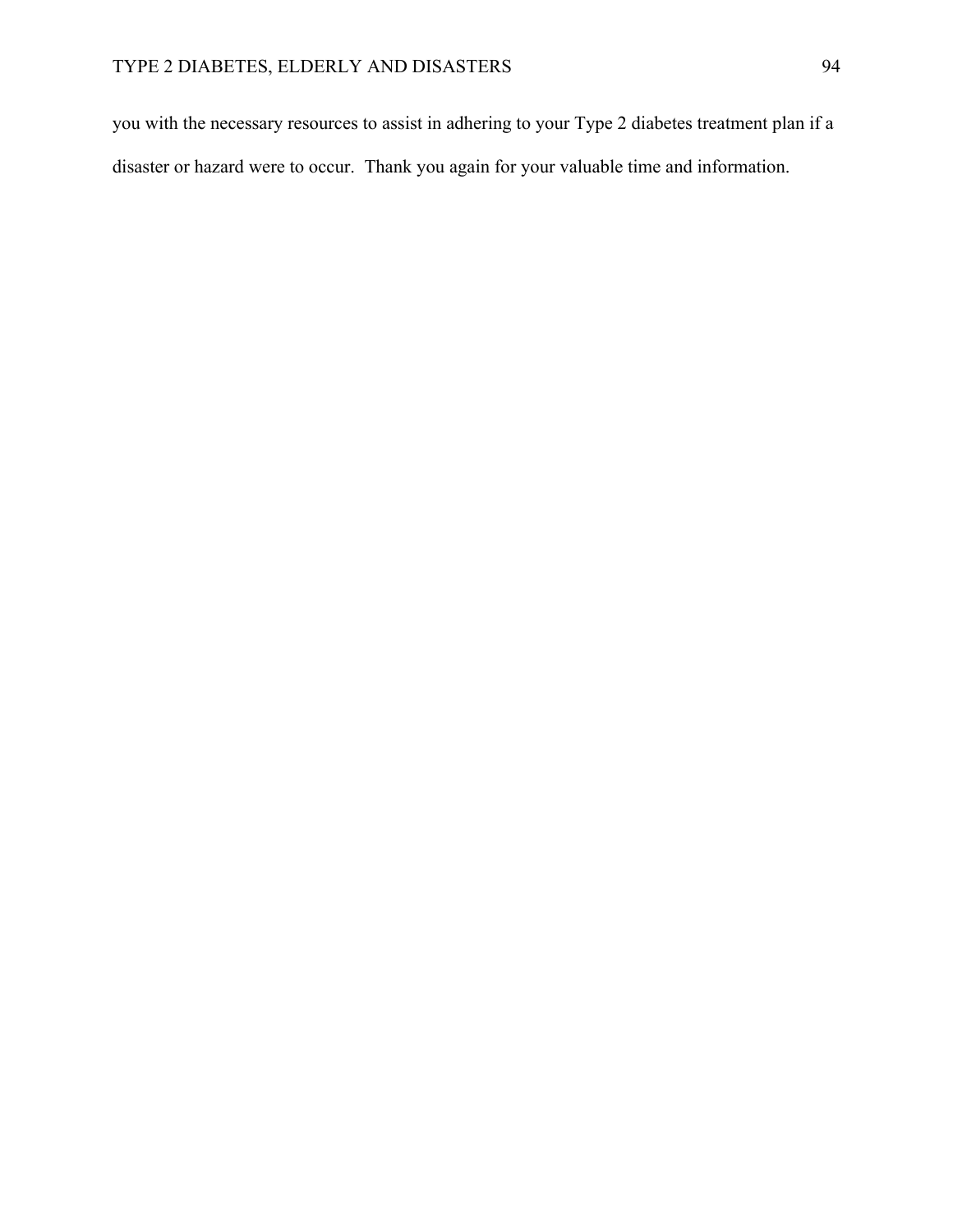## **Appendix C**

## **Telephone Script**

Hello Mr./Miss/Mrs./Ms.

My name is Alex Carruthers and I am a Masters student at Royal Roads University and working on a research project as part of my Masters program.

Dr. Jeff Golisky forwarded me your name and with your permission said it was ok to contact you by phone to see if you would be interested in participating in the study. Are you interested in hearing more about the study and possible participating in the study? Do you have a few minutes to talk or is there a better time for you that we can speak.

If yes proceed

If no, thank you very much for your time. Have a good day

If no. Is there another time that works for you that we could talk?

The purpose of my study is to understand particular conditions that elderly individuals with Type 2 diabetes might face during disaster. I am hoping to learn from your experiences so that I can provide information for emergency managers to improve their current emergency management and planning better to assist you and others living with Type 2 diabetes. I would like to talk to you tell us how you would do if a disaster was to happen. For the purposes of my research a disaster can mean an environmental disaster such as fire, tornado, heat wave etc or a chemical disaster such as chemical spill. The age group I am focusing on is people over the age of 60 living with Type 2 diabetes.

Is this something you would be interested participating in? Would you be interested in sharing your thoughts and experiences with me?

If yes proceed.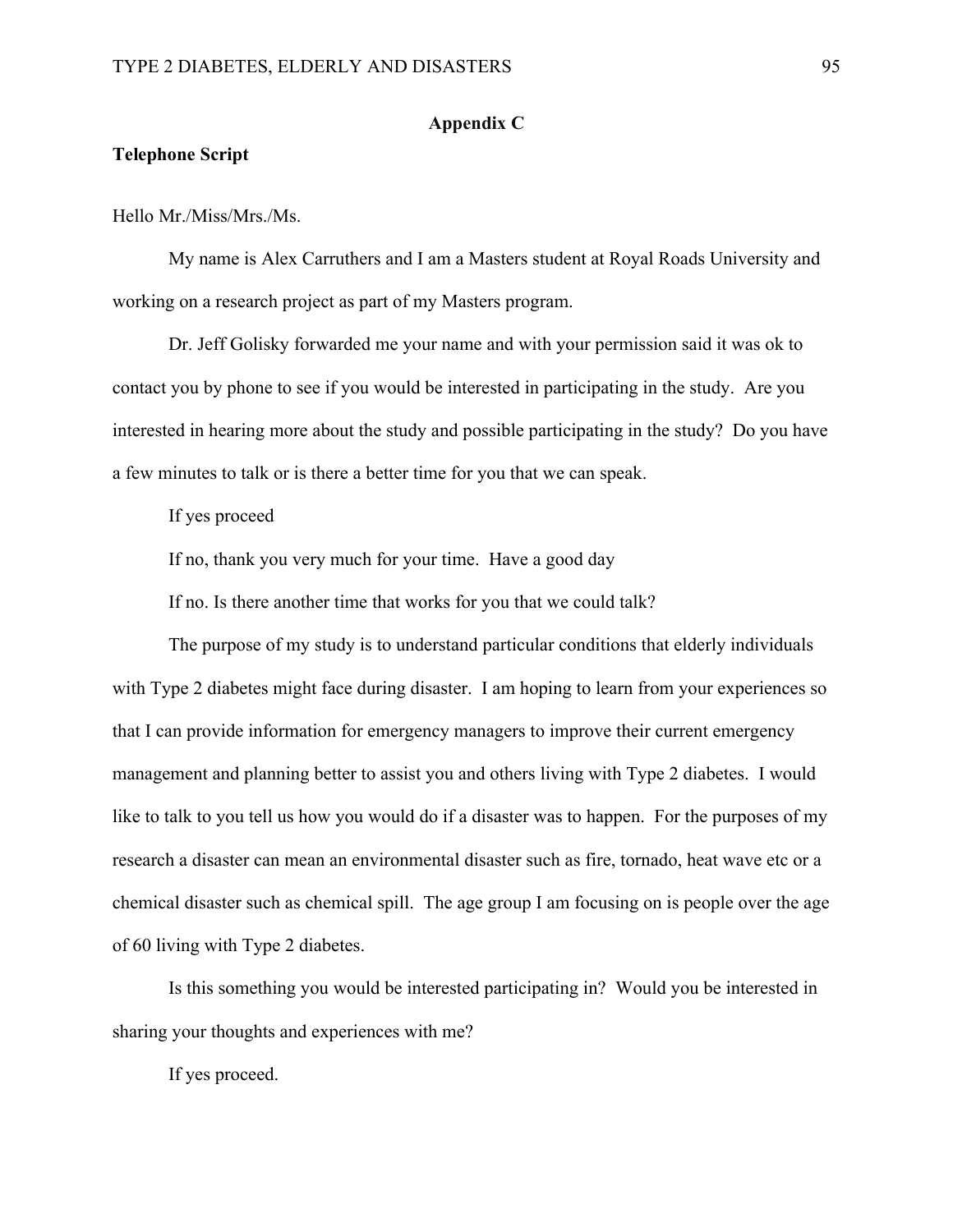If no. Thank you for your time. Have a good day.

Your participation would involve an interview that would about 60 -90 minutes and be at a location that is convenient for you. Discuss the consent form and agree on a time and place to meet.

Thank you for your time today and have a great day. If you have any questions please contact me at any time either by phone xxx-xxx-xxxx or through email xxxxxxxxxxxx.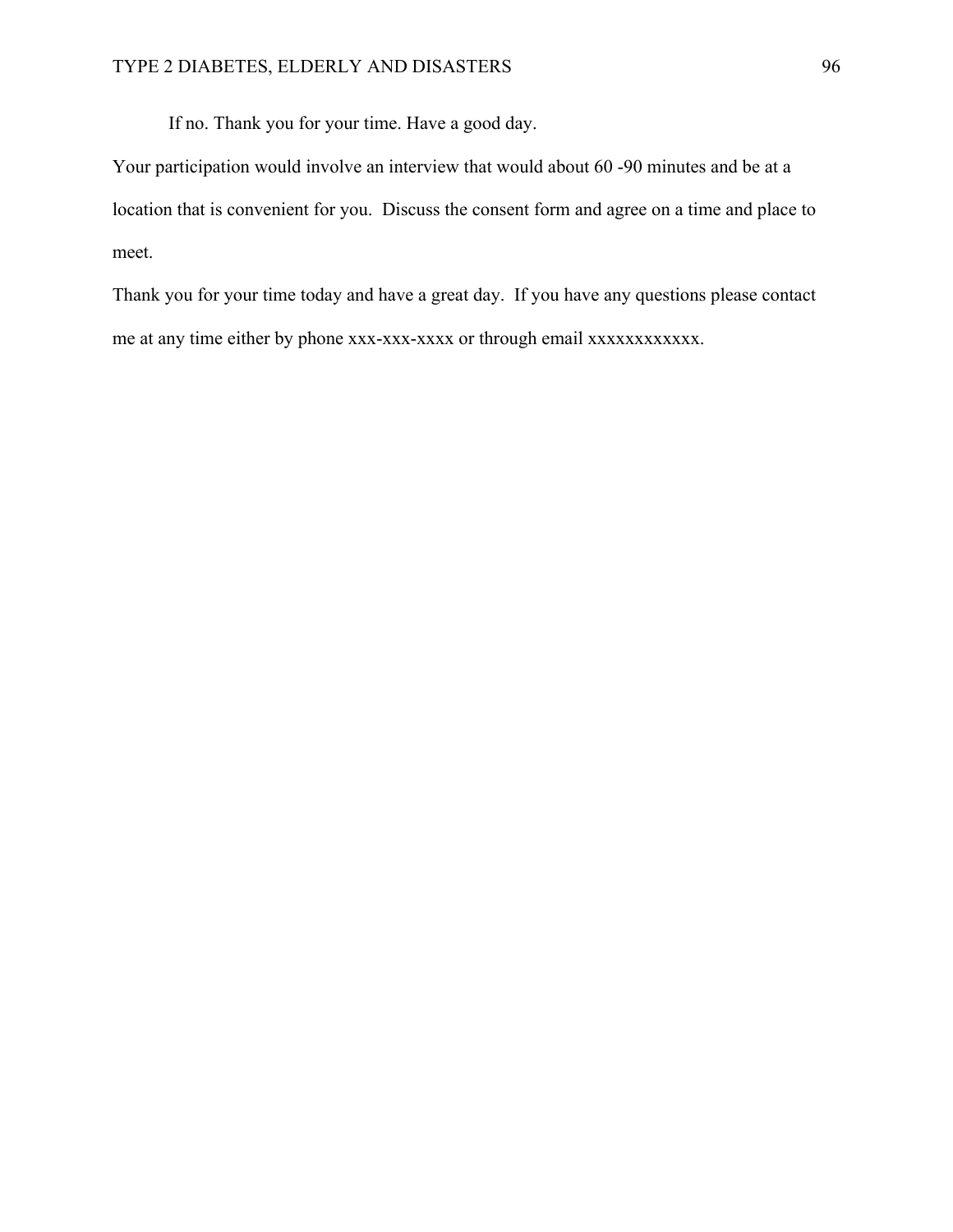## **Appendix D**

## **Invitation Letter**

### **Why are you being given this letter?**

To see you are interested in joining a research project. This letter will explain the project would and explain your involvement in the process from the beginning to the end.

### **Who am I?**

My name is Alexandra Carruthers. This research project will help me finish my thesis for a Masters of Disaster and Emergency Management at Royal Roads University. This university is located in Victoria, British Columbia. You can check with my thesis coordinator Dr. Jean Slick to confirm this project and who I am. Dr. Slick's telephone number is xxx-xxx-xxxx and her email address is xxxxx. I am a Registered Nurse (RN). For this research I am a student. I will follow the standards from the College of Nurses of Ontario about keeping your information private. I can show you a copy of these standards or tell you where to find a copy.

## **Purpose of the Research**

The purpose of this research project is to collect information about people living with Type 2 diabetes and problems they may have during a disaster. I will be working with people over the age of 60. The information collected will help future education and planning for this population. The information will show what their needs during a disaster would be and how DEM workers can best support their needs.

### **Participants Role**

I will be using interviews to collect this information. The interview will take between 60 and 90 minutes, please let me know if this is good for you. The questions asked will be about your experience living with Type 2 diabetes. The problems you may face with your health if a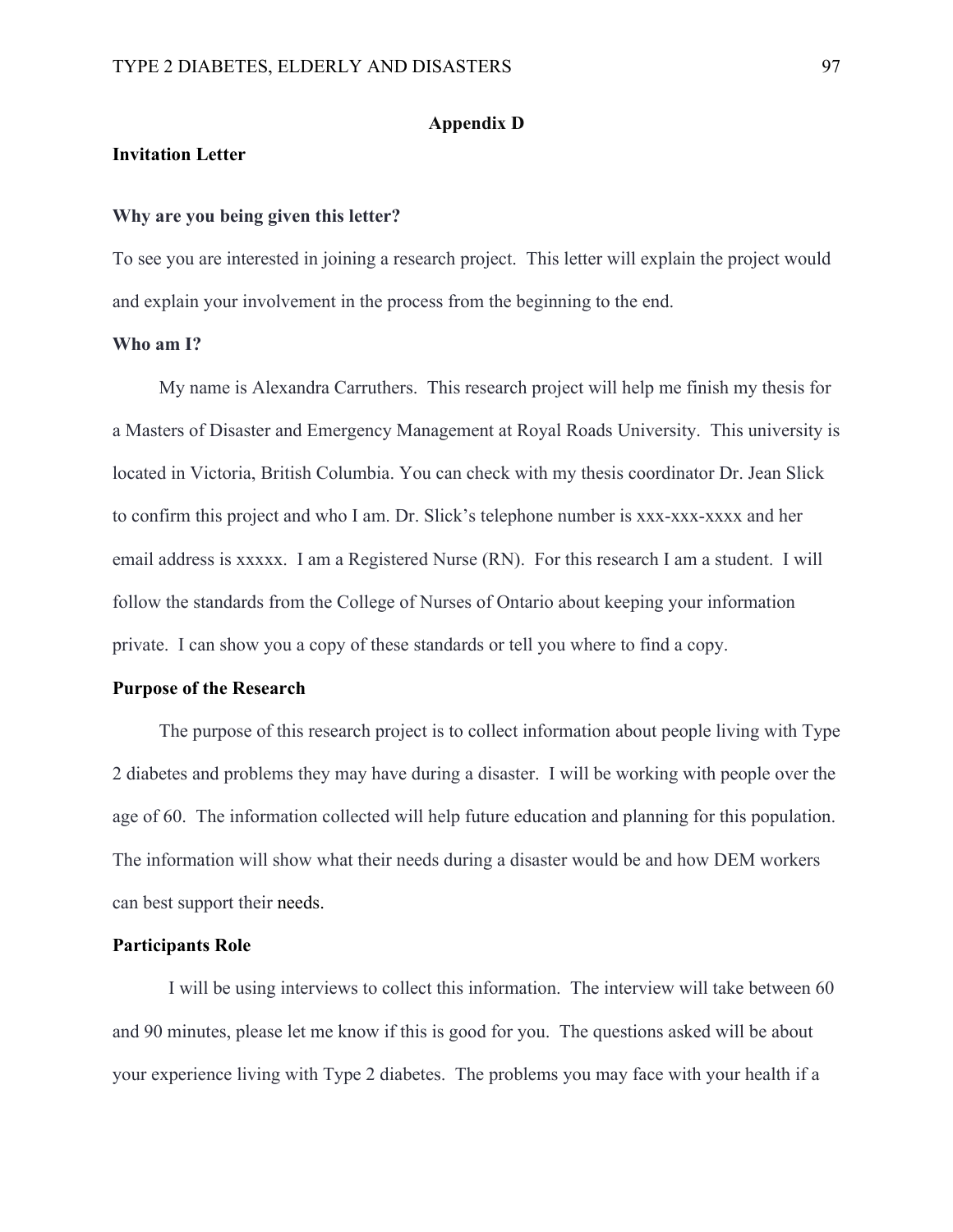#### TYPE 2 DIABETES, ELDERLY AND DISASTERS 98

disaster was to happen. Some of the questions are personal and may be sensitive (ie medical information, personal feelings). We can take time for you to think about your answers for any question or come back to them anytime after the interview. If you have any questions that I cannot answer I will give you information to help answer these questions.

We are not able to give money or gifts for joining. I will offer help with transportation if needed. Food and refreshments will be offered during the interview. Joining the research will provide information about how to best support individuals living with Type 2 diabetes if a disaster was to happen. In joining this study there are no expected risks or possible harm to you. Some of the questions asked may be emotional. If you require help or support, it will be offered.

### **Research Findings**

The findings from this research will be used for my research purposes and will be presented in a paper at the end of the project. Participants will be given a code name to protect their privacy in the final report. Information will be recorded with a tape recorder and handwritten notes in the interview. At no time will any comments be credited to you unless you agree. A tape recorder is used to help in checking the information given by the participant. If you wish not to be recorded during the interview, please let me know and we will not use a tape recorder. The information you have shared is personal and I will respect what you would like to do with the information after the research is finished. The information people have shared belongs to each person, sharing with the researcher how to best use the information for education and planning is important. If you are not comfortable or would not like the information collected to be used for learning and planning purposes. Please let me know and the information will be destroyed. All results will be kept in a locked drawer in my desk at home and on my laptop, which requires a password to access. I will have my findings on the laptop backed up on a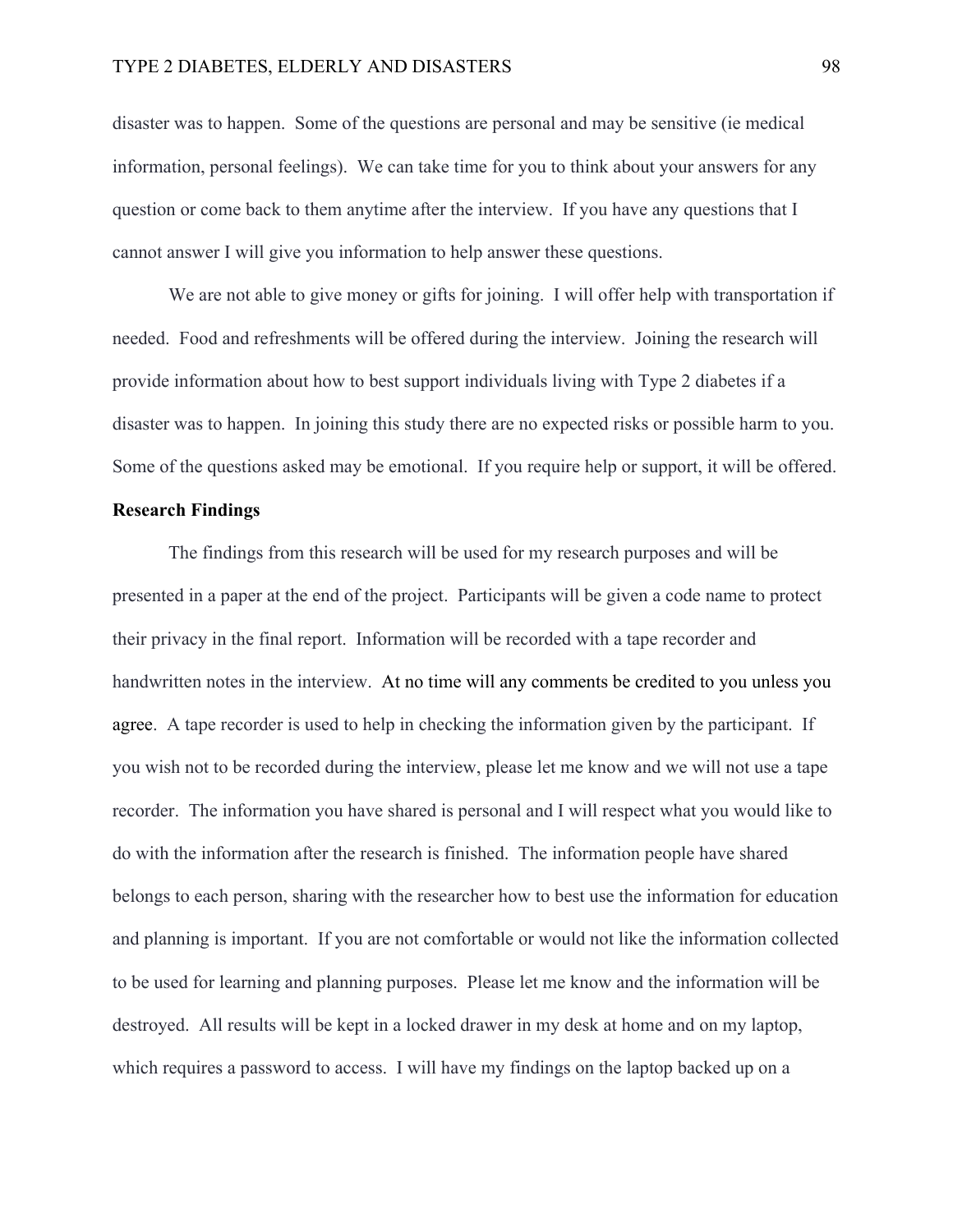memory stick which will be kept in a locked drawer in my desk. The final report will be shared with my supervisor, committee members and members of the thesis defense committee. The report will be shared with you and other participants if individuals would like.

An electronic copy, with no public access will be held for a period of one year at Royal Roads University. The report may be reviewed by future MDEM learners, provided the writer of the report agrees.

### **Confidentially and Anonymity**

I will use a tape recorder and take notes during the interview. If you do not agree with this, we will make a plan that is comfortable for you. The information you share with me will be used for my research purposes. I will keep all of your information private using a code name in the final report. I will be the only one there with you during the interview. Any information you share with me will be used for research and kept in confidence. You may be sharing your medical information with me. If you are not comfortable with sharing information, please let me know. The information you have shared will not be used and can be destroyed if you wish. Every person in this research project has been given the same information about consent and confidentiality.

## **Conflict of Interest**

I am working with persons of all cultures over the age of 60 male and female. If participants have difficulty reading, or have a medical condition that limits reading, consent will be offered and obtained verbally.

There may be a recognized position of power, because I am an RN in the area. There will be no effect on present or future medical help an individual may need. The information shared with me is for research purposes will not be shared with the individual's doctor or other